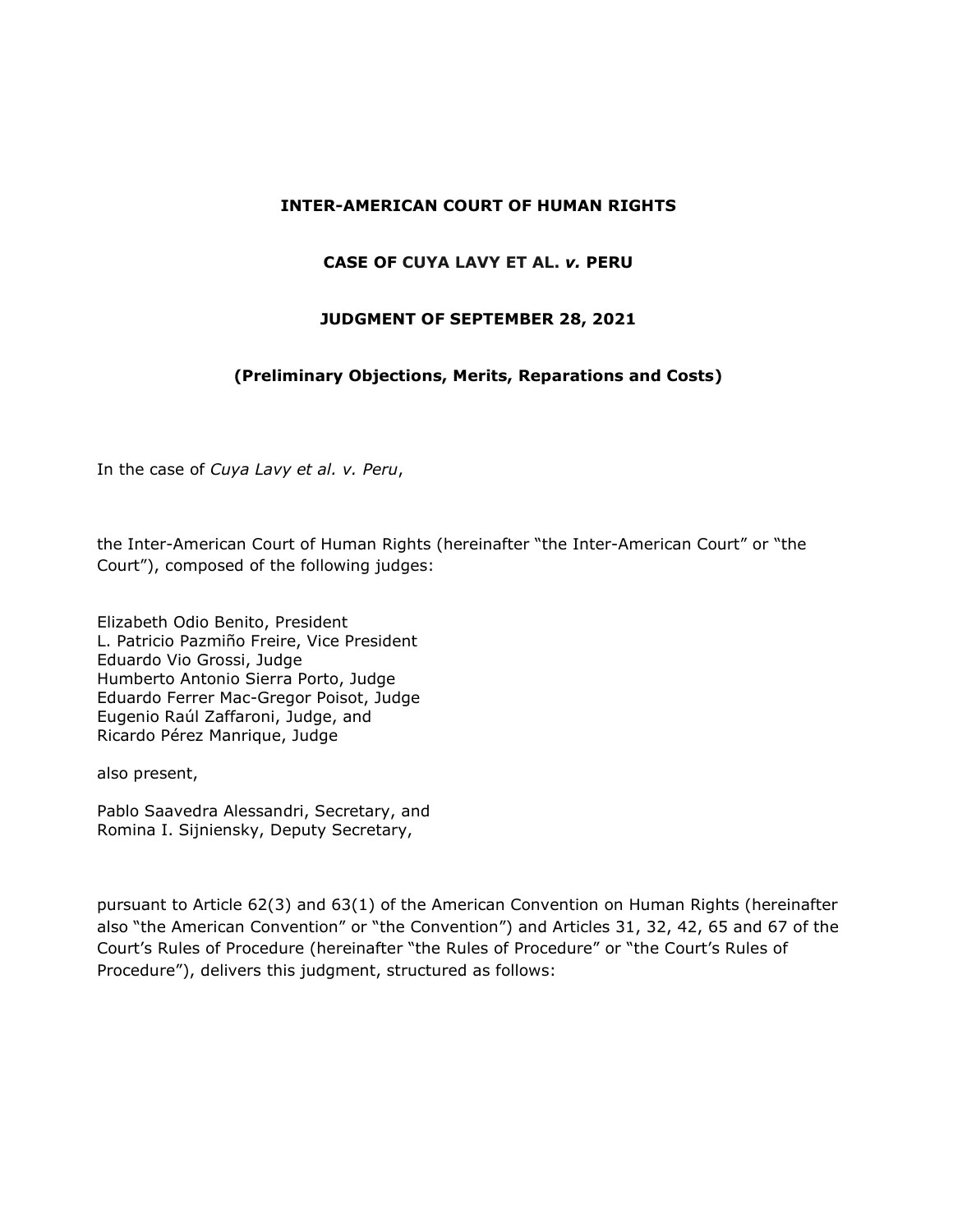# **Table of Contents**

| А.                                                                                 |                           |  |  | Exception regarding the alleged failure to comply with the exhaustion of domestic remedies and                 |  |  |  |       |
|------------------------------------------------------------------------------------|---------------------------|--|--|----------------------------------------------------------------------------------------------------------------|--|--|--|-------|
|                                                                                    |                           |  |  |                                                                                                                |  |  |  |       |
|                                                                                    |                           |  |  | A.1. Arguments of the State and observations of the Commission and the representatives  8                      |  |  |  |       |
|                                                                                    |                           |  |  |                                                                                                                |  |  |  |       |
| В.                                                                                 |                           |  |  | Exception on the alleged lack of jurisdiction of the Court to act as a fourth                                  |  |  |  |       |
|                                                                                    |                           |  |  |                                                                                                                |  |  |  |       |
|                                                                                    | or! Marcador no definido. |  |  |                                                                                                                |  |  |  |       |
|                                                                                    |                           |  |  | B.1. Arguments of the State and observations of the Commission and the representatives12                       |  |  |  |       |
|                                                                                    |                           |  |  |                                                                                                                |  |  |  |       |
| C.                                                                                 |                           |  |  | Exception regarding the alleged improper inclusion of Article 26 of the Convention in the case of              |  |  |  |       |
|                                                                                    |                           |  |  | Walter Antonio Valenzuela Cerna, Jean Aubert Díaz Alvarado and Marta Silvana Rodríguez Ricse 13                |  |  |  |       |
|                                                                                    |                           |  |  | C.1 Arguments of the State and observations of the Commission and the representatives 13                       |  |  |  |       |
|                                                                                    |                           |  |  |                                                                                                                |  |  |  |       |
| <b>V PRELIMINARY CONSIDERATIONS</b>                                                |                           |  |  |                                                                                                                |  |  |  |       |
| А.                                                                                 |                           |  |  |                                                                                                                |  |  |  |       |
|                                                                                    |                           |  |  | A.1 On the alleged improper inclusion in the ESAP of allegations regarding the alleged impact on               |  |  |  |       |
|                                                                                    |                           |  |  | rights not included on Admissibility Report No. 19/15, regarding Walter Antonio Valenzuela Cerna,              |  |  |  |       |
|                                                                                    |                           |  |  |                                                                                                                |  |  |  |       |
|                                                                                    |                           |  |  | A.2.On the alleged improper inclusion of facts and allegations proposed by the representatives of              |  |  |  |       |
|                                                                                    |                           |  |  |                                                                                                                |  |  |  |       |
|                                                                                    |                           |  |  | A.3.On the two preliminary observations presented by the                                                       |  |  |  | state |
|                                                                                    |                           |  |  |                                                                                                                |  |  |  |       |
|                                                                                    |                           |  |  |                                                                                                                |  |  |  |       |
| А.                                                                                 |                           |  |  |                                                                                                                |  |  |  |       |
| В.                                                                                 |                           |  |  | Admissibility of the alleged victims' statements, testimonial and expert evidence  19                          |  |  |  |       |
|                                                                                    |                           |  |  |                                                                                                                |  |  |  |       |
| А.                                                                                 |                           |  |  |                                                                                                                |  |  |  |       |
|                                                                                    |                           |  |  |                                                                                                                |  |  |  |       |
|                                                                                    |                           |  |  | Relevant regulatory framework regarding the evaluation and ratification procedure for judges and               |  |  |  |       |
|                                                                                    |                           |  |  |                                                                                                                |  |  |  |       |
|                                                                                    |                           |  |  |                                                                                                                |  |  |  |       |
|                                                                                    |                           |  |  |                                                                                                                |  |  |  |       |
|                                                                                    |                           |  |  |                                                                                                                |  |  |  |       |
|                                                                                    |                           |  |  |                                                                                                                |  |  |  |       |
|                                                                                    |                           |  |  |                                                                                                                |  |  |  |       |
|                                                                                    |                           |  |  |                                                                                                                |  |  |  |       |
| VIII.1 RIGHTS TO JUDICIAL GUARANTEES, RIGHT TO PRIVACY AND POLITICAL RIGHTS, IN    |                           |  |  |                                                                                                                |  |  |  |       |
| RELATION TO THE OBLIGATIONS TO RESPECT AND GUARANTEE RIGHTS, AND DUTY TO ADOPT     |                           |  |  |                                                                                                                |  |  |  |       |
|                                                                                    |                           |  |  |                                                                                                                |  |  |  |       |
| А.                                                                                 |                           |  |  |                                                                                                                |  |  |  |       |
|                                                                                    |                           |  |  | A.1. Right to judicial guarantees, judicial independence, right to expect duly substantiated decisions and the |  |  |  |       |
|                                                                                    |                           |  |  |                                                                                                                |  |  |  |       |
|                                                                                    |                           |  |  | A.2. Regarding the right to know in advance and in detail the accusation made and to have adequate time and    |  |  |  |       |
|                                                                                    |                           |  |  |                                                                                                                |  |  |  |       |
|                                                                                    |                           |  |  |                                                                                                                |  |  |  |       |
| В.                                                                                 |                           |  |  |                                                                                                                |  |  |  |       |
|                                                                                    |                           |  |  |                                                                                                                |  |  |  |       |
|                                                                                    |                           |  |  | B.1. The specific guarantees to safeguard the judicial independence of judges and their applicability to       |  |  |  |       |
|                                                                                    |                           |  |  |                                                                                                                |  |  |  |       |
|                                                                                    |                           |  |  |                                                                                                                |  |  |  |       |
|                                                                                    |                           |  |  | B.3. Regardingthe right to know in advance and in detail the accusaiton made and to have adequate time and     |  |  |  |       |
|                                                                                    |                           |  |  |                                                                                                                |  |  |  |       |
|                                                                                    |                           |  |  |                                                                                                                |  |  |  |       |
| С.                                                                                 |                           |  |  |                                                                                                                |  |  |  |       |
| VIII.2 THE RIGHT TO JUDICIAL PROTECTION, IN RELATION TO THE OBLIGATIONS TO RESPECT |                           |  |  |                                                                                                                |  |  |  |       |
| AND GUARANTEE THE RIGHTS AND THE DUTY TO ADOPT DOMESTIC LAW PROVISIONS OF THE      |                           |  |  |                                                                                                                |  |  |  |       |
| А.                                                                                 |                           |  |  |                                                                                                                |  |  |  |       |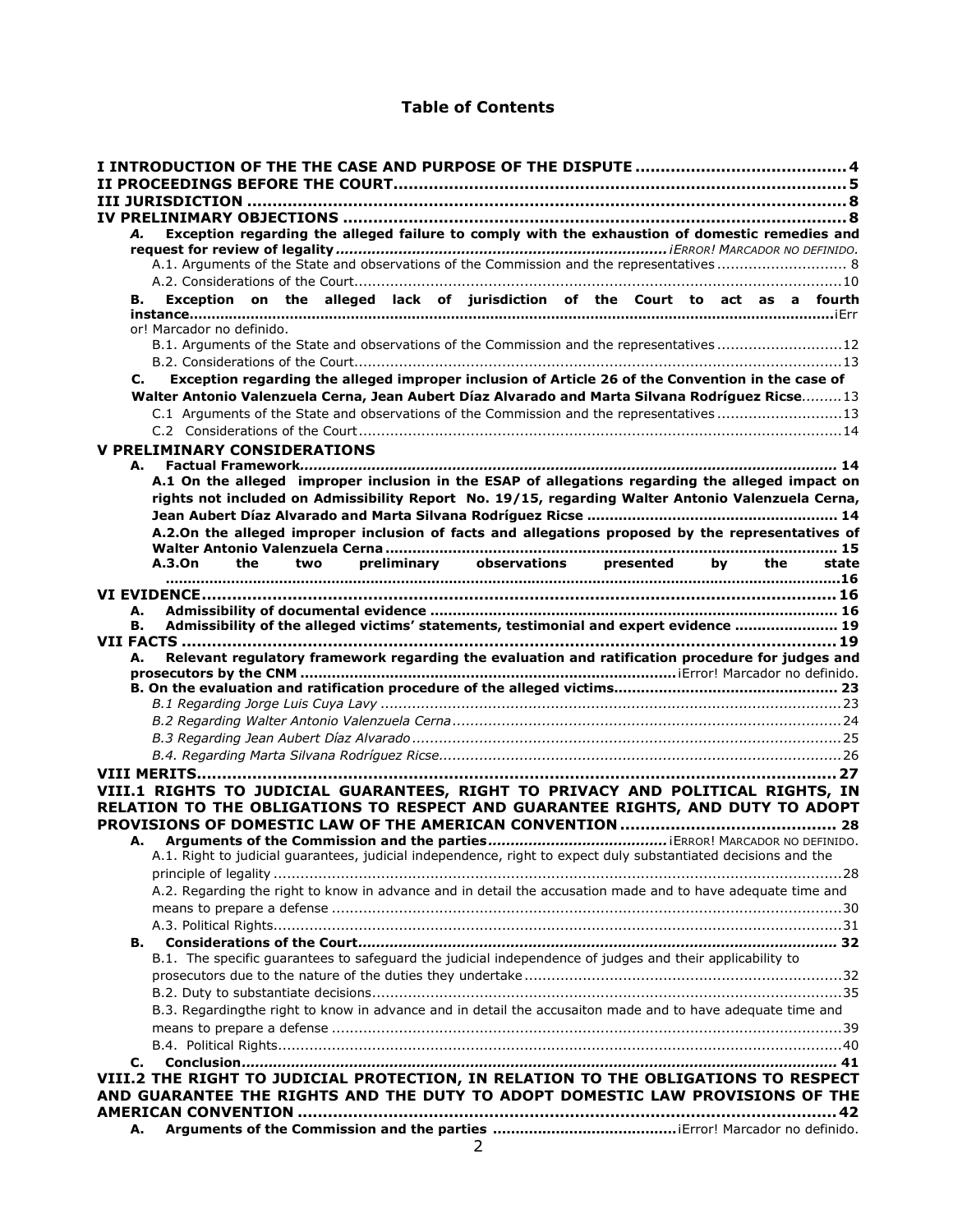| В.                                                             |          |           |
|----------------------------------------------------------------|----------|-----------|
| $\mathbf{C}$                                                   |          |           |
| <b>IX REPARATIONS</b>                                          |          |           |
| APPLICATION OF ARTICLE 63(1) OF THE AMERICAN CONVENTIONIERROR! | MARCADOR | <b>NO</b> |
| DEFINIDO.                                                      |          |           |
| А.                                                             |          |           |
| В.                                                             |          |           |
|                                                                |          |           |
|                                                                |          |           |
|                                                                |          |           |
|                                                                |          |           |
|                                                                |          |           |
|                                                                |          |           |
|                                                                |          |           |
|                                                                |          |           |
|                                                                |          |           |
|                                                                |          |           |
|                                                                |          |           |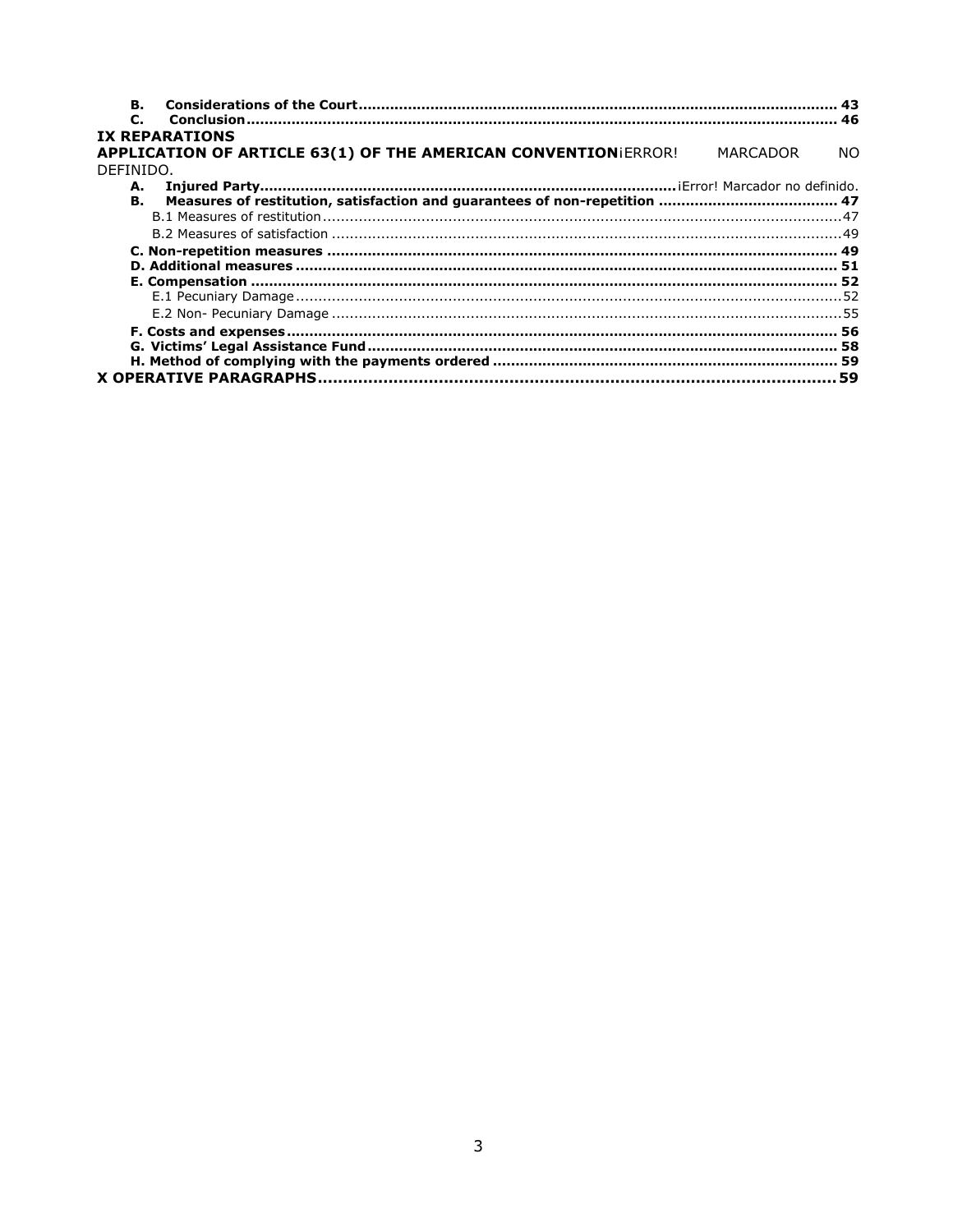# **INTRODUCTION OF THE CASE AND PURPOSE OF THE DISPUTE**

<span id="page-3-0"></span>1. *Proceedings before the Court*. On August 6, 2019, the Inter-American Commission on Human Rights (hereinafter "the Inter-American Commission" or "the Commission") submitted the case of *Cuya Lavy et al. against the Republic of Peru* (hereinafter "the State of Peru", "the State", or "Peru") to the jurisdiction of the Court. According to the Commission, the case is related to a series of alleged violations in the context of the National Council of the Judiciary's (hereinafter also "CNM" as per its initials in Spanish) evaluation and ratification process undergone by the alleged victims in this case, the judges and prosecutors Jorge Luis Cuya Lavy ( hereinafter also "Jorge Cuya" or "Cuya Lavy" or "Mr. Cuya"), Jean Aubert Díaz Alvarado (hereinafter also "Jean Díaz" or "Díaz Alvarado" or "Mr. Díaz"), Marta Silvana Rodríguez Ricse (hereinafter also "Marta Rodríguez" or "Rodríguez Ricse" or "Ms. Rodríguez") and Walter Antonio Valenzuela Cerna (hereinafter also "Walter Valenzuela" or "Valenzuela Cerna" or "Mr. Valenzuela"), between 2001 and 2002. According to the Inter-American Commission, the State violated, under the judicial guarantees provided by the American Convention, the right to know in advance and in detail the accusation made and to have adequate time and means for a defense, since during the procedure of evaluation and ratification, the alleged victims would not have had the opportunity to present evidence in their defense regarding the accusations, charges, reports and complaints against them, since they were not informed of their existence prior to the decision. The Commission also established the violation of the principle of legality, because the decisions of non-ratification issued by the CNM lacked substantiation and the legal procedural framework did not establish duly defined grounds that would allow the alleged victims to understand the specific behaviors evaluated and which of these could be considered as serious offenses justifying non-ratification. Additionally, the Commission considered the violation of the right to appeal the ruling and the right to judicial protection, since the current regulatory framework established that the CNM's decisions regarding evaluations and ratifications of judges and prosecutors were not reviewable in court, and that no possibility existed for the presentation of a judicial remedy against a potential violation of human rights emanating from said resolutions. Finally, the Commission concluded that the State violated the alleged victims' political rights.

2. *Proceedings before the Commission. –* The proceedings before the Commission were as follows:

- *a) Petition.* Between May 2003 and July 2008, the Commission received four petitions presented by Jorge Luis Cuya Lavy, Jean Aubert Díaz Alvarado, Marta Silvana Rodríguez Ricse and Walter Antonio Valenzuela Cerna, alleging Peru was responsible for the violation of various provisions of the American Convention. The petitions were recorded under No. 320-03, No. 948-04, No. 739-08 and No. 1065-08, respectively.
- *b) Admissibility Report.* On March 24, 2015, the Commission approved Admissibility Report No.  $19/15<sup>1</sup>$ , which was notified to the parties on April 13 of the same year. In said report, petitions No. 320-03, No. 948-04, No. 739-08 and No. 1065-08 related to Messrs. Cuya, Valenzuela, and Díaz, and Ms. Rodríguez, respectively, were joined. The Commission made this available to the parties in order to reach an amicable solution.<sup>[2](#page-3-2)</sup>
- *c) Merits Report.* On December 7, 2018, the Commission approved Merits Report No. 159/18 (hereinafter also "the Merits Report" or "Report No. 159/18"), in accordance with

<span id="page-3-1"></span>The Commission declared the case admissible with respect to Articles 8, 9, 23 and 25 of the American Convention, in relation to Articles 1(1) and 2 of the American Convention and inadmissible with respect to the claims related to Articles 5, 11, 24 and 26 of the same instrument.<br><sup>2</sup> During the processing of the petition before the Commission, three of the alleged victims, Messrs. Valenzuela and

<span id="page-3-2"></span>Díaz Alvarado, and Ms. Rodríguez Ricse initiated a friendly settlement procedure with the State, which did not reach an agreement.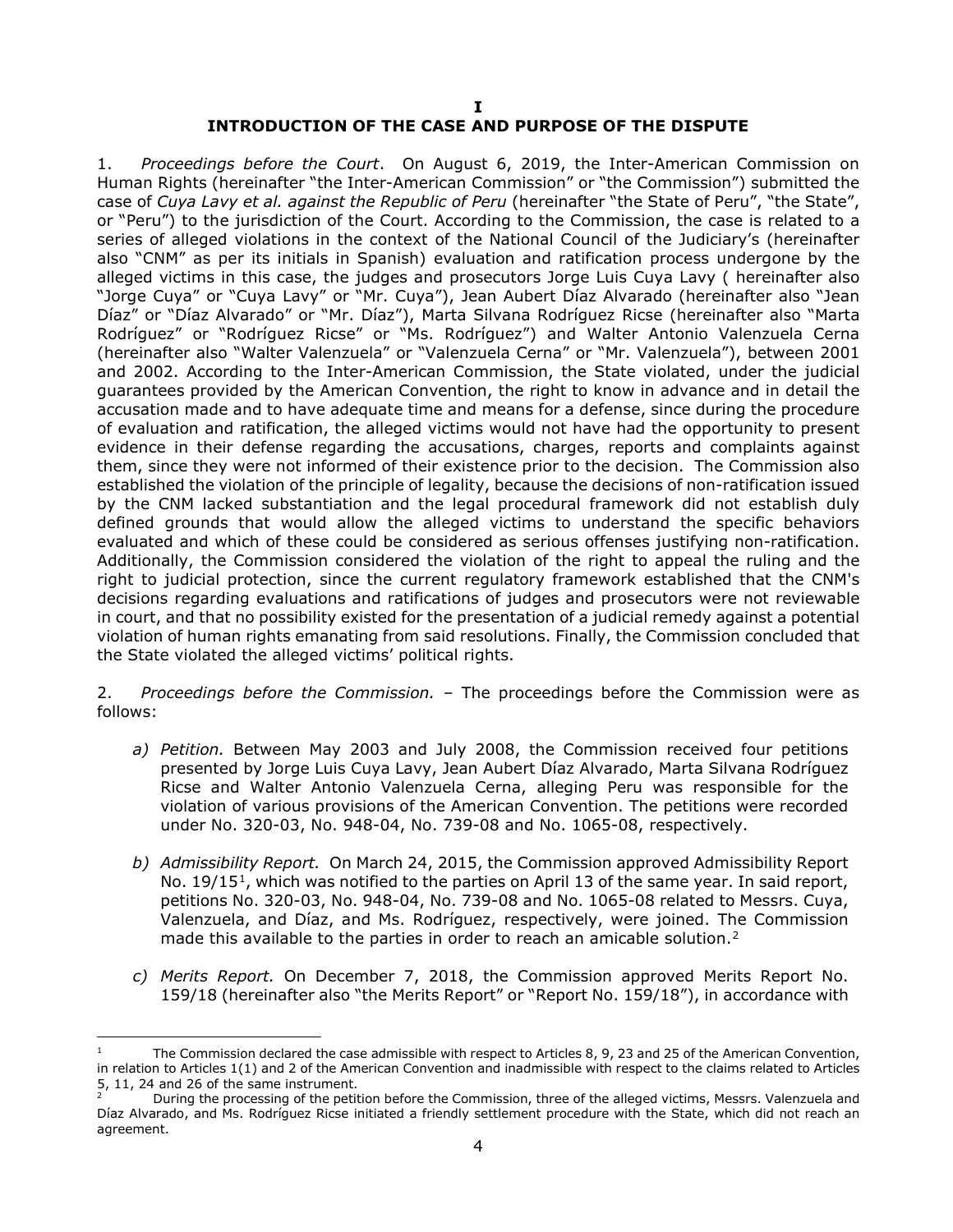Article 50 of the Convention, in which it reached a series of conclusions<sup>[3](#page-4-1)</sup> and made several recommendations to the State.

- d) *Notification to the State.* On February 6, 2019, Report No. 159/18 was notified to the State, granting it a period of two months to report on compliance with the recommendations. After the term granted, on May 6, 2019, the Commission granted Peru an extension of three months to comment on the assigned recommendations. The State requested a second extension, which was not granted by the Commission.
- e) *Submission to the Court.* On August 6, 2019, the Commission submitted to the jurisdiction of the Inter-American Court all the facts and human rights violations described in the Merits Report.[4](#page-4-2)

3. *Requests from the Inter-American Commission.* The Commission asked this Court to conclude and declare the State's international responsibility for the violations contained in the Merits Report and to order to Peru, as reparation measures, the recommendations included therein (*supra* para. 2.c). This Court notes with concern that, between the presentation of the initial requests before the Commission and the submission of the case before the Court, 11 and 16 years have elapsed (*supra* para. 2a).

#### **II PROCEEDINGS BEFORE THE COURT**

<span id="page-4-0"></span>4. *Appointment of Inter-American Public Defenders*. By means of a note from the Secretariat of October 4, 2019, the General Coordinator of the Inter-American Association of Public Defenders (AIDEF) was asked to appoint an inter-American public defender to represent, separately for the alleged victim, Mr. Cuya Lavy, and for the alleged victim, Mr. Valenzuela Cerna. On November 13, 2019, said Association communicated to the Inter-American Court the appointment of two inter-American public defenders, Mariano Patricio Maciel and Leonardo Cardoso de Magalhaes, to defend Mr. Cuya Lavy and on November 21, 2019 reported the appointment of the two inter-American public defenders, Rivana Barreto Ricarte de Olivieira and Hugo Cesar Gimenez Ruiz Díaz to defend Mr. Valenzuela Cerna (hereinafter, in indistinct reference to the persons who will act in this capacity, "inter-American public defenders" or "the representatives").

5. *Notification to the representatives and the State. –* The case was notified by the Court to the State and to the representative<sup>[5](#page-4-3)</sup> of Mr. Díaz Alvarado and Ms. Rodríguez Ricse on November 28, 2019, to the inter-American defenders of Mr. Valenzuela Cerna on November 29, 2019, and to the inter-American defenders of Mr. Cuya Lavy on December 13, 2019.

6. *Brief of pleadings, motions and evidence. –* On January 29, 2020, the representative of Mr. Díaz Alvarado and Ms. Rodríguez Ricse presented two briefs of pleadings, motions and evidence (hereinafter "brief of pleadings and motions"), one for each alleged victim and requested several reparation measures. On January 30, 2020, the representatives of Mr. Valenzuela Cerna and on February 13, 2020, the representatives of Mr. Cuya Lavy, respectively, presented the brief of

<span id="page-4-1"></span><sup>&</sup>lt;sup>3</sup> The Commission concluded that the State is responsible for the violation of the rights to judicial guarantees, the principle of legality, political rights and judicial protection, enshrined in articles 8(1), 8(2), 8(2)(b), 8(2)(c), 8(2)(h), 9, 23(1)(c) and 25(1) of the American Convention on Human Rights, in relation to the obligations established in Articles 1(1) and 2 of the same instrument, to the detriment of Jorge Luis Cuya Lavy, Jean Aubert Díaz Alvarado, Marta Silvana Rodríguez Ricse and Walter Antonio Valenzuela Cerna.

<span id="page-4-2"></span>The Commission appointed as its delegates before the Court the then Commissioner Joel Hernández and the then Executive Secretary Paulo Abrâo, and Christian González Chacón, lawyer of the Executive Secretariat of the IACHR, as legal advisor.

<span id="page-4-3"></span><sup>&</sup>lt;sup>5</sup> The alleged victims Jean Aubert Díaz Alvarado and Marta Silvana Rodríguez Ricse are represented by Enrique Tazza Chaupis.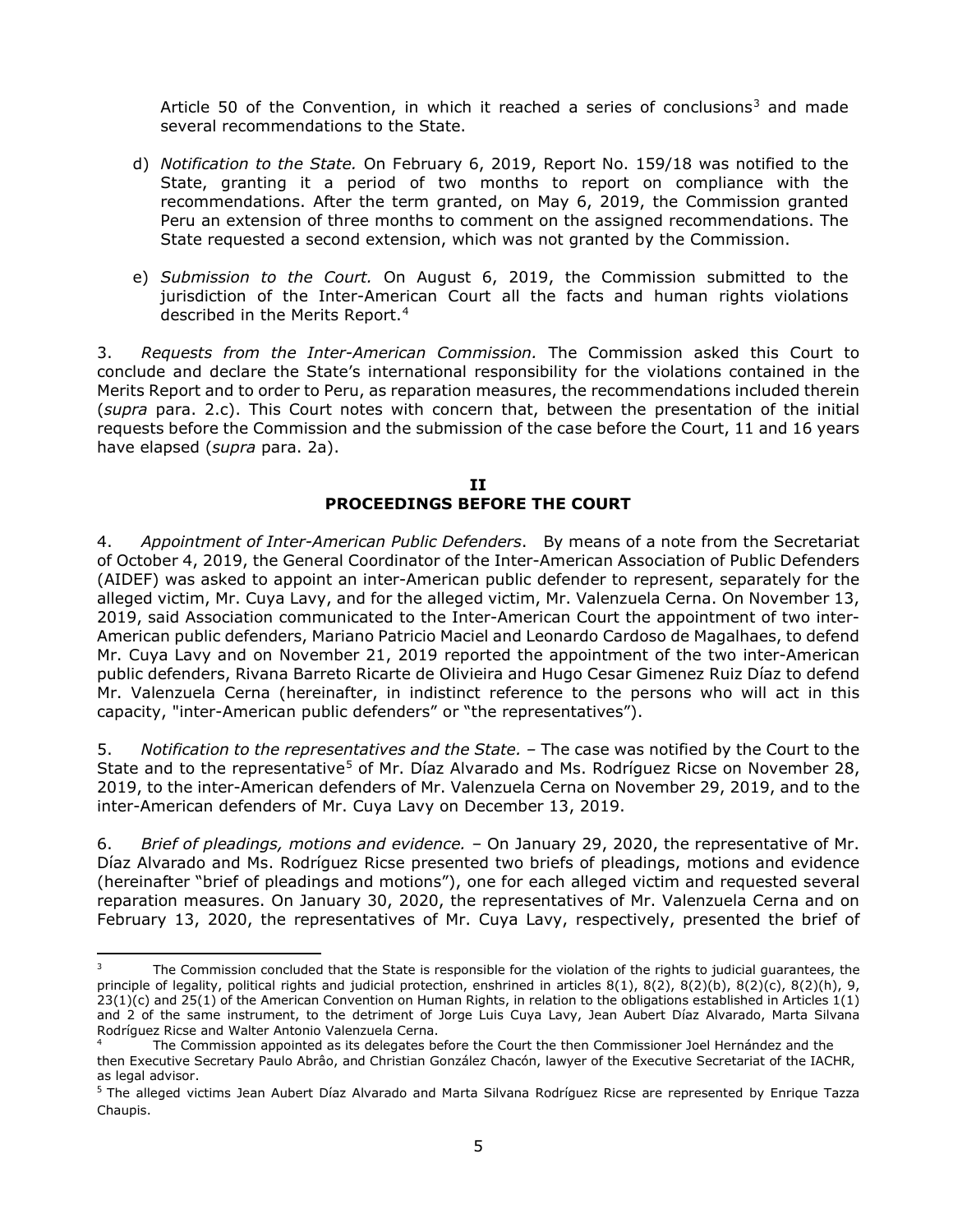pleadings and motions, in accordance with Articles 25 and 40 of the Court's Rules of Procedure. The representatives of Messrs. Cuya and Valenzuela agreed with the alleged violations of the articles of the Convention indicated by the Commission in the Merits Report. In their briefs, they asked the Court to order the State to adopt various measures of reparation and the reimbursement of costs and expenses. Similarly, Messrs. Cuya Lavy and Valenzuela Cerna requested, through their representatives, to avail themselves of the Victims' Legal Assistance Fund of the Inter-American Court (hereinafter "Court Assistance Fund" or the "Fund").

7. Answering brief. – On August 20, 2020, the State<sup>[6](#page-5-0)</sup> presented its brief filing preliminary objections, answering the submission of the case and the briefs of pleadings and motions<sup>[7](#page-5-1)</sup> (hereinafter "answering brief"). The State presented five preliminary objections and made two preliminary questions.

8. *Observations on the preliminary objections.* On October 13, 2020, Mr. Cuya Lavy's representatives, on October 15, 2020, Mr. Valenzuela Cerna's representatives, and on October 16, 2020, the Commission forwarded, respectively, their observations on the preliminary objections and requested that they be rejected. Mr. Cuya's representatives submitted four annexes, which, as they indicated, were already in the file. The representative of Mr. Díaz Alvarado and Ms. Rodríguez Ricse did not submit observations.

#### 9. *Victims Legal Assistance Fund*.

On November 4, 2020, the parties and the Commission were informed that the request of the alleged victims Messrs. Cuya Lavy and Valenzuela Cerna, presented through their inter-American defenders in the brief of requests and arguments, to avail themselves of the Fund was admissible.

10. *Public Hearing.* – By order of the President of the Court of January 28, 2021[8,](#page-5-2) the parties and the Inter-American Commission were summoned to a public hearing to receive their final arguments and final oral observations on the preliminary objections, and possible merits, reparations and costs , as well as to receive the testimony of two alleged victims and an expert. Also ordered was the presentation of the statements, by affidavit, of an alleged victim<sup>9</sup>, a witness<sup>[10](#page-5-4)</sup> and two expert witnesses<sup>[11](#page-5-5)</sup> called by the representatives, a witness and an expert proposed by

<span id="page-5-0"></span><sup>6</sup> In a communication dated December 18, 2019, the State appointed Carlos Miguel Reaño Balarezo as Principal Agent and Carlos Llaja Villena and Silvana Lucía Gómez Salazar as alternate agents. On December 3, 2020, the State reported the termination of the appointment of Silvana Lucía Gómez Salazar.<br><sup>7</sup> The State requested an additional month to present the answer, considering, among other things, the plurality of

<span id="page-5-1"></span>presumed victims, representatives and four pleadings and motions briefs. On March 12, 2020, the extension of one month was authorized within the period provided in article 41(1) of the Rules of Procedure, so it had a period of three months to present its response. In addition, it should be noted that due to the exceptional circumstances caused by the Covid-19 pandemic, the Court issued two communications, Inter-American Court Communication CP-18/2020 and Inter-American Court Communication CP-28/2020, in which it was reported that the Court decided suspend the calculation of terms that were in progress, which included the cases at the merits stage (Court Agreements of 1/20 of March 17 and 2/20 of April 16, 2020). The Inter-American Court Press Release CP-18/2020 reported on the suspension from March 17 to April 21 inclusive and the Inter-American Court Press Release CP-28/2020 reported on the suspension from April 22 to May 20 inclusive. Finally, through the Inter-American Court Press Release CP-37/2020, the Court communicated that the calculation of the term was resumed as of May 21, 2020, including at the merits stage.

<span id="page-5-2"></span><sup>8</sup> Cf. *Case of Cuya Lavy et al. v. Peru*. *Call for hearing*. Order of the President of the Inter-American Court of Human Rights of January 28, 2021. Available at: http://www.corteidh.or.cr/docs/asuntos/cuya\_lavy\_y\_otros\_28\_01\_21.pdf

<span id="page-5-3"></span>In addition, due to the request made on March 5, 2021 by Mr. Díaz Alvarado's representative so that the alleged victim could speak during the hearing in the presentation of the final arguments, the Secretariat informed him, following instructions from the President of the Court, that during the time allowed for his representation to present the allegations, said alleged victim could make his statements.<br> $10^{10}$  On March 2, 2021, the representatives reperted the

<span id="page-5-4"></span><sup>10</sup> On March 2, 2021, the representatives reported that the witness Walter Albán Peralta "will not be able to testify at the hearing," and they did not present his affidavit.<br> $\frac{11}{2}$  On March 2, 2021, the representatives inform

<span id="page-5-5"></span><sup>11</sup> On March 2, 2021, the representatives informed that Mrs. Gabriela Knaul will not render her expertise due to the Covid-19 situation. On March 3, 2021, Mr. Valenzuela's representatives forwarded the expert opinion of Mr. Rogerio Varela in Portuguese. In a communication dated March 5, 2021, the Secretariat of the Court, following the instructions of the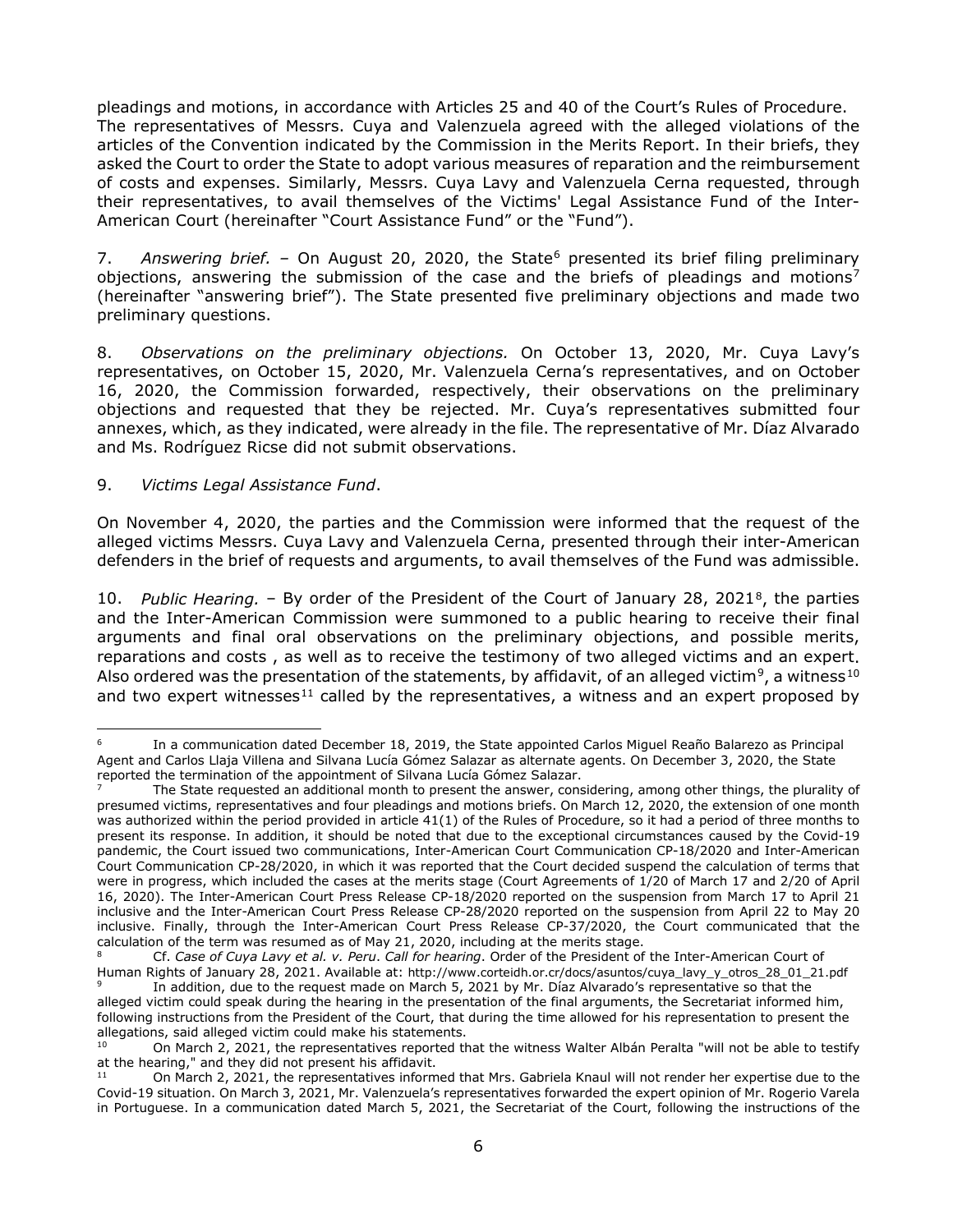the State, and an expert called by the Commission. Due to the exceptional circumstances caused by the Covid-19 pandemic, the public hearing was held by videoconference in accordance with the provisions of the Court's Rules of Procedure, on March 8 and 9, 2021, during the 140<sup>th</sup> regular session of the Court<sup>12</sup>.

11. *Amicus curiae. –* On March 25, 2021, an *amicus curiae* brief was received, submitted by Javier Eduardo Fernández Dávila, President of the District Association of Magistrates of Arequipa<sup>13</sup>. The date for its presentation expired on March 24, 2021, for which reason it is not admitted due to late submission.

12. *Final written arguments and observations.* On April 6, 2021, the representative for Mr. Díaz Alvarado and Ms. Rodríguez Ricse presented their final written arguments. On April 11, 2021, Mr. Cuya Lavy's representatives presented their final arguments. On April 12, 2021, the representatives for Mr. Valenzuela Cerna and the State presented their final written arguments, and the State included several annexes. On that same date, the Commission presented its final written observations. On April 15, 2021, a period was granted to the representatives and the Commission to present, no later than April 28, 2021, the observations they deemed relevant to the documentation attached by the State.

13. *Observations on the annexures to final arguments of the State.* On April 22 and 27, 2021, the representative for Mr. Díaz Alvarado and Ms. Rodríguez Ricse, and the representatives for Mr. Cuya Lavy and the representatives for Mr. Valenzuela Cerna presented, respectively, their observations on the annexes to the final arguments brief presented by the State. On April 28, 2021, the Commission reported that it had no observations to make in this regard.

14. *Additional evidence.* On August 17, 2021, the State and the representatives were requested to send certain information, regulations, and documentation as additional evidence, in accordance with Article 58(b) of the Court's Rules of Procedure. On August 26, 2021, the representatives for Mr. Cuya and Mr. Alvarado and Ms. Díaz, and on August 27, 2021, the State presented the information and documentation requested. The State argued that it was impossible to collect certain requested evidence due to the measures adopted due to the Covid-19 pandemic and requested an additional period for its submission. In light of the foregoing, on September 1, 2021, the State and a representative of the alleged victims were requested to present, no later than September 8, 2021, the outstanding documentation. On September 8, 2021, the State presented the supplementary report. On September 10, 2021, the State sent observations regarding the additional evidence sent on August 26, 2021. The Commission stated that it had no observations. On September 20, 2021, Mr. Cuya's representatives submitted their observations regarding the State's supplementary report, and on September 21, 2021, the Commission stated that it had no

President of the Court, requested the representatives to forward the expert opinion in Spanish, the working language of the case. On March 10, 2021, the deadline was granted as March 18, 2021 for the presentation of the translation into Spanish of the expert opinion. On March 23, 2021, it is indicated that the Spanish translation of the affidavit of the expert opinion was not presented, therefore, following the instructions of the President of the Court, the expert opinion presented was declared inadmissible.

<span id="page-6-0"></span>The following appeared at this hearing: a) for the Inter-American Commission on Human Rights: Mr. Edgar Stuardo Ralón Orellana, Commissioner, Mrs. Marisol Blanchard, Deputy Executive Secretary, and Mr. Jorge Meza Flores and Mrs. Daniela Saavedra, advisors; b) for the representatives of Jorge Luis Cuya Lavy: Leonardo Cardoso de Magalhaes, Mariano Maciel, and Javier Mongrovejo, Inter-American Public Defenders; c) for the representatives of Walter Antonio Valenzuela Cerna: Rivana Barreto Ricarte de Oliveira and Hugo Giménez, Inter-American Public Defenders; d) for the representatives of Jean Aubert Díaz Alvarado and María Silvana Rodríguez Ricse: Enrique Tazza Chaupis and Guissepe Francescolli and the alleged victims Jean Aubert Díaz Alvarado and Martha Silvana Rodríguez Ricse, and e) for the representation of the State of Peru: Carlos Miguel Reaño Balarezo, Agent, Supranational Specialized Public Prosecutor, and Domingo Enrique Rojas Chacaltana and Angela Fiorella Huasupoma Soto, Lawyers of the Supranational Specialized Public Prosecutor's Office.

<span id="page-6-1"></span>The brief was signed by Javier Eduardo Fernández Dávila Mercado, President of the District Association of Magistrates of Arequipa. The brief makes considerations on ways the evaluation and ratification process is contrary to the international obligations of the Peruvian State and orders a measure of reparation contained in a guarantee of nonrepetition that expels said figure from the Peruvian legal system.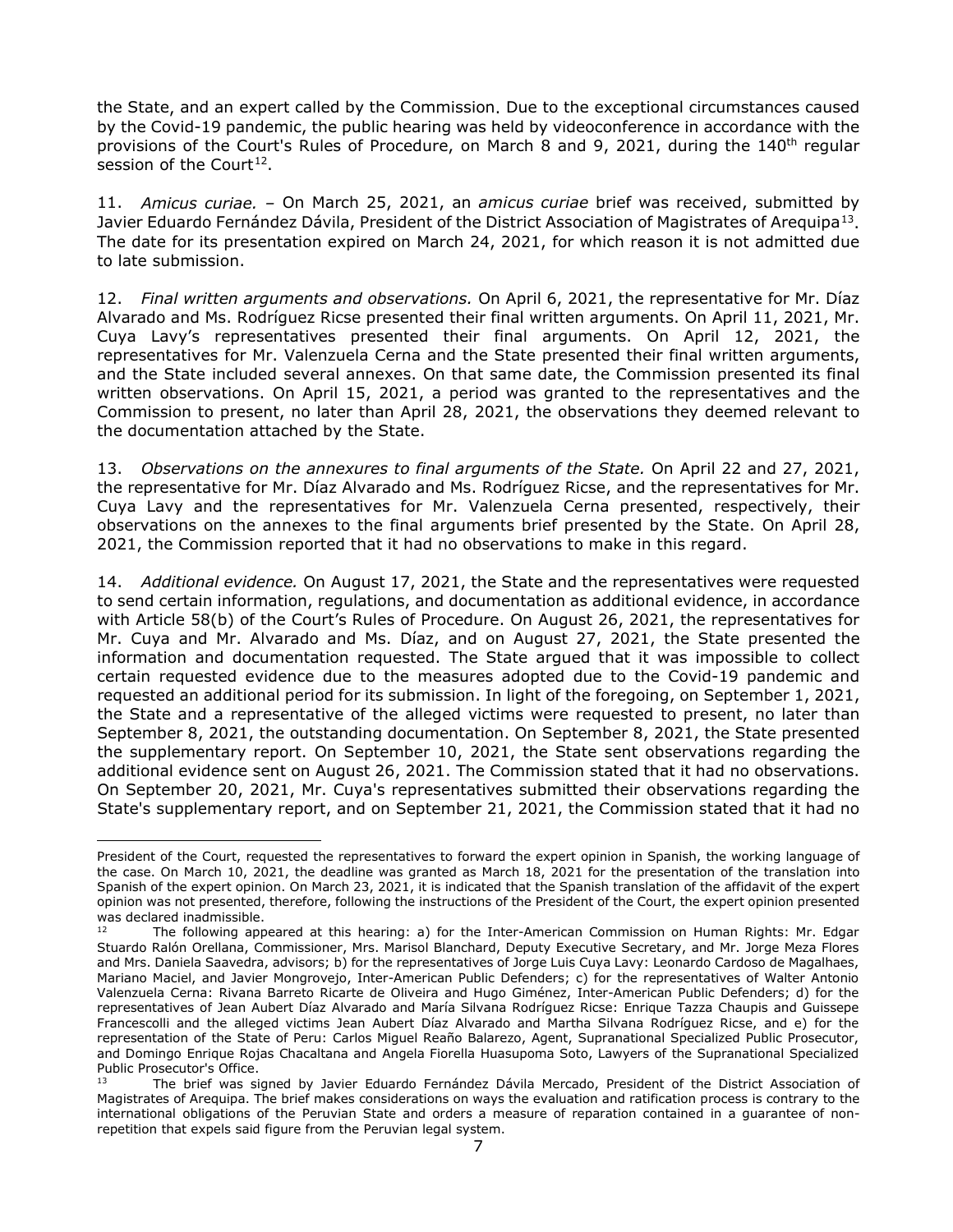observations in this regard.

15. *Disbursements in application of the Victims' Assistance Fund*. On August 17, 2021, the Secretariat, following instructions from the President of the Court, forwarded information to the State on the disbursements made in application of the Victims' Legal Assistance Fund in this case and, pursuant to Article 5 of the Court's Rules for the Operation of the aforementioned Fund, granted it a period to present any observations it deemed pertinent. On August 27, 2021, the State presented its observations.

<span id="page-7-0"></span>16. *Deliberation of this case.* The Court began the deliberation of this Judgment on September 27, 2021.[14](#page-7-3)

#### **III JURISDICTION**

17. The Inter-American Court is competent to hear this case pursuant to Article 62(3) of the American Convention, given that Peru ratified the American Convention on July 28, 1978, and accepted the contentious jurisdiction of the Court on July 21, January 1981.

# **IV PRELIMINARY OBJECTIONS**

<span id="page-7-1"></span>18. In this section, the Court will analyze the arguments aimed at examining the jurisdiction of this Court on the grounds of: (a) the alleged failure to exhaust domestic remedies by the alleged victims and the need for a review of legality by the Inter-American Court; (b) the alleged lack of jurisdiction of the Court to act as a "fourth instance", and (c) the alleged improper inclusion of Article 26 of the Convention in the case of Walter Antonio Valenzuela Cerna, Jean Aubert Díaz Alvarado and Marta Silvana Rodríguez Ricse. Additionally, the State presented as preliminary objections the alleged improper inclusion in the brief of motions and pleadings of allegations on the alleged impact on rights not included in Admissibility Report No. 19/15, regarding Walter Antonio Valenzuela Cerna, Jean Aubert Díaz Alvarado and Marta Silvana Rodríguez Ricse and the alleged improper inclusion of facts and allegations proposed by the representatives of Walter Antonio Valenzuela Cerna. Regarding the latter two, as in other cases, the Court considers that the State's arguments do not constitute a preliminary objection, as it does not state the reasons the case submitted would be inadmissible or that the Court would be incompetent to hear it, therefore, it will analyze these allegations as preliminary considerations.<sup>[15](#page-7-4)</sup> The representative of Mr. Díaz and Ms. Rodríguez did not present observations on the preliminary objections.

#### *A.* **Exception regarding the alleged failure to comply with the exhaustion of domestic remedies and request for review of legality**

#### *A.1. Arguments of the State and observations of the Commission and the representatives*

<span id="page-7-2"></span>19. The *State* maintained that the decisions of the CNM are open to legal review if their content undermines the fundamental rights recognized by the Constitution, with the suitable appeal process in the case of due substantiation and its possible connection with the principle of legality, being the Writ of Amparo as held by the Constitutional Court, through Resolution of November 7,

<span id="page-7-3"></span><sup>&</sup>lt;sup>14</sup> Due to the exceptional circumstances caused by the Covid-19 pandemic, this judgment was deliberated and approved during the 144th regular session, which was held virtually via technological means in accordance with the provisions of the Court's Rules of Procedure.

<span id="page-7-4"></span><sup>15</sup> *Cf. Case of Rodríguez Revolorio et al. v. Guatemala*. *Preliminary Objections, Merits, Reparations and Costs*. Judgment of October 14, 2019. Series C No. 387, para. 18, and *Case of Workers of the Fireworks Factory in Santo Antônio De Jesus and their Families v. Brazil. Preliminary Objections, Merits, Reparations and Costs*. Judgment of July 15, 2020. Series C No. 407, para. 16.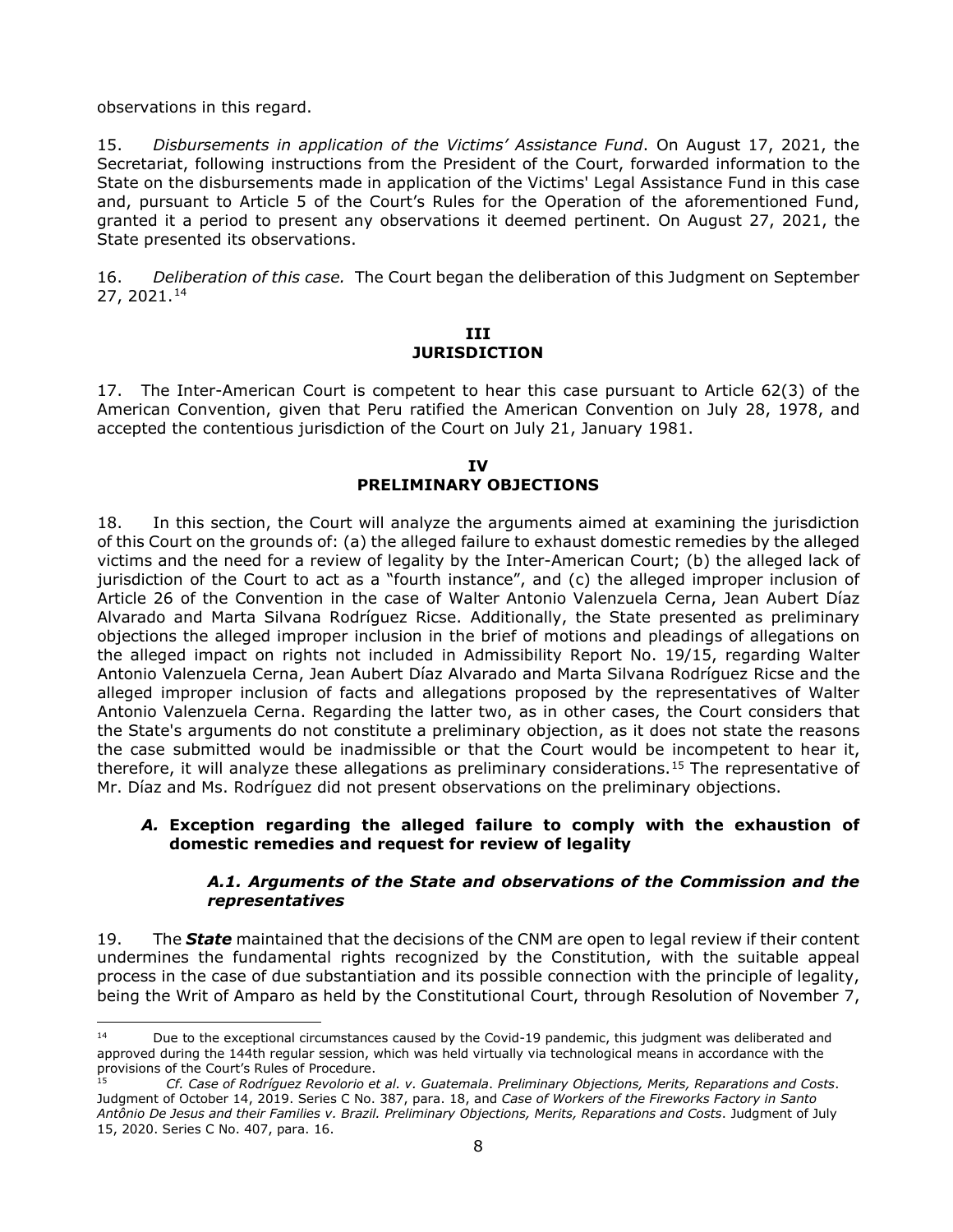2002 No. 2409- 2002-AA / TC. It therefore argued that it was not for the Commission to apply the exception of Article 46(2)(a), considering the fact that the result of the writs of amparo filed by the alleged victims was not favorable to them did not at all imply the absence of a suitable and effective remedy<sup>[16](#page-8-0)</sup>. Regarding the appeals filed by the alleged victims, it added the following:

*a. Jorge Luis Cuya Lavy*: obtained a definitive ruling from the Constitutional Court in the context of the amparo process presented on July 15, 2003, after the date of presentation of the petition, therefore the domestic jurisdiction had not been exhausted. In addition, it pointed out that the Commission declared the violation of the principle of legality in the Merits Report, but the alleged victim did not allege impairment of said principle within the writ of amparo filed.

b. *Walter Antonio Valenzuela Cerna*: filed a writ of amparo that was settled by the Constitutional Court on January 9, 2004 but indicated that the alleged victim did not question the facts and rights related to the duty of substantiation of reasoning. It added that with respect to the principle of legality in the domestic proceedings, it only alleged violations of the retroactivity and legality of the application of the 1993 Constitution and did not make an argument with the approach that was stated by the Commission in the Merits Report.

c. *Jean Aubert Díaz Alvarado and Marta Silvana Rodríguez Ricse:* both filed a late application for amparo against the decision not to ratify them, therefore they did not properly exhaust the available remedies. In addition, the State argued that in said amparo applications the violation of the principle of legality was not alleged.

20. In all cases, the State argued that it did not have the opportunity to present the preliminary objection of lack of exhaustion of remedies at the appropriate procedural stage, because in the admissibility stage, the alleged victims did not present allegations related to violations of the principle of legality and did not indicate facts in accordance with the approach taken by the Commission in the Merits Report. It requested that the Court carry out appropriate review of the legality of the Commission's actions on compliance with the requirement of exhaustion of domestic remedies, because it did not correctly apply the application provided for in Article 46(2)(a) of the Convention, which violates the State's right of defense.

21. Regarding *Jorge Luis Cuya Lavy*, the representatives argued that "it is not in dispute that [Mr. Cuya] exercised domestic remedies of writ of amparo, a remedy of appeal against the rejection *in limine* of that claim and an extraordinary appeal before the Constitutional Court and consequently exhausted the domestic jurisdiction." They argued that these facts prove that the writ of amparo was neither suitable nor effective. They pointed out that in Mr. Cuya's petition it appears that he was dismissed without knowing if there was an accusation against him, which makes it clear that the State was aware of the alleged victims' allegations regarding the principle of legality. They added that the preliminary objection, "apart from [...]there being no such difference in approach as [... stated], is thus inconsistent, due to not being raised in a timely manner it becomes late and therefore, it must be rejected due to late submission."

22. Regarding *Walter Antonio Valenzuela Cerna*, the representatives indicated that the objection raised by the State should be rejected because the alleged victim had exhausted the remedies because he initiated the amparo process before the irregular process, and obtained a judicial decision from the Constitutional Court, almost two years after starting it. They added that the State had not previously raised the argument of due substantiation and its possible connection with the principle of legality, nor is there such a "difference in approach" between what was stated by the Commission and the representatives and, thus, said allegation would be considered as late.

<span id="page-8-0"></span> $16$  In this regard, the State also referred to the ruling of the Constitutional Court of February 11, 2009, File No. 01412-2007-PA/TC, which refers to a writ of amparo initiated on September 10, 2003 by a former magistrate against the CNM for not deciding to ratify him, in which new criteria were established and the amparo process presented was declared to have merit.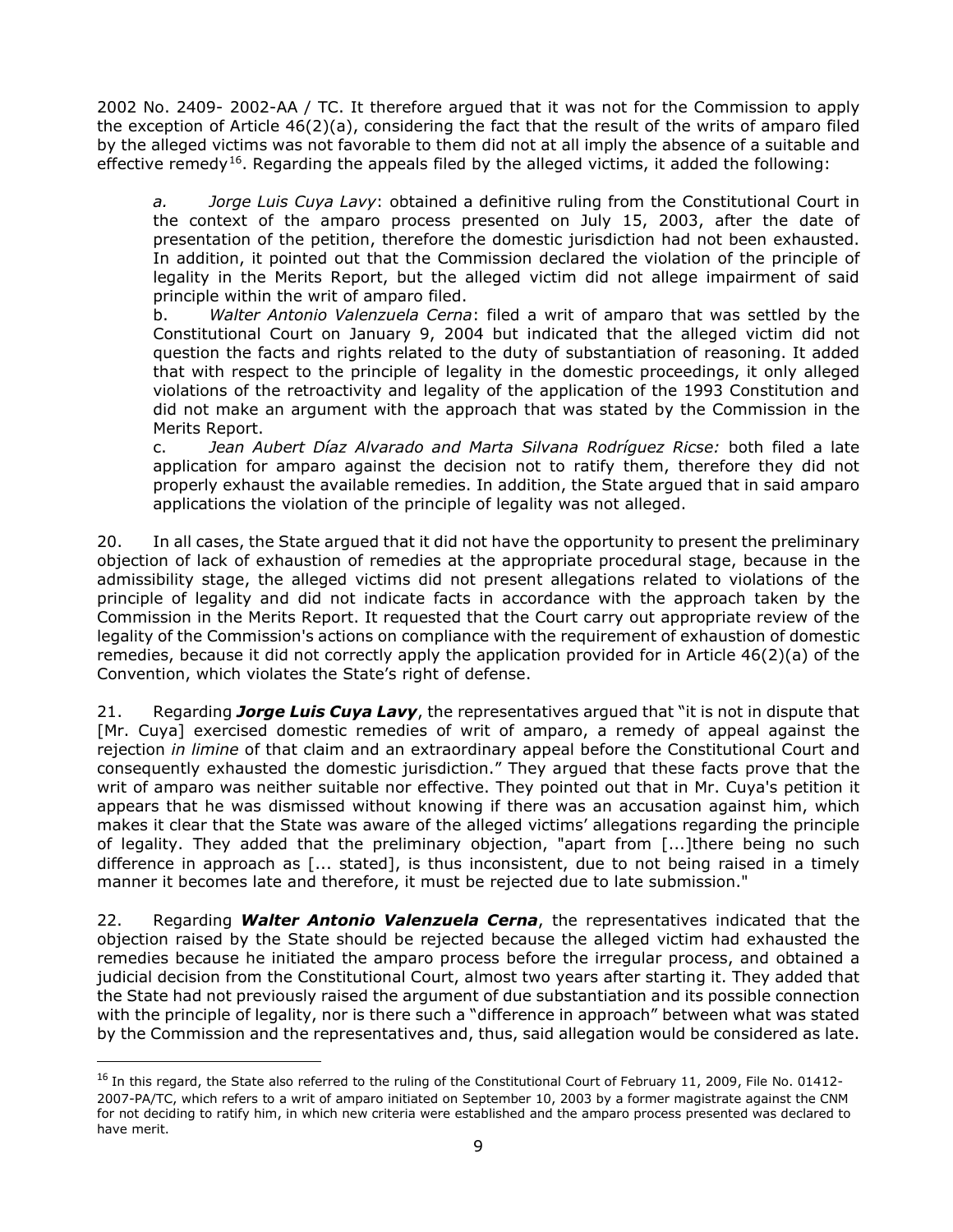23. The *Commission* reiterated the indication regarding the issue of exhaustion in its Admissibility Report in relation to the fact that at the time the CNM issued the non-ratification decisions between 2001 and 2002, there was, in the legal framework, a prohibition to present judicial and administrative appeals against CNM decisions. Therefore, the alleged victims did not have a quick and effective remedy to question their non-ratification.

24. Furthermore, the Commission stated that the State itself acknowledges that the preliminary objection was filed late, since it was not alleged in the admissibility stage of the case. It held that violations of the principle of legality were part of the debate in the admissibility stage, as stated in the Admissibility Report. In addition, the Commission argued that the violation of the principle of legality derives from a principal violation relating to violations of due process and "it is not the practice of the organs of the inter-American system, because they do not meet reasonable parameters, to demand the exhaustion of internal remedies separately and independently against each of the effects derived from a principal violation."

25. Finally, the Commission requested that the preliminary objection be dismissed, taking into account its late submission and its lack of substantive legal basis.

# *A.2. Considerations of the Court*

<span id="page-9-0"></span>26. The Court has indicated that Article 46(1)(a) of the American Convention provides that, in order to determine the admissibility of a petition or communication presented before the Commission, in accordance with Articles 44 or 45 of the Convention, it is necessary to have filed and exhausted domestic remedies, in accordance with generally recognized principles of International Law.<sup>[17](#page-9-1)</sup> These principles do not refer only to the formal existence of such remedies, but also to their being adequate and effective, by virtue of the exceptions referred to in article 46(2).

27. The Court recalls that an objection to the exercise of its jurisdiction based on the alleged failure to exhaust domestic remedies must be presented during the admissibility stage of the case before the Commission.<sup>[18](#page-9-2)</sup> To this end, the State must, first, clearly specify before the Commission, during the admissibility stage of the case, the remedies that, in its opinion, have not yet been exhausted and demonstrate that these remedies are applicable and effective. Furthermore, the arguments that inform the preliminary objection filed by the State before the Commission during the admissibility stage must correspond to those put forward before the Court.<sup>[19](#page-9-3)</sup> Following is an examination of whether the State presented the preliminary objection of failure to exhaust domestic remedies at the appropriate procedural moment in relation to the petitions presented by the alleged victims.

28. Regarding Mr. Cuya's petition No. 320-03, in response to the Commission's communication of July 25, [20](#page-9-4)12, in its report No. 199-2012-JUS / PPES of September 6, 2012 $^{20}$ , in the admissibility stage, the State focused its allegations on the implementation of different measures related to legislative changes and steps to reach friendly settlement agreements. In the merits

<span id="page-9-1"></span><sup>17</sup> *Cf. Case of Velásquez Rodríguez v. Honduras. Preliminary Objections.* Judgment of June 26, 1987. Series C No. 1, para. 85, and *Case of Martínez Esquivia v. Colombia. Preliminary Objections, Merits, and Reparations.* Judgment of October 6, 2020. Series C No. 412, para. 20.

<span id="page-9-2"></span><sup>18</sup> *Cf. Case of Velásquez Rodríguez v. Honduras. Preliminary Objections, supra,* para. 88, and *Case of Martínez Esquivia v. Colombia, supra,* para. 21.

<span id="page-9-3"></span><sup>19</sup> *Cf. Case of Furlan and Family v. Argentina. Preliminary Objections, Merits, Reparations and Costs.* Judgment of August 31, 2012. Series C No. 246, para. 29, and *Case of Martínez Esquivia v. Colombia, supra*, para. 21.

<span id="page-9-4"></span><sup>20</sup> Cf. State Report No. 199-2012-JUS/PPES related to the petition filed by Mr. Cuya on September 6, 2012 (Merits file, fs. 537 to 549).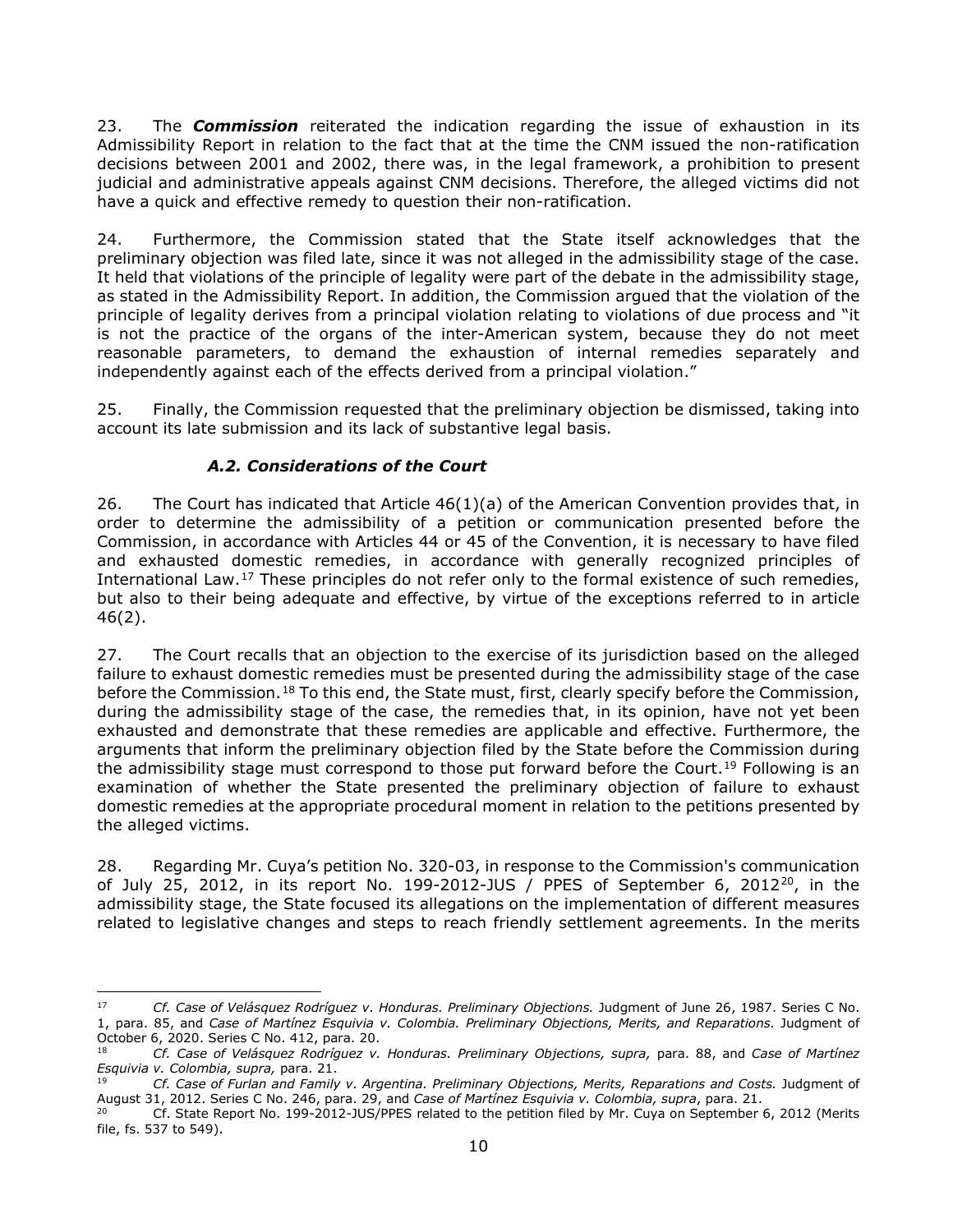stage, in report No. 174-2016-JUS / PPES of September 12, 2016 $^{21}$ , the State made reference to the fact that Mr. Cuya Lavy had exhausted the remedies.

29. Regarding Mr. Díaz's petition No. 739–08, in response to the Commission's communication of November 20, 2013, in its report No. 35-2014-JUS / PPES of March 5, 2014[22,](#page-10-1) at the admissibility stage, the State indicated that it has provided effective judicial remedies to Mr. Díaz, in accordance with the rules of due process, all within the obligation to guarantee the free and full exercise of the rights recognized in the American Convention.

30. From the foregoing, as regards the petitions of Messrs. Cuya and Díaz, it does not appear that the State has filed the objection of non-exhaustion of domestic remedies during the admissibility stage before the Commission.

31. Regarding Mr. Valenzuela's petition No. 948-04, in response to the Commission's communication of May 6, 2009, in its report No. 197-2014-JUS / PPES of December 1, 2014[23](#page-10-2), at the admissibility stage, the State indicated that "to the extent that the plaintiff did not duly exhaust the means provided in domestic law, he did not comply with the mandatory requirement of prior exhaustion of domestic remedies provided for in Article 46(1)(a) of the American Convention, and in that sense, the present petition must be declared inadmissible."

32. Regarding petition No. 1065-08, from Ms. Rodríguez in response to the Commission's communication of January 14, 2014, in its report No. 81-2014-JUS / PPES of May 19, 2014<sup>[24](#page-10-3)</sup>, at the admissibility stage, the State considered that the admissibility requirement regarding the filing and exhaustion of domestic remedies had not been met. It added that "at the time of the alleged infringing act, the country had a suitable remedy to which it could resort: the right of amparo." In addition, it argued that the writ of amparo filed by Ms. Rodríguez was declared inadmissible at all instances for failing to comply with the requirement of the fundamental process of its presentation within the legal term established in internal regulations. Therefore, it requested the inadmissibility of the petition, "since the petitioner had not presented a timely remedy to exhaust the domestic jurisdiction."

33. From the above information available to this Court, it appears that the State specifically argued during the admissibility stage before the Commission that the petitions of Mr. Valenzuela and Ms. Rodríguez were inadmissible, on the grounds that the petition had not complied with the exhaustion of domestic remedies. Regarding Mr. Valenzuela's petition, the State did not specifically mention the suitable and effective remedy that should be exhausted, and regarding Ms. Rodríguez's petition it only alluded to the lateness of the filing of the writ of amparo without establishing the suitability and effectiveness of said remedy.

34. For the reasons stated, the Court rejects the aforementioned preliminary objection, since: (i) it was not presented in a timely manner in relation to Messrs. Cuya and Díaz; (ii) in relation to Mr. Valenzuela, the State, at the admissibility stage before the Commission, did not specify which remedies he should exhaust, and (iii) in relation to Ms. Rodríguez, it did not explain why the

<span id="page-10-0"></span><sup>21</sup> *Cf*. Report No. 174-2016-JUS/PPES of the State related to the petition filed by Mr. Cuya at the merits stage of September 12, 2016 (merits file, fs. 3182 to 3192).

<span id="page-10-1"></span><sup>&</sup>lt;sup>22</sup> *Cf*. Report No. 35-2014-JUS/PPES of the State related to the petition filed by Mr. Díaz at the admissibility stage of March 5, 2014 (evidence file, fs. 954 to 963).

<span id="page-10-2"></span><sup>23</sup> *Cf*. State Report No. 197-2014-JUS/PPES related to the petition filed by Mr. Valenzuela at the admissibility stage on December 1, 2014 (evidence file fs. 2531 to 2542). The State provided said report and argued that said report is not part of the file forwarded by the Commission to the Court, thus affecting the State's right to defense, Mr. Walter Antonio Valenzuela failed to exhaust the domestic remedies provided for in the legislation regarding the questioning of the due substantiation and its possible link with the principle of legality, as stated in report No. 159/18, for which the State did not have the opportunity to know and internally repair a possible violation of rights.

<span id="page-10-3"></span><sup>24</sup> *Cf*. Report No. 81-2014-JUS/PPES of the State related to the petition filed by Ms. Rodríguez at the admissibility stage of May 19, 2014 (evidence file, fs. 1157 to 1164).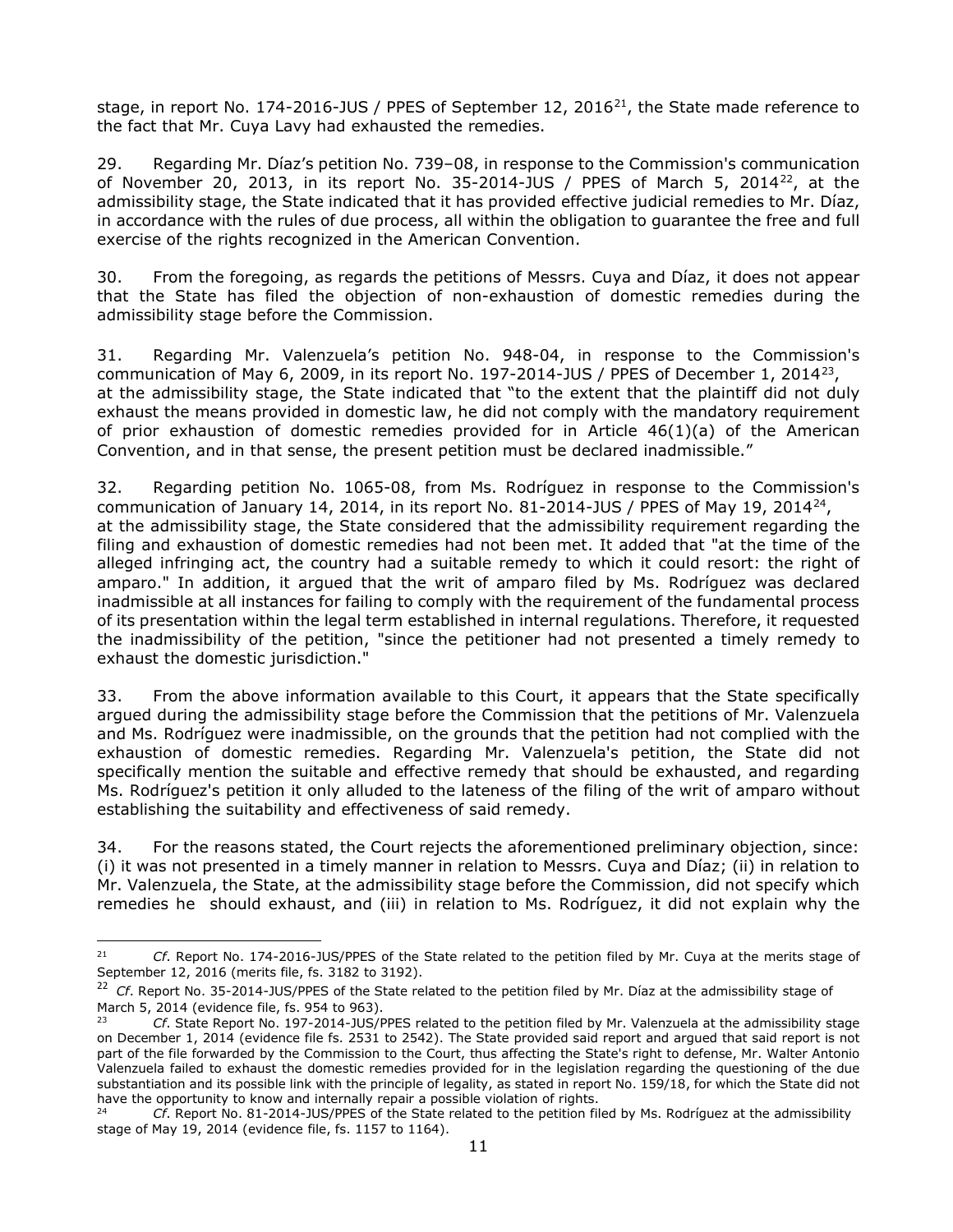appeal for amparo was suitable and effective to dispute the decision taken by the CNM, a matter that is also related to the Merits of this dispute.

35. Similarly, the State requested that a review of legality be made of the actions of the Inter-American Commission in relation to the lack of exhaustion of domestic remedies, with regard to the normative framework applied. The Court recalls that, in matters brought to its attention, it has the power to review the legality of the Commission's actions. However, this does not necessarily imply an ex officio review of the procedure that was carried out in that instance. In addition, the Court must maintain a fair balance between the protection of human rights, the ultimate goal of the Inter-American System, and the legal security and procedural fairness that ensure the stability and reliability of international protection. The review indicated may proceed, then, in those cases in which one of the parties alleges that there is a serious error that violates their right of defense, in which case they must effectively demonstrate such harm. A complaint or discrepancy of criteria in relation to the actions of the Inter-American Commission is not sufficient.<sup>[25](#page-11-1)</sup>

36. In this case, Peru alleged that Messrs. Cuya Lavy, Valenzuela Cerna, and Díaz Alvarado, and Ms. Rodríguez Ricse had not alleged, in domestic jurisdiction or before the Commission, the violation of the principle of legality, so it did not have the opportunity to file the preliminary objection of the lack of exhaustion of domestic remedies in relation to this matter, at the appropriate procedural moment. In this regard, the Court finds that the litigation in this case has been related from the beginning to the process that gave rise to the alleged victims' nonratification in office, and this necessarily includes the normative framework applied and the possible violations to the principle of legality due to the lack of classification of the causes that gave rise to the non-ratification. Thus, the State has had knowledge of the subject matter of the dispute since then and could have presented arguments on this point or a preliminary objection at the appropriate procedural moment.

37. Consequently, the Court concludes that both the request for review of legality and the preliminary objection of failure to exhaust domestic remedies are not admissible.

# *B.* **Exception on the alleged lack of jurisdiction of the Court to act as fourth instance**

# *B.1. Arguments of the State and observations of the Commission and the representatives*

<span id="page-11-0"></span>38. The *State* argued that the Commission has acted as a court of fourth instance and its role is not to act as a substitute for the national jurisdictional authorities in interpreting the substantive and procedural norms applicable to cases. However, it also stated that it is not unaware that the Commission or the Court can carry out the review of internal processes as long as there are violations of human rights recognized in the American Convention. Regarding *Mr. Cuya Lavy* and *Mr. Valenzuela Cerna*, Peru alleged that, in the Final Report, the Commission questioned the reasoning of the order that decided not to ratify them and its connection with the principle of legality, despite the fact that this allegation was not raised domestically. Regarding the alleged victims *Díaz Alvarado* and *Rodríguez Ricse*, the State declared that their proceedings were submitted after the deadline and therefore there was not actually an exhaustion of remedies and, nevertheless, the Commission questions the violation of rights at a supranational level. The State concluded that the Commission acted as an appellate court by classifying, in its Merits Report, aspects that were not exhausted at the domestic level.

<span id="page-11-1"></span><sup>25</sup> *Cf. Case of the Saramaka People v. Suriname. Preliminary Objections, Merits, Reparations and Costs.* Judgment of November 28, 2007. Series C No. 172, para. 32, and *Case of Urrutia Laubreaux v. Chile. Preliminary Objections, Merits, Reparations and Costs.* Judgment of August 27, 2020. Series C No. 409, para. 25.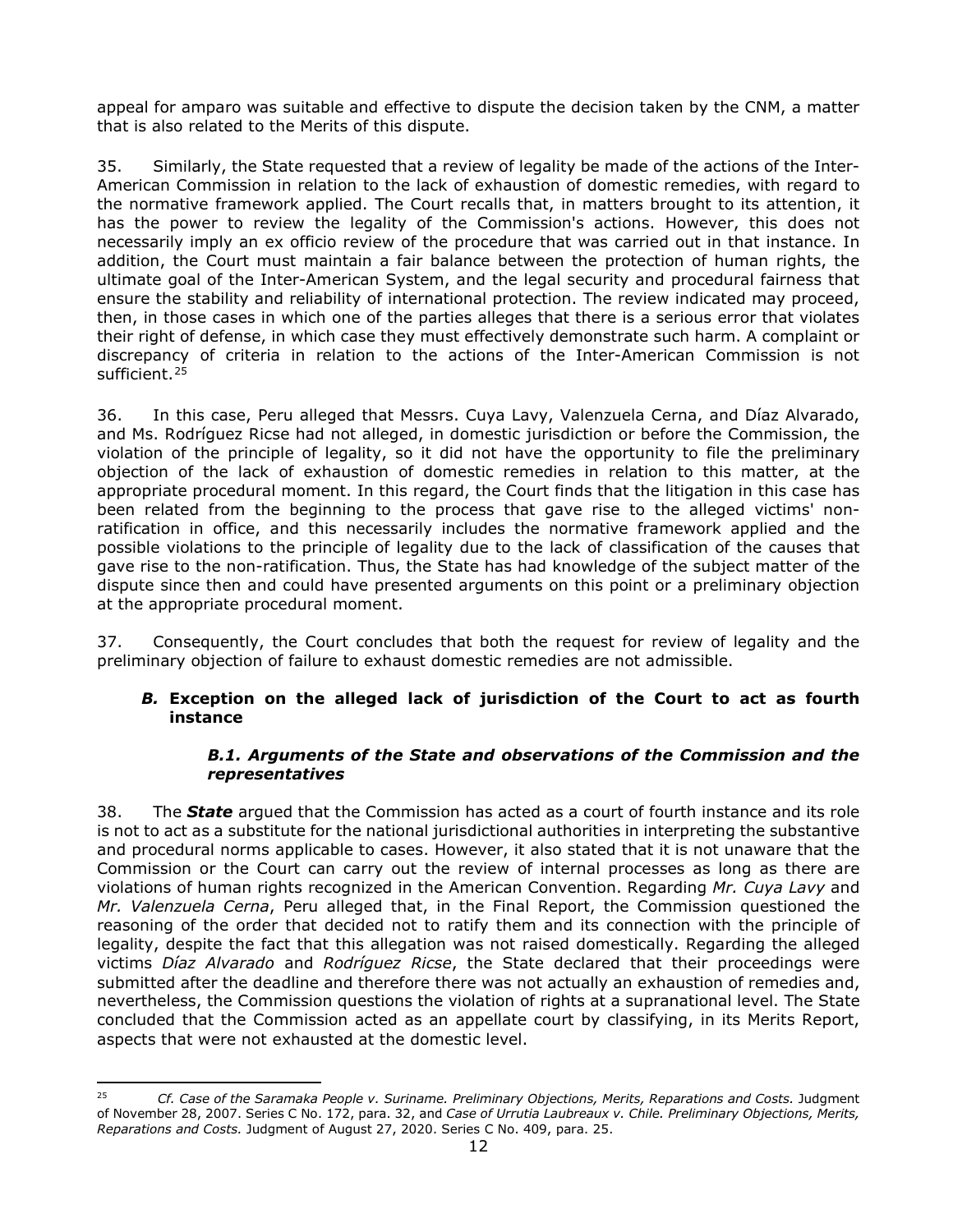39. **Mr. Cuya Lavy's** *representatives* stated that the fact that the state act in violation of the American Convention is an internal judicial process does not prevent the organs of the Inter-American Human Rights System from examining it under the States' obligations pursuant to the Convention. It is therefore scrutiny in respect to the convention and not internal legal scrutiny.

40. **Mr. Valenzuela Cerna's** *representatives* stated that "the Court has not been required to settle the legal issue of the irregular process and the non-ratification of Walter Antonio Valenzuela Cerna, nor does it analyze the unfavorable result obtained before the Constitutional Court". They concluded that in the case of Mr. Valenzuela Cerna there is debate as to whether the domestic law decisions violated his rights to judicial guarantees, the principle of legality, judicial protection and political rights, for which they considered that the argument of the "fourth instance" is inadmissible and must be rejected.

41. The *Commission* concluded that the alleged victims argue a series of violations of due process, the principle of legality, and other substantive rights, which is why it is not a mere disagreement with the internal proceedings. To that extent, the Commission emphasized that, according to the Court's precedents, the preliminary objection filed by the State is inadmissible.

# *B.2. Considerations of the Court*

<span id="page-12-0"></span>42. This Court has indicated that the decision as to whether the actions of judicial bodies constitute a violation of the State's international obligations may lead to it having to examine the respective domestic processes, to establish their compatibility with the American Convention. Consequently, this Court is not a fourth instance of judicial review, insofar as it examines the compliance of domestic judicial decisions with the American Convention and not in accordance with domestic law.<sup>[26](#page-12-3)</sup>

43. The Court notes that in this case there are an alleged series of violations of due process, the principle of legality, as well as other substantive rights related to the domestic proceedings against the alleged victims, which are not related to the disagreement with the outcome of the process. The questions raised must be examined on the merits of the matter and it will be up to this Court to determine whether the international obligations established in the American Convention were respected in the domestic proceedings. Consequently, the Court dismisses the State's preliminary objection.

# <span id="page-12-1"></span>*C.* **Exception regarding the alleged improper inclusion of Article 26 of the Convention in the case of Walter Antonio Valenzuela Cerna, Jean Aubert Díaz Alvarado and Marta Silvana Rodríguez Ricse**

# *C.1 Arguments of the State and observations of the Commission and the representatives*

<span id="page-12-2"></span>44. The *State* alleged the improper inclusion of Article 26 of the Convention in the brief of motions and pleadings of Messrs. Valenzuela Cerna, Jean Aubert Díaz Alvarado and Ms. Marta Rodríguez Ricse, since it was included under the alleged erroneous idea that this case has affected the right to work, which is without further factual support or any other basis. Regarding Article 26, Peru stated that according to Article 19(6) of the Additional Protocol to the American Convention on Human Rights in the area of Economic, Social and Cultural Rights (ESCR) "Protocol of San Salvador", it cannot be analyzed, questioning the justiciability of said right. It concluded

<span id="page-12-3"></span><sup>26</sup> *Cf. Case of the "Street Children" (Villagrán Morales et al.) v. Guatemala. Merits*. Judgment of November 19, 1999. Series C No. 63, para. 222, and *Case of Grijalva Bueno v. Ecuador. Preliminary Objection, Merits, Reparations and Costs.*  Judgment of June 3, 2021. Series C No. 426, para. 22.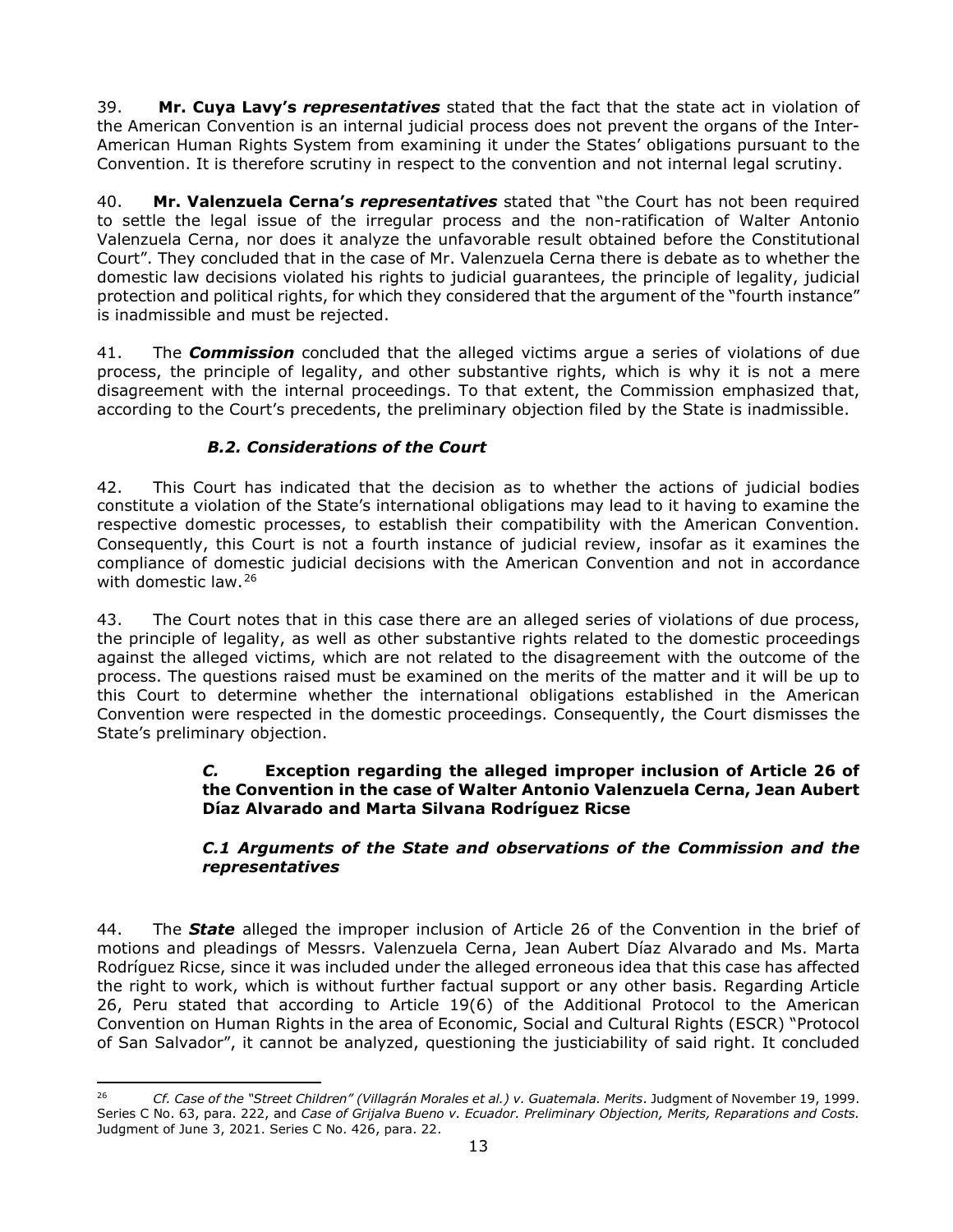that it is not pertinent to carry out an analysis on the impact on ESCR (specifically the right to work) specified by the representatives of the aforementioned alleged victims, and even more so when the Commission declared it inadmissible in the Admissibility Report, therefore said claim must be dismissed.

45. **Mr. Valenzuela Cerna's** *representatives* referred to the Court's case law, citing in particular the case of *Acevedo Buendía et al. ("Discharged and Retired Employees of the Office of the Comptroller") v. Peru*, in which it is indicated that the Court has competence to assess whether there was a violation of Article 26 in the terms provided by Articles 62 and 63 of the Convention. Therefore, they requested the rejection of this objection.

46. The **Commission** reiterated that the alleged victims and their representatives may invoke the violation of rights other than those included in the Merits Report. Furthermore, it considered that the State's argument does not constitute an objection of lack of material jurisdiction. Therefore, it requested that the objection be dismissed.

# *C.2 Considerations of the Court*

<span id="page-13-0"></span>47. In consideration of the State's allegations, this Court reaffirms its competence to hear and resolve controversies related to Article 26 of the American Convention as an integral part of the rights listed in its text, with respect to which Article 1(1) confers obligations of respect and guarantee.<sup>[27](#page-13-4)</sup> However, in this case, none of the representatives of Walter Antonio Valenzuela Cerna, Jean Aubert Díaz Alvarado and Marta Rodríguez Ricse presented specific allegations related to the violation of Article 26 of the American Convention. The alleged victims did not request, either in the petition or in the conclusion of their motions and pleadings briefs, the violation of said article.

48. Consequently, the Court considers the aforementioned preliminary objection presented by the State inadmissible.

#### **V PRELIMINARY CONSIDERATIONS**

<span id="page-13-1"></span>49. As indicated (supra para. 18), the Court will analyze the State's allegations as preliminary considerations.

# <span id="page-13-3"></span><span id="page-13-2"></span>*A. Factual Framework*

*A.1 On the alleged improper inclusion in the pleadings and motions brief of allegations regarding the alleged impact on rights not included in the Admissibility Report No. 19/15, regarding Walter Antonio Valenzuela Cerna, Jean Aubert Díaz Alvarado and Marta Silvana Rodríguez Ricse*

#### *A.1(1) Arguments of the State and observations of the Commission and the representatives*

50. The State declared that in Admissibility Report No. 19/15, the Commission declared the petitions inadmissible, in relation to Articles 5, 11, and 26 (specifically in relation to labor rights, understood as the right to work) of the Convention and that in its Merits Report No. 159/18, it did not consider said rights as having been violated. Despite this, the defense of Mr. Valenzuela Cerna "made a series of general statements by means of which they seek to discuss the impairment of the aforementioned rights," as the representation for Mr. Díaz Alvarado and Ms. Rodríguez Ricse

<span id="page-13-4"></span><sup>27</sup> *Cf. Case of "Five Pensioners" v. Peru. Merits, Reparations and Costs.* Judgment of February 28, 2003. Series C No. 98, para. 155, and *Case of Garzón Guzmán et al. v. Ecuador. Merits, Reparations and Costs.* Judgment of September 1, 2021. Series C No. 434, para. 22.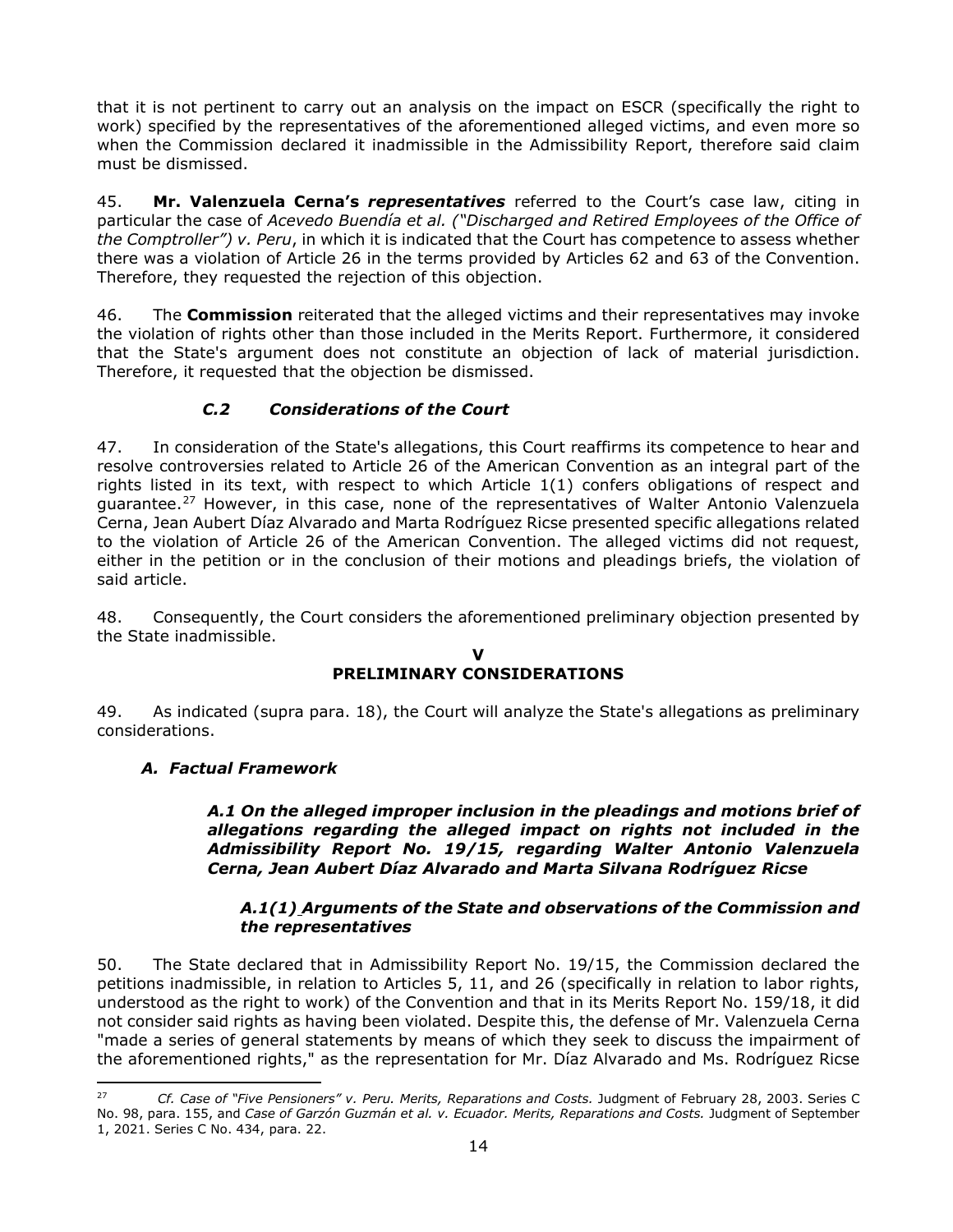also made allegations about the violation of the right to work. It asked the Court not to assess the allegations related to violations "declared inadmissible in the [Commission's] Admissibility Report, because they were not clearly defined and explained."

51. *Mr. Valenzuela Cerna's representatives* stated that the alleged rights arise from the "analysis of the facts that make up the causal material of the case, therefore, they do not modify, alter or disturb the factual framework of the dispute which remains intact". In addition, they stated that such procedure is supported by the Court's case law.

52. The *Commission* stated that the alleged victims and their representatives may invoke the violation of other rights not contained in the Merits Report, as long as they confine themselves to the facts of that brief.

# *A.1.2 Considerations of the Court*

53. This Court, in the face of the State's arguments, has repeatedly considered that the representatives or the alleged victims may invoke rights other than those indicated by the Commission, as the latter are the holders of the rights enshrined in the American Convention. Denying them this power would imply an undue restriction on their condition as subjects of International Human Rights Law. In any case, the case law has required that said allegations be based on the factual framework established in the Merits Report.<sup>[28](#page-14-1)</sup> However, this Court has verified that, in Mr. Valenzuela's brief of motions and pleadings, it did not cite or present specific allegations regarding the violation of Articles 5 and 11 of the Convention in this case. Nor did Messrs. Valenzuela and Díaz and Ms. Rodríguez cite Article 26 in their brief of requests and arguments, nor present arguments to support the violation.

<span id="page-14-0"></span>54. Therefore, the Court finds that the State's arguments, in relation to an improper inclusion of Articles 5, 11 and 26 of the American Convention in the aforementioned motions and pleadings briefs, are not admissible, without prejudice to the considerations made by this Tribunal on the merits.

# *A.2. On the alleged improper inclusion of facts and allegations proposed by the representatives of Walter Antonio Valenzuela Cerna*

# *A.2.1 Arguments of the State and observations of the Commission and the representatives*

55. The **State** indicated that the alleged victims cannot propose new facts other than those presented by the Commission in its Merits Report and indicated that the Commission did not consider within the factual framework information related to the retroactive application of the Peruvian Political Constitution of 1993 in relation to Mr. Valenzuela Cerna.

56. **Mr. Valenzuela Cerna's representatives** indicated that the State confuses the detailed contextualization of the events, with the inclusion of new events. In this sense, they indicated that it is the Court that must ultimately determine its factual platform.

57. The **Commission** indicated that the factual framework of the process is constituted by the facts of the Merits Report, allowing presentation of facts that explain, clarify or reject those that have been mentioned in the Merits Report. Notwithstanding the foregoing, the Commission emphasized that the factual determinations do contain that on June 1, 2002, the National Council

<span id="page-14-1"></span><sup>28</sup> *Cf. Case of the Pacheco Tineo Family v. Bolivia*. *Preliminary Objections, Merits, Reparations and Costs*. Judgment of November 25, 2013, para. 22, and *Case of Garzón Guzmán et al. v. Ecuador, supra*, para. 22.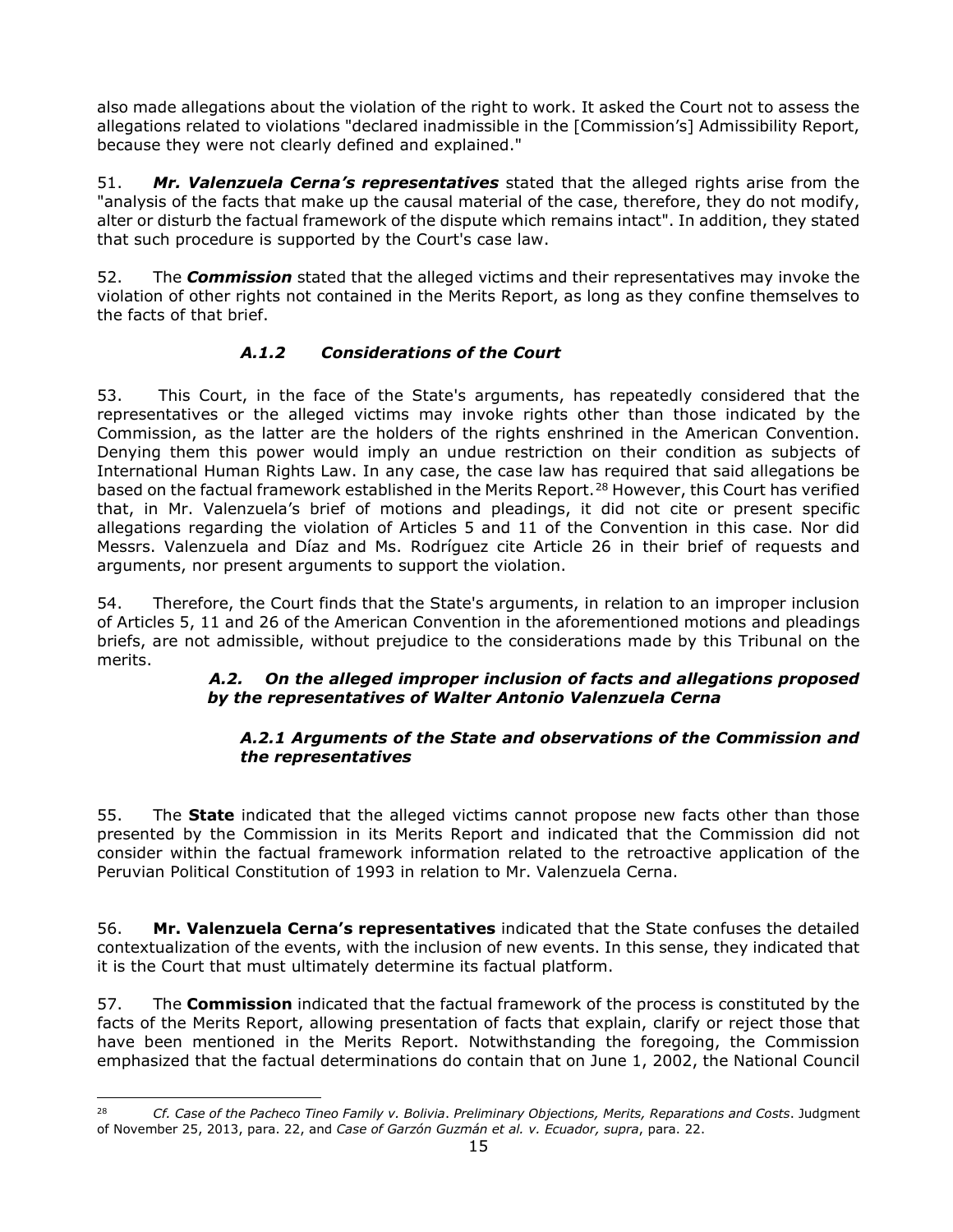of the Judiciary summoned Mr. Valenzuela Cerna to an evaluation and ratification process. Although the factual determinations do not expressly reflect the petitioner's allegation that his career was regulated by the 1979 Constitution, this is a supplementary fact or allegation insofar as it does not refer to a new fact, but rather indicates the conditions under which the evaluation and ratification process was called. Furthermore, regarding the State's argument that the Merits Report does not analyze the retroactive application of the Political Constitution in the case of Walter Valenzuela Cerna, in this regard the Commission stated that this is not related to the facts, but to the assessment of the right in light of the same, and as indicated, the alleged victims and their representatives may present different arguments provided they are subject to the determined factual framework.

# *A.2.2 Considerations of the Court*

58. Regarding the improper inclusion of facts and allegations related to the alleged retroactive application of the 1993 Constitution in Mr. Valenzuela's motions and pleadings brief, the Court recalls that, although the allegations are required to be based on the factual framework established in the Merits Report, it has also indicated that facts can be presented that allow the explanation, clarification or rejection of those that have been mentioned in the Merits Report<sup>[29](#page-15-3)</sup>. In this regard, the Commission's Merits Report specifically refers to the fact that "he entered the judicial profession as a Judge of the Third Small Claims Court of Surco y Surquillo on January 10, 1985, under the validity of the Peruvian Political Constitution of 1979, which in article 242, paragraph 2, guaranteed tenure in service until the age of 70." From the foregoing, this Court concludes that the factual determinations expressly reflect that Mr. Valenzuela was linked to the Judiciary since 1985 and even refers to the petitioner's allegation that his career was regulated by the 1979 Constitution. Alternatively, regarding the State's argument that the Merits Report does not analyze the retroactive application of the 1993 Political Constitution in the case of Walter Valenzuela Cerna, the Court reiterates that the alleged victims and their representatives can present arguments related to the violation of rights under the convention other than those contained in the Merits Report provided that they adhere to the factual framework determined.

#### *A.3. On the two preliminary observations presented by the State*

<span id="page-15-0"></span>59. Finally, the State presented two "preliminary observations," the first called "accumulation of petitions under the erroneous idea that they presented a factual identity: Difference in the case of Mr. Walter Antonio Valenzuela Cerna", and the second called "mistaken comparison between the Process of Ratification of Magistrates and the Disciplinary Process". Regarding the first question, the Court notes that the State did not make any petition, therefore it will not rule on the matter, but it will take into account the arguments of the State, when examining the merits of the case. Regarding the second question, this Court considers that it is a substantive argument, which will be examined later in this Judgment.

#### **VI EVIDENCE**

#### <span id="page-15-1"></span>*A.* **Admissibility of documental evidence**

<span id="page-15-2"></span>60. The Court received various documents presented as evidence by the Commission, the representatives, and the State, attached to their main briefs (*supra* para. 1, 6, and 7). In this case, as in others,<sup>[30](#page-15-4)</sup> this Court admits the probative value of those documents presented by the parties and by the Commission at the due procedural opportunity or requested as additional

<span id="page-15-3"></span><sup>29</sup> *Cf. Case of "Five Pensioners" v. Peru. Fund, supra,* para. 153 and *Case of Bedoya Lima et al. v. Colombia. Merits,* 

<span id="page-15-4"></span>*Reparations and Costs.* Judgment of August 26, 2021. Series C No. 431, para. 16.

<sup>30</sup> *Cf. Case of Velásquez Rodríguez v. Honduras. Merits.* Judgment of July 29, 1988. Series C No. 4, para. 140, and *Case of Garzón Guzmán et al. v. Ecuador, supra,* para. 34*.*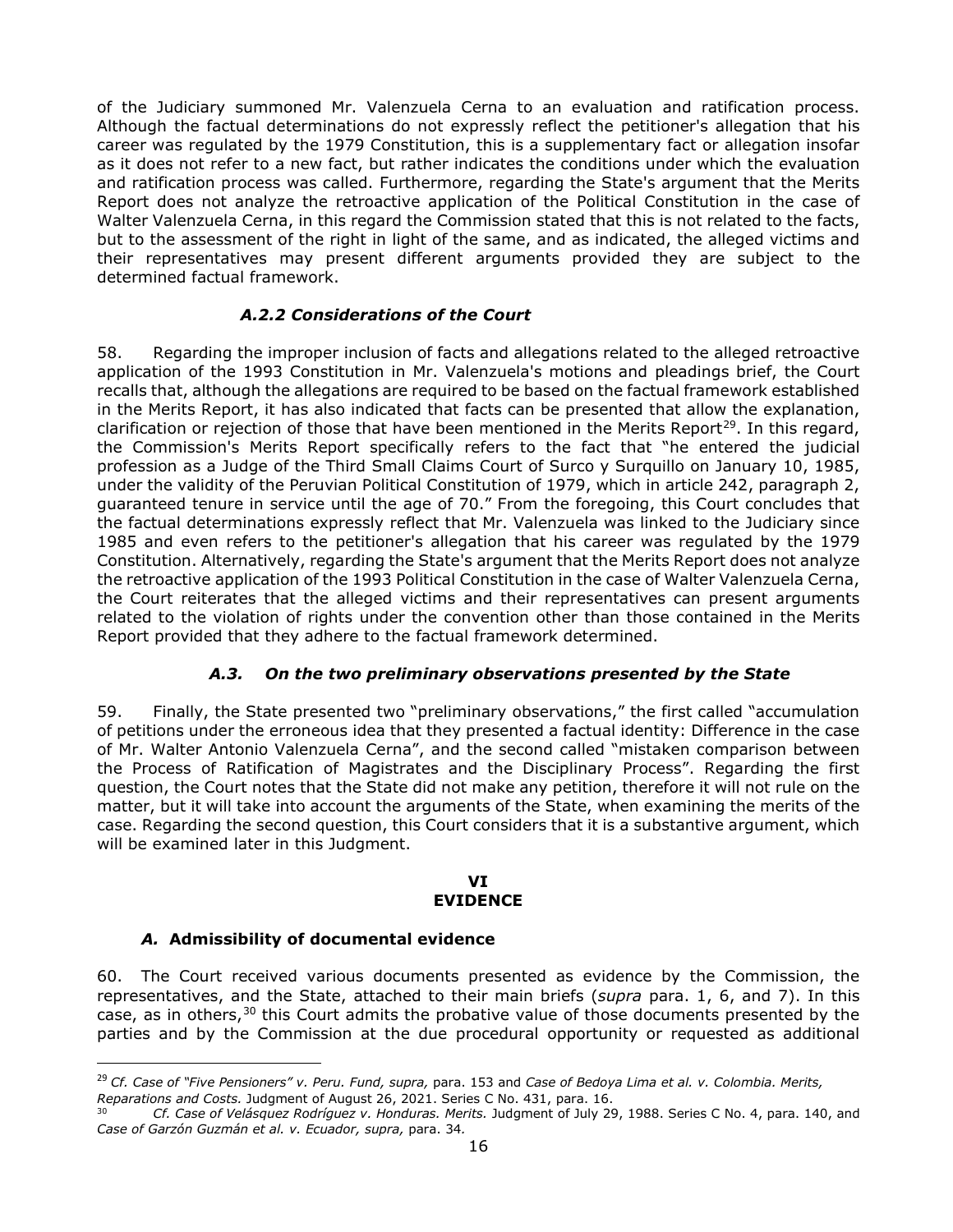evidence by its Presidency, $31$  which were neither disputed nor objected, and whose authenticity was not questioned.<sup>[32](#page-16-1)</sup>

61. On April 12, 2021, the State presented several annexes together with the final written arguments.<sup>[33](#page-16-2)</sup> The State alleged that it is supervening evidence related to events that occurred after the presentation of the answer on August 20, 2020 and requested that it be admitted in accordance with Article 57(2) of the Court's Rules of Procedure. In this regard, the Court recalls

<span id="page-16-1"></span><sup>32</sup> The State reported on points (a) and (b) requested as additional evidence (*supra* footnote 31). It also submitted the following documentation: (a) Reference report accrediting the contributions made by Mr. Cuya Lavy; (b) evidence related to the Recognition Bonus; (c) report of social security contributions; (d) report of payments made to Marta Silvana Rodríguez Ricse, until February 2021, and (e) Ombudsman's Report No. 109, entitled "Basic proposal of the Ombudsman for Justice reform in Peru. Generating Consensus on what should be reformed, who will be in charge of doing it and how they will do it", dated November 27, 2006. As well as the following regulations: (a) 1979 Political Constitution of Peru; (b) 1993 Political Constitution of Peru; (c) Decree Law No. 18060 of December 23, 1969; (d) Organic Law of the Judiciary, Decree Law No. 14605 of July 25, 1963, and (e) Organic Law of the National Council of the Judiciary, Law No. 30916 published on February 19, 2019. *The representative of Mr. Jean Aubert Díaz Alvarado and Ms. María Silvana Rodríguez Ricse* reported on points (a) and (b) requested as additional evidence (*supra* footnote 31). *Regarding Mr. Díaz Alvarado*, he presented the following documentation: (a) Writ of Amparo filed by Mr. Díaz Alvarado on December 6, 2006 before the Combined Court of Puente Piedra, Santa Rosa and Ancón; (b) Mr. Díaz Alvarado's appeal brief against the decision of December 12, 2006 (dated January 11, 2006), and (c) Constitutional tort appeal filed by Jean Aubert Díaz Alvarado before the Constitutional Court on August 3, 2007, against the Judgment of the Second Civil Chamber of the Supreme Court of Justice of Northern Lima (of September 4, 2007). *Regarding Ms. Rodríguez Ricse*, she presented the following documentation: (a) Supreme Resolution No. 094-87 appointing Marta Rodríguez Ricse as Deputy Provincial Prosecutor of the Huancayo Combined Provincial Prosecutor's Office of the Junín Judicial District, May 6, 1987; (b) Writ of amparo filed by Marta Rodríguez Ricse against the National Council of the Judiciary of December 11, 2006 before the Combined Court of Puente Piedra, of the Superior Court of Justice of North Lima; (c) Decision of the Combined Court of Puente Piedra, Santa Rosa and Ancón against Ms. Rodríguez Ricse of December 18, 2006; (d) Appeal filed by Marta Rodríguez Ricse against the Judgment of the Combined Court of Puente Piedra, Santa Rosa and Ancón of December 18, 2006, and (e) Constitutional tort appeal against the previous decision before the Constitutional Court filed by Ms. Rodríguez. *The representatives of Mr. Cuya Lavy* presented information on his monthly salary, for which he presented (a) Payment receipt for April 2002, position Judge/Member of Court I, with net payment to be paid of S/2,506.19 (remuneration); (b) Pay slip April 2002, position Judge/ Member of Court I, with net payment to be paid of S/4,300.00 (operating expenses), and (c) Pay slip March 2002, position Judge/ Member of Court I, with net payment of S / 3 143.00 (jurisdictional bonus). On September 8, 2021, the State forwarded the supplementary additional evidence, and attached the following annexes: (a) proof of payment of remuneration of Mr. Cuya Lavy, corresponding to the period of 2002; (b) proof of jurisdictional bonus payments of Mr. Cuya Lavy, corresponding to the 2002 period; (c) proof of payments of operating expenses of Mr. Cuya Lavy for the period 2002; (d) proof of payment of salaries and deductions of Mr. Díaz Alvarado, corresponding to the year 2001; (e) proof of payment of salaries and deductions of Ms. Rodríguez Ricse, corresponding to the year 2001; (f) report of the contributions made by Mr. Cuya Lavy from July 1999 to June 2021; (g) proof of payment of Mr. Valenzuela's pension from January 2021 to August 2021, and (h) proof of payment from January 2021 to July 2021 of Ms. Rodríguez Ricse.

<span id="page-16-2"></span>The annexes presented by the State are: (a) Official Letter No. 1718-2000-JUS/CDJE-PPES of September 16, 2020 and proposal for the draft Friendly Settlement Agreement, with the alleged victims Díaz Alvarado and Rodríguez Ricse; (b) Official Letter No. 000234-2000-SG/JNJ of November 12, 2020, issued in the context of the negotiations on a possible Friendly Settlement Agreement, with the alleged victims Díaz Alvarado and Rodríguez Ricse, and (c) Resolution No. 260- 2020-JNJ of December 9, 2020, which approved and annexed the Regulations for the Comprehensive Evaluation Procedure and Ratification of Judges of the Judiciary and Prosecutors of the Public Prosecution. In addition, the State presented: (a) report on the payment of pensions from September 2020 to February 2021, of Mr. Walter Antonio Valenzuela Cerna, contained in the certificate of payment of pensions dated March 10, 2021, and (b) report on the payment of pensions from September 2020 to February 2021, of Ms. Marta Silvana Rodríguez Ricse, contained in the proof of payment of March 10, 2021. Finally, the State sent information regarding the amount of the salary that Mr. Valenzuela Cerna received in the time of the events and the current amount that would correspond to him or similar position that the alleged victim would occupy, requested in the order of the President of the Court of January 28, 2021. To this end, it presented information and clarifications in this regard, as well as the proof of payment of remuneration, jurisdictional bonus and operating expenses for the 2002 period for Mr. Valenzuela Cerna.

<span id="page-16-0"></span><sup>&</sup>lt;sup>31</sup> The following information was requested as additional evidence from the State and all the representatives of the alleged victims: (a) Documents or certificates showing the amount of salary and remuneration (bonuses) received at the time of the events by Messrs. Cuya Lavy, Díaz Alvarado and Ms. Rodríguez Ricse, and (b) remuneration for benefits received by the four alleged victims at the time of removal from office and, whether they currently receive a pension derived from their performance in their positions, respectively, and as of what date and, if applicable, the amount thereof, as well as any other related information. In addition, the State was asked to report on the current amount that would correspond for a similar position that the presumed victims would occupy for that item (with the exception of Mr. Valenzuela, of whom the information was already available), the presentation of different regulations and a report from the Ombudsman, and from the representatives of Mr. Díaz Alvarado and Ms. Rodríguez Ricse various documents related to briefs and appeals filed, as well as decisions adopted in the amparo and constitutional tort proceedings followed in the domestic jurisdiction.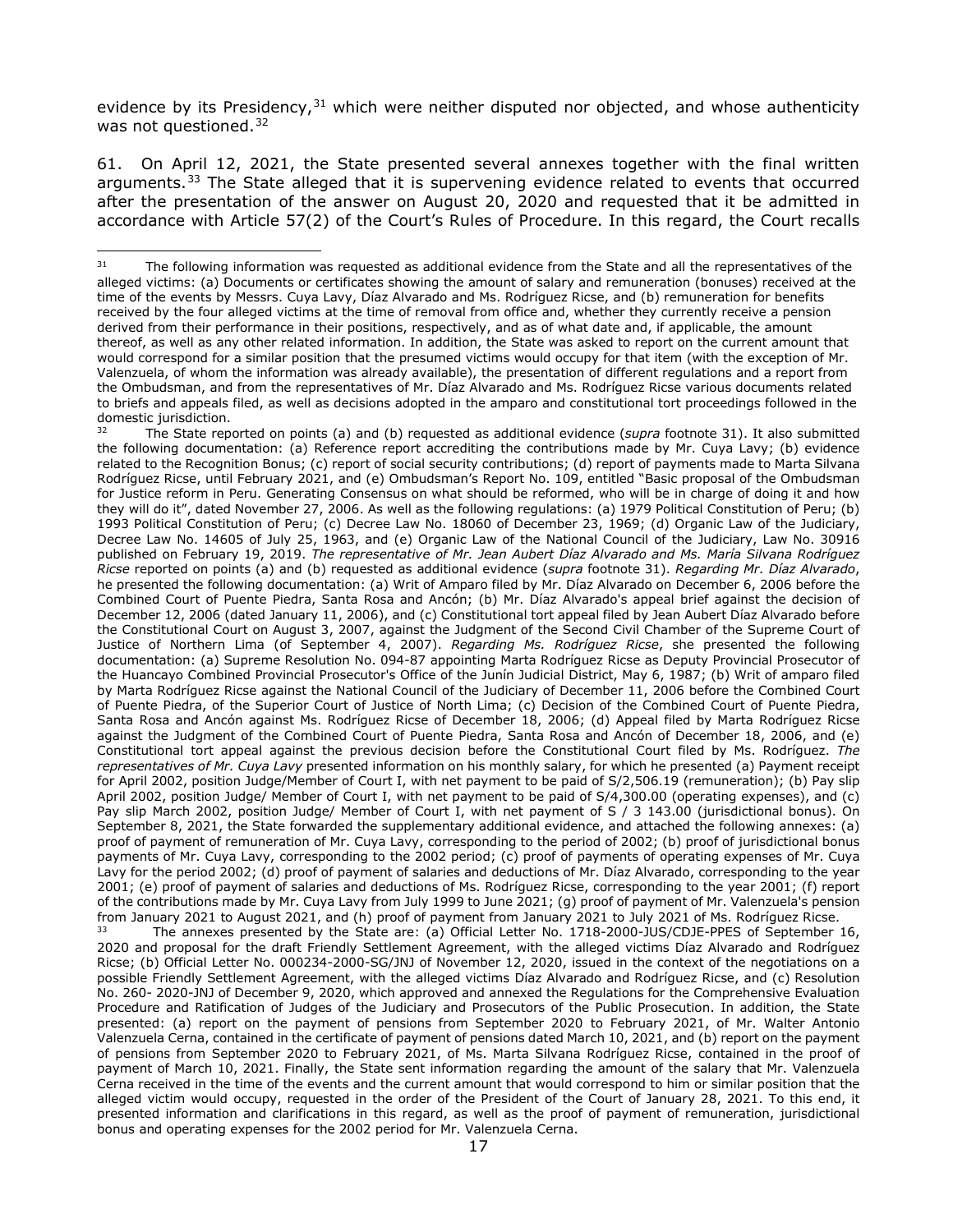that evidence related to supervening facts can be presented to the Court by the parties at any procedural stage, before the judgment. This does not mean that any situation or event constitutes a supervening fact for the purposes of the proceedings, since such facts must be directly related.<sup>[34](#page-17-0)</sup> The Court considers that the evidence provided by the State refers to events that occurred after the presentation of the answer, which are related to the subject matter of the instant case, therefore, in accordance with Article 57(2) of the Rules of Procedure, it admits these documents.

62. On August 27, 2021, the representative of Mr. Díaz and Ms. Rodríguez and the representatives of Mr. Cuya, additionally presented other documents together with the additional evidence.<sup>[35](#page-17-1)</sup> In this regard, the State, in its observations on the additional evidence presented by the aforementioned alleged victims, argued that certain documents were already in the file,  $36$  for which reason it requested their inadmissibility. This Court has verified that said documentation already appears in the body of evidence in this case, therefore it is dispensed with because it is already incorporated.

63. Furthermore, in the observations to the additional evidence, the State made several clarifications on the documentation presented $37$  by the representatives of the three alleged named victims, which will be taken into account by the Court when analyzing information pertinent to the resolution of this case. The State also requested the inadmissibility of documentation and information<sup>[38](#page-17-4)</sup> that was not requested nor was its presentation justified, as it considered it to be late, since it was not submitted at the appropriate time. In this regard, this Court notes that the representatives of Mr. Cuya and the representative of Mr. Díaz and Ms. Alvarado did present certain information and documentation that was not requested, which were presented together

<span id="page-17-0"></span><sup>34</sup> *Cf. Case of the National Association of Discharged and Retired Employees of the National Tax Administration Superintendence (ANCEJUB-SUNAT) v. Peru. Preliminary objections, merits, reparations and costs.* Judgment of November 21, 2019. Series C No. 394, para. 45.

<span id="page-17-1"></span><sup>35</sup> Namely: *Regarding Mr. Díaz Alvarado*: (a) Supreme Resolution No. 115-89-JUS of May 24, 1989; (b) Resolution of the National Council of the Judiciary No. 095-2001CNM of July 13, 2021; (c) Resolution No. 1 of December 12, 2006; (d) Hearing Resolution, issued by the Second Civil Chamber of the North Lima Court of Justice, on August 3, 2007, and (e) Resolution of the Constitutional Court on December 19, 2007. *Regarding Ms. Rodríguez Ricse*: (a) Resolution of the National Council of the Judiciary No. 095-2001CNM of July 13, 2001; (b) Resolution No. 128 of June 22, 2007 issued by the First Specialized Chamber of the Supreme Court of Justice of Northern Lima; and c) Resolution of the Constitutional Court of December 20, 2007. *Regarding Mr. Cuya*: (a) Supreme Decree No. 058-2002-EF of April 5, 2002. Gratuity for education; (b) Supreme Decree No. 110-2002-EF of July 8, 2002. Gratuity for National Holidays, and (c) Emergency Decree No. 065-2002 of December 4, 2002. Christmas Gratuity.

<span id="page-17-2"></span><sup>36</sup> Such as the document offered by the *representative of Mr. Díaz and Ms. Rodríguez* in point 4.3.2 regarding the resolution of the hearing, issued by the Second Civil Chamber of the Supreme Court of Justice of Northern Lima, on August 3, 2007, which is incomplete, as well as the one indicated in point 5.2.2, which is the CNM resolution No. 095-2001 CNM of June 13, 2001, which although it was not requested by the Court, the document provided does not coincide with the one provided that consists of Official Letter No. 565-SG-CNM-2001 of July 13, 2001. As well as the following documents presented by the *representatives of Mr. Cuya* on October 13, 2020 together with the brief of preliminary objections and the additional evidence: (a) Report No. 199-2012-JUS/PPES; (b) Report No. 174-2016-JUS/PPES; (c) Report No. 106- 2016-JUS/CDJE-PPES; (d) brief with observations on the Admissibility Report No. 19/15 of October 15, 2015, and (e) Emergency Decree No. 114-2001 of September 27, 2001. In addition it dispensed with, since they are already part of the file, documentation not requested as additional evidence and presented by the State regarding a newspaper publication of the call for ratification procedures for the year 2001, Phase Three, held on January 22, 2001, and the schedule of activities of the call for ratification procedures for the year 2001, Phase Three, dated May 22, 2001, which had already been submitted by the State with the response. Finally, the State also presented Legislative Decree No. 25 issued on January 30, 1981, which is also dispensed with as it was not requested.

<span id="page-17-3"></span>The clarifications refer: regarding the representative of Mr. Díaz and Ms. Rodríguez, they are related to the position that each one held, the remuneration of each of the victims at the time of their non-ratification and their erroneous comparison since they received different remunerations, and that the use of the exchange rate is not objective or exact, the incorrect use of proof of income for the two victims, among others. In the case of Mr. Cuya, the clarifications are related to the payment slips provided. Furthermore, regarding the arguments presented by the State regarding the expert opinion of Mr. Leandro Despoy rendered in the case of *López Lone et al. v. Honduras,* it is recalled that this question was already settled in the Resolution of the President of the Court of January 28, 2021, *supra*.

<span id="page-17-4"></span><sup>38</sup> Regarding information from the *representative of Mr. Díaz and Ms. Rodríguez* on "the income of a Provisional Provincial Prosecutor at present, as well as the allegations about the exchange rate" and the additional documents that were presented and not requested, as well as the relation to the legal provisions applicable in general to the magistrates, presented by the representatives of Mr. Cuya.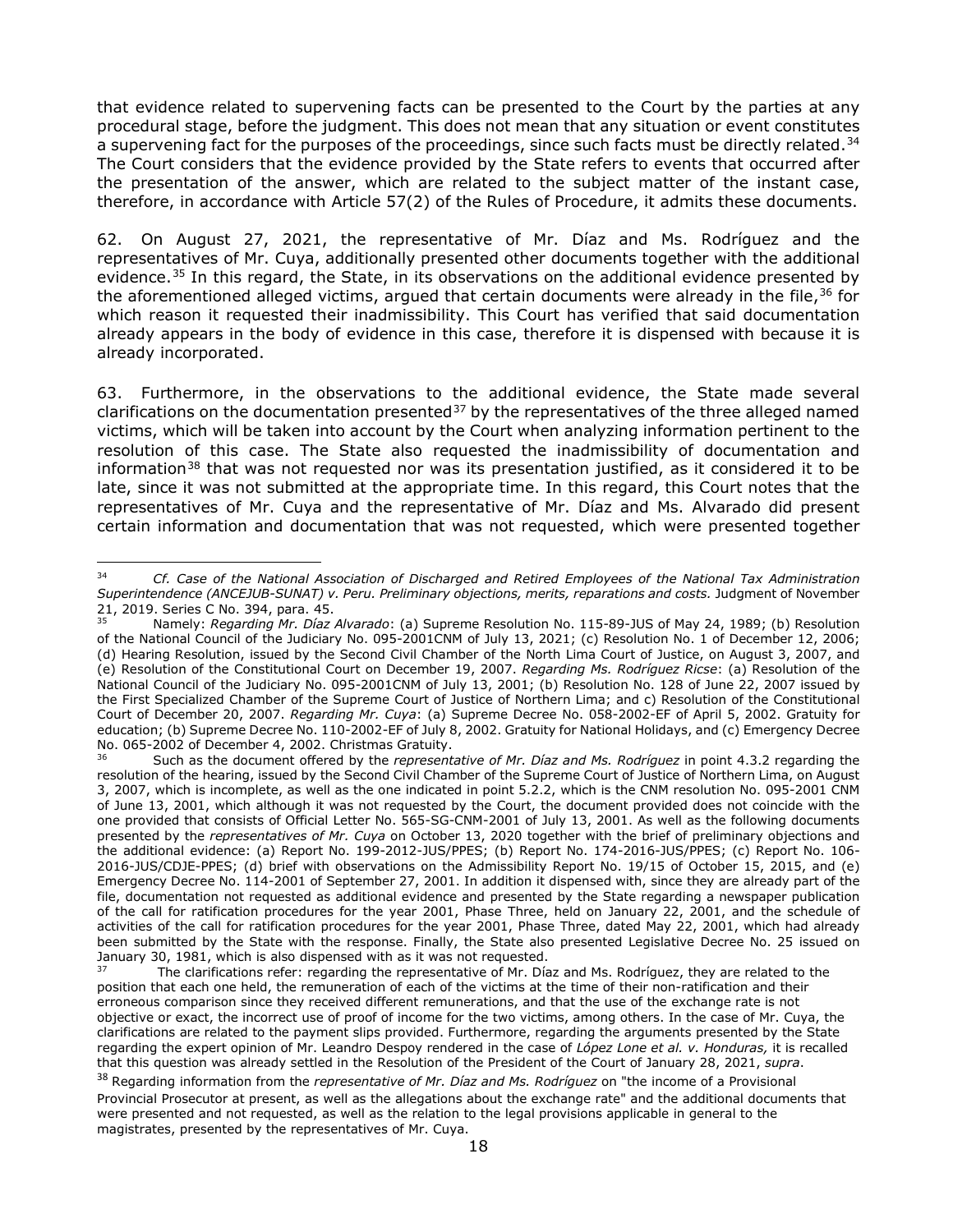with the additional evidence, without justifying their submission of in accordance with the provisions of Articles 57 and 58 of the Court's Rules of Procedure, for which the Court considers that they are inadmissible. Lastly, with regard to the allegations in the briefs of the three alleged victims mentioned at the time of submitting the additional evidence, the Court recalls that requesting additional evidence from the parties does not represent a new opportunity to present additional arguments, for which reason those arguments on the merits presented in the briefs referring to the evidence are inadmissible.

#### <span id="page-18-0"></span>*B.* **Admissibility of the alleged victims' statements, testimonial and expert evidence**

64. Similarly, the Court deems it pertinent to admit the statements of the alleged victims, the testimony of the witness and the expert opinions rendered, in public hearing and before a notary public, in the framework of this case to the extent that they are in accordance with the object defined by the President in the Resolution that ordered their receipt<sup>39</sup>.

#### **VII FACTS**

<span id="page-18-1"></span>65. In this chapter, the Court will address the facts of the case based on the factual framework submitted to this Court by the Inter-American Commission, taking into account the facts presented by the parties that allow the explanation, clarification or rejection of that factual framework<sup>[40](#page-18-3)</sup> By virtue of this, the facts of the specific case will be addressed in the following order: a) relevant regulatory framework regarding the evaluation and ratification procedure of judges and prosecutors by the CNM, and b) regarding the evaluation and ratification procedure of the alleged victims.

#### *A.* **Relevant regulatory framework regarding the evaluation and ratification procedure of judges and prosecutors by the CNM**

66. Article 242 of the 1979 Political Constitution of the Republic of Peru (hereinafter "1979 Constitution"), in force until December 29, 1993, guaranteed the right of magistrates to hold office until the age of 70, provided they conducted themselves appropriately.<sup>[41](#page-18-4)</sup> Regarding the appointment of magistrates, Article 245 established that "[t] he President of the Republic appoints the Magistrates at the proposal of the National Council of the Judiciary. The Senate ratifies the appointments of the Supreme Court Magistrates."<sup>[42](#page-18-5)</sup>

67. Article 154 of the 1993 Political Constitution of the Republic of Peru (hereinafter "1993 Constitution"), which entered into force on January 1, 1994, established the powers of the National Council of the Judiciary, which within its duties had: "[...] 2. Ratify judges and prosecutors at all

<span id="page-18-2"></span><sup>&</sup>lt;sup>39</sup> In a public hearing, the Court received the statements of two alleged victims, Jorge Luis Cuya Lavy and Walter Antonio Valenzuela Cerna, offered by the representatives, and of the expert Janery Elizabeth Boyer Carrera, proposed by the State. In addition, the Court received the statements before notary public of the presumed victims Jean Aubert Díaz Alvarado, proposed by the representatives, of the witness Norma Gutiérrez Vega, proposed by the State, and of the expert witnesses Rodrigo Uprimny Yepes and Renzo Cavani, proposed by the Commission. and the state, respectively. The purpose of the aforementioned statements is established in the Order of the President of the Court issued on January 28, 2021, *supra*.

<span id="page-18-3"></span><sup>40</sup> *Cf*. Case of "Five Pensioners" v. Peru*, supra*, para. 153, and *Case of Vicky Hernández et al. v. Honduras. Merits, Reparations and Costs.* Judgment of March 6, 2021. Series C No. 422, para. 28.

<span id="page-18-4"></span><sup>41</sup> *Cf. Political Constitution of Peru, published on July 13, 1979 (evidence file, pages 3893 to 3942). In this regard, article 242 indicated that the State guaranteed judicial magistrates: 1.- Their independence. They are only subject to the Constitution and the law. 2.- Their permanence in office until they are seventy years old and tenure in their positions, while they observe the conduct and suitability of their position. The magistrates cannot be promoted or transferred without their consent and 3.- A remuneration that ensures a standard of living worthy of their mission and standing*.

<span id="page-18-5"></span><sup>42</sup> Political Constitution of Peru, published on July 13, 1979, article 245, *supra*.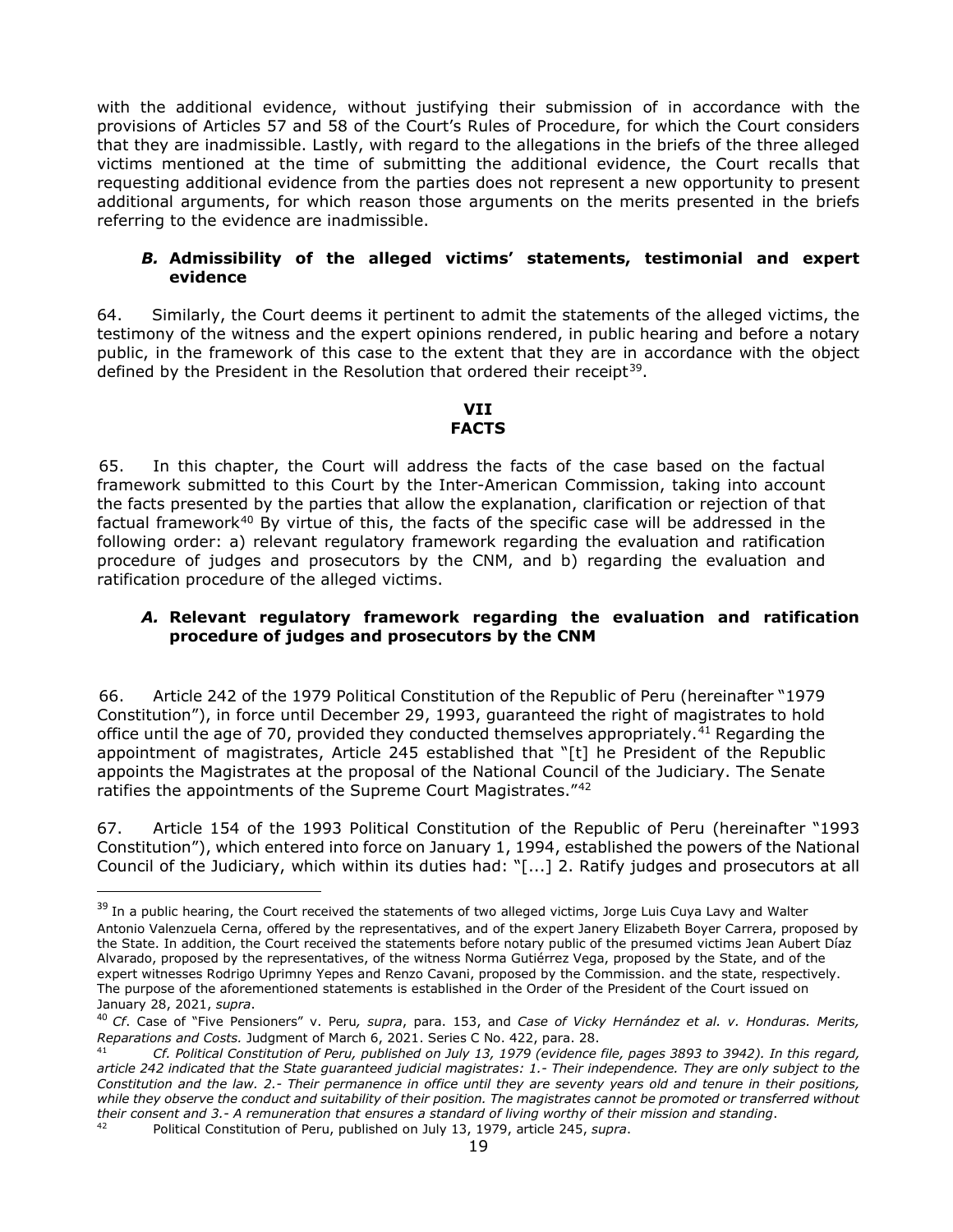levels every seven years. Those not ratified cannot re-enter the Judiciary or the Public Prosecution Service. The ratification process is independent of disciplinary measures".<sup>[43](#page-19-0)</sup>

68. Article 142 of the 1993 Constitution established: "[n] or are the decisions of the National Elections Jury on electoral matters, nor those of the National Council of the Judiciary in matters of evaluation and ratification of judges, subject to review in the courts".[44](#page-19-1)

69. Article 158 of the 1993 Political Constitution provided:

The Public Prosecution Service is autonomous. The National Attorney General presides over it. He is elected by the Board of Supreme Prosecutors. The position of Attorney General lasts three years, and is renewable, by re-election, only for another two. The members of the Public Prosecution Service have the same rights and prerogatives and are subject to the same obligations as those of the Judiciary in the respective category. They are affected by the same incompatibilities. Their appointment is subject to requirements and procedures identical to those of the members of the Judiciary in their respective category.<sup>[45](#page-19-2)</sup>

70. The Organic Law of the National Council of the Judiciary, Law No. 26397, established where pertinent, that:

Article 2.- The National Council of the Judiciary is responsible for the selection, appointment, ratification and removal of judges and prosecutors at all levels, except when they come from popular election, in which case it is only empowered to extend the title and apply the sanction of dismissal when appropriate pursuant to law.

Decisions on the matters referred to in the preceding paragraph cannot be reviewed in court. Its decisions cannot be challenged.

Article 21. The following powers correspond to the National Council of the Judiciary: […] b) Ratify the judges and prosecutors at all levels every [seven] years. Those not ratified cannot re-enter the Judiciary or the Public Prosecution Service. The ratification process is independent of the disciplinary measures adopted by the Judiciary, the Public Prosecution Service or the sanction referred to in the following paragraph.

Article 30. For the purposes of the ratification of judges and prosecutors referred to in subsection b) of Article 21 of this Law, the National Council of the Judiciary evaluates the conduct and suitability in the performance of the position, considering the jurisdictional output, merits, reports, of the Bar Associations and Legal Associations, background information that they have accumulated on their conduct, with a personal interview to be granted in each case. […]

Removal from office does not constitute a penalty nor deprivation of rights acquired in accordance with the law, but it does prevent re-entry to the Judiciary and Public Prosecution Service. The resolution adopted is not subject to any appeal.<sup>[46](#page-19-3)</sup>

71. The Regulation of the Evaluation and Ratification Process of Judges of the Judiciary and prosecutors of the Public Prosecution Service, issued through Resolution No. 043-2000-CNM of November 16, 2000, established that the CNM should convene judges and prosecutors for this process, setting a period of 10 days for them to present their updated and documented Curriculum Vitae, and copies of their annual affidavits of assets and income, among other documents.<sup>[47](#page-19-4)</sup>

<span id="page-19-0"></span><sup>&</sup>lt;sup>43</sup> Political Constitution of Peru, enacted December 29, 1993, article 154 (evidence file, fs. 3943 to 4010).

<span id="page-19-1"></span><sup>44</sup> Political Constitution of Peru, enacted on December 29, 1993, article 142, *supra*.

<span id="page-19-2"></span><sup>45</sup> Political Constitution of Peru, enacted on December 29, 1993, article 158, *supra*. Articles 150 and 154 provided, according to relevant part of the same text: "Article 150. The National Council of the Judiciary is in charge of the selection and appointment of judges and prosecutors, except when they come from popular election. The National Council of the Judiciary is independent and is governed by its Organic Law", and "Article 154. The functions of the National Council of the Judiciary are: 1. Appoint, after a public contest of merits and personal evaluation, the judges and prosecutors of all levels. Said appointments require the affirmative vote of two thirds of the legal number of its members […]".

<span id="page-19-3"></span>Law No. 26397, Organic Law of the National Council of the Judiciary, published on December 7, 1994 (evidence file, fs. 2548 to 2556).

<span id="page-19-4"></span>Regulations for the Process of Evaluation and Ratification of Judges of the Judiciary and Prosecutors of the Public Prosecution, Resolution 043-2000-CNM of November 16, 2000, Articles 1 and 2 (evidence file, fs. 2628 to 2631).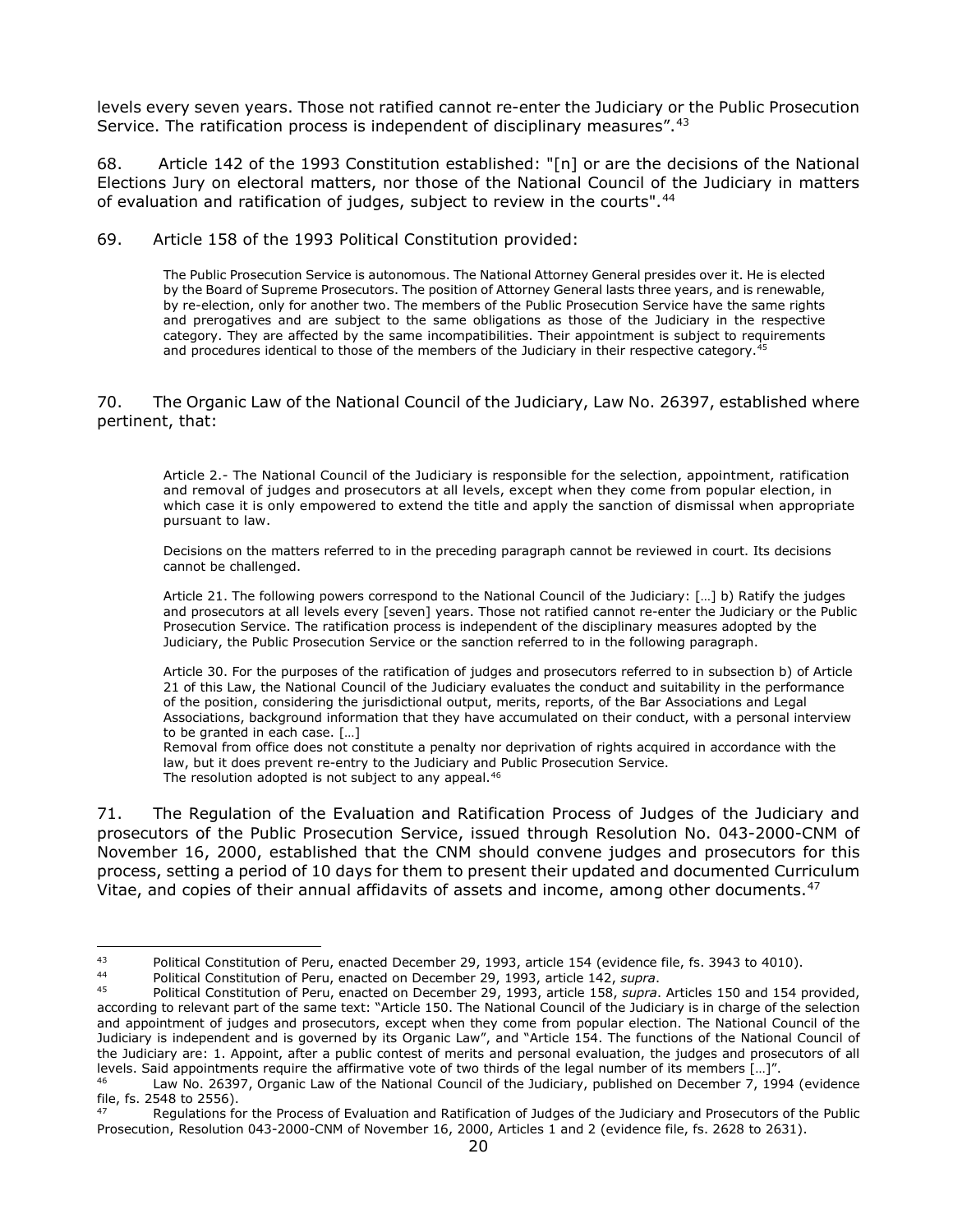72. The aforementioned Regulation also regulated in its articles 6 and 8, that the personal interview included in the ratification procedure was given by decision of the Plenary or at the request of those evaluated, according to a role and term, and that, in it, they could refer to aspects of academic, professional and functional achievement.<sup>48</sup>

73. Additionally, this Regulation, among the general provisions, point II, established that:

Ratification is a Constitutional power granted to the collegiate body of the National Council of the Judiciary to decide, according to the criteria of each Counselor who participates in the plenary session of the respective session, whether to renew the trust in the evaluated person to continue in the position or to permanently remove them.[49](#page-20-1)

74. Said Regulation was repealed in 2002 and a new one issued under Resolution No. 241- 2002-CNM, which no longer indicates that the personal interview is carried out by decision of the plenary session or of those evaluated.[50](#page-20-2)

75. In article 3 of each of the Evaluation and Ratification Regulations, the criteria to be evaluated were indicated:

- a) Attendance and punctuality at the workplace;
- b) Number of licenses granted, indicating the reason and their duration, as well as unwarned or unwarranted absences;
- c) Absences from the place where the position is held;
- d) Jurisdictional output, with statistics that indicate the percentage of resolutions revoked or confirmed by higher authorities:
- e) List of judges and prosecutors who are in charge of criminal proceedings with expired time limits and number of these with indication of time, and
- f) List of judges and prosecutors who have pending cases in their office, indicating the time from the moment they are issued.<sup>51</sup>

76. Similarly, in article 2 of each regulation, it was indicated that by means of a sworn statement, those summoned had to report on:

- a) If the individual has been sanctioned or is being prosecuted for being charged with criminal, civil or disciplinary responsibility, specifying, if applicable, the sanction applied, the reason and the authority that applied it.
- b) The date of entry to social and sports clubs.
- c) If they are related up to the fourth degree of consanguinity, second by affinity or by reason of marriage with workers or officials who work, as appropriate, in the Judiciary and the Public Prosecution Service, as well as other bodies linked in the field of their influence.
- d) Their physical and mental fitness.<sup>[52](#page-20-4)</sup>

77. In addition, article 17 established that, there was no reconsideration by the CNM against the result of the ratification, nor a challenge by appeal, or judicial review.<sup>[53](#page-20-5)</sup>

<span id="page-20-0"></span><sup>48</sup> Regulations for the Process of Evaluation and Ratification of Judges of the Judiciary and Prosecutors of the Public Prosecution, Resolution 043-2000-CNM of November 16, 2000, articles 6 and 8, *supra*.

<span id="page-20-1"></span><sup>49</sup> Regulations for the Process of Evaluation and Ratification of Judges of the Judiciary and Prosecutors of the Public<br>Prosecution, Resolution 043-2000-CNM of November 16, 2000, general provisions, section II, *supra*.

<span id="page-20-2"></span><sup>&</sup>lt;sup>50</sup> Requiations for the Process of Evaluation and Ratification of Judges of the Judiciary and Prosecutors of the Public Prosecution, Resolution No. 241-2002-CNM, of April 13, 2002 (evidence file, fs. 2633 to 2641).

<span id="page-20-3"></span>Regulations for the Process of Evaluation and Ratification of Judges of the Judiciary and Prosecutors of the Public Prosecution, Resolution 043-2000-CNM and Resolution No. 241-2002-CNM, article 3, supra. Namely, in the 2002 Regulation, subsection d) of this article was added, which reads: "Jurisdictional output of the last seven years, with statistics of cases entered and resolved in each year, indicating the number of resolutions revoked or confirmed by higher instances; and in the case of prosecutors, the number of opinions issued and complaints filed and formalized."

<span id="page-20-4"></span><sup>52</sup> Regulations for the Process of Evaluation and Ratification of Judges of Judiciary and Prosecutors of the Public Prosecution, Resolution 043-2000-CNM and Resolution No. 241-2002-CNM, article 2, *supra*.

<span id="page-20-5"></span>Regulations for the Process of Evaluation and Ratification of Judges of the Judiciary and Prosecutors of the Public Prosecution, Resolution 043-2000-CNM and Resolution No. 241-2002-CNM, article 17, *supra*.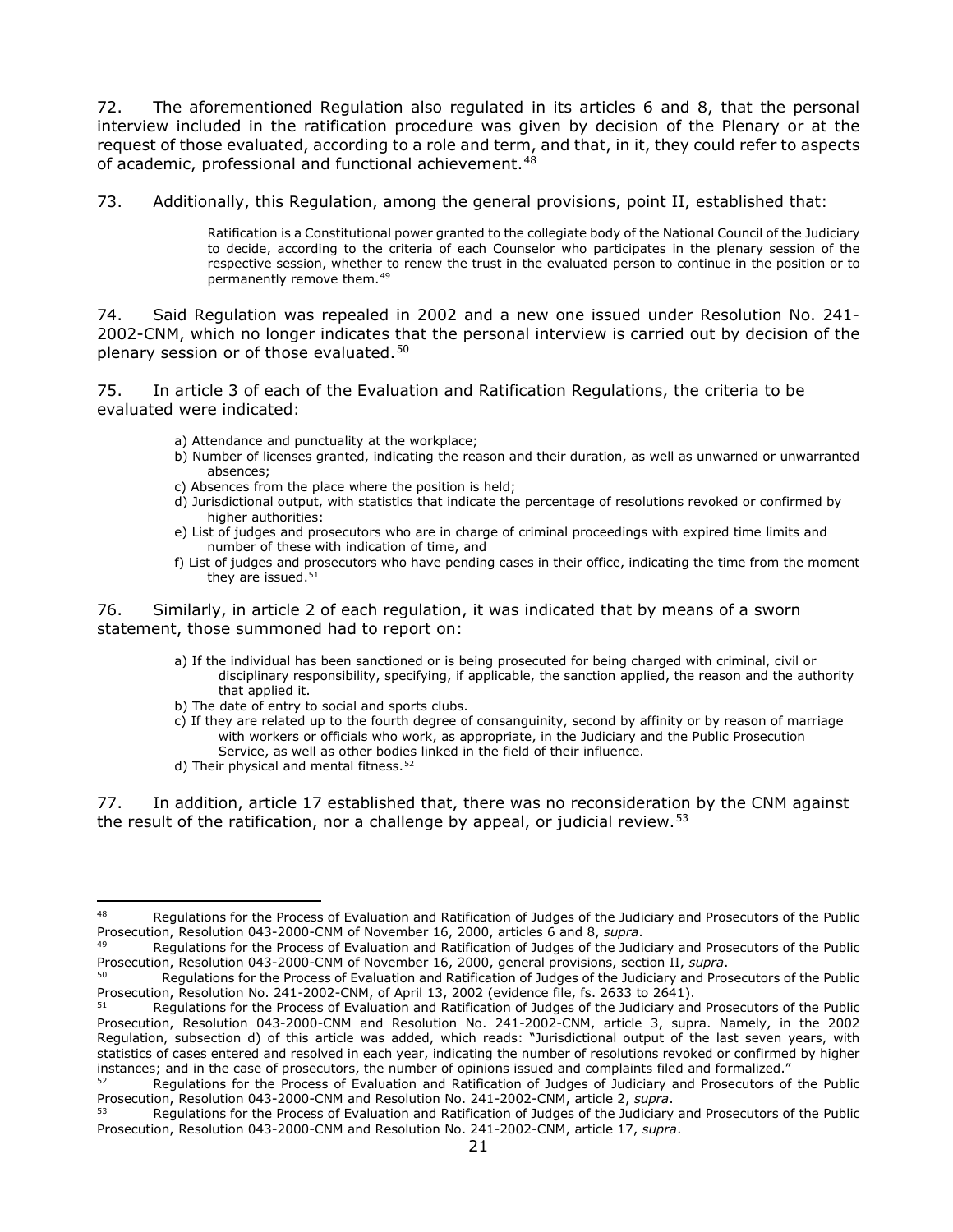78. Regarding the judicial decisions on July 16, 2003, the Constitutional Court ruled that the norm that established the impossibility of returning to the Judiciary and Public Prosecution Service for non-ratified judges and prosecutors, considered that such prohibition:

[was] therefore incongruous with the institution of ratification, since [...] this did not constitute a sanction, but a vote of confidence regarding the exercise of the role […] the prohibition of re-entering the judicial career is equated [as regulated] to a sanction the imposition of which […] is not a consequence of having committed an offense. […] For this reason […] the non-ratified magistrates are not prevented from re-applying to the Judiciary or the Public Prosecution Service.<sup>54</sup>

79. Furthermore, on August 12, 2005 the Constitutional Court, with the entry into force of the Constitutional Procedural Code, established the possibility of constitutionally challenging the decisions of the CNM in court, when they are unfounded and/or when they have been issued without audience of the interested party.<sup>[55](#page-21-1)</sup> Similarly, a judgment of the Constitutional Court of November 8, 2005,<sup>[56](#page-21-2)</sup> established "the doctrine of the ability to review administrative decisions, in order to safeguard the protection of fundamental rights, and it was established that inability to be reviewed is a doctrine not admitted, [given] that it is possible that the jurisdictional bodies carry out review of constitutionality on any act with legal relevance, however, this review of the decision, if applicable, will not lead to the modification of a Resolution that would have respected due process."

80. Subsequently, through the constitutional reform enacted on January 9, 2019, Law No. 30904, Constitutional Reform Law on the formation and functions of the National Council of the Judiciary (hereinafter also "JNJ"), articles 154, 155 and 156 of the Political Constitution of Peru were modified, and Law No. 26397, Organic Law of the CNM, and its respective regulations were repealed. With the issuance of said regulation, the CNM ceased to exist to give way to the National Council of the Judiciary, an entity that would be in charge of the appointment and evaluation of the performance of the country's judges and prosecutors, in addition to the administrative sanctions, such as dismissal, among others.<sup>[57](#page-21-3)</sup> Similarly, the regulations for the evaluation and ratification process have been amended on various occasions. The Regulations for the Comprehensive Evaluation and Ratification Process for Judges of the Judiciary and Prosecutors of the Public Prosecution Service, indicated by the State as currently in force, was approved by the National Council of the Judiciary through Resolution No. 260-2020-JNJ on December 9, 2020.[58](#page-21-4)

81. Decree Law No. 14605 of July 25, 1963, which contained the Organic Law of the Judiciary in force on the date of the events, regulated the requirements, actions, obligations, sanctions and other matters related to judges.<sup>59</sup>.

<span id="page-21-0"></span><sup>54</sup> Judgment of the Constitutional Court issued in file No. 1550-2003-AA/TC, of July 16, 2003 (evidence file, pages 1846 to 1856).

<span id="page-21-1"></span><sup>&</sup>lt;sup>55</sup> Judgment of the Constitutional Court issued in file No. 3661-2004-AA/TC, of August 12, 2005 (evidence file, pages 1865 to 1896).

<span id="page-21-2"></span>The State mentioned the Judgment of the Constitutional Court issued in file No. 05854-2005-PA/TC, of November 8, 2005.

<span id="page-21-3"></span>The State also indicated that, within the framework of said process of justice system reform, the Executive Branch presented the JNJ Bill to the Congress of the Republic. On February 19, 2019, Law No. 30916 - Organic Law of the National Council of the Judiciary was published in the Official Gazette, 'El Peruano'. The National Council of the Judiciary, in accordance with article 2 of the Organic Law of the JNJ, has among its powers "Ratify, with a public and reasoned vote, the judges and prosecutors of all levels every seven (7) years. Those not ratified or dismissed cannot re-enter the Judiciary or the Public Prosecution Service." Organic Law of the National Council of Judiciary, Law No. 30916, published on February 19, 2019 (evidence file, pages 4085 to 4120).

<span id="page-21-4"></span><sup>58</sup> *Cf. Resolution No. 260-2020-JNJ of the National Board of Justice, published in the El Peruano newspaper on December 19, 2020 (evidence file, fs. 3440 to 3451).*

<span id="page-21-5"></span><sup>59</sup> *Cf. Decree Law No. 14605, Organic Law of the Judiciary of July 25, 1963 (evidence file, pages 4027 to 4084).*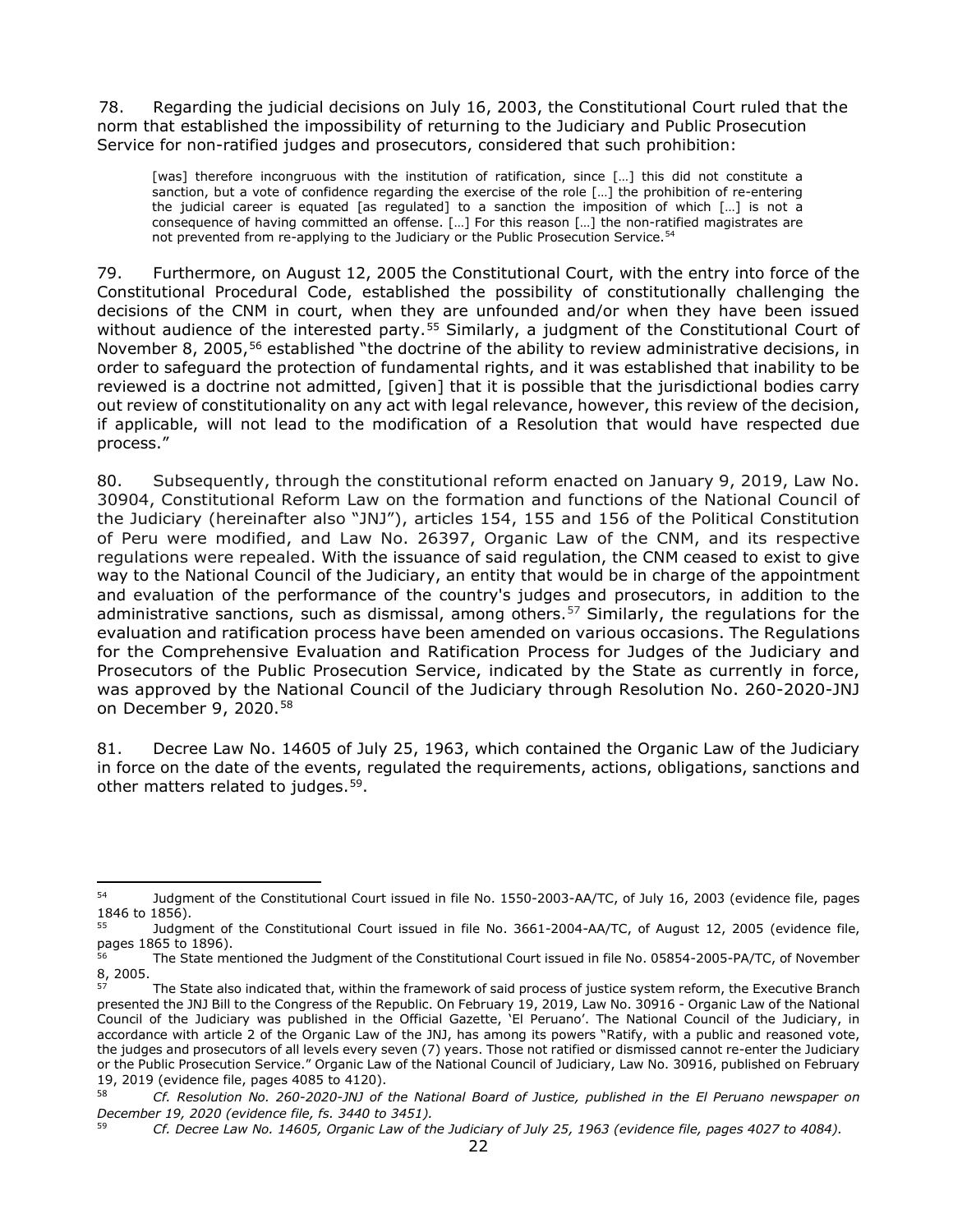82. Decree Law No. 052, which contained the Organic Law of the Public Prosecution Service in force on the date of the events, regulated the requirements, actions, obligations, sanctions and other matters related to prosecutors.<sup>[60](#page-22-2)</sup>

# <span id="page-22-0"></span>**B.** *On the process of evaluation and ratification of the alleged victims*

# *B.1 Regarding Jorge Luis Cuya Lavy*

<span id="page-22-1"></span>83. Jorge Cuya was appointed as Specialized Civil Judge of the Lima Judicial District on November 4, 1994.<sup>[61](#page-22-3)</sup> Subsequently, on November 21, 1994, he was permanently assigned to the Third Specialized Civil Court of the Northern Cone, through Administrative Resolution of the Executive Council of the Judiciary No. 115-94-CE-PJ.<sup>[62](#page-22-4)</sup> He entered the judicial profession on November 4, 1994, after having participated in a public application process the same year and performed various roles throughout his career.<sup>[63](#page-22-5)</sup> For the evaluation procedure, the Regulation for the Evaluation and Ratification Process of Judges of the Judiciary and Prosecutors of the Public Prosecution Service, approved through Resolution No. 241-2002-CNM of April 13, 2002, was applied.

84. On September 19, 2002, the Plenary of the National Council of the Judiciary made known the schedule of activities for the individual evaluation and ratification processes and agreed to summon the alleged victim, by means of Summons No. 004-2002 CNM. On October 29, 2002, his personal interview was held.<sup>[64](#page-22-6)</sup>

85. On November 20, 2002, the CNM, [65](#page-22-7) through Resolution No. 500-2002-CNM, decided his non-ratification, as well as the cancellation of his corresponding appointment and title. The decision was not substantiated.

86. On December 4, 2002, Mr. Cuya Lavy filed a writ of amparo before the Specialized Civil Court of Lima against the CNM, in which he requested a statement of the ineffectiveness and inapplicability of the agreement of the Plenary Council of the Judiciary and the CNM Resolution No. 500-2002-CNM, both dated November 20, 2002, as well as his reinstatement in his position as Specialized Civil Judge of the Northern Cone of Lima, and the full validity of his appointment as judge. <sup>66</sup> On December 5, 2002, the Twenty-fifth Specialized Civil Court of Lima, through order No. 1, declared the writ of amparo inadmissible, based on the fact that "the Judiciary is not competent to review the ratification decision issued by the [CNM]."<sup>[67](#page-22-9)</sup> On December 16, 2002, Mr. Cuya Lavy filed an appeal against this decision before the Specialized Civil Judge of Lima, in which he requested reversal of the appealed decision.<sup>[68](#page-22-10)</sup> On December 17, 2002, through order No. 2, the appeal was granted and the file was submitted to the Third Civil Chamber of the Supreme

<span id="page-22-2"></span><sup>60</sup> *Cf. Decree Law No. 052, Organic Law of the Public Prosecution Service of March 18, 1981 (evidence file, pages 268 to 288).*

<span id="page-22-3"></span><sup>61</sup> Cf. Title of appointment of Mr. Cuya Lavy as Specialized Civil Judge of the Judicial District of Lima, issued by the Jury of Honor of the Judiciary by Resolution of November 9, 1994 (evidence file, fs. 8 and 9).<br>
Cf. Administrative resolution No. 115, 04, CF, PJ issued by the Supreme Court of Justice

<span id="page-22-4"></span><sup>62</sup> *Cf.* Administrative resolution No. 115-94 -CE-PJ issued by the Supreme Court of Justice, November 21, 1994 (evidence file, f. 11).

<span id="page-22-6"></span><span id="page-22-5"></span><sup>63</sup> *Cf.* Statement of Mr. Cuya Lavy given before the Court at the public hearing held on March 8 and 9, 2021.

<sup>64</sup> *Cf.* Summons No. 004-2002-CNM, issued by the National Council of the Judiciary on September 19, 2002 (evidence file, f. 13).

<span id="page-22-7"></span><sup>65</sup> *Cf*. Resolution No. 500-2002-CNM issued by the National Council of the Judiciary on November 20, 2002 (evidence file, f. 18).

<span id="page-22-8"></span><sup>66</sup> *Cf*. Writ of Amparo filed by Mr. Cuya Lavy before the Specialized Civil Court of Lima on December 4, 2002 (evidence file, fs. 2762 to 2785).

<span id="page-22-9"></span><sup>67</sup> *Cf.* Resolution No. 1 of the Twenty-Fifth Specialized Civil Court of Lima of December 5, 2002 (evidence file, pages  $2787$  to 2789).

<span id="page-22-10"></span><sup>68</sup> *Cf*. Appeal filed by Mr. Cuya Lavy before the Specialized Civil Judge of Lima on December 16, 2002 (evidence file, fs. 2202 to 2210).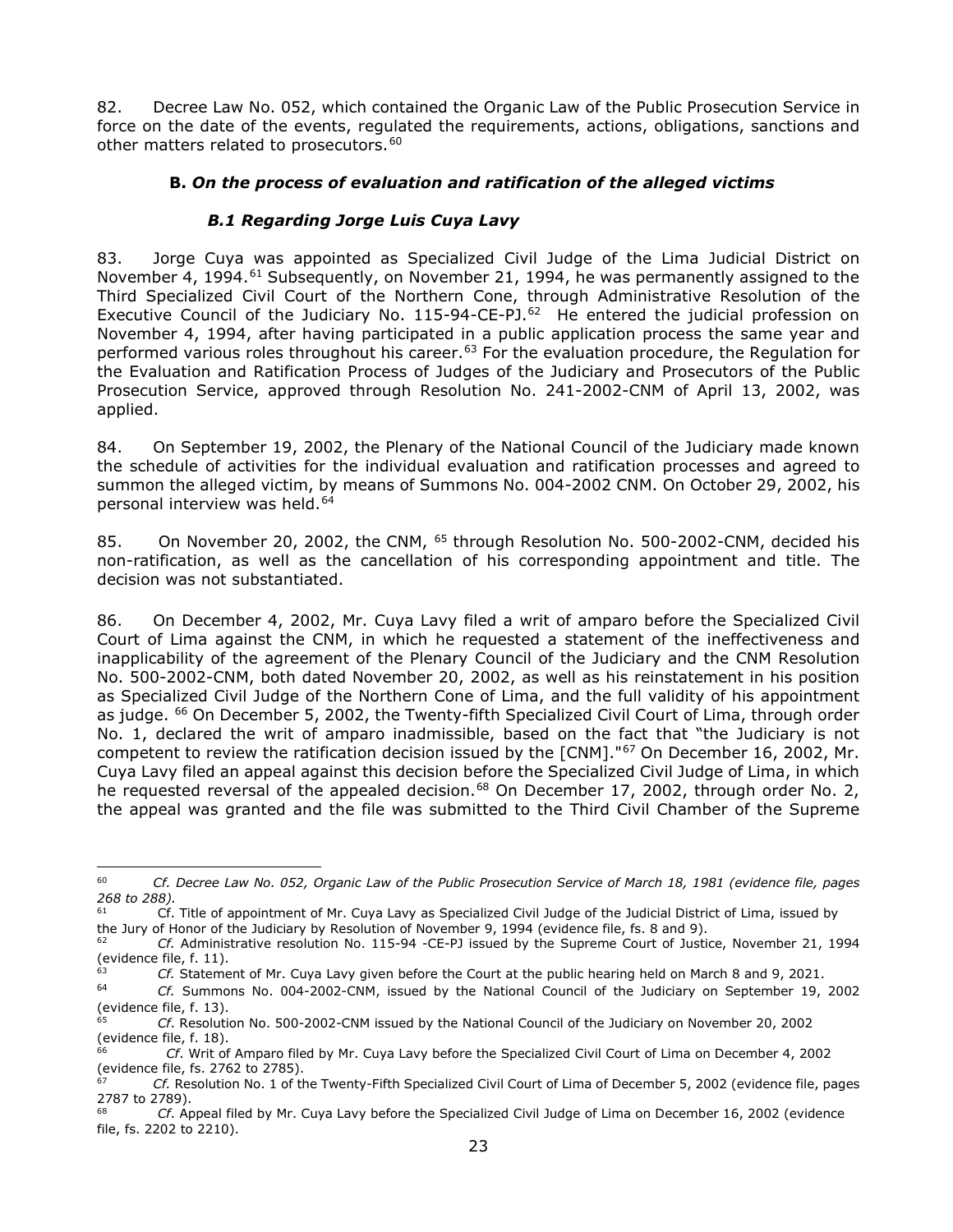Court of Justice of Lima.<sup>[69](#page-23-1)</sup> On March 21, 2003, the Third Civil Chamber declared resolution No. 1 of December 5, 2002, void and ordered the issuance of a new order. The order of the Third Civil Chamber was not favorable on the merits.<sup>[70](#page-23-2)</sup>

87. Mr. Cuya Lavy filed an extraordinary appeal before the Constitutional Court and on July 15, 2003, in File No. 01525-2003-AA / TC, the Second Chamber of that court declared the amparo action unfounded, since the ratification function exercised by the CNM "may exceptionally be reviewed in the cases of irregular exercise" and in the case of the alleged victim "there are no objective reasons that suggest considering that such a situation has arisen."<sup>[71](#page-23-3)</sup> It added that:

> [...] The right to remain in office is not chronologically infinite or until a certain age is reached, but is fixed in time; that is, for 7 years, after which the tenure in the service is subject to the condition that the evaluated person is ratified […]

> [...] Non-ratification constitutes a vote of no confidence in the manner in which the magistrate fulfilled the role for which they were appointed for 7 years […] is based on a set of indications that, in the opinion of the Board of Directors of the CNM, make it inconvenient to renew trust for the exercise of the position. [...]one that is built [...] from a conviction of conscience expressed in a secret ballot, although supported by certain criteria (*cf*. The Organic Law of the CNM and its Regulations); however, it does not involve the idea of a sanction, but only the withdrawal of confidence in the exercise of the position. […] [T]he decision taken in the exercise of said competence does not need to be substantiated.

# *B.2 Regarding Walter Antonio Valenzuela Cerna*

<span id="page-23-0"></span>88. Mr. Walter Valenzuela was appointed as Judge of the Third Small Claims Court of the Surco and Surguillo Districts on December 11, 1984.<sup>[72](#page-23-4)</sup> He effectively entered the judicial profession on January 10, 1985 and performed various functions throughout his career. On October 6, 1994, he was appointed as Specialized Civil Judge of the Judicial District of Lima.<sup>[73](#page-23-5)</sup> For the evaluation procedure, the Regulation for the Evaluation and Ratification Process of Judges of the Judiciary and Prosecutors of the Public Prosecution Service, approved by Resolution 241-2002-CNM of April 13, 2002, was applied.

89. On May 30, 2002, the Plenary of the CNM agreed to start the individual evaluation and ratification processes and summoned the alleged victim, through Summons No. 002-2002-CNM.[74](#page-23-6) On June 20, 2002, Mr. Valenzuela filed an appeal for constitutional protection against the CNM, requesting that the Agreement of the CNM Plenary be declared inapplicable in the section that summons him to the evaluation and ratification process in his position after having completed 7 years of entering the judicial profession, and that his acquired labor rights were being infringed, given he entered the judicial position under the validity of the 1979 Constitution which did not consider said process and that guaranteed his tenure until the age of 70, which affects the principle of non-retroactivity of the Law as the 1993 Constitution and Organic Law of the CNM No. 26397<sup>[75](#page-23-7)</sup> have been applied retroactively. The evaluation and ratification process continued in his absence, as he did not appear for the call.

<span id="page-23-1"></span><sup>69</sup> *Cf*. Resolution No. 2 of the Specialized Civil Judge of Lima of file No. 2002-54661 of December 17, 2002 (evidence file, f. 2212).

<span id="page-23-2"></span><sup>70</sup> *Cf*. Resolution of the Third Chamber of the Supreme Court of Lima issued, in file No. 19-2003, of March 21, 2003 (evidence file, fs. 2220 to 2222).<br> $\frac{71}{71}$  Cf. Judament of the Second C

<span id="page-23-3"></span><sup>71</sup> *Cf*. Judgment of the Second Chamber of the Constitutional Court issued, in file No. 1525-2003-AA/TC, of July 15, 2003 (evidence file, fs. 20 to 25).

<span id="page-23-4"></span>Cf. Supreme Resolution No. 471-84-JUS of title of appointment as Judge of the Third Magistrates Court of the Districts of Surco and Surquillo of Mr. Valenzuela Cerna issued by the President of the Republic, of December 11, 1984 (file evidence, pages 1791 and 1792).

<span id="page-23-5"></span><sup>73</sup> *Cf*. Resolution No. 10 of the title of appointment as Specialized Civil Judge of the District of Lima issued by the Jury of Honor of the Judiciary, of October 6, 1994 (evidence file, f. 2647).

<span id="page-23-6"></span><sup>74</sup> *Cf*. Summons No. 002-2002-CNM issued by the National Council of the Judiciary, on May 30, 2002, the

<span id="page-23-7"></span>summons was agreed upon and was published in the Official Gazette *El Peruano* on June 1, 2002 (evidence file, f 1796). <sup>75</sup> *Cf*. Application for constitutional amparo filed by Mr. Valenzuela Cerna on June 20, 2002 (evidence file, pages 1806 to 1816).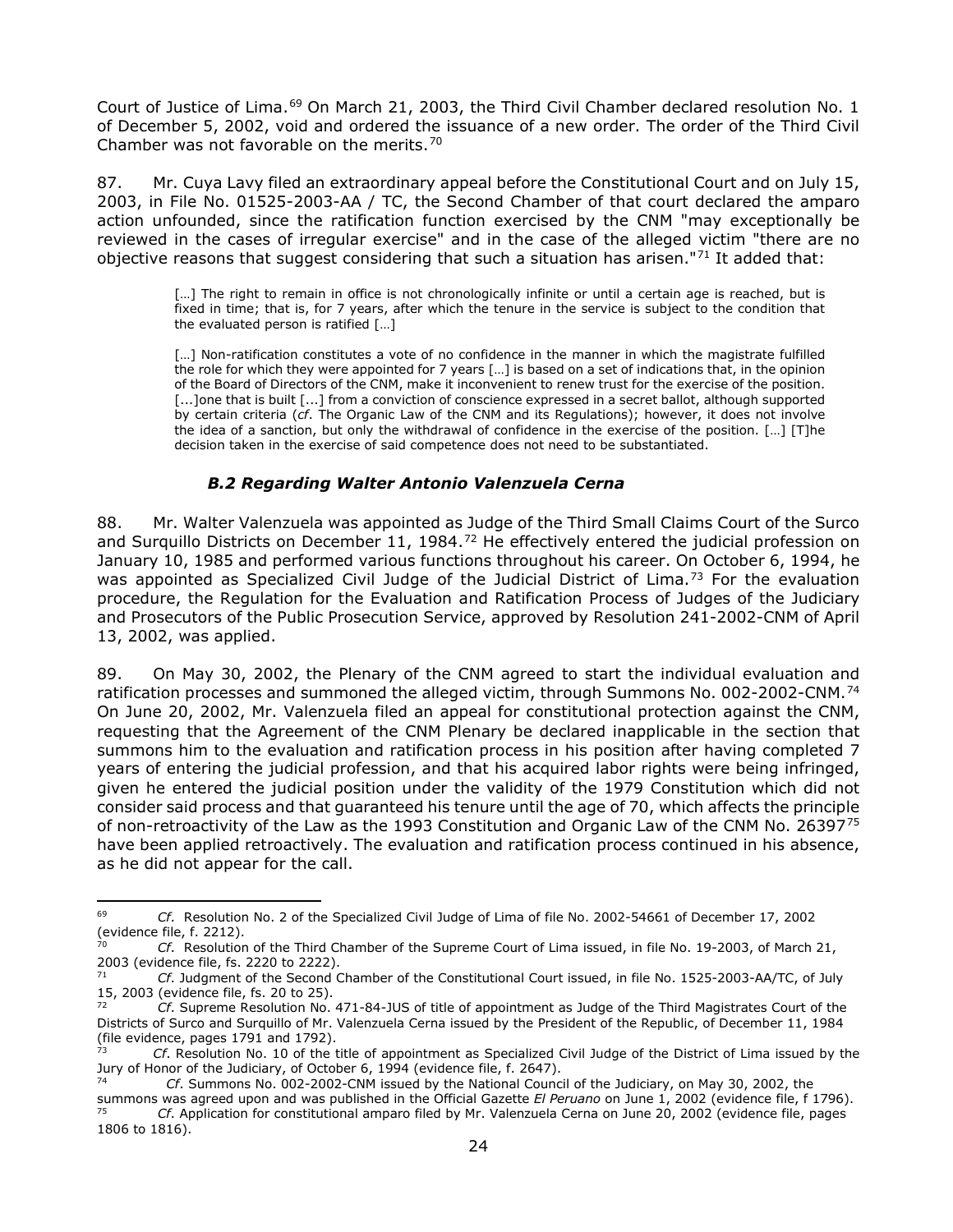90. On August 28, 2002, through Resolution No. 415-2002-CNM, the CNM, through an unsubstantiated decision, declared his non-ratification and canceled his corresponding appointment and title.<sup>[76](#page-24-1)</sup>

91. On September 12, 2002, the Fiftieth Civil Court of Lima declared the writ of amparo unfounded, considering that the norms of the 1993 Constitution, regarding the evaluation and ratification of magistrates, have immediate application to them if they performed said role at that time.<sup>[77](#page-24-2)</sup> On September 24, 2002, Mr. Valenzuela Cerna filed an appeal, in which he alleged that a less favorable rule was retroactively applied to him, since under the validity of the 1979 Constitution in Article 242(2) he was "guaranteed, as Magistrate, tenure in service until seventy years of age."[78](#page-24-3) On May 23, 2003, the Fifth Civil Chamber of the Supreme Court of Justice of Lima declared the appeal inadmissible, indicating the origin of the principle of immediate application of the Law enshrined in the first paragraph of the third article of the Civil Code that prescribes that the law applies "to the consequences of existing legal relationships and situations," since the 1993 Constitution was in force on May 30, 2002. Therefore, they confirmed the judgment of September 12, 2002.[79](#page-24-4)

92. On July 16, 2003, the alleged victim filed an extraordinary appeal before the Second Chamber of the Constitutional Court, alleging the improper retroactive application of the 1993 Constitution.[80](#page-24-5) On January 9, 2004, the Second Chamber of the Constitutional Court declared the appeal unfounded, arguing that, since the 1993 Constitution came into force, it regulates the legal situation of the public authorities and officials, with the obvious inclusion of the Judiciary and the Public Prosecution Service. The Constitutional Court considered that, in principle, "the fact that the CNM has submitted the appellant to the evaluation and ratification process does not result in a violation of the alleged constitutional right, since he completed his 7 years in office, and therefore, the expectation of continuing to in the position depended on his being ratified, which is outside the scope of what is constitutionally protected by subsection (3) of Article 146 of the Constitution."[81](#page-24-6)

93. On March 30, 2004, Mr. Valenzuela Cerna filed an appeal for annulment with the President of the Constitutional Court.<sup>[82](#page-24-7)</sup> On May 14, 2004, said court denied the appeal because it found that there was no procedural defect and that it had followed its line of case law regarding the ratification of magistrates.<sup>[83](#page-24-8)</sup>

#### *B.3 Regarding Jean Aubert Díaz Alvarado*

<span id="page-24-0"></span>94. Mr. Jean Díaz was appointed as Deputy Provincial Prosecutor to the Huancayo Combined Provincial Prosecutor's Office of the Junín Judicial District on May 24, 1989<sup>[84](#page-24-9)</sup>, under the 1979 Constitution. For the evaluation procedure, the Regulations for the Evaluation and Ratification

<span id="page-24-1"></span><sup>76</sup> Resolution No. 415-2002-CNM issued by the National Council of the Judiciary on August 28, 2002 (evidence file, f. 1798).

<span id="page-24-2"></span><sup>77</sup> *Cf*. Judgment of the Fiftieth Civil Court of Lima, order No. 6 issued in file No. 2002-26316-0-100-JCl-50º, on September 12, 2002 (evidence file, pages 1818 to 1824).

<span id="page-24-3"></span><sup>&</sup>lt;sup>78</sup> *Cf.* Appeal filed by Mr. Valenzuela Cerna on September 24, 2002 (evidence file, pages 1826 to 1831).

<span id="page-24-4"></span><sup>79</sup> *Cf*. Judgment of the Fifth Civil Chamber of the Supreme Court of Justice of Lima, Resolution No. 11 issued, in file No. 2857-2002, of May 23, 2002 (evidence file, pages 1832 to 1835).

<span id="page-24-6"></span><span id="page-24-5"></span><sup>80</sup> *Cf.* Extraordinary appeal filed by Mr. Valenzuela Cerna on July 16, 2003 (evidence file, pages 1837 to 1841). <sup>81</sup> *Cf*. Judgment of the Second Chamber of the Constitutional Court issued, in file No. 1892-2003-AA/TC, of

January 9, 2004 (evidence file, fs. 2800 to 2802).

<span id="page-24-7"></span><sup>82</sup> *Cf*. Motion for annulment filed by Mr. Valenzuela Cerna on March 30, 2004 (evidence file, pages 1858 to  $1862$ ).

<span id="page-24-9"></span><span id="page-24-8"></span><sup>83</sup> *Cf*. Order of the Constitutional Court issued, in file No. 1892-2003 AA/TC, of May 14, 2004 (evidence file, f. 1864). 84 *Cf*. Supreme Order No. 115-89 JUS of May 24, 1989 (evidence file, f. 88).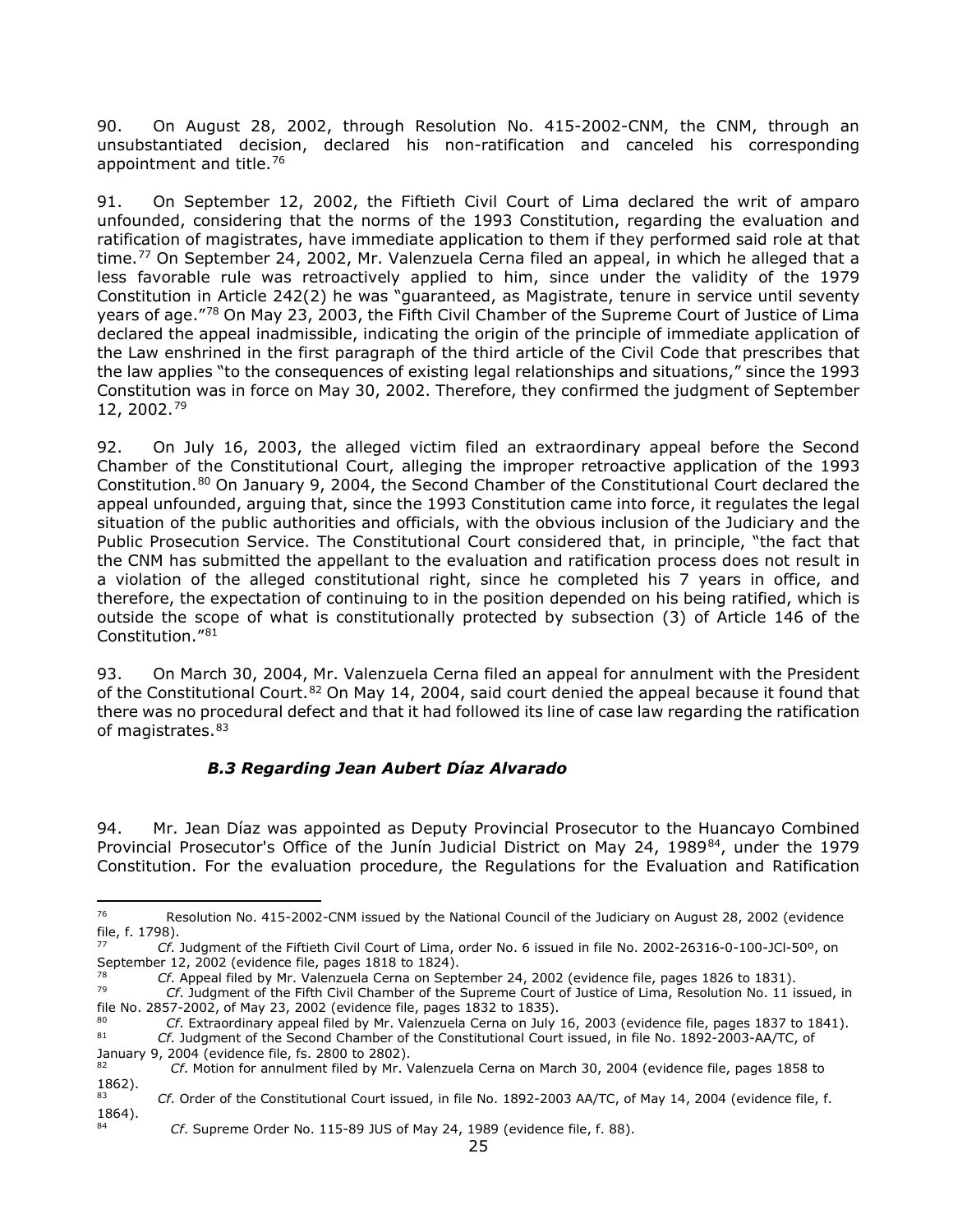Process of Judges of the Judiciary and Prosecutors of the Public Prosecution Service, approved through Resolution No. 043-2000-CNM of November 16, 2000, were applied.

95. On January 22, 2001, the alleged victim was summoned to the "Process of Evaluation and Ratification, year 2001 – Phase Three", in the communication of the summons reference was made to the Agreements of the Plenary of the CNM of November 15, 2000 and January 10, 2001.<sup>[85](#page-25-1)</sup> Mr. Díaz Alvarado requested an interview as part of the process and stated that in the same interview specific charges against him were not made. In addition, he argued that one of the members of the CNM questioned the reasons that led him to file a criminal complaint against the former Dean of the Junín Bar Association for the crime of illegal appropriation.<sup>[86](#page-25-2)</sup>

96. On July 13, 2001, through Supreme Resolution No. 095-2001-CNM, the CNM decided the non-ratification of Mr. Díaz Alvarado and the cancellation of his corresponding appointment and title.<sup>[87](#page-25-3)</sup> The decision is not substantiated.

97. On November 12, 2006, Mr. Díaz Alvarado filed a writ of amparo against this decision before the Combined Court of Puente Piedra, Santa Rosa and Ancón, in which he requested that the Supreme Resolution of the CNM be declared inapplicable and that he be reinstated in the position he had held and that the rights inherent to the position be recognized.<sup>[88](#page-25-4)</sup> On December 12, 2006, the Combined Court of Puente Piedra, Santa Rosa and Ancón declared the claim inadmissible.<sup>[89](#page-25-5)</sup> On January 11, 2006, Mr. Díaz Alvarado appealed this decision  $90$  and on August 3, 2007, the Second Civil Chamber of the Supreme Court of Justice of North Lima confirmed the decision of December 12, 2006, and declared the amparo action inadmissible.<sup>[91](#page-25-7)</sup>

98. On September 4, 2007, Mr. Díaz Alvarado filed a constitutional appeal before the Constitutional Court against the previous decision.<sup>[92](#page-25-8)</sup>. On December 19, 2007, the Constitutional Court declared the appeal inadmissible for having exceeded the statute of limitations for the action, due to the term established in article 44 of the Constitutional Procedural Code having expired.<sup>[93](#page-25-9)</sup>

#### *B.4. Regarding Marta Silvana Rodríguez Ricse*

<span id="page-25-0"></span>99. Ms. Marta Rodríguez was appointed as Deputy Provincial Prosecutor to the Huancayo Combined Provincial Prosecutor of the Junín Judicial District on May 6, 1987.<sup>[94](#page-25-10)</sup> For the evaluation procedure, the Regulation of the Evaluation and Ratification Process of Judges of the Judiciary and Prosecutors of the Public Prosecution Service, approved through Resolution No. 043-2000-CNM of November 16, 2000, was applied.

<span id="page-25-1"></span><sup>85</sup> *Cf*. Communication of the Call for the Evaluation and Ratification Process of the year 2001, Third Phase, published on January 22, 2001 (evidence file, f. 2664), and Resolution of the National Judicial Council No. 095-2001- CNM of July 13, 2001 (evidence file, pages 90 to 92).

<span id="page-25-2"></span><sup>86</sup> *Cf.* Initial petition of Jean Aubert Díaz Alvarado before the Inter-American Commission of May 22, 2008 (evidence file, pages 969 to 980)<br><sup>87</sup> Cf. Resolution of the National Judicial Council No. 095-2001-CNM of July 13, 2001, *supra*.

<span id="page-25-3"></span>

<span id="page-25-4"></span><sup>88</sup> *Cf.* Writ of Amparo against the National Council of the Judiciary, filed by Jean Aubert Díaz Alvarado, on November 12, 2006 (evidence file, fs. 3524 to 3535).

<span id="page-25-5"></span><sup>89</sup> *Cf.* Order No. 1 of the Combined Court of Puente Piedra, Santa Rosa and Ancón of December 12, 2006 (evidence file, f. 97).

<span id="page-25-6"></span><sup>&</sup>lt;sup>90</sup> *Cf.* Brief of appeal filed by Mr. Díaz Alvarado on January 11, 2006 (evidence file, fs. 3539 to 3541).

<span id="page-25-7"></span><sup>91</sup> *Cf.* Order of the Second Civil Chamber of the North Lima Supreme Court of Justice issued, in file 00389-2007- 0, on August 3, 2007 (evidence file, fs. 99 to 101).

<span id="page-25-8"></span><sup>92</sup> *Cf*. Constitutional tort appeal before the Constitutional Court filed by Mr. Díaz Rodríguez on September 4, 2007 (evidence file, fs. 3547 to 3555).<br>93 (Cf. Order of the Constitutions)

<span id="page-25-9"></span><sup>93</sup> *Cf*. Order of the Constitutional Court issued, in file 5845-2007-PA/TC of December 19, 2007 (evidence file, fs. 2806 to 2807).

<span id="page-25-10"></span>Cf. Supreme Resolution No. 094-87-JUS of May 6, 1987 (evidence file, f. 103).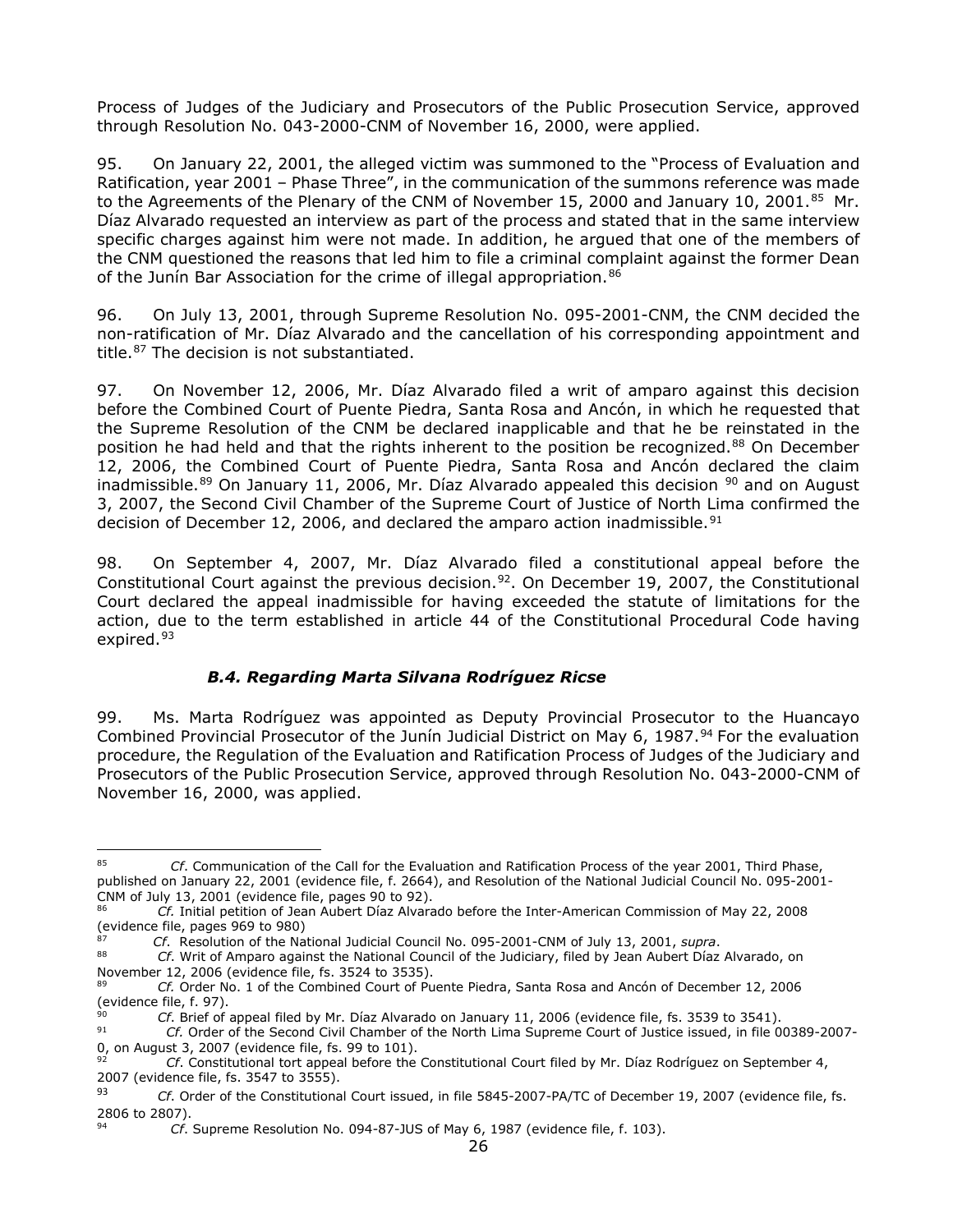100. On January 22, 2001, the alleged victim was summoned to the "Process of Evaluation and Ratification, year 2001 – Phase Three", in the communication of summons reference was made to the Agreements of the Plenary of the CNM of November 15, 2000 and January 10, 2001.[95](#page-26-1) Ms. Rodríguez Ricse stated that she was never summoned for a personal interview or charged.<sup>[96](#page-26-2)</sup>

101. On July 13, 2001, through Supreme Resolution No. 095-2001-CNM, the CNM decided the non-ratification of Ms. Marta Rodríguez and the cancellation of her corresponding appointment and title.<sup>[97](#page-26-3)</sup> The decision is not substantiated.

102. On December 11, 2006, Ms. Rodríguez Ricse filed a writ of amparo against the decision of non-ratification in which she requested that official communication No. 565-SG-CNM-2001 of July 13, 2001 be declared inapplicable, as well as CNM Resolution 095-2001-CNM and that she be reinstated in the position she had held and that the rights inherent to the position be recognized.<sup>[98](#page-26-4)</sup> On December 18, 2006, the Combined Court of Puente Piedra, Santa Rosa and Ancón declared the writ of amparo inadmissible.<sup>[99](#page-26-5)</sup>

103. On January 11, 2007, Ms. Rodríguez filed an appeal in which she requested reversal of the contested decision on the basis that "she was not summoned to a prior hearing, no charge was presented to [her] against which she could defend [herself]". She pointed out that "in her professional career [she has] always performed with rectitude and with respect for the legal and constitutional norms when resolving proceedings that she [has] heard". She also emphasized that the State recognized in a friendly settlement agreement signed by the Ministry of Justice that "in the process of ratification of the Magistrates of the Judiciary, serious irregularities have been incurred that affect the right to due process."<sup>[100](#page-26-6)</sup> On June 22, 2007, the First Civil Specialized Chamber of the Supreme Court of North Lima declared the appeal inadmissible, arguing that the time period for filing the amparo action had expired.<sup>[101](#page-26-7)</sup>

104. Finally, on August 29, 2007, Ms. Rodríguez filed a constitutional appeal against the previous decision before the Constitutional Court.<sup>[102](#page-26-8)</sup> On December 20, 2007, the Constitutional Court declared the claim inadmissible for the untimely filing of the action, since upon filing the claim on December 11, 2006, the period provided for in Article 44 of the Constitutional Procedural Code had expired, having exceeded the statute of limitations and, additionally, the continuous nature of the affectation was not proven.<sup>[103](#page-26-9)</sup>

#### **VIII MERITS**

<span id="page-26-0"></span>105. The Court will analyze in the merits of the case whether the State is responsible for the alleged violations of due process committed against the alleged victims, two judges and two

<span id="page-26-1"></span><sup>95</sup> *Cf*. Communication of the Call for the Evaluation and Ratification Process for the year 2001, Third Phase, published on January 22, 2001, *supra*, and Resolution of the National Judicial Council No. 095-2001-CNM of July 13, 2001, *supra*.

<span id="page-26-2"></span><sup>96</sup> *Cf*. Initial petition of Marta Silvana Rodríguez Ricse before the Inter-American Commission of May 22, 2008 (evidence file, pages 1181 to 1194).

<span id="page-26-3"></span><sup>97</sup> *Cf*. Resolution of the National Judicial Council No. 095-2001-CNM of July 13, 2001, *supra*.

<span id="page-26-4"></span><sup>98</sup> *Cf*. Writ of amparo before the Constitutional Court filed by Marta Rodríguez Ricse against the National Council of the Judiciary filed on December 11, 2006 (evidence file, pages 3563 to 3573), and Order of the Constitutional Court issued, in file No. 5124-2007-PA/TC of December 20, 2007 (evidence file, pages 2809 and 2810).

<span id="page-26-5"></span><sup>99</sup> *Cf*. Order No. 1 of the Combined Court of Puente Piedra, Santa Rosa and Ancón of December 18, 2006 (evidence file, f. 107).

<span id="page-26-6"></span>Cf. Appeal filed by Mrs. Rodríguez Ricse against the Judgment of the Combined Court of Puente Piedra, Santa Rosa and Ancón of January 11, 2007 (evidence file, fs. 3576 to 3580).<br><sup>101</sup> Cf. Order of the First Specialized Civil Chamber of the Supra

<span id="page-26-7"></span><sup>101</sup> *Cf*. Order of the First Specialized Civil Chamber of the Supreme Court of Justice of North Lima of June 22, 2007 (evidence file, fs. 109 to 111).<br> $2^{102}$  Cf. Constitutional test appe

<span id="page-26-9"></span><span id="page-26-8"></span><sup>102</sup> *Cf*. Constitutional tort appeal filed by Marta Rodríguez Ricse on August 29, 2007 (evidence file, fs. 3586 to 3594).

<sup>103</sup> *Cf*. Resolution of the Constitutional Court of December 20, 2007, issued in file No. 5124-2007-PA/TC, *supra*.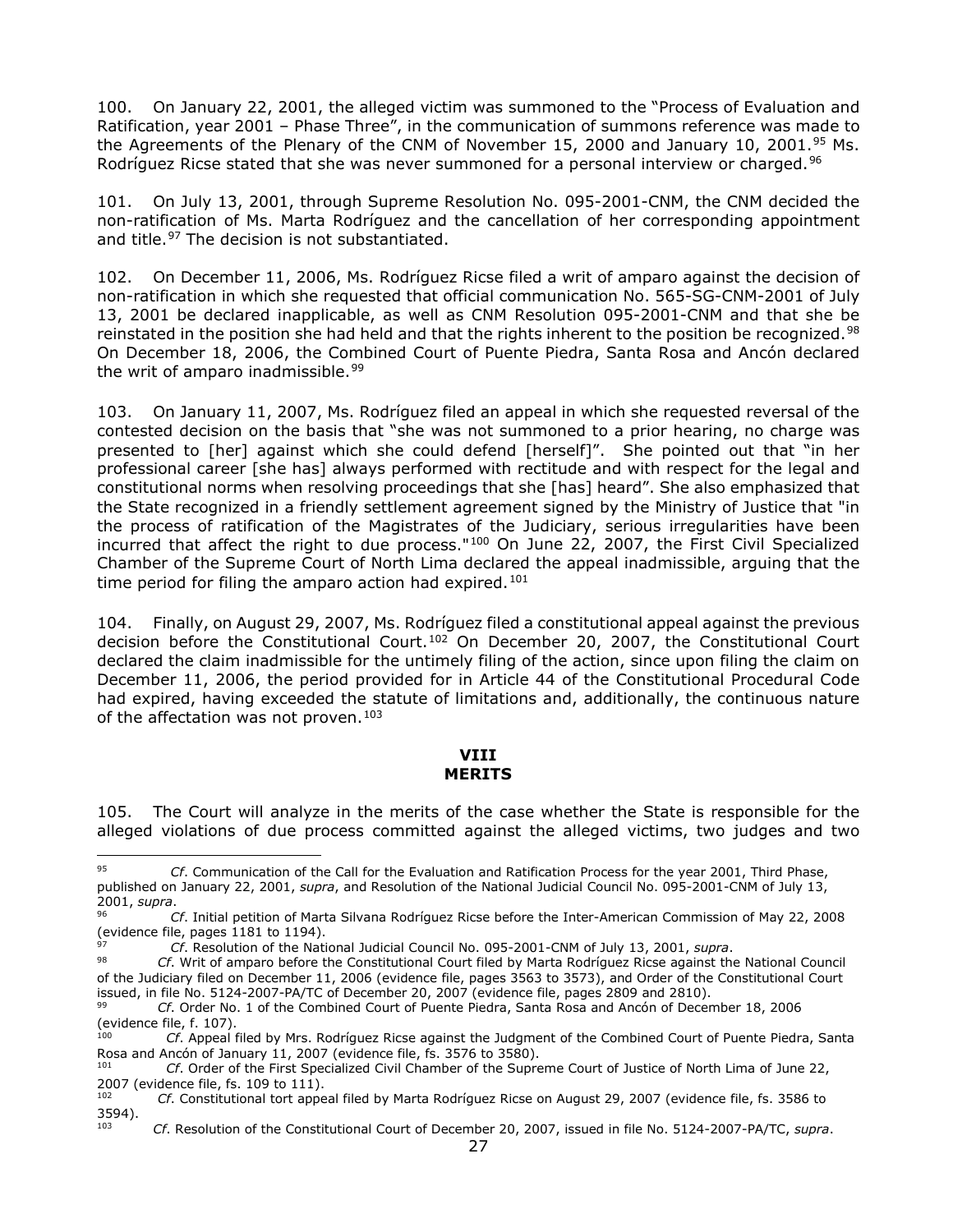prosecutors, within the framework of an alleged arbitrary process of evaluation and ratification to which they were subjected by the National Council of the Judiciary between 2001 and 2002, which resulted in their removal from their positions. Among the alleged violations are the lack of justification for the non-ratification decisions and the principle of legality, the right to know in advance and in detail the accusation made and for the victims to have adequate time and means for a defense, political rights, the right to appeal the ruling and judicial protection.

<span id="page-27-0"></span>106. First, the Court will refer to the specific guarantees necessary to safeguard the judicial independence of the judges and their applicability to prosecutors due to the nature of the duties they undertake. Second, it will examine the process of evaluation and removal from office of the judges and the prosecutor with respect to the alleged violations related to the right to have duly substantiated decisions (Article  $8(1)$ ); with the right to know in advance and in detail the accusation made and to have adequate time and means for a defense (Article  $8(2)(b)$  and  $8(2)(c)$ ), and political rights due to the arbitrary separation of charges (Article  $23(1)(c)$ ). Finally, it will analyze the right to judicial protection (Article 25(1)).

#### **VIII-1**

#### **RIGHTS TO JUDICIAL GUARANTEES, RIGHT TO PRIVACY AND POLITICAL RIGHTS, IN RELATION TO THE OBLIGATIONS TO RESPECT AND GUARANTEE RIGHTS and DUTY TO ADOPT DOMESTIC LAW PROVISIONS OF THE AMERICAN CONVENTION[104](#page-27-2)**

#### **Arguments of the Commission and the parties**

#### *A.1. Right to judicial guarantees, judicial independence, right to expect duly substantiated decisions and the principle of legality*

<span id="page-27-1"></span>107. The *Commission* held that within the context of the process of evaluation and ratification of judges and prosecutors by the National Council of the Judiciary undergone by the alleged victims Jorge Luis Cuya Lavy, Jean Aubert Díaz Alvarado, Marta Silvana Rodríguez Ricse and Walter Antonio Valenzuela Cerna, the State is responsible for the violation of various rights of the American Convention. The Commission considered that in order to adequately determine the guarantees that the State should provide to the alleged victims in each specific case, the nature of the process of evaluation and ratification of judges and prosecutors must be established and it considered that it is a procedure of a materially punitive nature, since it was essentially intended to assess the conduct, suitability and performance of judicial officers. It argued that in said process a criterion was used based on the convenience of the magistrates' tenure in office and pointed out that it was not a strict legal review, nor was it based on objective criteria that guaranteed real accountability and did not allow a wide margin of discretion to the decision-making authority in charge, which was incompatible with the guarantee of enhanced stability for judicial officers. It added that when it comes to sanctioning proceedings, both the Commission and the Court agree that the guarantees of Article 8(2) of the American Convention are similarly applied and that the due guarantees of Article 8(1) of the American Convention are also applicable. Consequently, the Commission concluded that the guarantees established in Articles 8(1), 8(2) and 9 of the American Convention would be applicable to the aforementioned process.

108. The representatives for the alleged victims also considered that the process to which the alleged victims were subjected is of a disciplinary nature and generally referred to the indications given by the Commission.[105](#page-27-3) 

<span id="page-27-2"></span><sup>104</sup> Articles 1(e).1, 2, 8(1), 8(2)(b) y 8(2)(c) of the American Convention.<br>105 Mr. Cuva Law's representatives indicated that materially it is a same

<span id="page-27-3"></span>Mr. Cuya Lavy's representatives indicated that, materially, it is a sanction with more serious scope than those of other administrative sanctions. Walter Valenzuela's representation indicated that the purpose of the process was to evaluate the conduct and suitability of judges and prosecutors in the performance of their duties, through a procedure of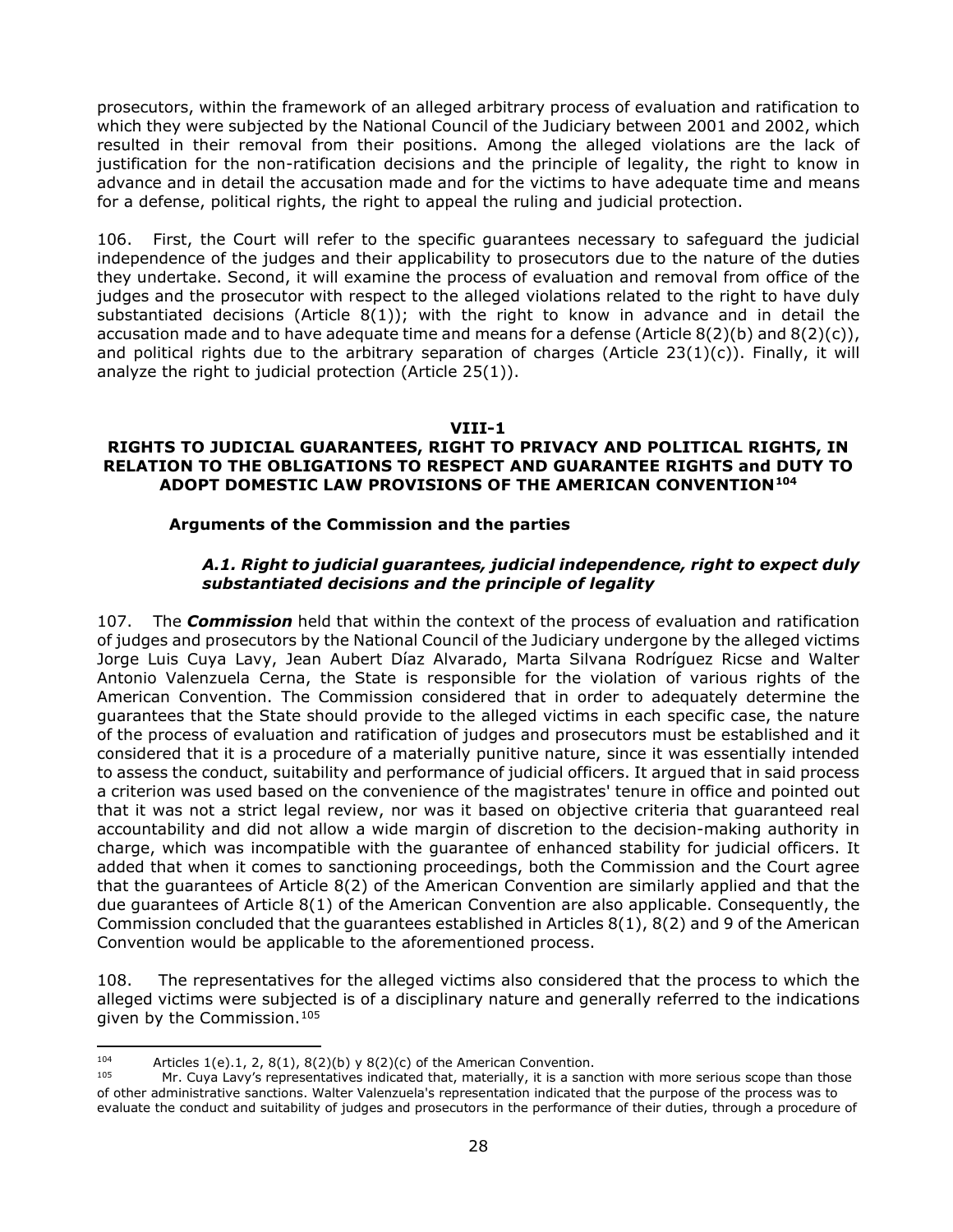109. Regarding *Jorge Luis Cuya Lavy*, in relation to the alleged violation of Article 9 of the Convention, the representatives indicated that the regulations in force at the time did not provide for the presentation of charges or a precise accusation for predetermined acts such as infractions, which would allow them to defend themselves, offer evidence and know the reasons why they may not be ratified. In addition, they observed that, according to the regulations, the CNM had absolute discretionary power to make the assessment of the tenure in the position. Thus, the individuals evaluated were unaware prior to the procedure which behaviors could be considered wrongdoing and which could not. Consequently, they concluded that the State violated Articles 8(1) and 9 of the Convention, as well as Articles 1(1) and 2 of the same treaty, to the detriment of Jorge Luis Cuya Lavy.

110. Regarding *Walter Antonio Valenzuela Cerna*, in relation to the principle of legality, his representatives reiterated within the legal framework of the evaluation and ratification process, duly defined grounds were not established that would allow the alleged victim to understand the conduct evaluated by the CNM that could be considered as serious offenses, thus justifying nonratification. Consequently, they concluded that the State had violated the principle of legality, in relation to Articles 1(1) and 2 of the Convention.

111. The *State* considered that the process of evaluation and ratification of judges and prosecutors is different from a disciplinary process and cannot be compared, since its purpose is to evaluate the suitability and conduct of the magistrates to continue to carry out their jurisdictional or fiscal function, which seeks to determine which person has the necessary qualities to continue in the position, taking into consideration its significance, relevance and sensitivity. It added that the purpose of the disciplinary process is to find administrative responsibilities and, consequently, to establish sanctions of the same nature. Although the aforementioned processes may result in the termination of the judicial or prosecutorial role, this is not foundation to consider that the former has a disciplinary nature.

112. The State considered that non-ratification is not a punishment, but rather a consequence of a performance evaluation applied every seven years to every magistrate. It does not arise from the accusation of a functional misconduct or administrative offense but begins periodically due to the fact of having served for a period of seven years. It affirmed that this process makes it possible to ensure the tenure of suitable magistrates and to remove those who do not have the qualities to perform such a noble public service role. It indicated that the aforementioned process enjoys the guarantees of due process.

113. It argued that the 1993 Constitution did not incorporate as a requirement the substantiation of decisions issued by the CNM, with respect to the evaluation and ratification processes, since said requirement was limited in order to highlight the differences between ratification and the penalty of dismissal. In addition, the Constitutional Court adopted in its case law at the time, that the decision issued by the CNM materialized through a decision of conscience based on certain criteria.<sup>[106](#page-28-0)</sup> It added that due to developments in regulation and case law, Peru

a materially disciplinary and punitive nature. The representative of Jean Díaz and Marta Rodríguez reproduced the same arguments put forward by the Commission in the Merits Report.

<span id="page-28-0"></span>According to the State, the ratification or non-ratification of magistrates, the responsibility of the National Council of the Judiciary, is a very unique situation. This characteristic derives from the way in which the decision is made based on a conviction of conscience and its expression in a secret and undeliberated vote, although this decision must be based on certain criteria (cf. The Organic Law of the CNM and its Regulations); however, it does not carry the idea of a sanction but only the withdrawal of confidence in the exercise of the role. This means that, necessarily, the application – and entitlement– of all the guarantees included in the right to due process have to be modulated, and this is reduced only to the possibility of a hearing.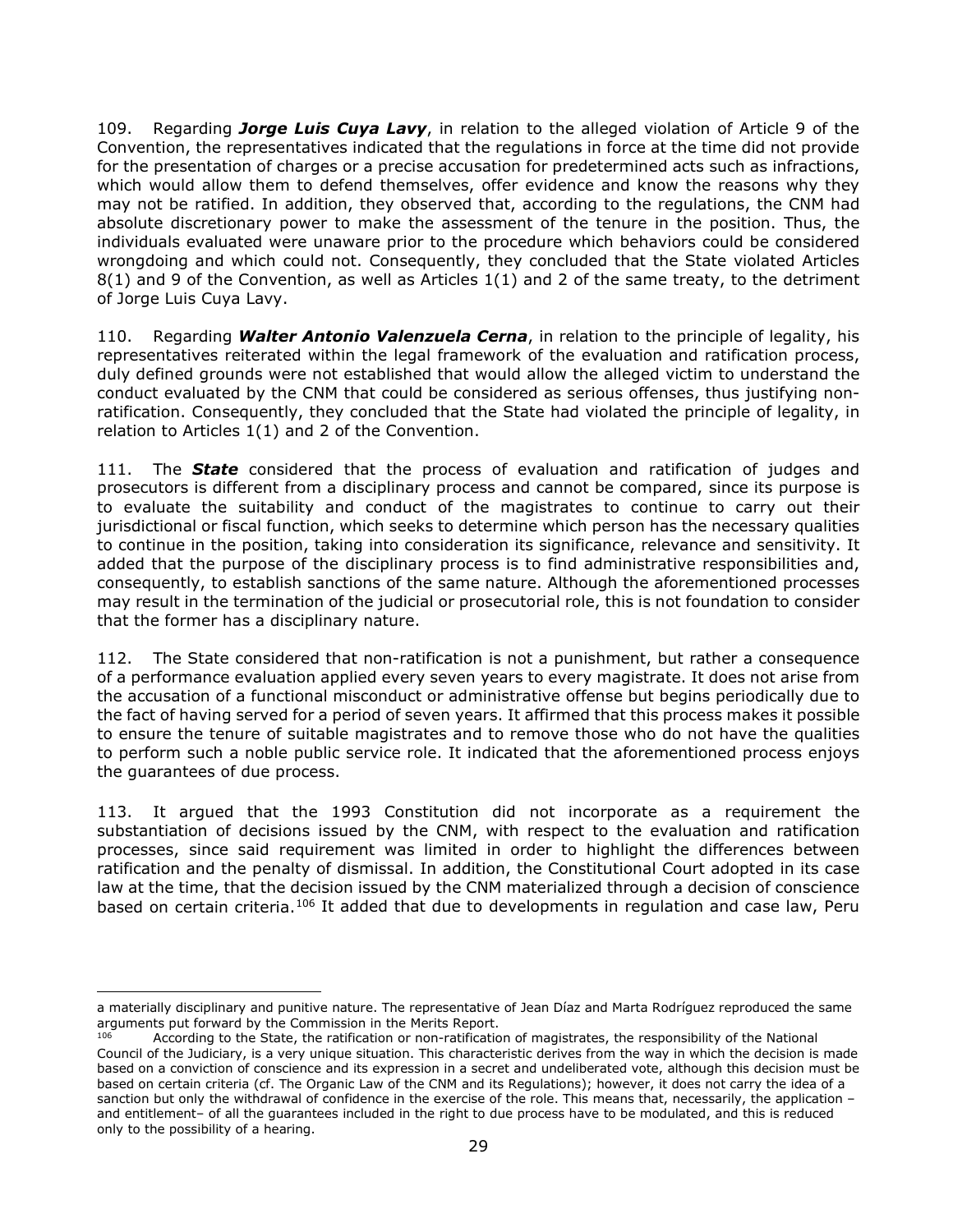developed the obligation to substantiate the CNM's decisions in regard to ratification.<sup>[107](#page-29-1)</sup> According to the State, during the evaluation and ratification processes of the alleged victims, there did exist a legal framework that determined the criteria to be evaluated, which corresponded to a ratification process and not to a disciplinary process that had to establish the progressive nature of offenses or other issue of a disciplinary nature. The decision made by the Plenary of the CNM regarding the ratification of the magistrate was not a simple discretionary statement, since said decisions were issued on the basis of previously established criteria and reports issued by the Permanent Commission for Evaluation and Ratification of CNM Judges and Prosecutors. The State indicated that the use of criteria that include "indeterminate legal concepts" grants a margin of appreciation to an authority, be it judicial, or as in the specific administrative case (CNM) to determine the content and extension of the concept applicable to a particular or specific situation.

#### *A.2. Regarding the right to know in advance and in detail the accusation made and to have adequate time and means to prepare a defense*

<span id="page-29-0"></span>114. The *Commission* considered that, in the evaluation and ratification procedure, the CNM did not present charges or accusations against the alleged victims, nor were they informed about complaints or accusations against them that would allow them to present evidence or defense in regard to them. The regulatory framework did not foresee the presentation of charges or an accusation, and the interview that was carried out, which was attended by some of the alleged victims, could not be understood as an adequate defense mechanism in the aforementioned circumstances of not knowing the specific reasons by which their non-ratification could be ordered. It added, in relation to the principle of legality, that the criteria established by law for the evaluation process, in the abstract, fail to correct the absence of an individual notification with a real possibility of defense. By virtue of this, the Commission considered that the State violated Articles 8(2)(b) and 8(2)(c) of the American Convention, in relation to Articles 1(1) and 2 of the same instrument to the detriment of the alleged victims.

115. Regarding *Jorge Luis Cuya Lavy, the representatives* argued that the Process of Evaluation and Ratification of Judges of the Judiciary and Prosecutors of the Public Prosecution Service did not foresee the presentation of charges or a precise accusation for pre-established acts as disciplinary offenses, which would allow the magistrates to know the reasons that could subsequently substantiate the National Council of the Judiciary's decision to ratify them or not, and, where appropriate, defend themselves. Mr. Cuya Lavy was never informed of the existence of charges or other types of accusations against him for which he would be evaluated and against which he needed to defend himself. Nor did he have the time necessary to offer the evidence in his favor that he deemed appropriate. The non-ratification decision did not provide any substantiation as to the reasons for such a decision. Consequently, they concluded that the State violated Articles 8(2)(b) and 8(2)(c) of the American Convention, in relation to Article 1(1) of the same instrument, to the detriment of Jorge Luis Cuya Lavy.

<span id="page-29-1"></span><sup>&</sup>lt;sup>107</sup> The State argued that with the enactment of the Constitutional Procedural Code - Law No. 28237, published in the Official Gazette 'El Peruano' on May 31, 2004, and which entered into force six months after its publication, it follows *contrario sensu* that the constitutional processes regarding final resolutions of the CNM, when these are unsubstantiated and/or when they have been issued without hearing the interested party; thus establishing the requirement to substantiate said resolutions. The CNM established the mandatory substantiation of the Resolutions issued within the framework of the evaluation and ratification processes, with the issuance of the Regulation approved by means of CNM Resolution No. 1019-2005-CNM146, of July 1, 2005. Similarly, through CNM Resolution No. 039-2006-PCNM, of July 13, 2006, article 32 of CNM Resolution No. 1019-2005-CNM was modified, in the sense that the decision of ratification or non-ratification is the result of a substantiated decision. According to the State all future regulations issued by the CNM established the obligation to substantiate decisions. The case law criterion of the Constitutional Court through the binding precedent contained in the Resolution of August 12, 2005, File No. 3361-2004-AA/TC, indicated the obligatory nature of the substantiation of resolutions issued by the CNM, establishing that said criterion would be effective for events occurring after the aforementioned precedent. Subsequently, the Constitutional Court established a new precedent contained in the Resolution of February 11, 2009, File No. 01412-2007-PA/TC, in which it indicated that the CNM resolutions regarding the ratification of judges and prosecutors must be substantiated, regardless of the time they were issued.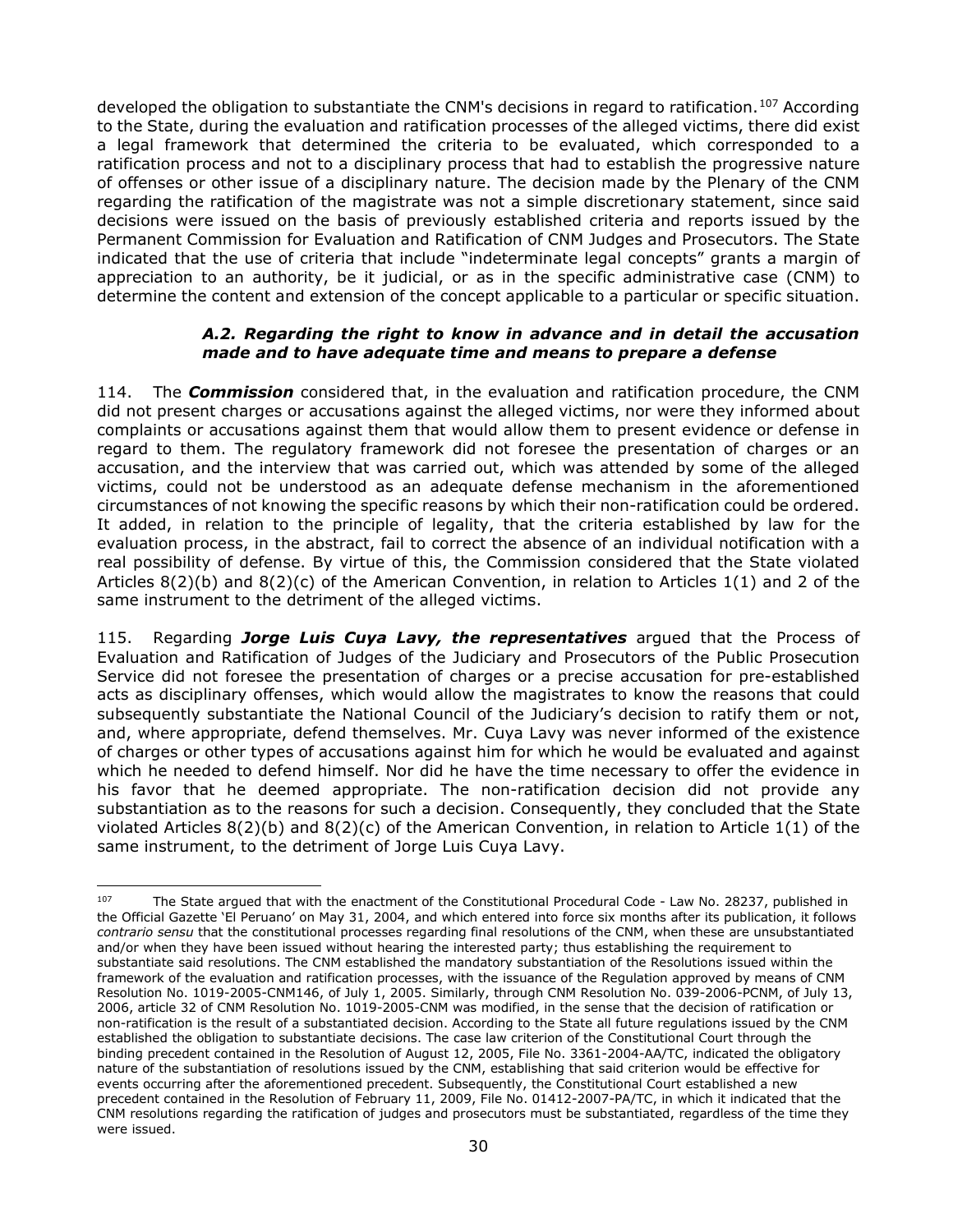116. Regarding *Walter Antonio Valenzuela Cerna, the representatives* recalled that the alleged victim was dismissed without knowing in advance the motive for the accusation and referred to statements by the Commission in its Merits Report. Similarly, they pointed out that during the evaluation and ratification process there was no guarantee of the conditions for the alleged victim to be able to defend his interests and rights effectively. Firstly, Mr. Valenzuela Cerna was not allowed to know the content of the charges or accusation against him. Second, he was not informed about the allegations and/or complaints made against him in order to allow him to present evidence or a defense. The representatives noted that the latter violated the adversarial principle, which prevented a greater balance between the parties in the defense of their rights and interests. Due to the foregoing, the alleged victim was unable to defend himself, showing a lack of impartiality and a presumption of guilt by the CNM. All of this in violation of Articles 8(2)(b) and 8(2)(c) of the Convention, in relation to Articles 1(1) of the same instrument.

117. The State argued that the current regulations<sup>[108](#page-30-1)</sup> established how said process should be carried out and specified what guarantees were acknowledged for the judges and prosecutors evaluated. The alleged victims were aware of the aspects that the CNM evaluated since there is a direct relationship between the provisions of the Rules of Procedure and the criteria and parameters with which the alleged victims were evaluated and subsequently not ratified. The criteria on the process were similarly regulated in articles 2, 3, 4, and 5 of the aforementioned regulations, in such a way that the regulations did provide criteria that would allow the magistrates to know the reasons justifying the CNM's decision to ratify them or not.<sup>[109](#page-30-2)</sup> It argued that the alleged victims were informed of the beginning of the evaluation and ratification process, in accordance with the regulations, therefore, they not only knew in advance which topics could be the subject of questions in the interview, but were also empowered to send the information provided for in the aforementioned regulations to the CNM. Although there was no presentation of charges or accusation, in view of the nature of the process of evaluation and ratification of magistrates, the alleged victims were able to know which aspects would be evaluated by the  $CNM<sub>110</sub>$  $CNM<sub>110</sub>$  $CNM<sub>110</sub>$  in accordance with national regulations. In addition, the State indicated that the interview within a process of evaluation and ratification of judges and prosecutors constitutes one of the guarantees that includes the right to due process.<sup>[111](#page-30-4)</sup> The State concluded that although the design of the evaluation and ratification process, as provided for in the normative framework in force at the time of the non-ratification of all the alleged victims, did not anticipate the presentation of charges or an accusation (because it is not possible to equate a disciplinary process to an evaluation and ratification process), it did provide the means for them to know the guidelines and criteria that the CNM considered in order to decide on their ratification or non-ratification.

# *A.3. Political Rights*

<span id="page-30-2"></span><span id="page-30-1"></span><span id="page-30-0"></span><sup>&</sup>lt;sup>108</sup> The State pointed to the Regulations for the Process of Evaluation and Ratification of Judges of the Judiciary and Prosecutors of the Public Prosecution, CNM Resolution No. 043-2000-CNM and CNM Resolution No. 241-2002-CNM, *supra*. The State argued that the alleged victims did have the possibility of accessing the file, according to a decision of the Constitutional Court of August 12, 2005, which indicated "from the generic argument it follows that every magistrate subject to ratification has the right to access: (a) a copy of the personal interview, as the hearing is of a public nature, through the record of the public act carried out, and not only the video thereof; (b) the copy of the part of the minutes of the Plenary Session of the CNM that contains the voting and non-ratification agreement of the evaluated magistrate; and, (c) the copy of the Report of the Permanent Commission of Evaluation and Ratification. Similar to the criterion adopted by the new Regulation of Evaluation and Ratification of Judges of the Judiciary and Prosecutors of the Public Prosecution, by establishing, in its statement of substantiation and in its third supplementary and final provision that the magistrate may request copies of the elements of the file and the final report. In addition, he referred to the ruling of the Constitutional Court of January 27, 2003, File No. 1941-2002-AA/TC.

<span id="page-30-3"></span>The State noted that the reports and complaints that the judges and prosecutors would have, in accordance with the regulatory framework, are duly notified in a timely manner, and the judges and prosecutors had the opportunity to hear them (within a corresponding disciplinary procedure).<br><sup>111</sup> This was stated by the Constitutional Court in the Ju

<span id="page-30-4"></span>This was stated by the Constitutional Court in the Judgment of January 27, 2003, in File No. 1941-2002-AA/TC., which interpreted the Regulations approved by Resolution No. 043-2000-CNM.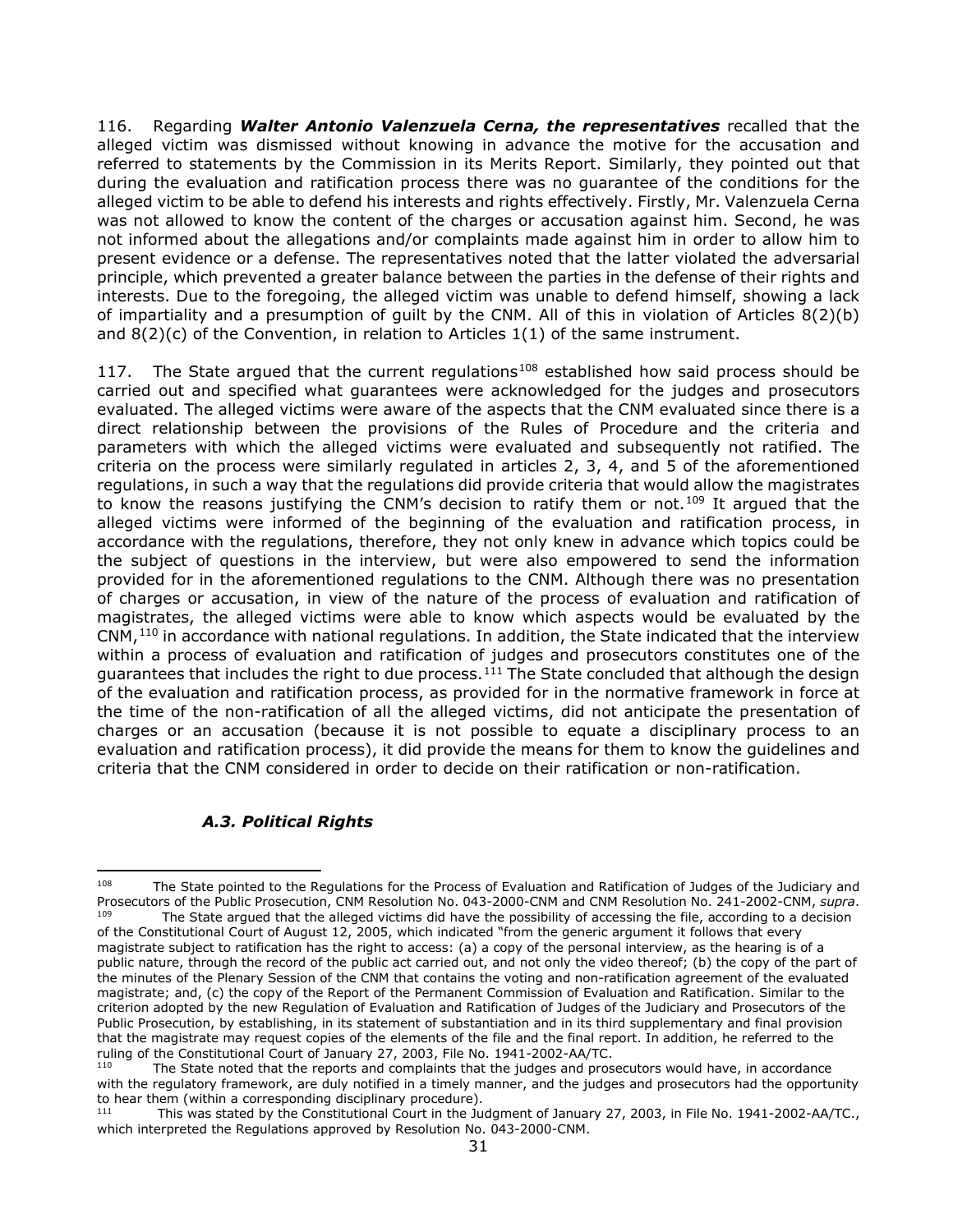118. The *Commission* considered that the right to judicial independence enshrined in Article 8(1) of the American Convention was violated in conjunction with the right of access and tenure under general conditions of equality to a public office established in Article 23(1)(c), since the alleged victims were removed from their position through an arbitrary process in which violations of both due process and the principle of legality were committed. The Commission concluded that the State violated Article 23(1)(c) of the American Convention, in relation to Article 1(1) of the same instrument, to the detriment of Jorge Luis Cuya Lavy, Jean Aubert Díaz Alvarado, Marta Silvana Rodríguez Ricse and Walter Antonio Valenzuela Cerna.

119. Regarding *Jorge Luis Cuya Lavy, the representatives* considered that when the dismissal was carried out through a procedure that violated Articles 8, 9 and 25 of the Convention, the State violated the human right to access to a public office under conditions of equality, provided for in article 23(1)(c). Therefore, the dismissal was arbitrary, since the disciplinary process failed to comply with judicial guarantees, the principle of legality and the right to judicial protection.

120. Regarding Walter Antonio Valenzuela Cerna, the representatives argued that the inability to access new positions in the judiciary under equal conditions violated Article 23(1)(c) of the Convention. They argued that the non-ratification eliminated the legitimate expectation of promotion in the public profession of judge and denied continued and future access to public positions in the Judiciary, under conditions of equality. This situation gave rise to discriminatory treatment, he was never informed of the reasons for the non-ratification, depriving the alleged victim of economic income, which represented his personal and family support.

121. The *State* argued that in this case it has been established that the conditions of equality of access to public office were met, at the end of the completion of the alleged victims' position, which was carried out through a ratification process that is duly regulated in Peruvian regulations, whose constitutional purposes have been repeatedly specified by the Constitutional Court (the highest interpreter of the Constitution). In such circumstances, the State did not violate Article  $23(1)(c)$  of the Convention, in relation to Article  $1(1)$  of the same instrument, to the detriment of the alleged victims.

# **A. Considerations of the Court**

<span id="page-31-0"></span>122. The Court recalls that, in this case, the removal of two judges and two prosecutors from their positions is being examined as a result of an evaluation and ratification process carried out by the National Council of the Judiciary. For this reason, it will proceed to analyze: (1) the specific guarantees to safeguard the judicial independence of the judges and their applicability to prosecutors due to the nature of the duties they undertake; (2) duty of substantiation; (3) the right to know in advance and in detail the accusation made and to have the time and adequate means to prepare the defense, and (4) political rights.

#### *B.1. The specific guarantees to safeguard the judicial independence of judges and their applicability to prosecutors due to the nature of the duties they undertake*

<span id="page-31-1"></span>123. This Court has established that the judges have specific guarantees due to the necessary independence of the Judiciary, which has been understood as essential for the exercise of their duties. In this sense, this Court has affirmed that one of the main objectives of the separation of public powers is the guarantee of judicial independence.<sup>[112](#page-31-2)</sup> Similarly, the Court has indicated that the guarantees of the stability and tenure of judges derives from judicial independence and are

<span id="page-31-2"></span><sup>112</sup> *Cf. Case of the Constitutional Court v. Peru. Merits, Reparations and Costs.* Judgment of January 31, 2001. Series C No. 71, para. 73, and *Case of Ríos Avalos et al. v. Paraguay. Merits, Reparations and Costs.* Judgment of August 19, 2021. Series C No. 429, para. 86.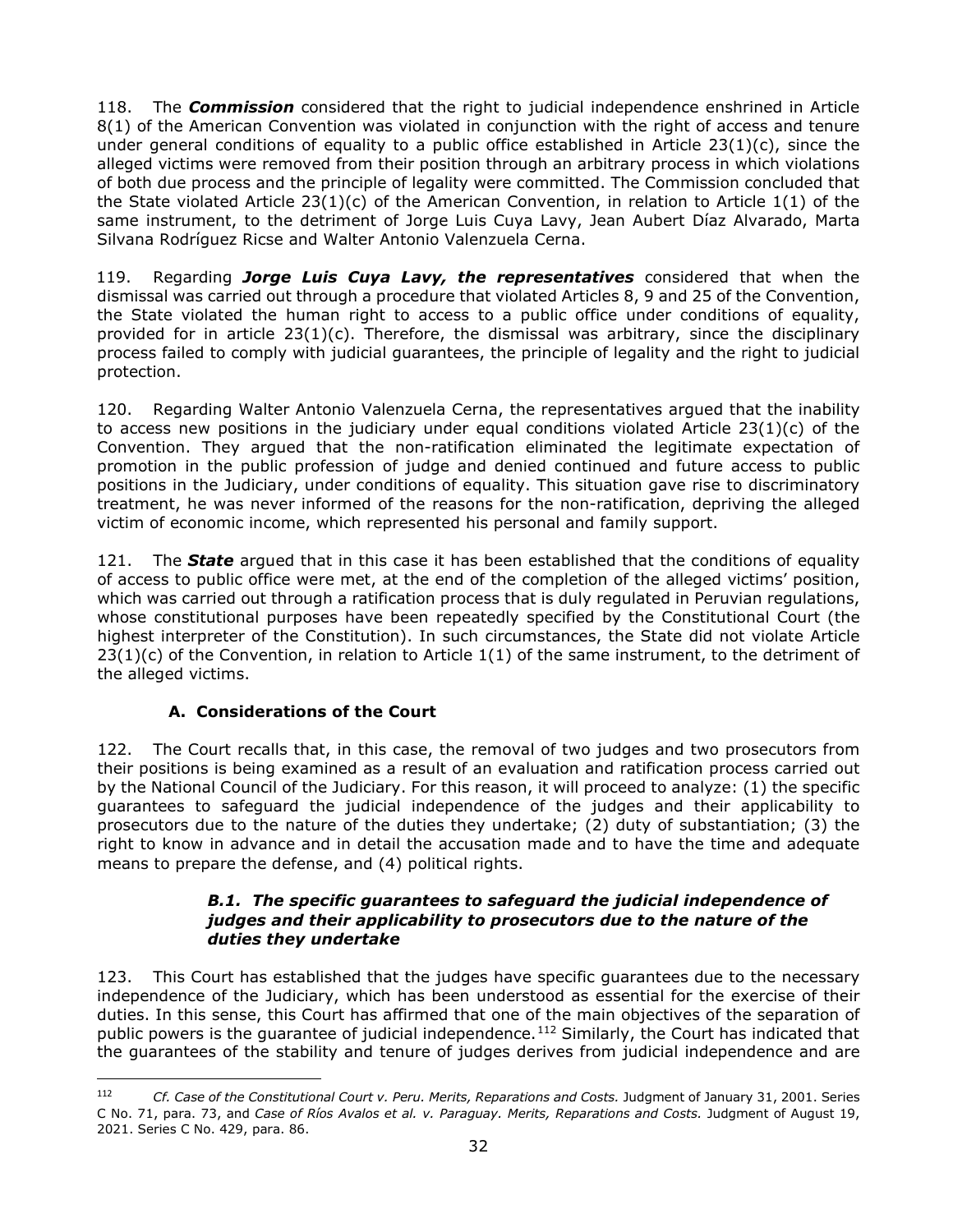aimed at safeguarding their independence. This is also applicable to prosecutors due to the nature of the duties that they undertake, $113$  as well as the quarantees to an adequate appointment process and to be protected against external pressures that protect both the work of judges and that of the prosecutors.<sup>[114](#page-32-1)</sup>

124. Regarding the role of the judges, the Court has indicated that said autonomous exercise must be guaranteed by the State both in its institutional facet, that is, in relation to the Judiciary as a system, as well as in its individual aspect, that is, in relation to the specific judge as a person. The objective of protection is to prevent the judicial system, in general, and its members, in particular, from being subjected to possible undue restrictions in the exercise of their duties by bodies outside the Judiciary, or even by those who exercise review or appeal functions.<sup>[115](#page-32-2)</sup>

125. Regarding the guarantee of tenure of judges, this Court recalls that in the Statute of the Ibero-American Judge, Article 14 states the following:

Article 14. PRINCIPLE OF NON-REMOVAL FROM OFFICE. As a guarantee of their independence, judges cannot be removed from the moment in which they acquire the said status and join the judicial career in the terms established by the Constitution. Nevertheless, they can be suspended or separated from office owing to physical or mental incapacity, or negative evaluation of their professional performance in the cases established by law, or separated from office in case of criminal or disciplinary responsibility by legally established bodies, by means of procedures guaranteeing respect for due process and, in particular, the rights to a hearing, defense, contradiction and legal remedies, as appropriate..<sup>[116](#page-32-3)</sup>

126. Additionally, it reiterates that the United Nations Basic Principles regarding the Independence of the Judiciary establish that judges may only be suspended or removed from office due to incapacity or behavior that disqualifies them from continuing to perform their duties and that any procedure for the adoption of disciplinary measures, suspension or removal from office will be resolved in accordance with the established norms of judicial behavior.<sup>[117](#page-32-4)</sup>

127. Finally, the current Special Rapporteur on the independence of judges and lawyers stated that "judges may be subject to disciplinary proceedings only in the cases previously provided for in the constitution or the law and in accordance with the established procedure." $1^{18}$  In addition, it pointed out that "the rule [s] should be formulated in a sufficiently precise manner to allow them to regulate their conduct and foresee the consequences that the performance of a specific action would entail"[119](#page-32-6).

<span id="page-32-0"></span><sup>113</sup> *Cf. Case of Martínez Esquivia v. Colombia, supra,* paras. 95 and 96, and *Case of Casa Nina v. Peru. Preliminary Objections, Merits, Reparations and Costs.* Judgment of November 24, 2020. Series C No. 419, para. 69.

<span id="page-32-1"></span><sup>114</sup> *Cf. Case of Martínez Esquivia v. Colombia, supra,* para. 88, and *Case of Casa Nina v. Peru, supra,* para. 72. In this regard, this Court recalls that the criteria expressed is also supported by various instruments and pronouncements in the international arena, such as the United Nations Guidelines on the role of prosecutors and the United Nations Special Rapporteurship on the independence of judges and lawyers. At European level, the Council of Europe and the joint report issued by the Consultative Council of European Judges and the Consultative Council of European Prosecutors on "Judges and prosecutors in a democratic society", called the "Bordeaux Declaration". The European Court of Human Rights has also ruled in this regard. In addition, the African System highlights the Principles and Guidelines on the Right to a Fair Trial and Legal Aid in Africa. *Cf. Case of Martínez Esquivia v. Colombia, supra,* paras. 89 to 93*.*

<sup>115</sup> *Cf. Case of Apitz Barbera et al. ("First Court of Administrative Disputes") v. Venezuela. Preliminary Objection,* 

<span id="page-32-2"></span>*Merits, Reparations and Costs.* Judgment of August 5, 2008. Series C No. 182, para. 55, and *Case of Ríos Avalos et al. v. Paraguay, supra,* para. 86.

<span id="page-32-3"></span><sup>116</sup> *Cf. Case of Cordero Bernal v. Peru. Preliminary Objections and Merits*. Judgment of February 16, 2021. Series C No. 421, para. 73.

<span id="page-32-4"></span><sup>117</sup> *Cf. Case of Reverón Trujillo v. Venezuela. Preliminary Objections, Merits, Reparations and Costs.* Judgment of June 30, 2009. Series C No. 197, para. 77, and *Case of Urrutia Laubreauxvs. Chile, supra,* para. 109.

<span id="page-32-5"></span>It is also worth noting that, the then Special Rapporteur on the independence of judges and lawyers, Gabriela Knaul, indicated in reports submitted in 2013 and 2014 that, although judges may be subject to disciplinary proceedings for conduct that brings judicial office into disrepute or that violate judicial ethics, disciplinary offenses that refer in general terms to "threat or harm to the correct administration of justice, [...] risk undermining the independence of the judiciary.". *Cf. Case of Cordero Bernal v. Peru, supra*, para. 76.

<span id="page-32-6"></span><sup>119</sup> Human Rights Council, Report of the Special Rapporteur on the independence of judges and lawyers, Diego García Sayán, Doc. A/75/172, July 17, 2020, para. 12 and 13. Available at:<https://www.undocs.org/es/A/75/172>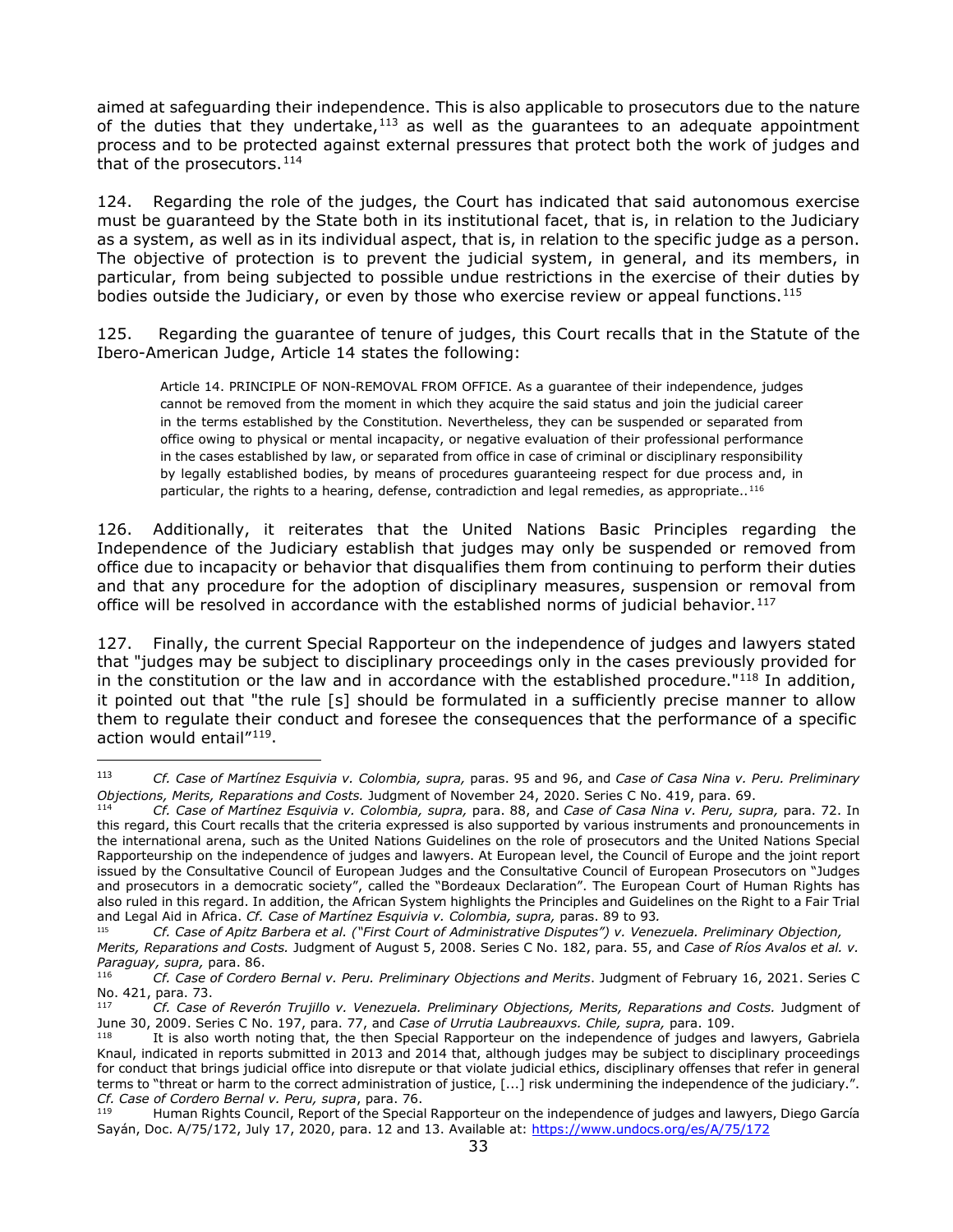128. With regard to the specific role of prosecutors, this Court has highlighted that they perform the duties of judicial officers and, as such, they need to enjoy guarantees of job stability, among others, as a basic condition of their independence for the due compliance of their procedural role. Therefore, they are protected by the guarantees of an appropriate appointment, of tenure in office and protection against external pressure. Otherwise, the independence and objectivity that are required in their role would be jeopardized as principles aimed at ensuring that the investigations carried out and the claims made before the jurisdictional bodies are directed exclusively to the achieving justice in each specific case, consistent with the scope of Article 8 of the Convention.<sup>[120](#page-33-0)</sup> In this regard, it should be added that the Court has specified that the lack of guarantee of nonremovability of prosecutors, making them vulnerable to reprisals for the decisions they take, entails a violation of the independence quaranteed, precisely, by Article 8(1) of the Convention.<sup>[121](#page-33-1)</sup> In this regard, this Court refers to the judgments of the cases *Martínez Esquivia v. Colombia* and *Casa Nina v. Peru* in which it established that the independence recognized for prosecutors constitutes the guarantee that they will not be subject to political pressure or undue interference in their actions, or retaliation for the decisions that they have objectively assumed, which precisely requires the guarantee of stability and tenure in office.<sup>122</sup>.

129. By virtue of the foregoing considerations, this Court reiterates that the guarantee of stability and tenure in office, for judges and prosecutors implies, in turn, (i) that removal from their positions must exclusively obey grounds permitted, either through a process that complies with judicial guarantees or because they have completed the term of their mandate; (ii) that judges and prosecutors can only be dismissed for serious misconduct or incompetence; and (iii) that all proceedings must be decided in accordance with the established norms of judicial behavior and through fair procedures that ensure objectivity and impartiality according to the Constitution or the law. $123$ .

130. Meanwhile, in this case, the Commission and the representatives argued that the process to which the alleged victims were subjected is punitive and disciplinary in nature. The State argued that the process of evaluation and ratification of judges and prosecutors is different from a disciplinary process,  $124$  since its purpose is to evaluate the suitability and conduct of the magistrates to continue in the performing their jurisdictional or prosecutorial role, and seeks to determine which person has the necessary qualities to continue in the position.

131. To resolve this issue, the Court refers to the decision in the case of *Moya Solís v. Peru*, since in that case Ms. Moya Solís was also subjected to an evaluation process, and this Court established that:

this process evaluated the performance of the alleged victim, in order to establish whether she was ratified in her position or dismissed. The State alleged that evaluation processes differ from disciplinary processes, since the former seek to evaluate the officer from time to time, while the latter seek to establish whether the officer committed an administrative infringement. However, both processes are aimed at evaluating an officer's conduct and suitability, either periodically or as a result of an alleged infringement. In addition, when an evaluation process concludes that the officer's performance rating was not satisfactory and the

<span id="page-33-0"></span><sup>120</sup> *Cf. Case of Martínez Esquivia v. Colombia*, *supra*, para. 88 and 94, and *Case of Casa Nina v. Peru, supra,* para. 72 and 78.

<span id="page-33-1"></span><sup>121</sup> *Cf. Case of Valencia Hinojosa et al. v. Ecuador. Preliminary Objections, Merits, Reparations and Costs.* Judgment of November 29, 2016. Series C No. 327, para. 110 and 119, and *Case of Casa Nina v. Peru, supra,* para. 72.

<span id="page-33-2"></span><sup>122</sup> *Cf. Case of Martínez Esquivia v. Colombia, supra*, para. 96, and *Case of Casa Nina v. Peru, supra*, para. 80.

<span id="page-33-3"></span><sup>123</sup> *Cf. Case of Reverón Trujillo v. Venezuela, supra*, para. 77, and *Case of Ríos Avalos et al. v. Paraguay, supra,*

<span id="page-33-4"></span>According to expert witness Rodrigo Uprimny Yepes, "it is possible to affirm that there are three possible processes: (i) sanctioning processes, aimed at determining whether or not the official committed a serious offense; (ii) those processes aimed at determining if for a certain reason, even if it is not due to his fraud or fault, the official lacks the capacity to continue in office, (iii) the so-called confirmation processes." Cf. Expert opinion of Rodrigo Uprimny Yepes submitted by affidavit to be presented before the Court on March 4, 2021 (evidence file, fs. 3314 to 3335).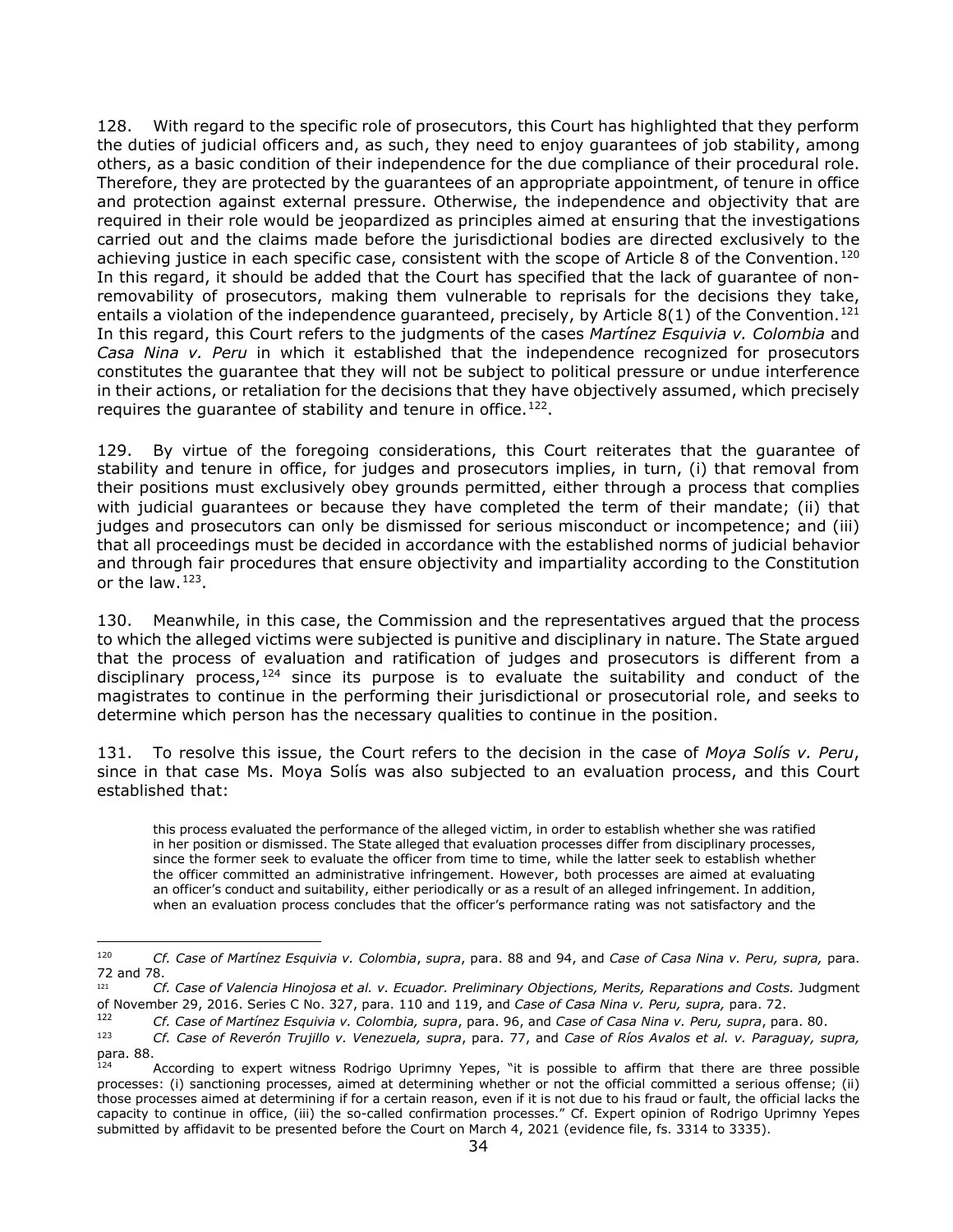officer must therefore be removed from their position, it becomes a materially punitive process, since the dismissal of the person evaluated is a penalty for poor performance.<sup>[125](#page-34-1)</sup>

132. Furthermore, this Court pointed out that "in the opinion of the Court, to a process of evaluation or ratification, insofar as it involves the possibility of dismissal of the officials evaluated in cases of incompetence or poor performance, the guarantees of due process characteristic of disciplinary processes are applicable, although their scope may be different in content or intensity."[126](#page-34-2).

133. In this regard, Article 8 of the Convention establishes the guidelines of due legal process, which refers to the set of requirements that must be observed in the procedural instances so that individuals are in a position to adequately defend their rights before any act of the State that may impair them. In this sense, in its established case law, this Court has indicated that it is required of any public authority, whether administrative, legislative or judicial, whose decisions may affect the rights of individuals, to adopt said decisions with full respect for the guarantees of due legal process.[127](#page-34-3)

134. Once it has been determined that the evaluation and ratification process followed by the alleged victims is materially punitive and that, therefore, the guarantees of due process inherent to disciplinary processes are applicable, it is necessary to determine whether or not said process complied with the essential guarantees for judges and prosecutors related to: (a) the duty to substantiate decisions (article  $8(1)$ ); (b) the right to know in advance and in detail the accusation made and to have adequate time and means for a defense (article  $8(2)(b)$  and  $8(2)(c)$ , and (c) political rights (article  $23(1)(c)$ ).

# *B.2. Duty to substantiate decisions*

<span id="page-34-0"></span>135. In this case, the Commission and the representatives of the alleged victims alleged the violation of the right to duly substantiated decisions (Article 8(1)) and of the principle of legality (Article 9). The Court deems it pertinent to analyze these alleged violations jointly, as it has done in previous cases when it comes to processes evaluating judicial officials.

136. In relation to the right to expect duly substantiated decisions, the Court has repeatedly indicated that the substantiation "is the externalization of the reasoned justification that allows a conclusion to be reached"[128](#page-34-4) and that it implies a rational exposition of the reasons that lead the judge to make a decision.<sup>[129](#page-34-5)</sup> The duty to state grounds is a guarantee that emerges from Article 8(1) of the Convention, linked to the proper administration of justice, since it protects the right of citizens to be judged for the reasons provided for in law and gives credibility to legal decisions in a democratic society.<sup>[130](#page-34-6)</sup>

137. Thus, substantiation shows the parties that they have been heard and, in those cases in which the decisions are actionable, provides the possibility of criticizing the decision and obtaining a new examination before higher courts. In accordance with the foregoing, the argumentation of a ruling and of certain administrative acts must make it possible to know the facts, motives and norms on which the authority based its decision, in order to rule out any indication of

<span id="page-34-1"></span><sup>125</sup> *Cf. Case of Moya Solís v. Peru. Excepciones Preliminares, Fondo, Reparaciones y Costas.* Sentencia de 3 junio de 2021. Serie C No. 425, párr. 69.

<span id="page-34-2"></span><sup>126</sup> *Cf. Case of Moya Solís v. Peru*, *supra*, para. 70.

<span id="page-34-3"></span><sup>127</sup> *Case of the Constitutional Court v. Peru*, *supra*, para. 69 and 71, and *Case of Ríos Avalos et al. v. Paraguay, supra*, para. 95.

<span id="page-34-4"></span><sup>128</sup> *Cf. Case of Chaparro Álvarez y Lapo Íñiguez. v. Ecuador. Preliminary Objection, Merits, Reparations and Costs*. Judgment of November 21, 2007. Series C No. 170, para. 107, and *Case of Cordero Bernal v. Peru, supra*, para. 79.

<span id="page-34-5"></span><sup>129</sup> *Cf. Case of Amrhein et al. v. Costa Rica. Preliminary Objection, Merits, Reparations and Costs.* Judgment of April 25, 2018. Series C No. 354, para. 268, and *Case of Cordero Bernal v. Peru, supra*, para. 79.

<span id="page-34-6"></span><sup>130</sup> *Cf.* Case of Apitz Barbera et al. ("First Court of Administrative Disputes") v. Venezuela, *supra,* para. 77, and *Case of Cordero Bernal v. Peru, supra*, para. 79.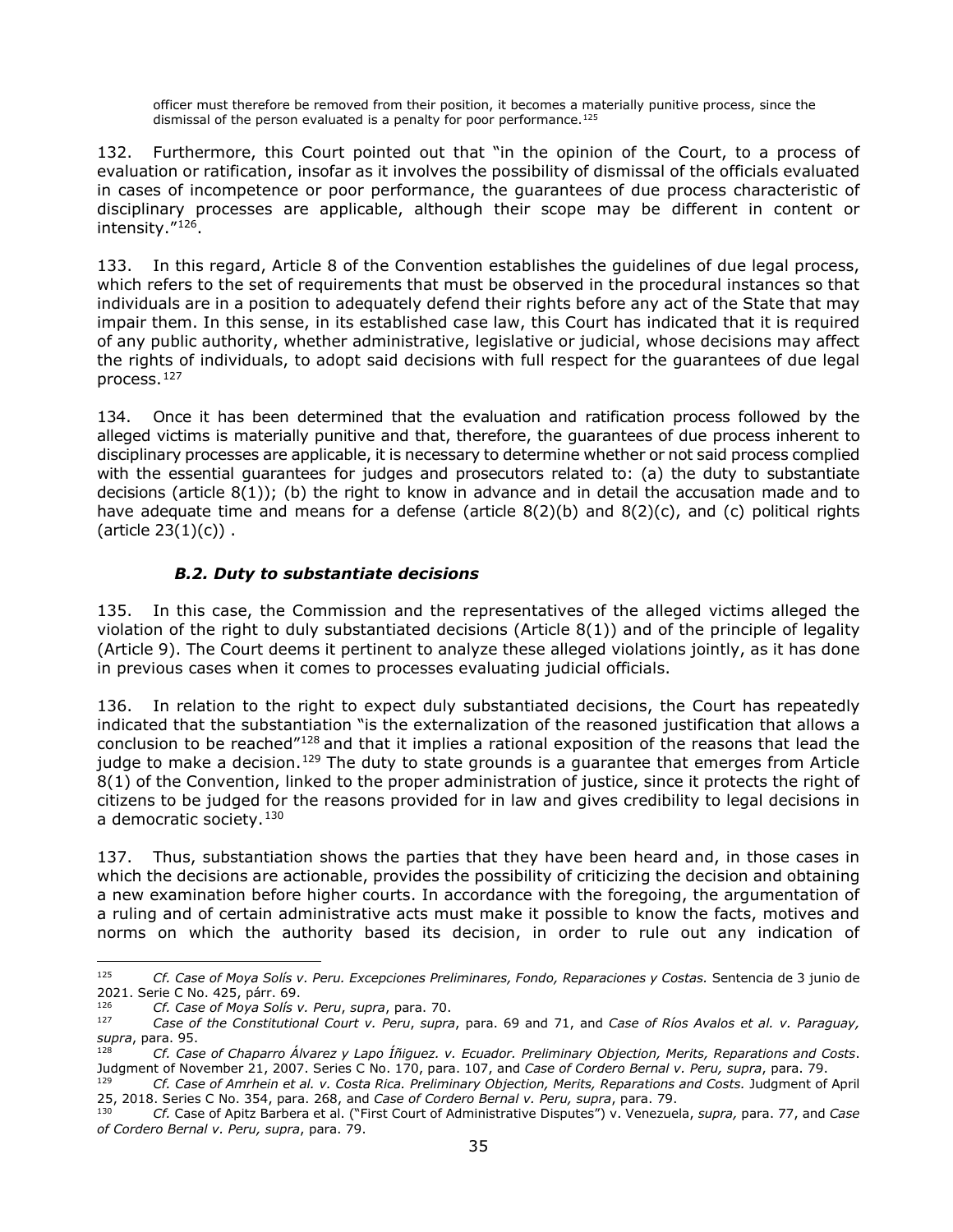arbitrariness.[131.](#page-35-0)

138. In this case, the Court recalls that Jorge Cuya entered the judicial profession in 1994 and held different positions and, in particular, on November 21, 1994, he was appointed Judge of the Third Specialized Civil Court of the Northern Cone; Walter Valenzuela, entered the judicial profession, effectively, in 1985 and held various positions, and in particular, on October 6, 1994, he was appointed Specialized Civil Judge of the Judicial District of Lima; and Jean Díaz and Marta Rodríguez were appointed on May 24, 1989 and on May 6, 1987, respectively, Deputy Provincial Prosecutors of the Huancayo Provincial Combined Prosecutor's Office of the Junín Judicial District. The alleged victims were summoned by the CNM and at the end of the process, the CNM issued the non-ratification resolutions, which are not individualized, nor do they have the proper substantiation, canceling their appointment and the corresponding titles:

a) Resolution No. 500-2002-CNM of November 20, 2002, in which Mr. Cuya Lavy was not ratified as judge, in the operative part established "One. - Not ratify in their positions the following magistrates of the Judiciary and prosecutor of the Public Prosecution Service". [...] "Two. - Cancel the titles of appointments issued in favor of the non-ratified judges and prosecutor, mentioned in the previous article".[132](#page-35-1)

b) Resolution No. 095-2001 of July 13, 2001, in which Mr. Díaz Alvarado and Ms. Rodríguez Ricse were not ratified in their positions as prosecutors, in the operative part established "One.- To render without effect the appointments, canceling the titles issued to the judges and prosecutors mentioned below, for not having been ratified in their positions".  $133$ c) Resolution No. 415-2002 - CNM of August 28, 2002, in which Mr. Valenzuela Cerna was not ratified in his position as judge, in the operative part established: "One.- Not ratify the following magistrates in their positions"[...]" Two.- Cancel the titles of appointment issued in favor of the Members and Prosecutors that have not been ratified."[134](#page-35-3)

139. During the proceedings before the Commission, the State admitted that the evaluation processes "[...] had as a characteristic that non-substantiated resolutions were issued  $[...]^{n}$ .<sup>[135](#page-35-4)</sup> The foregoing was reiterated by the State in its answer to the Court, referring to the right to due substantive reasoning, Peru admitted that the 1993 Constitution did not incorporate as a requirement the substantiation of resolutions issued by the CNM, regarding the processes of evaluation and ratification. In addition, it argued that the Constitutional Court also adopted this position repeatedly in its case law at the time and specified that the CNM's decision was produced through a decision of conscience based on certain criteria.

140. From the foregoing, it can be inferred that effectively under these criteria the nonratification decisions were issued against the alleged victims, where the regulation did not require the CNM to provide reasons for its decisions. It is evident that in this case, the non-ratification decisions issued by the CNM regarding the alleged victims did not comply with the duty to substantiate the decisions, which constitutes a violation of the due guarantees prescribed by Article 8(1) of the Convention.

141. Furthermore, the representatives of the alleged victims and the Commission argued that the grounds for knowing the conduct to be evaluated by the CNM had not been defined nor which conduct could be considered as serious offenses that would lead to non-ratification, which in his opinion would constitute a violation of the principle of legality. Article 9 of the American Convention

<span id="page-35-0"></span><sup>131</sup> *Cf. Case of Claude Reyes et al. v. Chile. Merits, Reparations and Costs.* Judgment of September 19, 2006. Series C No. 151, para. 122, and *Case of Cordero Bernal v. Peru, supra*, para. 80.

<span id="page-35-1"></span><sup>132</sup> *Cf.* Resolution N° 500-2002-CNM, issued by the National Council of the Judiciary, of November 20, 2002, *supra*.<br>133 Cf. Resolution of the National Council of the Judicians Ne, 2005, 2001, CNM, of July 12, 2001, curso

<span id="page-35-2"></span><sup>133</sup> *Cf.* Resolution of the National Council of the Judiciary No. 095-2001-CNM, of July 13, 2001, *supra*.

<span id="page-35-3"></span><sup>134</sup> *Cf*. Resolution Nº 415-2002-CNM of the National Council of the Judiciary, of August 28, 2002, *supra*.

<span id="page-35-4"></span><sup>135</sup> *Cf.* Report 199-2012 JUS/PPES of the State of September 6, 2012, (evidence file, fs. 3167 to 3180).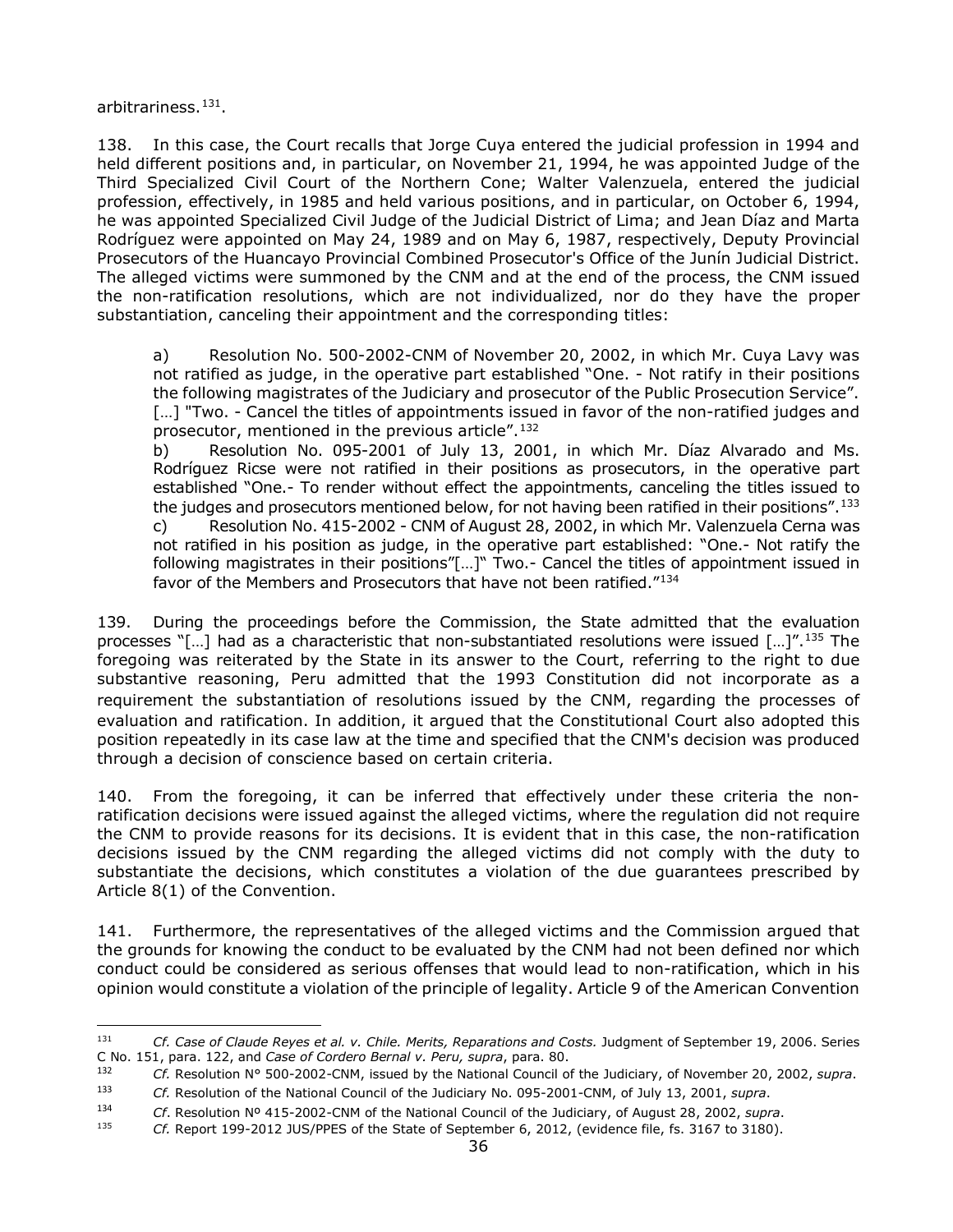establishes that "[n]o one shall be convicted of any act or omission that did not constitute a criminal offense, under the applicable law, at the time it was committed" and that "A heavier penalty shall not be imposed than the one that was applicable at the time the criminal offense was committed." This Court has interpreted that these mandates are applicable not only to the criminal sphere, but that their scope extends to administrative sanctioning matters.<sup>[136](#page-36-0)</sup>

142. In relation to the scope of this principle in the evaluation processes of judicial officials, the Court recently indicated in the case of Moya Solís v. Peru that:

[...] However, the Court finds that, in the case of processes of evaluation or ratification of public officers, the right to know in advance and in detail the accusation made implies that the persons evaluated have precise knowledge of the general evaluation criteria used by the competent authority to determine their tenure in office. The above implies the ability to establish whether the breach identified by the authority is of such magnitude that it may lead to their non-ratification, which is also essential for the exercise of the right to defense.<sup>[137](#page-36-1)</sup>

143. In this regard, Article 30 of the Organic Law of the CNM referred to Article 21 of the same law, indicating that the CNM "evaluates the conduct and suitability in the performance of the position, considering the jurisdictional output, merits, reports of the Bar Associations and Societies, information accumulated on his conduct, granting a personal interview in each case" (*supra* para. 70). In view of this legal provision, the Permanent Commission for the Evaluation and Ratification of Judges of the Judiciary and Prosecutors of the Public Prosecution Service of the CNM (hereinafter "Permanent Commission of the CNM") prepared the parameters of evaluation and ratification of the judges and prosecutors. In addition, it should be noted that the regulations approved by Resolution No. 043-2000-CNM were applied to Mr. Díaz and Ms. Rodríguez, and the regulations approved by Resolution No. 241-2002-CNM were applied to Messrs. Cuya and Valenzuela.

144. The second article of each one of the evaluation and ratification regulations indicated that, by means of a sworn statement, those summoned had to report on: their sanctions, if they had been prosecuted for being charged with criminal, civil or disciplinary responsibility, indicating, if applicable, the sanction applied; date of entry to social and sports clubs; if they were related by consanguinity, by affinity or by marriage with workers or officials working in the Judiciary, the Public Prosecution Service, as well as other related bodies in the field of influence; and if they possessed physical and mental aptitude (supra para. 76). Article three of each of the regulations indicated the criteria to be evaluated, such as attendance and punctuality at the workplace; number of licenses granted, as well as unannounced or unwarranted absences; absences from the place where the position is held; jurisdictional output; List of judges and prosecutors who are in charge of criminal proceedings with expired terms and the number of each, as well as those who have pending cases in their Office (supra para. 75). In addition, in the case of judges and prosecutors who have studied at the Academy of the judiciary, it will send the Permanent Commission of the CNM information on the courses and grades obtained by the judges and prosecutors evaluated.<sup>[138](#page-36-2)</sup>

145. Similarly, in accordance with article four of the regulations, the CNM Standing Committee could request documentation and information related to banking or tax by taking the pertinent steps in accordance with the regulations provided for that purpose. In addition, if it is required to analyze the equity growth of those evaluated, said commission could be advised by specialists, according to article nine of each of the regulations.<sup>[139](#page-36-3)</sup>

<span id="page-36-0"></span><sup>136</sup> *Cf.* Case of *Baena Ricardo et al. v. Panama*. *Merits, Reparations and Costs.* Judgment of February 2, 2001. Series C No. 72, para. 106, and *Case of Moya Solís v. Peru, supra*, para. 87*.* 

<span id="page-36-1"></span><sup>137</sup> *Cf. Case of Moya Solís v. Peru*, *supra*, para. 71.

<span id="page-36-2"></span><sup>138</sup> *Cf.* Regulations for the evaluation and ratification procedure of Judges of the Judiciary and Prosecutors of the Public Prosecution, Resolution 043-2000-CNM y Resolution No. 241-2002-CNM, article 3, *supra*.<br><sup>139</sup> *Cf.* Regulations for the evaluation and ratification procedure of Judges of the Judiciary and Prosecutors of the

<span id="page-36-3"></span>Public Prosecution, Resolution 043-2000-CNM y Resolution No. 241-2002-CNM, Articles 4 and 9, *supra*.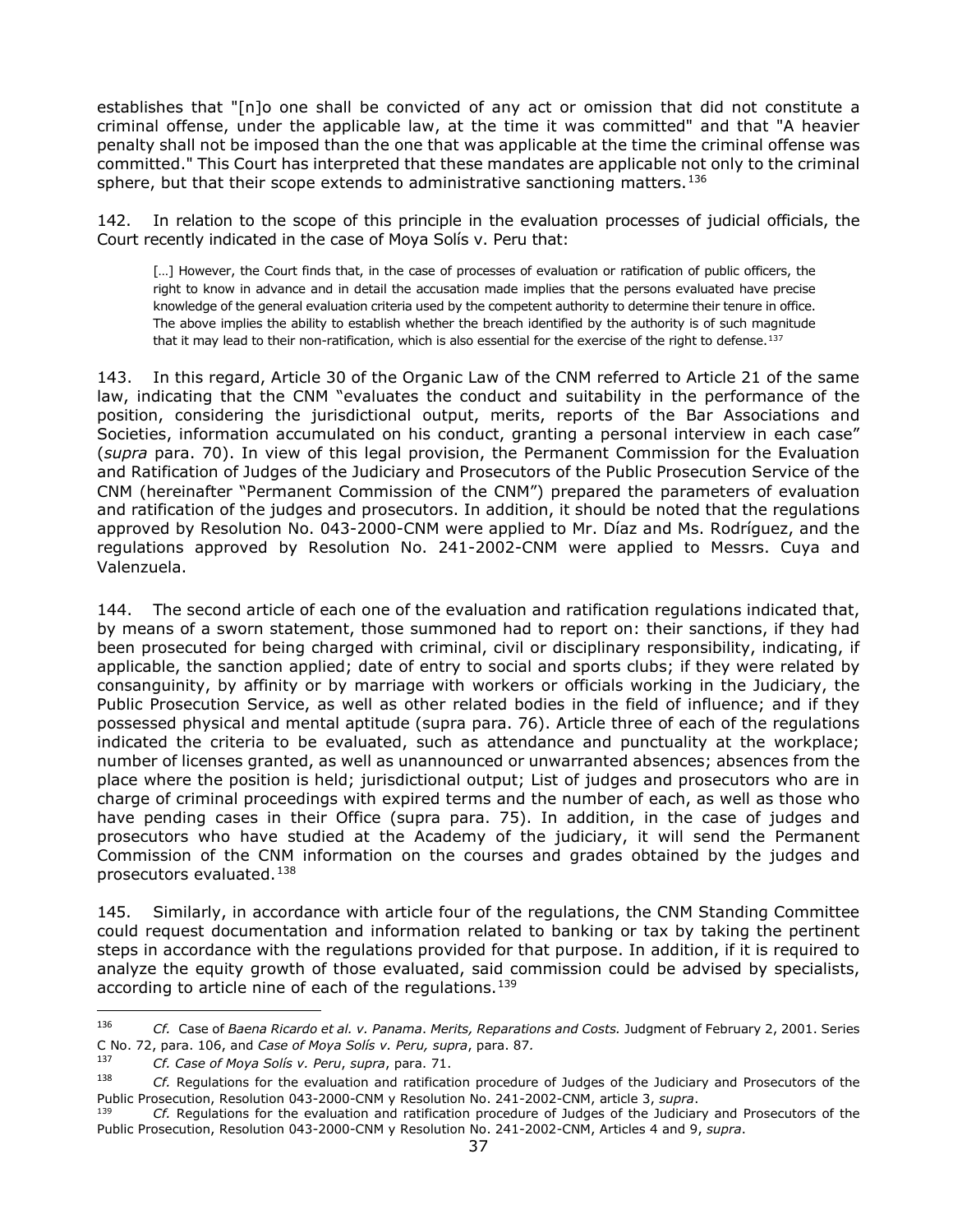146. It should be noted that, as the procedure was regulated, the commission in charge evaluated all the documentation and information received, ordered it, processed, and analyzed it. After which, at the end of the ratification process, the Permanent Commission for Comprehensive Evaluation and Ratification of the CNM prepared the report that was submitted to the plenary session of the CNM, so that it could decide whether to ratify the magistrate evaluated, or not. The Court has verified, according to the reports, that the alleged victims were given a qualitative assessment, according to the criteria evaluated by the judges: suitability (with the following indicators: jurisdictional output, professional training, qualifications from the Judicial Academy), and conduct (with the following indicators: police, criminal and judicial records, public complaints,<sup>[140](#page-37-0)</sup> information from the Bar Associations, asset and income history and other information). Regarding the criteria evaluated for prosecutors, the qualitative assessment was divided into 1) jurisdictional output, 2) professional training, 3) professional behavior.

147. From all of the foregoing, it can be inferred that Messrs. Cuya, Valenzuela, Díaz, and Ms. Rodríguez were aware of the regulations that governed the evaluation and ratification procedure, and three of them submitted the required statements in this regard, except Mr. Valenzuela. It is evident that in this case the CNM decisions were issued taking into account the reports of the Permanent Commission of Evaluation and Ratification of Judges and Prosecutors of the CNM, which in turn were prepared based on the criteria established in the regulations current at the time of the events. Consequently, the alleged victims were aware of the normatively established evaluation criteria related to the evaluation of their conduct, suitability and performance in the position, for which reason this Court does not find that in this case the State is responsible for the violation of the principle of legality.

148. Furthermore, as previously indicated, the alleged victims did not present specific allegations in a timely manner in relation to the violation of Article 11 of the Convention. However, the representative of Mr. Díaz and Ms. Rodríguez in their final arguments pointed out that "the dignity of the human person is configured as a constituent legal principle of fundamental rights, it is the ontological presupposition through which [t]he State will not only act respecting the autonomy of the human being and fundamental rights as limits to its intervention; rather, it must provide the minimum causes so that the individual himself can achieve the development of his personality and the free choice of his life plans, which is called the 'life project'."[141](#page-37-1)

149. This Court considers that said assertions are related to their privacy, since the alleged victims did not know the reasons for their removal from office due to the lack of substantiation for the CNM's decisions, according to the situation presented at the time of the events. In this way, the alleged victims were identified as officials who were not ratified because of their conduct or because of their incapacity, without stating the reasons that justified the decision adopted by the CNM. In this regard, the Court has indicated that the right to privacy "recognizes that everyone has the right to its respect, prohibits any illegal attack against honor or reputation, and imposes

<span id="page-37-0"></span> $140$  Both evaluation and ratification regulations established on citizen participation that: "Any duly identified citizen or duly represented public or private institution or body may inform the Council of the existence of facts that detract from the dignity of the position, functional misconduct or lack of suitability for the position of the judge or prosecutor submitted for ratification […] This information and documentation will be confidential." Cf. Regulations for the Evaluation and Ratification Process of Judges of the Judiciary and Prosecutors of the Public Prosecution, approved through Resolution 043- 2000-CNM and Resolution No. 241-2002-CNM, general provisions, section XI, *supra*.<br><sup>141</sup> Similarly, Mr. Cuya, in his statement given before the Court, stated that "It struck a blow that through the press,

<span id="page-37-1"></span>radio, television, written press, the members of the Council of the Judiciary gave interviews, and you all there in the Brief of Motions, Pleadings and Evidence have an interview with Dr. Flores Paredes, paediatrician, member of the Council, who said that those not ratified were a group of officials who were in two problems, one, alleged acts of corruption or lack of professional suitability. What does it mean? Either someone was corrupt, or someone was unprepared, unfit for the position, so that affected me personally [...]". For his part, Mr. Valenzuela Cerna in his statement stated that "[…] a judge who in t[his] case, for example, the stigma that they did not ratify me because I have surely been a corrupt judge, in short, negligent, or incapable […]" Statements by Jorge Luis Cuya Lavy and Walter Antonio Valenzuela Cerna given before the Court at the public hearing held on March 8 and 9, 2021.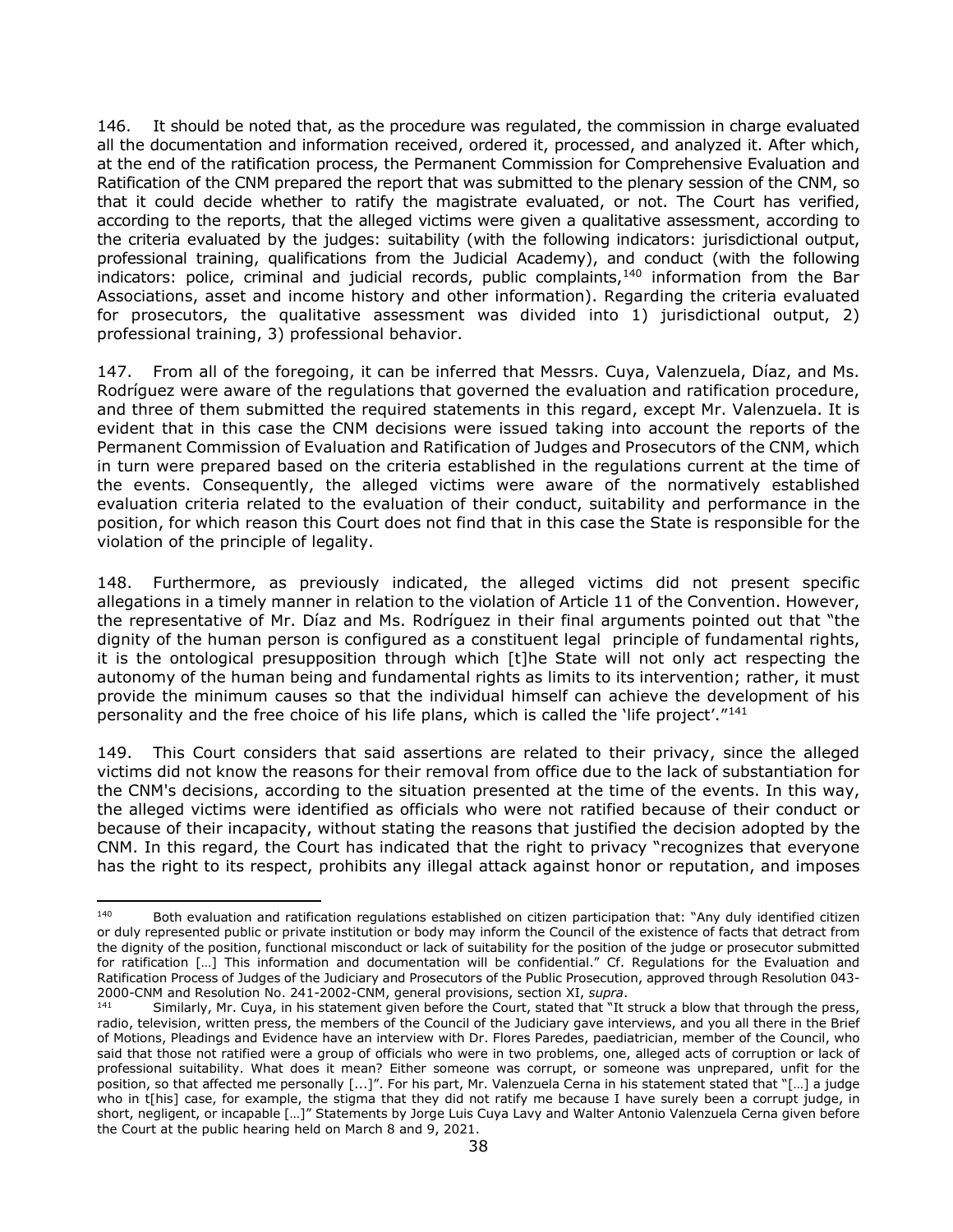on the States the duty to provide the protection of the law against such attacks. In general terms, this Court has indicated that the right to privacy is related to self-esteem and worth, while reputation refers to the opinion that others have of a person."<sup>[142](#page-38-1)</sup> In consideration of the foregoing and in application of the principle of *iura novit curia* ('the court knows the law'), this Court considers that the lack of substantiation for the CNM decisions for the non-ratification of Messrs. Cuya, Valenzuela and Díaz and Ms. Rodríguez also caused an impairment of the right to privacy of the aforementioned alleged victims, provided for in Article  $11(1)$  of the Convention.

150. Lastly, this Court considers that in this specific case the regulations of the evaluation and ratification procedure did not require the CNM to substantiate its decisions, which was incompatible with the purposes of the American Convention, since the decisions did not show a reasoned justification that would allow understanding of the reasons that led the judge to make a decision not to ratify the alleged victims. Therefore, the Court considers that the regulations applied in this case violate Article 2 of the Convention, in relation to Article 8(1) thereof.

151. Consequently, the Court considers that the State failed in its duty to substantiate the nonratification decisions enshrined in Article 8(1) of the American Convention, in relation to the obligations established in Articles 1(1) and 2 of the same instrument, to the detriment by Jorge Luis Cuya Lavy, Jean Aubert Díaz Alvarado, Marta Silvana Rodríguez Ricse and Walter Antonio Valenzuela Cerna. Similarly, the Court considers that the State is responsible for not protecting the right to privacy contained in Article  $11(1)$  of the Convention, in relation to Article  $1(1)$  of the same instrument, to the detriment of Jean Aubert Díaz Alvarado, Marta Silvana Rodríguez Ricse, Walter Antonio Valenzuela Cerna and Jorge Luis Cuya Lavy.

#### *B.3. Regarding the right to know in advance and in detail the accusation made and to have adequate time and means to prepare a defense*

<span id="page-38-0"></span>152. Article 8(2) of the Convention establishes the minimum guarantees that must be ensured by the States based on due legal process.<sup>[143](#page-38-2)</sup> The Court has ruled in its case law on the scope of this article and has established that it is not limited to criminal proceedings, but has extended it, as appropriate, to administrative proceedings before state authorities and to non-criminal judicial proceedings in the constitutional, administrative and labor sphere.<sup>[144](#page-38-3)</sup> Similarly, it has indicated that, both in these and in other types of matters, "the individual also has the right, in general, to due process that is applied in criminal matters."[145](#page-38-4) This indicates that the guarantees of Article 8(2) of the Convention are not exclusive to criminal proceedings but can be applied to proceedings of a punitive nature. The issue in each case is to determine the minimum guarantees that concern a specific non-criminal punitive process, in accordance with its nature and scope.<sup>[146](#page-38-5)</sup>

153. In the case of evaluation or ratification processes for public officials, the Court reiterates the previously indicated right to know in advance and in detail the accusation made implies that the persons evaluated have precise knowledge of the general evaluation criteria used by the competent authority to determine their tenure in office. The above implies the ability to establish whether the breach identified by the authority is of such magnitude that it may lead to non-ratification, which is also essential for the exercise of the right to defense (*supra* para. 142).

<span id="page-38-1"></span><sup>142</sup> *Cf. Case of Tristán Donoso v. Panamá*. *Preliminary Objection, Merits, Reparations and Costs*. Judgment of January 27, 2009. Series C No. 193, para. 57, and *Case of Álvarez Ramos v. Venezuela. Preliminary Objection, Merits, Reparations and Costs*. Judgment of August 30, 2019. Series C No. 380, para. 102.

<span id="page-38-3"></span><span id="page-38-2"></span><sup>143</sup> *Cf. Case of Baena Ricardo et al. v. Panama*, supra, para. 137, *and Case of Moya Solís v. Peru*, supra, para. 68. <sup>144</sup> *Cf*. Case of the Constitutional Court v. Peru, supra; *Case of Baena Ricardo et al. v. Panama*, supra; *Case of Ivcher Bronstein v. Peru. Merits, Reparations and Costs.* Judgment of February 6, 2001. Series C No. 74; *Case of Vélez Loor v. Panama. Preliminary Objections, Merits, Reparations and Costs.* Judgment of November 23, 2010. Series C No. 218; *Case of the Constitutional Court (Camba Campos et al.) v. Ecuador. Preliminary Objections, Merits, Reparations and Costs.* Judgment of August 28, 2013. Series C No. 268, and *Case of Maldonado Ordóñez v. Guatemala. Preliminary Objection, Merits, Reparations and Costs.* Judgment of May 3, 2016. Series C No. 311, *and Case of Moya Solís v. Peru,* supra.<br>145

<span id="page-38-4"></span><sup>145</sup> *Cf*. *Case of the Constitutional Court v. Peru,* supra, para. 70, and *Case of Moya Solís v. Peru,* supra, para. 68.

<span id="page-38-5"></span><sup>146</sup> *Cf. Case of Maldonado Ordóñez v. Guatemala*, supra, para. 75, and *Case of Moya Solís v. Peru*, supra, para. 68.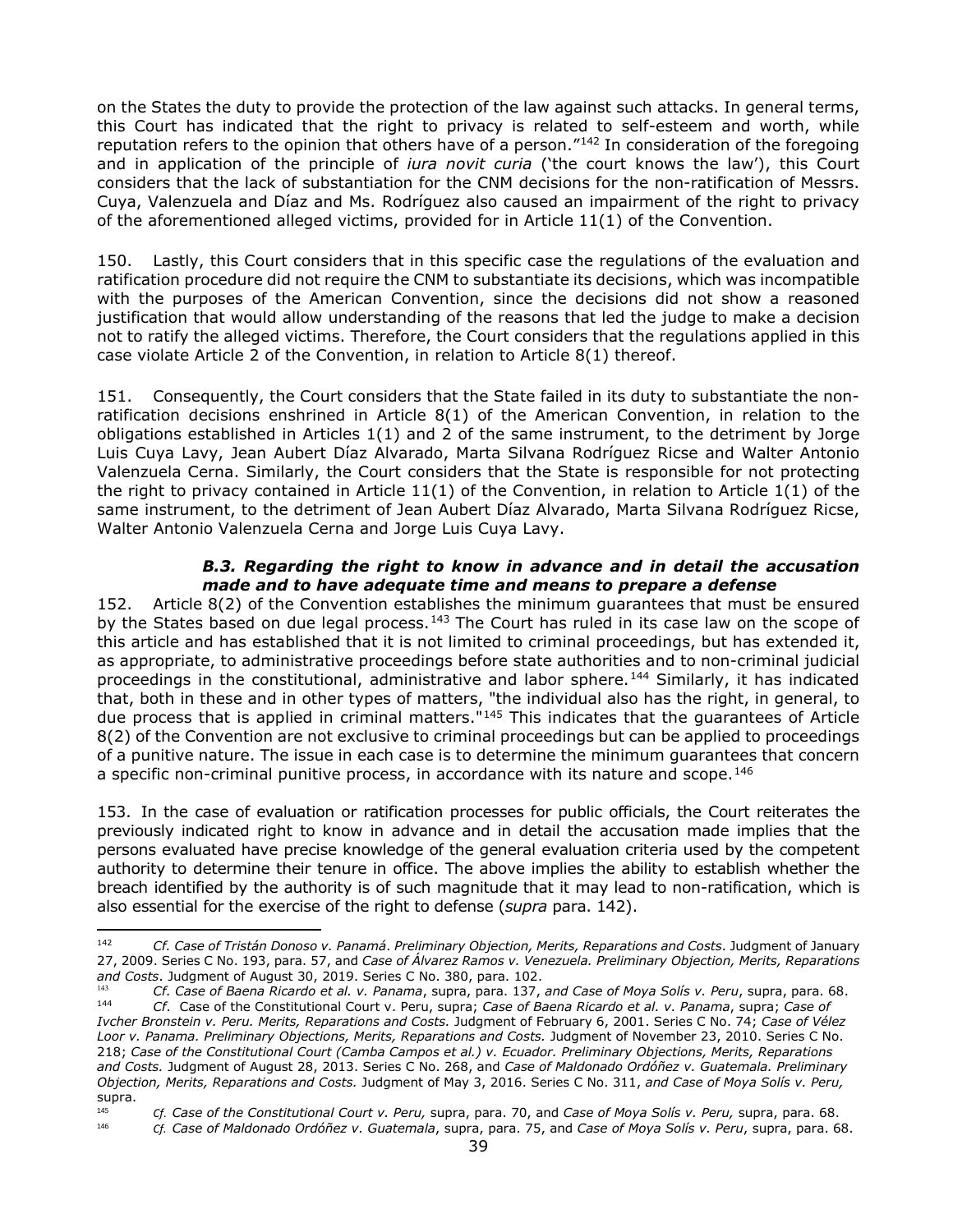154. Moreover, according to this Court's case law, the right to have adequate time and means to prepare a defense obliges the State to allow the individual access to knowledge of the proceedings brought against them and implies that the adversarial principle must be respected, which guarantees the person's participation in analyzing the evidence.<sup>[147](#page-39-1)</sup> In addition, the appropriate means of presenting the defense include all the materials and evidence used, as well as the exculpatory documents.<sup>[148](#page-39-2)</sup> In relation to the processes for evaluation of public officials, the Court finds that this guarantee implies that the person evaluated has the right to know the reasons the competent authorities consider that there is incompetence or non-compliance, to offer arguments aimed at refuting the authorities' position before a final decision and, in general, to offer evidence of the adequacy of their performance.<sup>[149](#page-39-3)</sup>

155. In this section, it is necessary to examine whether the State has violated the rights to know in advance and in detail the accusation made and to have adequate time and means to prepare a defense enshrined in Article 8(2), paragraphs (b) and (c) of the American Convention, as alleged by the Commission and the representatives.

156. On this issue, as already indicated, as the procedure applied to the alleged victims was regulated, the commission in charge assessed all the documentation and information received, ordered, processed, and analyzed it. After which, the Permanent Commission of Comprehensive Evaluation and Ratification of the CNM prepared the report that was presented to the plenary session of the CNM, so that it could decide on whether to ratify the evaluated officer or not. The Court has verified, according to the reports, that the alleged victims underwent a qualitative assessment, according to the evaluation criteria for judges (suitability and conduct) and for prosecutors (jurisdictional output, professional training, and professional behavior) and graded marks (*supra* para. 146).

157. In this sense, for the Court, the right to know in advance and in detail the accusation made, in the case of evaluation and ratification processes of judges and prosecutors, implied that the evaluated persons had knowledge of, whether prior to the issuance of the ratification decision or not, the report issued by the CNM Permanent Commission for the Evaluation and Ratification of Judges and Prosecutors that would serve as a basis for the competent authority to determine their tenure in office. This allowed the judges evaluated to have knowledge of the breach of their obligations identified by the authority, which is also essential for the exercise of the right to defense.[150.](#page-39-4)

158. In this case, the alleged victims did not have the opportunity to hear the report issued by the Permanent Commission for the Evaluation and Ratification of Judges and Prosecutors of the CNM and, therefore, they were not able to disprove said report or present defense evidence. For this reason, this Court considers that the State is responsible for the violation of the rights to know in advance and in detail the accusation made and to have adequate time and means to prepare a defense, contained in Articles 8(2)b) and 8(2)c) of the American Convention, in relation to Article 1(1) of the same Convention, to the detriment of Messrs. Cuya, Valenzuela, Díaz, and Ms. Rodríguez.

# <span id="page-39-0"></span>*B.4. Political rights*

159. Article 23(1)(c) of the Convention establishes the right to access public office under general conditions of equality. In this regard, this Court has interpreted that access under conditions of

<span id="page-39-1"></span><sup>147</sup> *Cf.* Mutatis Mutandi, *Case of Palamara Iribarne v. Chile. Merits, Reparations and Costs*. Judgment of November 22, 2005. Series C No. 135, para. 178, and *Case of Moya Solís v. Peru,* supra, para. 72.

<span id="page-39-2"></span><sup>148</sup> Mutatis Mutandi, *Case of Álvarez Ramos v. Venezuela*, supra, para. 154, and *Case of Moya Solís v. Peru*, supra, para. 72.

<span id="page-39-4"></span><span id="page-39-3"></span><sup>149</sup> *Cf. Case of Moya Solís v. Peru, supra,* para*. 72.*

<sup>150</sup> *Cf. Mutatis Mutandi Case of Moya Solís v. Peru, supra,* para. 71.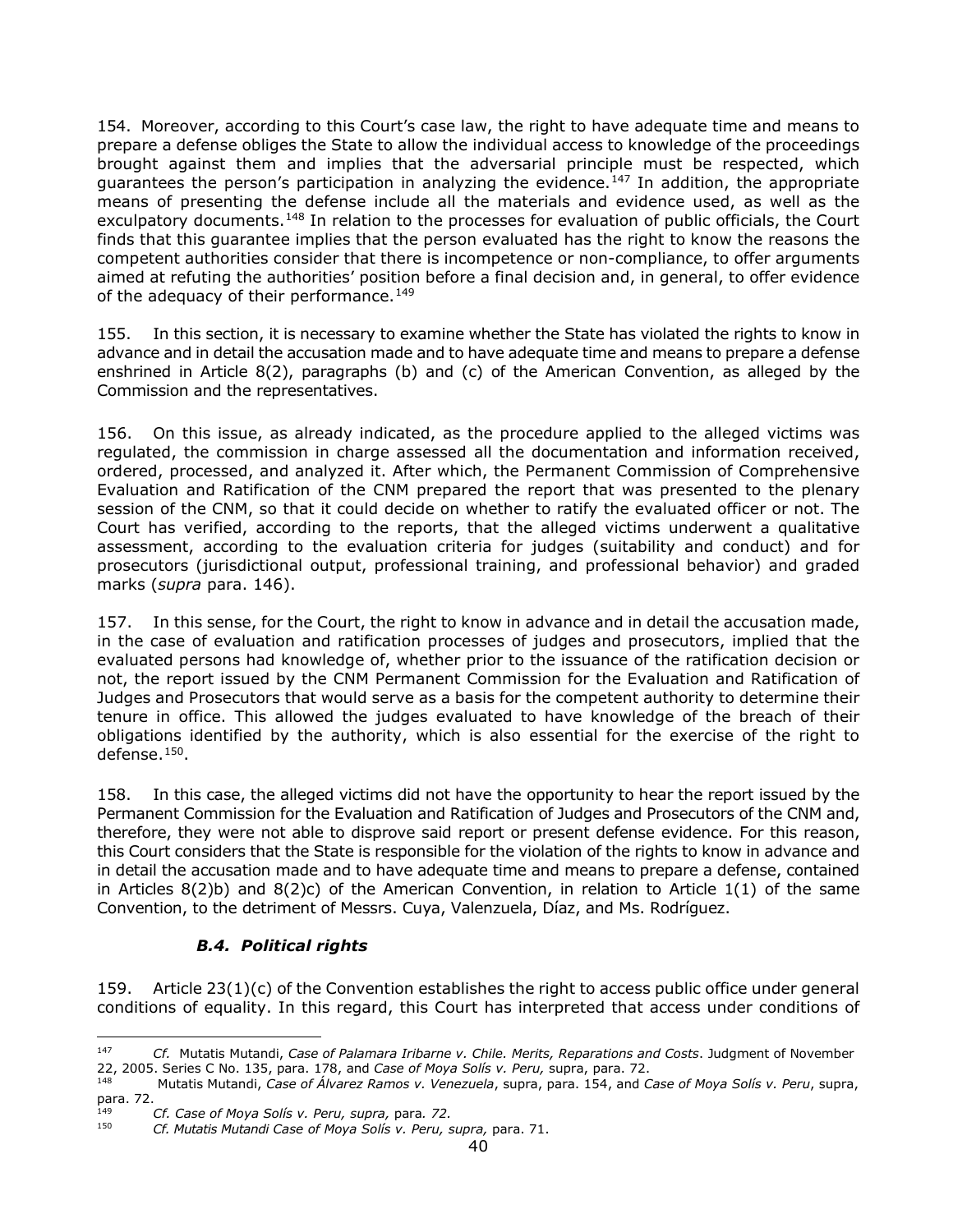equality is an insufficient guarantee if it is not accompanied by the effective protection of tenure in the office achieved,  $151$  which indicates that the procedures for appointment, promotion, suspension and dismissal of public officials must be objective and reasonable, that is, they must respect the applicable guarantees of due process.<sup>[152](#page-40-2)</sup>

160. This Court has repeatedly ruled on this right in relation to processes of dismissal of judges<sup>[153](#page-40-3)</sup> and prosecutors<sup>[154](#page-40-4)</sup> and has considered that it is related to the quarantee of stability or tenure in office.[155](#page-40-5) Thus, the respect and guarantee of this right is fulfilled when the criteria and procedures for appointment, promotion, suspension and dismissal of judges and prosecutors are reasonable and objective, and exercise of said procedures does not discriminate against individuals.[156](#page-40-6)

161. Having established the foregoing, the Court finds that, as evidenced in this case, the removal of Messrs. Cuya Lavy, Valenzuela Cerna, Díaz Alvarado, and Ms. Rodríguez Ricse ignored the guarantees of due process, which arbitrarily affected their tenure in their positions as judges and prosecutors, respectively. Consequently, this Court considers that the State unduly affected their right to remain in office under conditions of equality, in violation of the right enshrined in Article  $23(1)(c)$ of the American Convention, in relation to Article 1(1) of the same Convention, to the detriment of Messrs. Cuya Lavy, Valenzuela Cerna, Díaz Alvarado and Ms. Rodríguez Ricse.

# **C. Conclusion**

<span id="page-40-0"></span>162. In view of the foregoing, the Court concludes that the State failed in its duty to substantiate the non-ratification decisions enshrined in Article 8(1) of the American Convention, in relation to the obligations established in Articles 1(1) and 2 of the same instrument, to the detriment of Jorge Luis Cuya Lavy, Jean Aubert Díaz Alvarado, Marta Silvana Rodríguez Ricse and Walter Antonio Valenzuela Cerna. Similarly, the Court considers that, by failing to protect the privacy of Jean Aubert Díaz Alvarado, Marta Silvana Rodríguez Ricse, Walter Antonio Valenzuela Cerna and Jorge Luis Cuya Lavy, the State is responsible for the violation of Article 11(1) of the Convention, in relation to article 1(1) of the same instrument.

163. Furthermore, the Court concludes that the State is responsible for the violation of the rights to know in advance and in detail the accusation made and to have adequate time and means to prepare a defense, contained in Articles  $8(2)(b)$  and  $8(2)(c)$  of the American Convention, in relation to Article 1(1) of the same Convention, to the detriment of Messrs. Cuya, Díaz, Valenzuela, and Ms. Rodríguez.

164. Finally, this Court concludes that the State unduly affected the right to remain in office under conditions of equality, in violation of the right enshrined in Article 23(1)(c) of the American Convention, in relation to Article 1(1) of the same Convention, to the detriment of Messrs. Cuya Lavy, Valenzuela Cerna, Díaz Alvarado and Ms. Rodríguez Ricse.

<span id="page-40-1"></span><sup>151</sup> *Cf. Case of Reverón Trujillo v. Venezuela, supra*, para. 138, and *Case of Moya Solís v. Peru, supra,* para. 108. 152 *Cf. Case of Moya Solís v. Peru, supra,* para. 108.

<span id="page-40-3"></span><span id="page-40-2"></span><sup>153</sup> *Cf. Case of Reverón Trujillo v. Venezuela, supra*, para. 138; *Case of Colindres Schonenberg v. El Salvador. Merits, Reparations and Costs.* Judgment of February 4, 2019. Series C No. 373, para. 93, and *Case of Moya Solís v. Peru, supra*, para. 109.

<span id="page-40-4"></span><sup>154</sup> *Cf. Case of Martínez Esquivia v. Colombia, supra*, para. 115; *Case of Casa Nina v. Peru, supra*, para. 97, and *Case of Moya Solís v. Peru, supra*, para. 109.

<span id="page-40-5"></span><sup>155</sup> It should be remembered that in the case of *Martínez Esquivia v. Colombia*, this Court concluded that the guarantee of stability and tenure of judges, aimed at safeguarding their independence, is applicable to prosecutors due to the nature of the functions they perform. *Cf. Case of Martínez Esquivia v. Colombia, supra,* para. 95 and 96. See also, *Case of Casa Nina v. Perú, supra*, para. 69 and *Case of Moya Solís v. Peru, supra*, para. 109.

<span id="page-40-6"></span><sup>156</sup> *Cf. Case of Reverón Trujillo v. Venezuela, supra,* para. 138, and *Case of Moya Solís v. Peru, supra*, para. 109.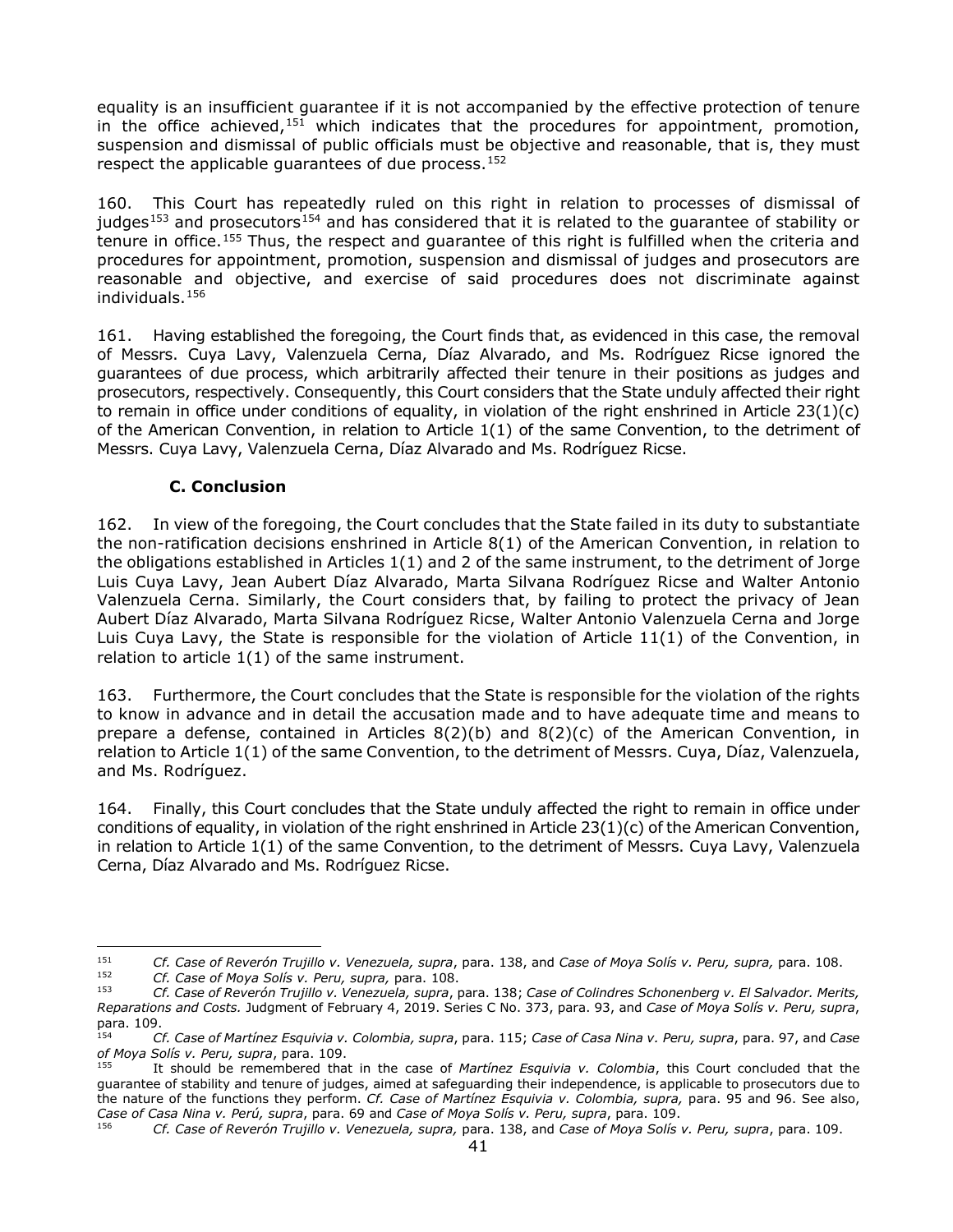<span id="page-41-0"></span>165. Lastly, this Court concludes that the State did not violate the principle of legality enshrined in Article 9 of the American Convention, to the detriment of Messrs. Cuya Lavy, Valenzuela Cerna, Díaz Alvarado, and Ms. Rodríguez Ricse.

#### **VIII-2**

#### **RIGHT TO JUDICIAL PROTECTION, IN RELATION TO THE OBLIGATIONS TO RESPECT AND GUARANTEE RIGHTS and THE DUTY TO ADOPT DOMESTIC LAW PROVISIONS OF THE AMERICAN CONVENTION[157](#page-41-1)**

#### **A. Arguments of the Commission and the parties**

166. The Commission pointed out that, in the current regulatory framework in the petitioners' evaluation and ratification procedure, it was established that the CNM's decisions were not reviewable in court, and that they could not be contested. Despite this, the Commission pointed out that the alleged victims Cuya Lavy,<sup>[158](#page-41-2)</sup> Díaz Alvarado and Rodríguez Ricse<sup>[159](#page-41-3)</sup> filed a writ of amparo against the CNM's decisions regarding their non-ratifications, which did not have the desired result. The Commission found that the alleged victims did not have a remedy for comprehensive review of the decision, nor did they have an effective judicial remedy provided for in the American Convention to protect the rights they considered violated. The Commission concluded that the State violated the right to appeal the judgment and the right to judicial protection established in Articles  $8(2)(h)$  and  $25(1)$  of the Convention, in relation to Articles  $1(1)$ and 2 of the same instrument to the detriment of the alleged victims.

167. Regarding *Jorge Luis Cuya Lavy*, **the representatives** argued that the non-ratification resolutions issued by the CNM were not reviewable or actionable in the judicial sphere. They pointed out that Peruvian legislation did not foresee any ordinary, effective, and accessible remedy that would guarantee the appellant a comprehensive review of the decision. They concluded that the State violated the right to appeal the ruling and the right to judicial protection established in Articles 8(2)(h) and 25(1) of the Convention, in relation to Articles 1(1) and 2 of the same treaty, to the detriment of Mr. Cuya.

168. Regarding *Walter Antonio Valenzuela Cerna,* **the representatives** argued that there was a violation of due process when the various remedies filed and the constitutional actions for amparo were resolved *ipso facto*. They added that this way of processing and resolving appeals is ineffective and therefore incompatible with the right to judicial protection. They affirmed that the appeals filed by Mr. Valenzuela Cerna were denied by the 1993 Peruvian Constitution, the Organic Law of the Judiciary Council, and the various regulations of the evaluation and ratification process. They concluded that the State violated Articles 8(2)(h) and 25(1) of the Convention, in relation to Articles 1(1) and 2 of the said instrument to the detriment of Mr. Valenzuela.

169. The State referred to: (a) Inclusion of due process guarantees in the ratification procedure and substantiation for non-ratification decisions: through interpretations made by the Constitutional Court and the development of the regulations, they were providing guarantees with due process in the administrative proceedings and thus, from 2005 onwards, the former CNM had the obligation to substantiate its decisions, a criterion that was shared by the Constitutional Court in its change of jurisprudential criteria that imposed said obligation on the former CNM, (b) unquestionable nature of the decisions of the former CNM: national case law, and successive

<span id="page-41-1"></span><sup>&</sup>lt;sup>157</sup> Articles 1(1), 2 and 25(1) of the American Convention.

<span id="page-41-3"></span><span id="page-41-2"></span>In the case of Jorge Luis Cuya Lavy, the appeal for amparo was denied on the grounds that the CNM decisions regarding the evaluation and ratification of judges are not reviewable. Finally, the extraordinary appeal was declared inadmissible, considering that only exceptionally can the function of ratification be reviewed, in cases of irregular exercise. According to the Commission, in the case of Mr. Díaz Alvarado and Ms. Rodríguez Ricse, both were not ratified in 2001 and each filed a writ of amparo in 2006, when said possibility was enabled due to a change in case law in December 2004. The Constitutional Court dismissed the appeals, considering that the actions were prescribed because the 60-day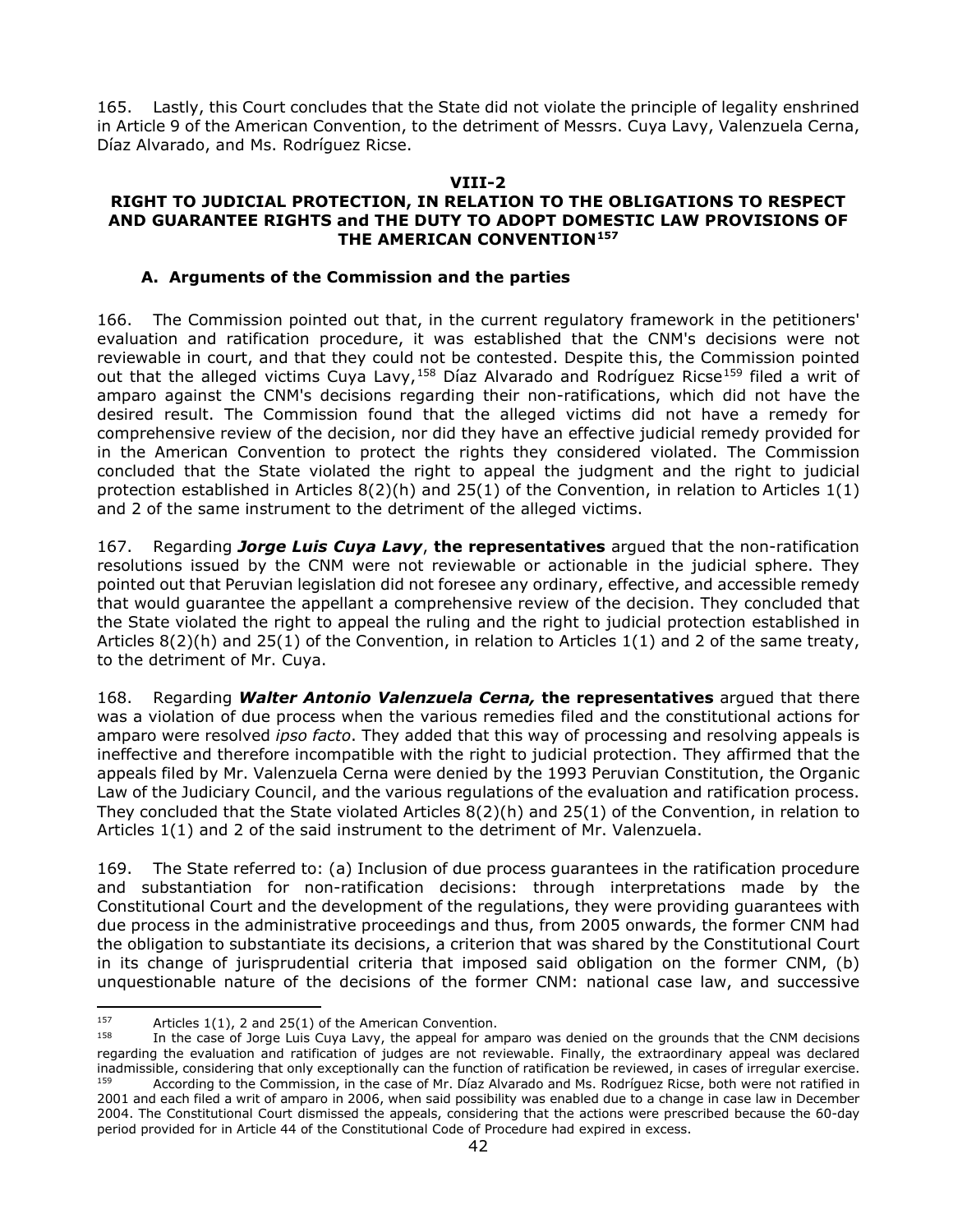regulatory modifications established that the resolutions referring to the ratification of magistrates could be subject to jurisdictional review through an amparo process, (c) effectiveness of the process of amparo against the decisions of the former CNM: the process of amparo against decisions of the CNM, proceeds when these affect the constitutional rights of the judges and prosecutors evaluated.<sup>[160](#page-42-1)</sup> The State concluded that it is possible to use the amparo processes as an effective mechanism to achieve reinstatement, in the event that the evaluation and ratification processes violate due process. And these mechanisms were accessible in the case of the alleged victims, and (d) origin of administrative remedies against decisions of the former CNM: the State concluded that there is a remedy allowing for the original decisions to be reviewable by judges and prosecutors, through of an administrative appeal, and this constitutes a way of guaranteeing the right to challenge, which is not exactly the same as the right of second appeal, although they are related.

# **B. Considerations of the Court**

<span id="page-42-0"></span>170. This Court has indicated that Article 25(1) of the Convention establishes the obligation of the States Parties to guarantee, to all persons under their jurisdiction, a simple, quick and effective judicial remedy against acts that violate their fundamental rights.<sup>[161](#page-42-2)</sup> Taking this into account, the Court has indicated that, under the terms of Article 25 of the Convention, it is possible to identify two specific obligations of the State. The first, to establish normatively and ensure the due application of effective remedies before the competent authorities that protect all persons under their jurisdiction against acts that violate their fundamental rights or that entail the determination of their rights and obligations. The second is to guarantee the means to execute the respective decisions and final judgments issued by said competent authorities, in such a way that the declared or recognized rights are effectively protected.<sup>[162](#page-42-3)</sup> The right established in Article 25 is closely linked with the general obligation of Article 1(1) of the Convention, by attributing protection functions to the domestic law of the States Parties.<sup>[163](#page-42-4)</sup> In view of the foregoing, the State has the responsibility not only to design and establish an effective remedy, but also to ensure the proper application of said remedy by its judicial authorities<sup>164</sup>.

171. With specific regard to the effectiveness of the remedy, this Court has established that the meaning of the protection of the article is the real possibility of accessing a judicial remedy, for a competent authority capable of issuing a binding decision to determine whether or not there has been a violation of any right that the person claiming considers to have and that, if a violation is found, the remedy will be useful to restore the interested party to the enjoyment of their right

<span id="page-42-1"></span><sup>&</sup>lt;sup>160</sup> The State indicated that it should "bear in mind that the Constitutional Court of Peru has interpreted that it is possible to file –and consider as well-founded- a writ of amparo against the National Council of the Judiciary for a process of ratifying magistrates. This can happen for various reasons, such as, for example, if said ratification was carried out without respecting the term established by the Constitution"; as well as when it has not been substantiated, when due process was not respected, when the magistrate was not granted a prior hearing. Next, the State referred to two rulings in which the amparo process constituted an effective remedy for the protection of fundamental rights and guarantees of due process, within the framework of an evaluation and ratification procedure. Resolution No. 1141-2005-CNM, of November 22, 2005, through which, by virtue of the Judgment issued in the processing of File No. 40073-2003 (Amparo), it was decided to reinstate Mr. Justino Jesús Gallegos Zanabria to the position of Combined Judge of El Collao, Ilave, of the Judicial District of Puno. It also mentioned Resolution No. 1148-2005-CNM, of November 30, 2005, in which, by virtue of the Judgment issued in the proceedings of File No. 55908-2003 (Title Judge of the First Combined Court of the Supreme Court of Justice of Puno, of November 18, 2005, it decided to reinstate Mr. Daniel Antonio Cerna Bazán to the position of Supreme Criminal Prosecutor of La Libertad.<br>
Cf. Case of Maiía Idrove y, Esuado

<span id="page-42-2"></span><sup>161</sup> *Cf. Case of Mejía Idrovo v. Ecuador. Preliminary Objections, Merits, Reparations and Costs.* Judgment of July 5, 2011, Series C No. 228, para. 95, and *Case of Ríos Avalos et al. v. Paraguay, supra,* para. 145.

<span id="page-42-3"></span><sup>162</sup> *Cf. Case of the "Street Children" (Villagrán Morales et al.) v. Guatemala. Merits, supra,* para. 237, and *Case of Ríos Avalos et al. v. Paraguay, supra*, para. 148.

<span id="page-42-4"></span><sup>163</sup> *Cf. Case of Castillo Páez v. Peru. Merits.* Judgment of November 3, 1997. Series C No. 34, para. 83, and *Case of Casa Nina v. Peru, supra,* para. 116.

<span id="page-42-5"></span><sup>164</sup> *Cf. Case of the "Street Children" (Villagrán Morales et al.) v. Guatemala. Merits, supra,* para. 237, and *Case of Casa Nina v. Peru, supra,* para. 116.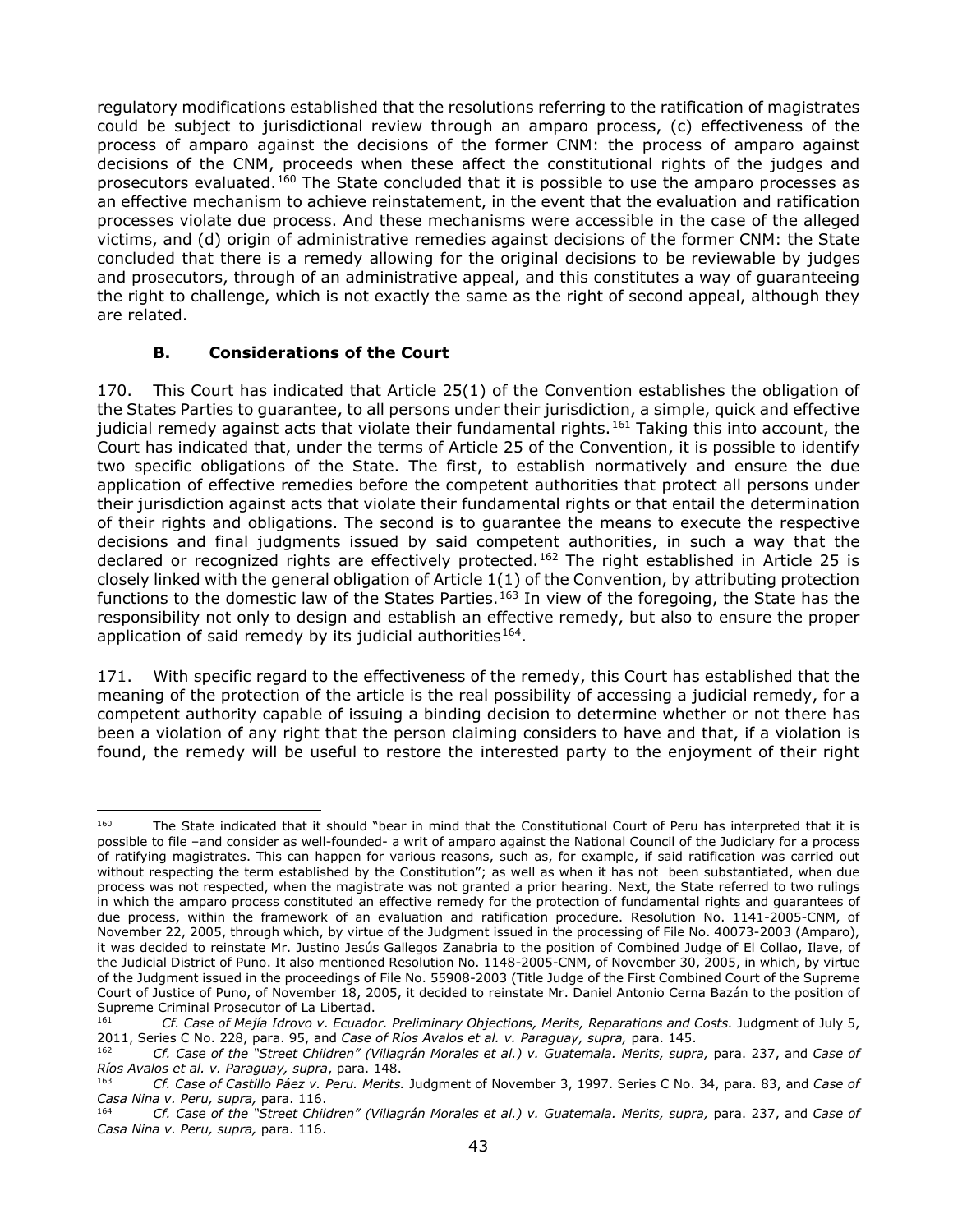and repair it.<sup>[165](#page-43-0)</sup> In this sense, this Court does not evaluate the effectiveness of the remedies filed based on a possible resolution favorable to the victim 's interests.<sup>[166](#page-43-1)</sup>

172. At the time of the events, the National Council of the Judiciary's decisions in matters of evaluations and ratifications of judges and prosecutors issued by the CNM in accordance with article 142 of the 1993 Constitution were not reviewable in court and article 154(3) of the aforementioned also established that said decisions could not be challenged.<sup>[167](#page-43-2)</sup> In addition, Article 30 of the Law of the Council of the Judiciary, Law No. 26397, established that the decision adopted was not subject to any appeal.<sup>[168](#page-43-3)</sup> Similarly, Article 2 of the Organic Law of the CNM, prohibited any kind of review or challenge of its decisions, as well as in the regulations for the Evaluation of Judges of the Judiciary and Prosecutors of the Public Prosecution Service (Resolutions No. 043- 2000 CNM and No. 241-2002-CNM), which, in Article 17, established that all of its decisions were not able to be challenged or reversed (*supra* para. 68, 70 and 77).

173. The State acknowledged in its reply that "it should be remembered that the CNM's decisions regarding the ratification of judges and prosecutors were conceived as unable to be challenged, precisely to provide the former CNM with the necessary independence to, based on the reports collected, take the decision to ratify judges and prosecutors or not, based on objective criteria of conduct and suitability and without external interference." It added that although Article 142 of the 1993 Political Constitution was initially interpreted as indicating that neither the decisions of the National Board of Elections in electoral matters nor those of the CNM in matters of evaluation and ratification of Judges could be reviewed in court, the interpretation of said constitutional provision has been changing and for several years it has been possible to review the ratification processes to avoid arbitrary behavior by the members of the CNM. The State pointed out that the Constitutional Court, through Resolution of November 7, 2002 No. 2409-2002-AA/TC, established a series of criteria regarding effective judicial remedy, and determined that the pronouncements of the CNM can be reviewed in court.

174. Considering the foregoing, the regulatory framework in force in Peru at the time the CNM's non-ratification decisions were issued against the alleged victims prevented judicial review of evaluations and ratifications by judges and prosecutors, since these decisions could not be challenged administratively and could not be appealed in court, and subsequently, according to the State's argument, it was possible to challenge them through the writ of amparo, under certain conditions.

175. In this case, Messrs. Cuya Lavy and Díaz Alvarado and Ms. Rodríguez Ricse filed writs of amparo against the CNM decisions that determined their non-ratification.<sup>[169](#page-43-4)</sup> The Court will now refer to the writs of amparo filed by the three alleged victims. It should be remembered that, when evaluating the effectiveness of the remedies, the Court must observe whether the decisions

<span id="page-43-0"></span><sup>165</sup> *Cf. Judicial Guarantees in States of Emergency* (arts. 27.2, 25 and 8 American Convention on Human Rights). Advisory Opinion OC-9/87 of October 6, 1987. Series A, No. 9, para. 24, and *Case of Ríos Avalos et al. v. Paraguay, supra*, para. 149.

<span id="page-43-1"></span><sup>166</sup> *Cfr. Cas Cf. Case of Velásquez Rodríguez v. Honduras. Merits, supra,* para. 67, and *Case of Cordero Bernal v. Peru, supra,* para. 100*.*

<span id="page-43-2"></span>Article 154. -The functions of the National Council of the Judiciary [...], in paragraph 3 it was established, "[a]pply the sanction of dismissal to the judges of the Supreme Court and supreme prosecutors; and, ex officio or at the request of the Supreme Court or the Board of Supreme Prosecutors, respectively, to the judges and prosecutors of all instances. In the case of supreme judges and supreme prosecutors, the application of reprimand or suspension of up to one hundred and twenty (120) calendar days will also be possible, applying criteria of reasonableness and proportionality. The final resolution must be substantiated and with a prior hearing of the interested party. It cannot be contested." Political Constitution of Peru, enacted on December 29, 1993, article 154.3, supra.

<span id="page-43-3"></span>In addition, Article 17 of the Regulations for Resolution No. 043-2000 and the Regulations for Resolution No. 241-2002 established that [against the result of the ratification vote, no reconsideration by the Counsellors. There is no appeal against it or its execution. Judicial review of the process or its results is not appropriate, as established by the Political Constitution.

<span id="page-43-4"></span>Mr. Valenzuela filed a writ of amparo against the CNM resolution of non-ratification so that the agreement of the CNM plenary session by which the process was convened would be declared inapplicable (*supra* para. 89).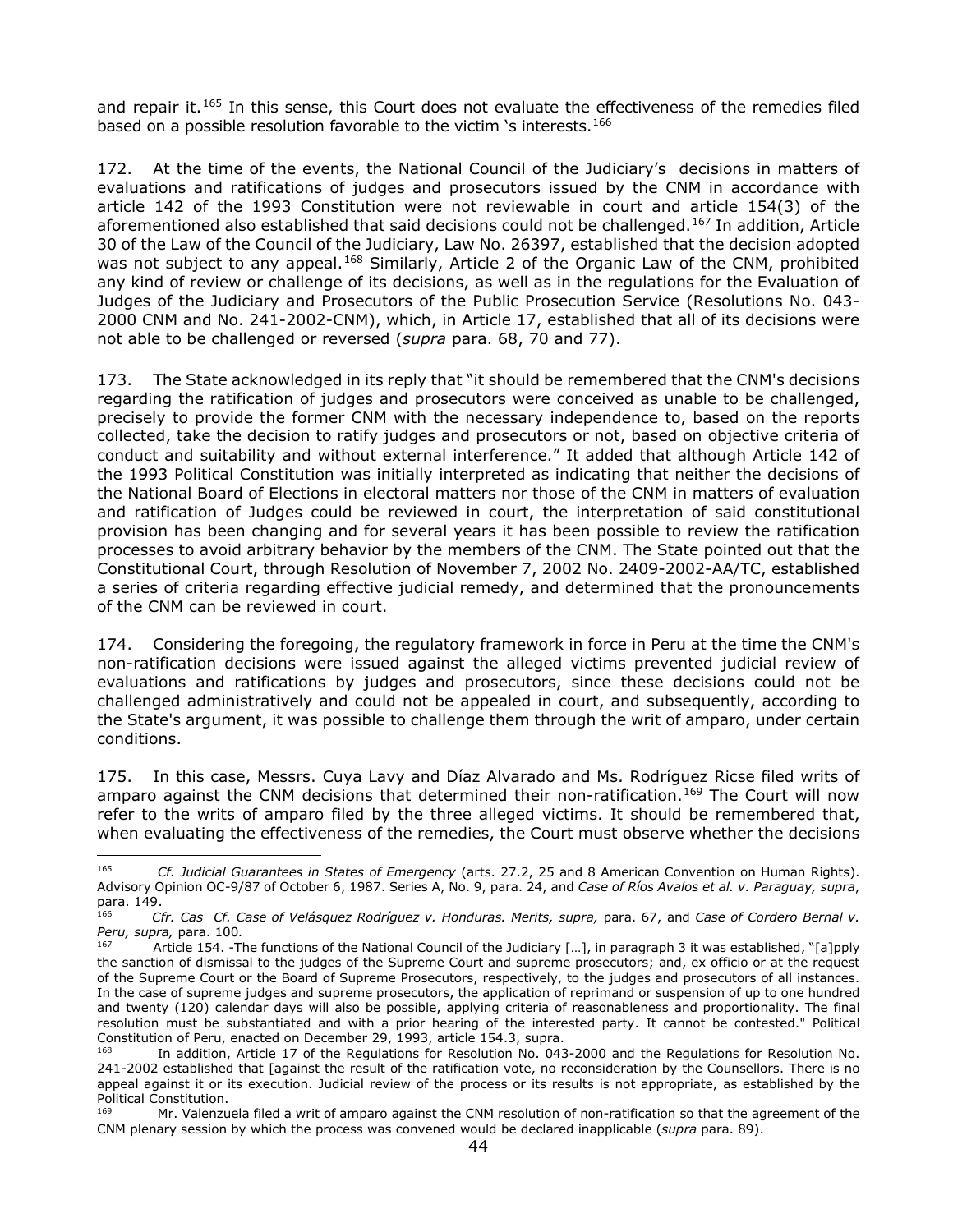taken have effectively contributed to putting an end to a situation that violates rights, to ensure the non-repetition of harmful acts, and to guarantee the free and full exercise of the rights protected by the Convention.<sup>[170](#page-44-0)</sup> The foregoing, as already indicated, does not imply that the effectiveness of a remedy is evaluated based on whether it produces a favorable result for the victim (*supra* para. 171).

176. On December 4, 2002, Mr. Cuya filed a writ of amparo before the Specialized Civil Court of Lima, in which he raised the ineffectiveness and inapplicability of the effects of the agreement of the Plenary Council of the Judiciary and the decision of non-ratification and requested the reinstatement to the previous state of the effects of the aforementioned resolution and his restitution to the position of Specialized Civil Judge of the Northern Cone of Lima. On December 5, 2002, the court declared the lawsuit inadmissible, based on decisions of non-ratification of judges and prosecutors issued by the CNM being unable to be challenged or appealed, in accordance with article 142 of the 1993 Constitution. On December 16, 2002, the alleged victim filed an appeal against said decision before the Specialized Civil Judge of Lima, this was granted and the file was forwarded to the Third Civil Chamber of the Supreme Court of Justice, Lima and on June 21, March 2003 it annulled the decision that declared the claim inadmissible, but did not decide on the merits of the matter that should be considered. He filed an appeal for constitutional grievance before the Constitutional Court and on July 15, 2003, it declared the amparo action unfounded, arguing that the non-ratification was an act of non-confidence by the magistrate and did not require substantiation (*supra* paras. 86 and 87)

177. Similarly, the prosecutors, Mr. Jean Aubert Díaz Alvarado and Ms. Marta Silvana Rodríguez Ricse, were not ratified in their positions by Resolution No. 095-2001 of the CNM of July 13, 2001. However, due to normative changes of the CNM Regulation and legislative changes with the entry into force of the Constitutional Procedural Code on December 1, 2004 and the case law changes produced in 2005 in which the filing of the writ of amparo against the decisions of the CNM was allowed (*supra* para 79), the aforementioned alleged victims filed writs of amparo.

178. On November 12, 2006, Mr. Jean Aubert Díaz Alvarado filed a writ of amparo before the Puente Piedra, Santa Rosa and Ancón Combined Court, which on December 12, 2006 was declared inadmissible on the grounds that "a constitutional action is inadmissible, having notice of writs that question definitive decisions of the National Council of the Judiciary in matters of dismissal and ratification of judges and prosecutors, which have been substantiated and with a prior hearing of the party concerned." Said resolution added that Mr. Díaz "admits to having been interviewed in the process prior to his non-ratification, without question, having voluntarily submitted to said administrative process that cannot be questioned through the amparo process; consequently, he was granted the right of defense and due process as protected by the Political Constitution." Said decision was appealed by the alleged victim, and on August 3, 2007, the Second Civil Chamber of the Supreme Court of Northern Lima declared the appeal inadmissible, indicating that he presented his claim after the period of 60 working days from the date of the impairment, and before a body not competent by reason of the territory. Lastly, Mr. Díaz filed an appeal for constitutional grievance before the Constitutional Court against the previous decision, which was declared invalid on December 19, 2007 because it had been filed after the deadline without being an ongoing impairment (*supra* paras. 97 and 98).

179. On December 11, 2006, Ms. Rodríguez Ricse filed a writ of amparo against the decision of non-ratification. On December 18, 2006, the Combined Court of Puente Piedra, Santa Rosa and Ancón declared the writ of amparo inadmissible. Ms. Rodríguez filed an appeal in which she requested repeal of the contested decision, on June 22, 2007, the First Civil Specialized Chamber of the Supreme Court of Northern Lima declared the appeal inadmissible, arguing the late submission of the writ of amparo. Finally, Ms. Rodríguez filed a constitutional grievance before the

<span id="page-44-0"></span><sup>170</sup> *Cf. Case of Ramírez Escobar et al. v. Guatemala. Merits, Reparations and Costs.* Judgment of March 9, 2018. Series C No. 351, para. 252, and *Case of Cordero Bernal v. Peru, supra*, para. 101.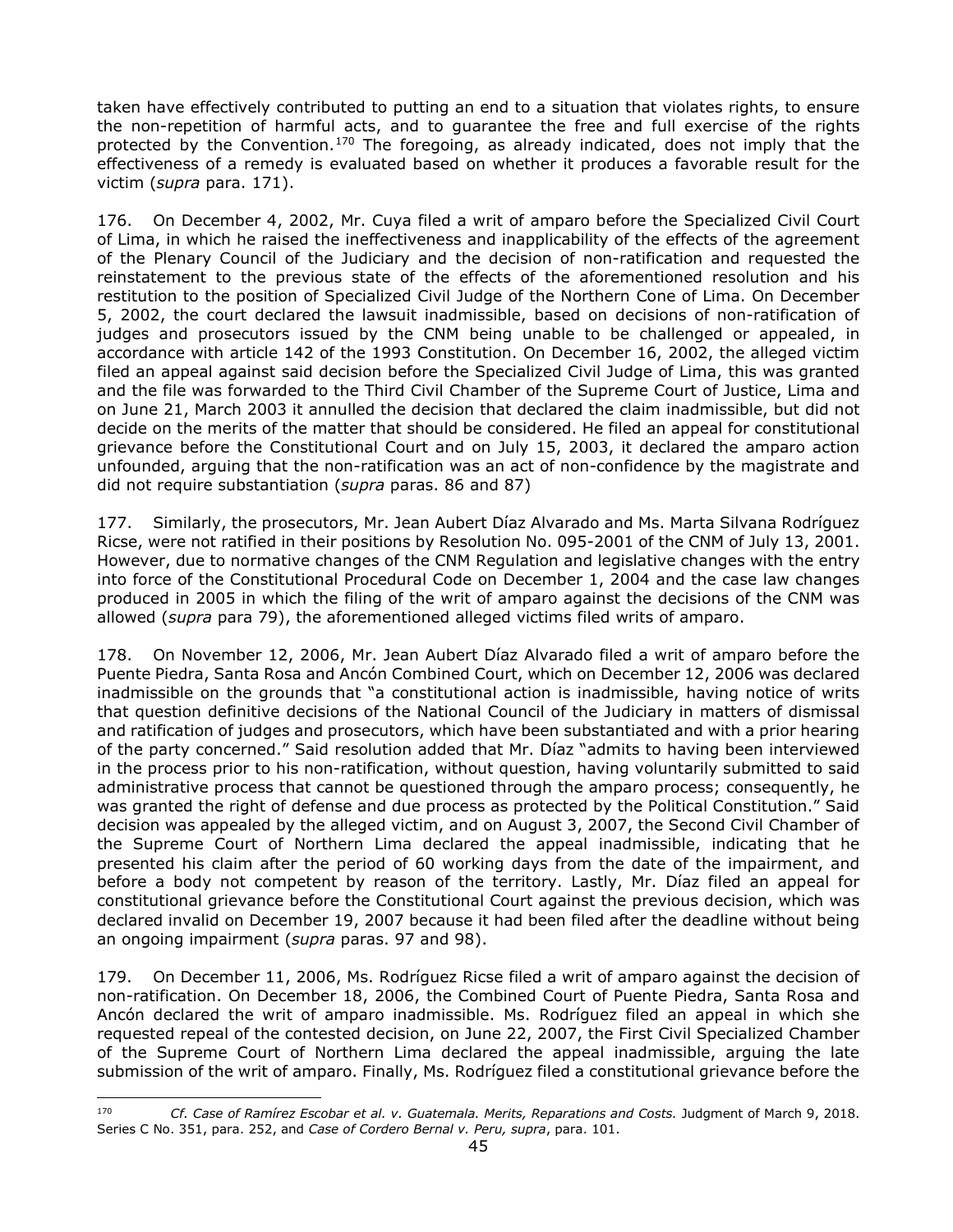Constitutional Court against the previous decision. On December 20, 2007, the Constitutional Court declared the appeal for constitutional grievance inadmissible, indicating that the action was submitted late and that the ongoing nature of the impairment was not proven (*supra* paras. 102 to 104).

180. Consequently, it first follows that the writ of amparo presented by Mr. Cuya did not turn out to be a suitable and effective mechanism to protect the guarantee of stability in office, as it did not obtain a ruling on the merits directed to annul the decision that ordered his non-ratification in office. This situation was reaffirmed by the decision of the Constitutional Court that did not allow the review of the situation, declaring the writ of amparo unfounded.

181. Secondly, the amparo remedies filed by Mr. Díaz Alvarado and Ms. Rodríguez Ricse were also ineffective at protecting the guarantee of stability in office, since no decision on the merits was obtained. The appeals were declared inadmissible on the grounds that the CNM's decisions cannot be reviewed in court. Subsequently, the Constitutional Court declared the appeals filed as late submissions without taking into account the new case law and normative criteria produced in 2005, which the State itself argued.

182. In addition, the Court considers that the regulations applicable in this case at the time of the issuance of the CNM's non-ratification decisions against the alleged victims prevented judicial review in matters of evaluations and ratifications by the judges and the prosecutors, the decisions were unable to be challenged administratively and unable to be appealed in court, which was incompatible with the American Convention, since the regulation did not allow the alleged victims to access justice through a remedy that would allow them to protect their rights. Based on the foregoing, the Court considers that the normative framework in force in Peru applied in this case violates Article 2 of the American Convention in relation to Article 25(1) of the same instrument, although as the State argued, the possibility of challenge to CNM decisions through the writ of amparo under certain conditions now exists.

183. Consequently, the Court concludes that the State is responsible for the violation of the judicial protection established in Article 25(1) of the American Convention, in relation to the obligations established in Articles 1(1) and 2 of the same instrument, to the detriment of Jorge Luis Cuya Lavy, Jean Aubert Díaz Alvarado, Marta Silvana Rodríguez Ricse. Finally, the Court considers it unnecessary to analyze the allegations concerning Article 8(2)(h) of the Convention, since, given the events in this case, the respective analysis was carried out regarding the alleged violation of the right to judicial protection.

# **C. Conclusion**

<span id="page-45-0"></span>184. The Court concludes that the State is responsible for the violation of the judicial protection established in Article 25(1) of the American Convention, in relation to the obligations established in Articles 1(1) and 2 of the same instrument, to the detriment of Jorge Luis Cuya Lavy, Jean Aubert Díaz Alvarado and Marta Silvana Rodríguez Ricse.

#### **IX REPARATIONS APPLICATION OF ARTICLE 63(1) OF THE AMERICAN CONVENTION**

185. Based on the provisions of Article 63(1) of the American Convention, the Court has indicated that any violation of an international obligation that has produced harm entails the duty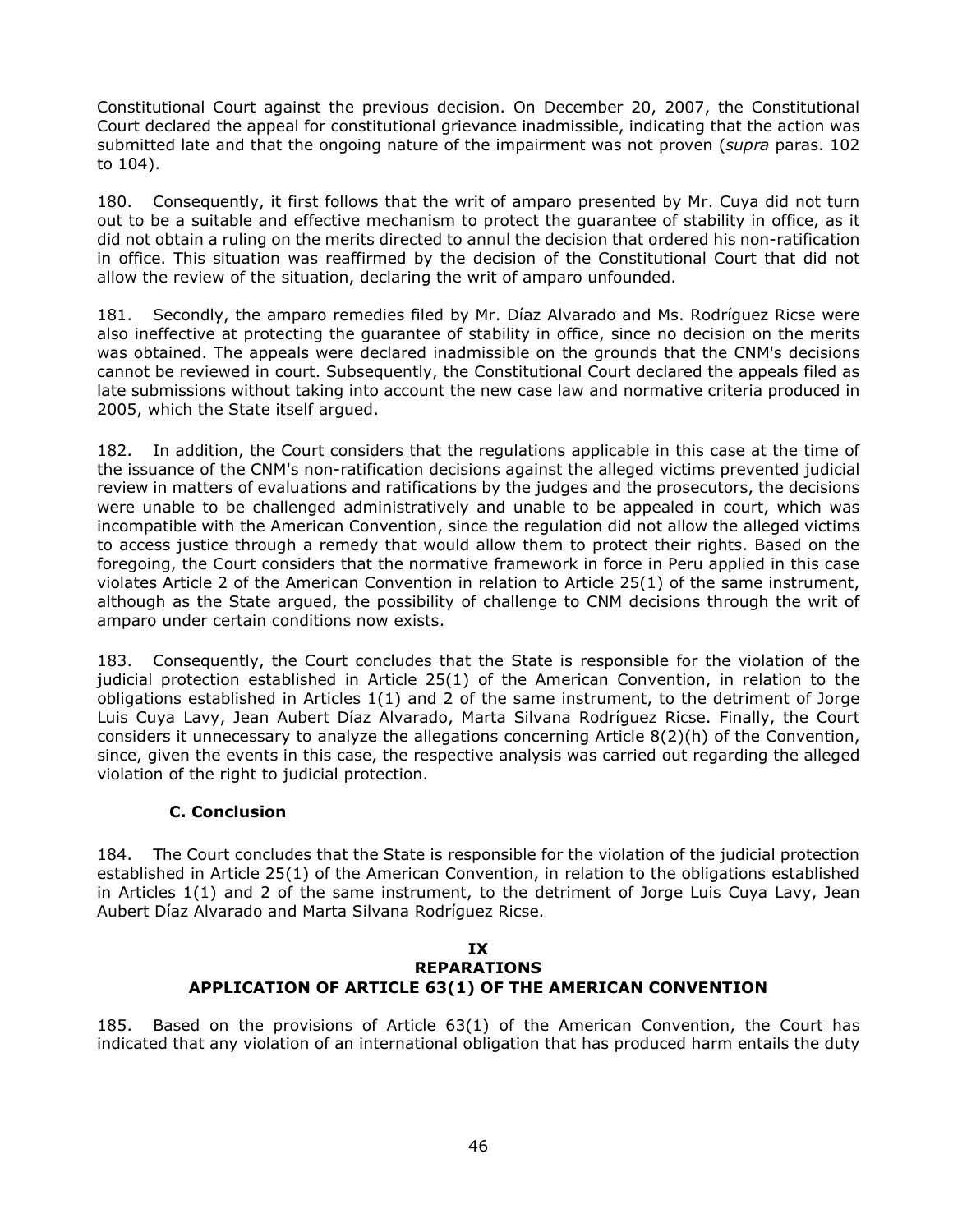to appropriately repair it, and that this provision contains a customary norm that constitutes one of the fundamental principles of contemporary International Law on State responsibility.<sup>[171](#page-46-2)</sup>

186. Reparation of the harm caused by the violation of an international obligation requires, whenever possible, full restitution (*restitutio in integrum*), which consists in the restoration of the previous condition. If this is not feasible, as happens in most cases of human rights violations, this Court will determine measures to guarantee the violated rights and repair the consequences resulting from those the violations.<sup>[172](#page-46-3)</sup> Therefore, the Court has considered the need to grant various measures of reparation, in order to compensate the damages in a comprehensive manner, so that in addition to pecuniary compensation, the measures of restitution, rehabilitation, satisfaction and quarantees of non-repetition have special relevance for the harm caused.<sup>[173](#page-46-4)</sup>

187. This Court has established that the reparations must have a causal link with the facts of the case, the violations declared, the harm attributed, as well as the measures requested to repair the respective damages. Therefore, the Court must observe said concurrence in order to issue due judgment, in accordance with the law.  $174$ 

188. In consideration of the violations declared in the previous chapter, this Court will proceed to analyze the claims of the Commission and the representatives, as well as the arguments of the State, in light of the criteria established in the Court's case law in relation to the nature and scope of the obligation to repair, in order to provide the measures aimed at repairing the harm caused to the victims.<sup>[175](#page-46-6)</sup>

# *A.* **Injured party**

189. This Court reiterates that the injured party, under the terms of Article 63(1) of the Convention, is considered to be a victim of the violation of any right recognized therein. Therefore, this Court considers as "injured party" Jorge Luis Cuya Lavy, Jean Aubert Díaz Alvarado, Marta Silvana Rodríguez Ricse, and Walter Antonio Valenzuela Cerna, who, in their capacity as victims of the violations declared in chapter VIII of this Judgment, will be considered beneficiaries of the reparations ordered by the Court.

# <span id="page-46-0"></span>*B.* **Measures of restitution, satisfaction and guarantees of non-repetition**

# *B.1 Measures of restitution*

<span id="page-46-1"></span>190. The *Commission* requested that the victims be reinstated to a position similar to that held, with the same remuneration, social benefits and rank comparable to that which would correspond to them today if they had not been removed. In the event that this is not the will of the alleged victims or that there are objective reasons that prevent their reinstatement, the State must pay compensation, which is independent of the reparations relating to pecuniary and nonpecuniary damage.

#### 191. The *representatives* requested that the State order:

<span id="page-46-2"></span><sup>171</sup> *Cf. Case of Velásquez Rodríguez v. Honduras. Reparations and Costs*. Judgment of July 21, 1989. Series C No. 7, para. 26, and *Case of Garzón Guzmán v. Ecuador, supra,* para. 95.

<span id="page-46-3"></span><sup>172</sup> *Cf. Case of Velásquez Rodríguez v. Honduras. Reparations and Costs*, *supra*, and Case of *Garzón Guzmán v. Ecuador, supra*, para. 96.

<span id="page-46-4"></span><sup>173</sup> *Cf. Case of 'Las Dos Erres' Massacre v. Guatemala. Preliminary Objection, Merits, Reparations and Costs*.

<span id="page-46-5"></span>Judgment of November 24, 2009. Series C No. 211, para. 226, and Case of Bedoya Lima v. Colombia, supra, para. 164.<br><sup>174</sup> Cf. Case of Ticona Estrada et al. v. Bolivia. Merits, Reparations and Costs. Judgment of November 27,

<span id="page-46-6"></span>Series C No. 191, para. 110, and *Case of Bedoya Lima v. Colombia, supra*, para. 165. <sup>175</sup> *Cf. Case of Andrade Salmón v. Bolivia. Merits, Reparations and Costs*. Judgment of December 1, 2016. Series C No. 330, para. 189, and *Case of Bedoya Lima v. Colombia, supra*, para. 166.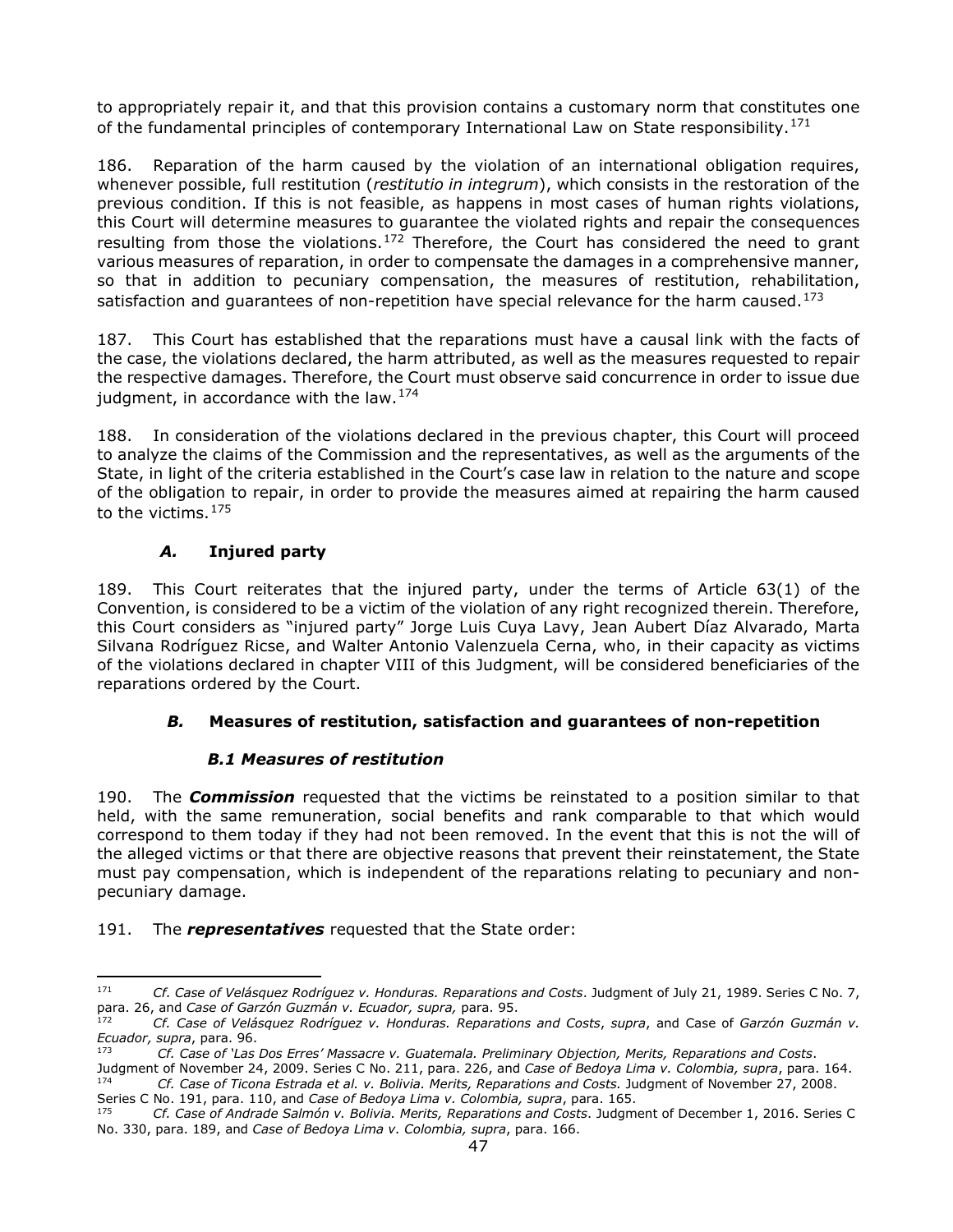a) **Regarding Mr. Cuya**: (a) Annulment of Resolution No. 500-2002-CNM of November 20, 2002, which implies: (i) "rehabilitate" Mr. Cuya to hold the position of Specialized Civil Judge, after the re-establishment of the validity of the titles of appointment, and (ii) rejoin in the position of Specialized Judge of the Supreme Court of the Judicial District of Lima, Supreme Court that would correspond to him if he had not been arbitrarily dismissed. That is, to promote the reinstatement to the position of origin and promotion to the immediate higher level in the judicial profession as compensation for the loss of 17 years of opportunity for promotion in the judicial profession, and (b) Remove the name of the victim from public records and databases in which it appears as disqualified to perform public functions.

b) **Regarding Mr. Valenzuela,** his active reinstatement to the position he held and, if this is not possible, grant a pension in his favor with the benefits that it entails, such as retirement, medical insurance, medications and psychological care.

c) *Regarding Mr. Jean Aubert Díaz Alvarado* and *Ms. Marta Silvana Rodríguez*, their reinstatement as Deputy Provincial Prosecutor of the Junín Judicial District.

192. The **State** referred to its observations<sup>[176](#page-47-0)</sup> regarding recommendations 1 and 2 (*supra* para. 190 and *infra* para. 208 and 220) of the Commission in the Merits Report. Regarding the restitution measures, it argued that eventually it would be up to the National Board of Justice to assume the reinstatement of the titles of appointment that were canceled at the time, as well as to initiate new evaluation and ratification processes.

193. Additionally, regarding Mr. Cuya Lavy's request that his name be removed from the registry or database recording him as disqualified, he reported that, due to the case law development of the Constitutional Court, it was established that the non-ratification decision is not a sanction and therefore should not lead to the impediment of re-entry to the profession as judge or prosecutor. However, it clarified that the Constitutional Court indicated that "such magistrates are not prevented from applying again to the Judiciary or to the Public Prosecution Service." Furthermore, the State considered that "there is no prohibition on reentry to the profession and that, therefore, there is no purpose to rule on this reparation requested by the alleged victim." In addition, it detailed the following:

**a) Regarding Mr. Cuya Lavy**, it explained that, if the alleged victim wanted to reach an understanding about his reinstatement, the State would evaluate and consider the option. However, it stated that it would not be possible to promote him to his post "by way of compensation", because according to the design of the judicial career in Peru there is no automatic promotion, but rather that he must meet the requirements and pass the public tender.

**b) Regarding Mr. Valenzuela,** it specified that he has had a retirement pension since 2002, corresponding to the "social security regime of Decree-Law No. 20530".

**c) Regarding Mr. Díaz Alvarado and Ms. Rodríguez Ricse**: they did not expressly request annulment of the decision of non-ratification, but it can be inferred as implicit that they requested their reinstatement.

194. With regard to Messrs. Cuya Lavy, Valenzuela Cerna, Mr. Díaz Alvarado and Ms. Rodríguez Alvarado, in consideration of the allegations by their representatives and in view of the State's position, the Court considers that the immediate reinstatement of said victims, at least to the position they held at the time of being removed from the Judiciary and the Public Prosecution Service, respectively, is, in principle, the measure that would be appropriate and that best satisfies

<span id="page-47-0"></span><sup>&</sup>lt;sup>176</sup> The observations of the State are: "[i]n relation to the first recommendation, the Peruvian State indicates that prior to the reinstatement of the presumed victims in a position similar to the one they held, the former CNM was in charge of reinstating the titles of the alleged victims. Similarly, with respect to the second recommendation, it should be considered that, with the former CNM having been in charge of the Evaluation and Ratification Processes of the alleged victims, it would be one of the main entities linked to the aforementioned second recommendation. However, this institution was suspended and replaced by the JNJ."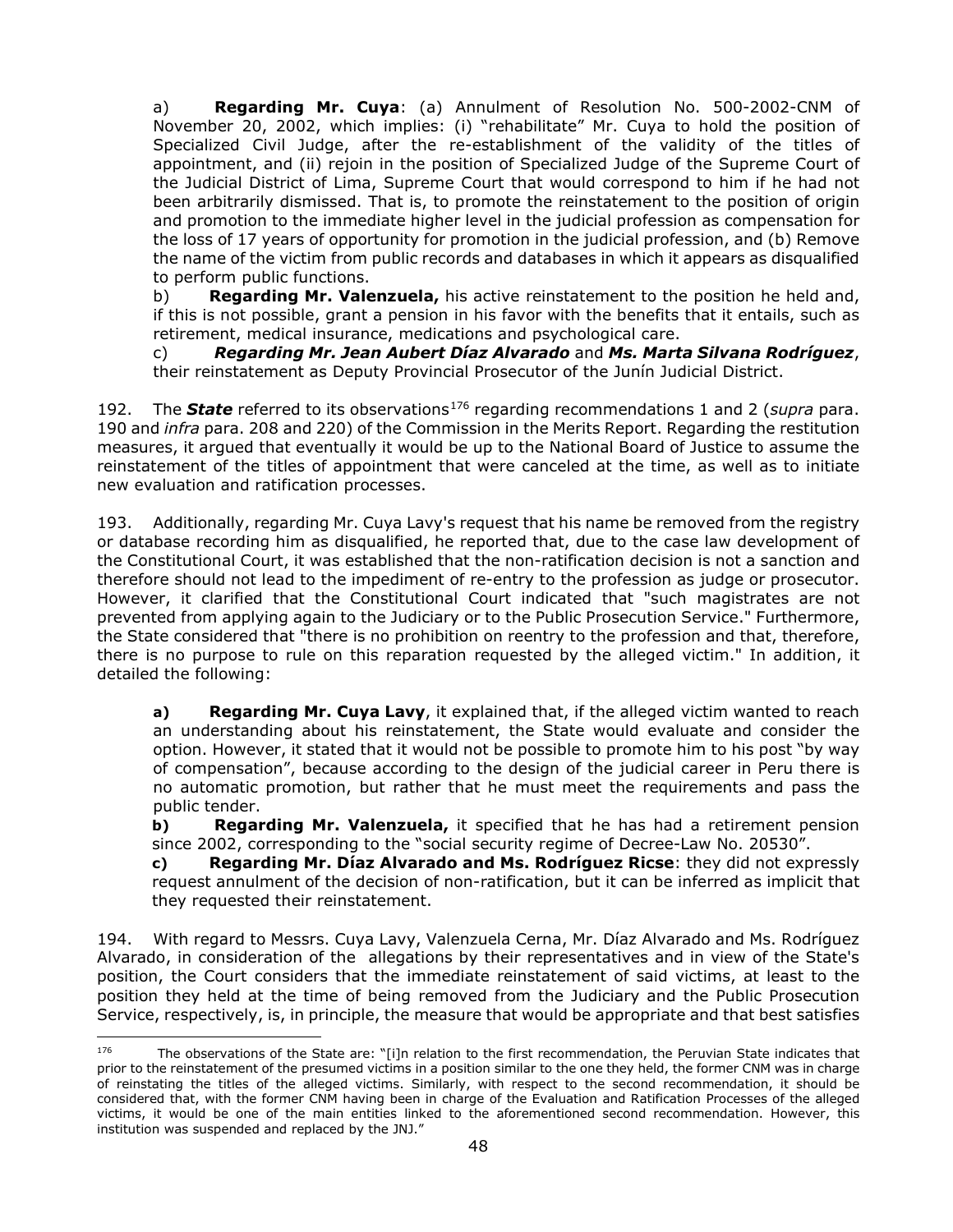the full restitution of the reparation of the harm caused. However, due to the passage of time, more than 19 years and 20 years, respectively, since Messrs. Cuya and Valenzuela and Mr. Díaz and Ms. Rodríguez were not ratified in their positions, in the present case the Court will not order their reinstatement as a measure of restitution.

195. Consequently, the Court considers it pertinent to order compensation, which will be independent of the compensation it sets related to pecuniary and non-pecuniary damages. The State must pay, within a period of one year, an indemnity for this concept, which is fixed in equity, to the amount of USD 80,000.00 (eighty thousand United States dollars), which the State must deliver to each of the following victims: Messrs. Cuya Lavy and Díaz Alvarado, and the sum of USD 60,000.00 (sixty thousand United States dollars), which the State must deliver to each of the following victims: Mr. Valenzuela Cerna and Ms. Rodríguez Alvarado, because both have been enjoying a retirement pension since their removal from their positions, since September 2002 and since July 2001, respectively.

# *B.2 Measures of satisfaction*

<span id="page-48-0"></span>196. The *representatives* of Messrs. Cuya Lavy and Valenzuela Cerna requested the State be ordered to publish the judgment, and the representatives of Mr. Valenzuela also requested its publication on an official website.

197. The *State* indicated that, if a violation is declared, it does not object to the request for publication of the Judgment in the Official Gazette and in another newspaper with wide national circulation.

198. The *Commission* did not rule on the representatives' request

199. The *Court* deems it pertinent to order, as it has done in other cases,[177](#page-48-2) that the State, within six months from the notification of this Judgment, in a legible and adequate font size, make the following publications : a) the official summary of the Judgment prepared by the Court, once only, in the Official Gazette and in a newspaper with wide national circulation, and b) this Judgment in its entirety, available for at least a period of one year, on a State website in the Prosecution Service of Justice and Human Rights, in a manner accessible to the public. The State must immediately inform this Court once it proceeds to make each one of the publications ordered, regardless of the period of one year to present its first report provided in the operative part of this Judgment.

# **C. Non-repetition measures**

<span id="page-48-1"></span>200. The *Commission* requested that the State adopt the necessary non-repetition measures to prevent similar events from occurring in the future and ensure the application of the rules of due process within the framework of the evaluation and ratification processes of judges and prosecutors, ordering the legislative and other measures necessary to ensure that the aforementioned processes comply with the standards described in the Merits Report. In particular, it considered that the State should make the necessary legislative and practical modifications to: (i) Ensure that the evaluation and ratification processes of judges and prosecutors are subject to legal review and do not constitute a vote of confidence; (ii) Duly regulate the offenses committed that give rise to the non-ratification of a judge or prosecutor, based on objective criteria and in a proportional manner; (iii) Allow judges and prosecutors to defend themselves against specific charges against them in light of said objective criteria, such as recourse to appeal to a higher authority within the framework of the process against them, so that they can rely on a review

<span id="page-48-2"></span><sup>177</sup> *Cf. Case of Cantoral Benavides v. Peru. Reparations and Costs.* Judgment of December 3, 2001. Series C No. 88, para. 79, and *Case of Garzón Guzmán v. Ecuador, supra,* para. 121.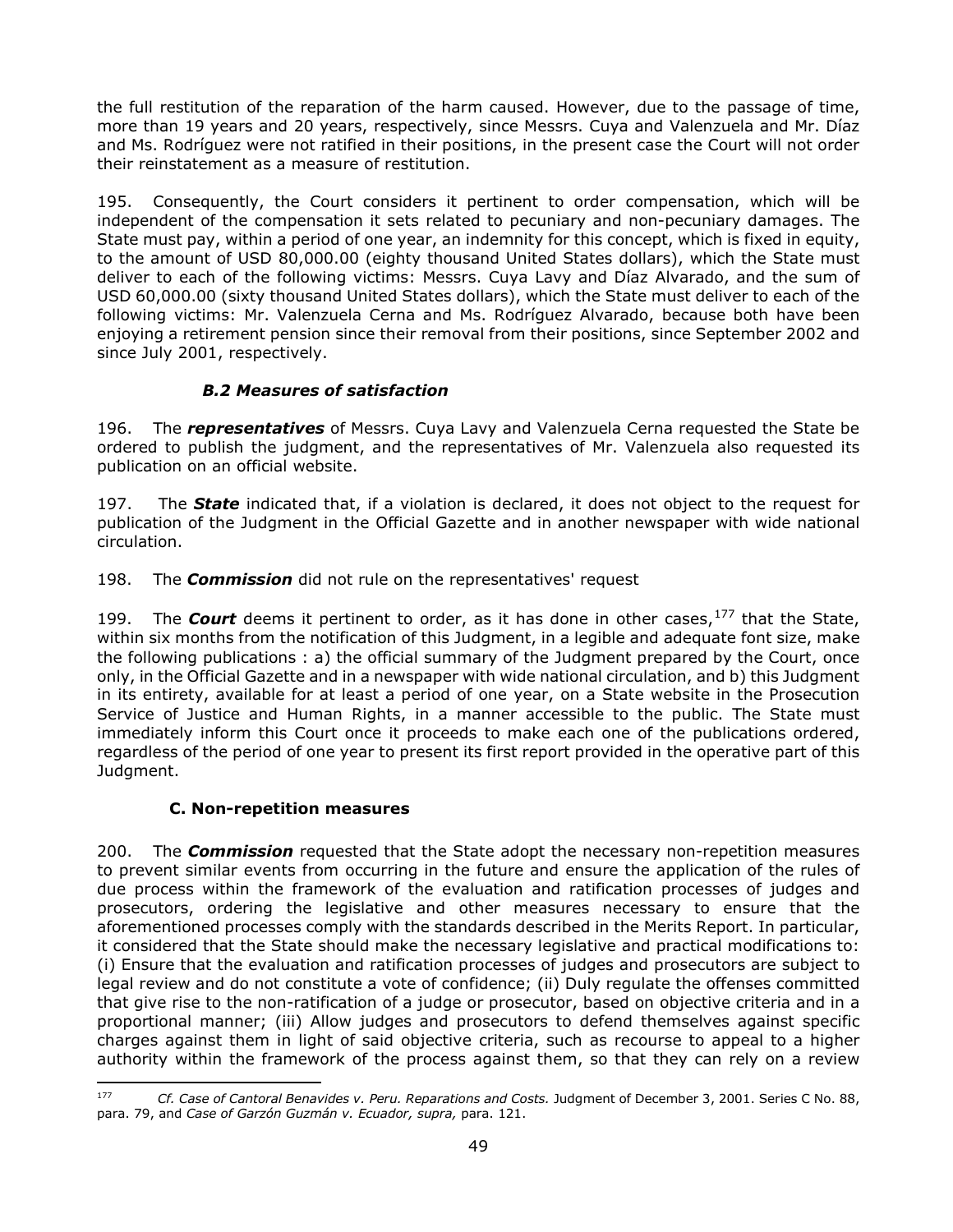hearing of the imposed sanction by a higher court, independently of the judicial remedy for possible violations of due process, and (iv) Ensure that the judicial remedy for possible violations of due process in this type of procedure is accessible and simple and allows a ruling on the merits.

# 201. The *representatives* requested:

**a) Mr. Cuya Lavy**: (i) Adopt legislative, normative, administrative and practical measures that guarantee due process within the framework of the evaluation and ratification processes of judges, adapted to the guarantees and rights established in the American Convention and international instruments; (ii) Adopt objective and proportional criteria for evaluation, based on a legal review, previously specifying in the applicable regulations the offenses that give rise to the disapproval or nonratification of the position of judge and the positions on which the defense relies; (iii) Have recourse to appeal to a higher authority in the evaluation or sanctioning processes, in order to guarantee a second review by a higher court, without prejudice to the judicial remedy for possible violations of due process, all of the conditions provided for in the internal regulations; (iv) Ensure that judicial remedy regarding ratifications is accessible and simple and allows a substantive pronouncement, simplifying cases of inadmissibility for processing, and (v) Establish that the effects of the non-ratification of a judge or prosecutor have temporary and reasonable effectiveness (maximum 5 years, considering international standards), in such a way as to guarantee access to public office, at the same time suppressing its permanent effects.

**b) Mr. Valenzuela Cerna**: Adopt measures regarding the evaluation of magistrates to guarantee a disciplinary regime for judges in accordance with international standards on the matter, as well as establish objective regulations regarding the evaluation process of members of the judiciary, ensuring that these are related to the performance of the work, leaving aside personal and subjective aspects of each magistrate. In addition, they requested guarantee of the right to stability in office, as well as respect for political rights

202. The *State* argued the following:

**a) Regarding Mr. Cuya Lavy**: (a) It alleged that it has been proven that the ratification procedure is (currently) compatible with inter-American standards and with the guarantees of judicial independence; (b) It indicated that ratification is not an arbitrary procedure, but rather obeys criteria of suitability and good conduct that judges and prosecutors must observe; (c) The current development of the evaluation and ratification procedure considers the existence of a reconsideration remedy and commented that the effectiveness of the writ of amparo was demonstrated to guarantee that the adoption of ratification decisions is in accordance with the guarantees of due process, and (d) It reiterated that, through the case law of the Constitutional Court, it had been determined that the ratification process does not entail a sanction and the prohibition of re-entry to the career of judges or prosecutors was annulled.

**b) Regarding Mr. Valenzuela Cerna:** it clarified that the evaluation measures are not related to the disciplinary procedures of judges and prosecutors, but to the evaluation and ratification procedure, which is provided with guarantees of due process.

203. The *Court* recalls that Article 2 of the Convention obliges the States Parties to adopt, in accordance with their constitutional procedures and the provisions of the Convention, the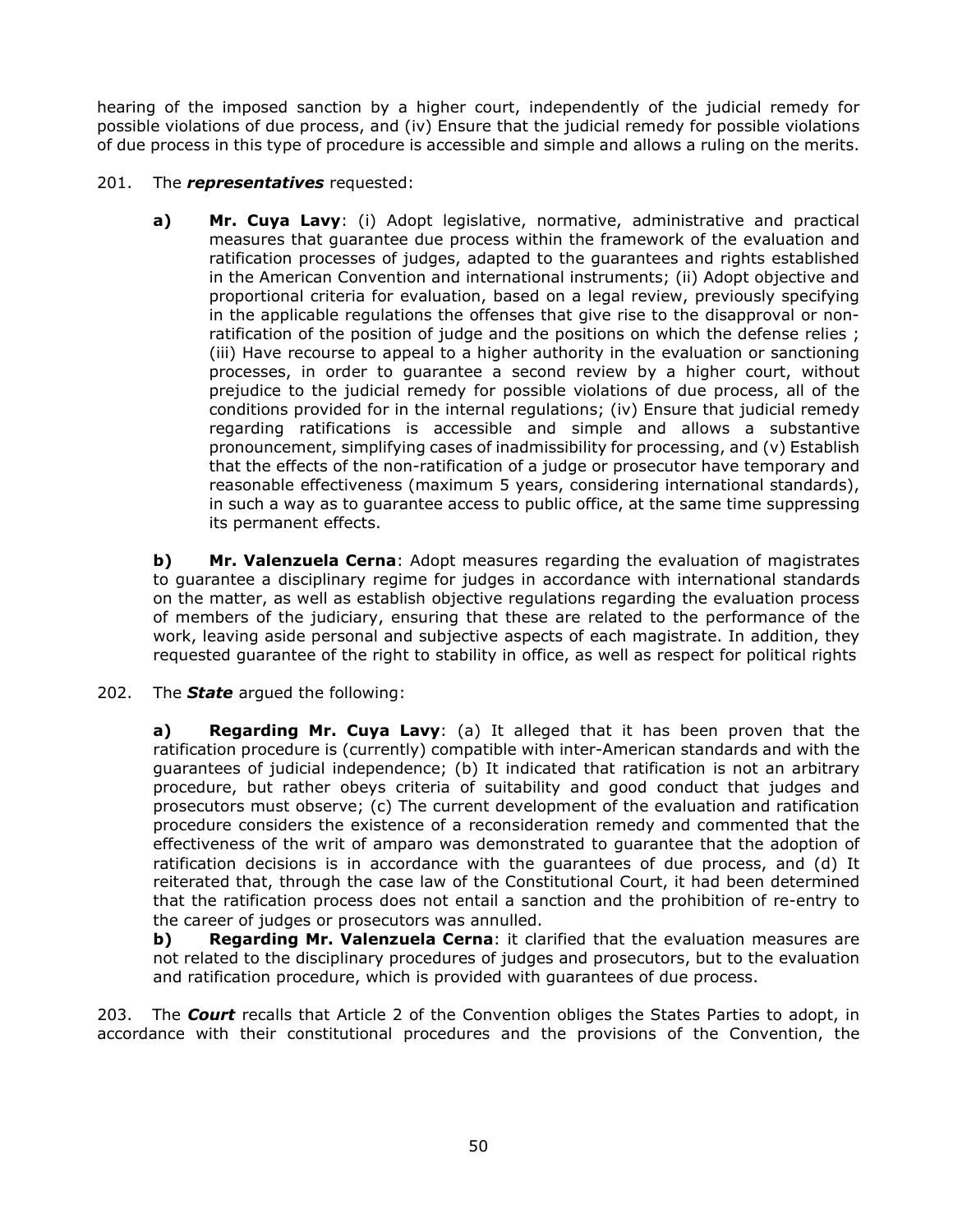legislative or other measures necessary to give effect to the rights and freedoms protected by the Convention.[178](#page-50-1)

204. From the information provided by the State, it is indicated that, after the events of this case, Peru has adopted various regulations to regulate the evaluation and ratification procedure that is in force, through the constitutional reform on the establishment and functions of the National Council of the Judiciary, the Organic Law of the JNJ and the Regulation of the Comprehensive Evaluation and Ratification Process of Judges of the Judiciary and Prosecutors of the Public Prosecution Service through Resolution No. 260-2020-JNJ of December 9, 2020 (*supra* para. 80).

205. The Court notes that, according to the allegations of the parties, the victims' own statements, as well as the regulations in force, the prohibition that non-ratified magistrates may re-enter the Judiciary and the Public Prosecution Service still remains, despite the fact that the State has repeatedly indicated that the Constitutional Court in its judgment of January 8, 2006<sup>[179](#page-50-2)</sup> indicated that the right of non-ratified magistrates to re-apply to the Judiciary and the Public Prosecution Service cannot be prevented in any way, since the fact of not having been ratified should not be an impediment to re-enter the judicial profession.

206. In light of the foregoing, the Court considers it necessary for the State to adopt legislative or other measures to adapt its domestic legal system to the provisions of the American Convention, in accordance with the ruling in this judgment in relation to the reinstatement of the non-ratified magistrates to the Judiciary or the Public Prosecution Service and to the possibility of appealing decisions determining the non-ratification of a magistrate. This implies that the State must adopt said measures within a reasonable period of time. Regardless of the reforms that the State must introduce, while the measures are not adopted the State authorities are under the obligation to exercise *ex officio* conventionality control between domestic law and the American Convention, within the framework of their respective competencies and the corresponding procedural regulations. In this task, the domestic authorities must take into account not only the treaty, but also its interpretation by the Inter-American Court, the ultimate interpreter of the Convention.

#### **D. Additional Measures**

<span id="page-50-0"></span>207. Furthermore, the *representatives* of Messrs. Cuya and Valenzuela requested that the State hold a public redress ceremony acknowledging international responsibility and making a public apology. In addition, Mr. Valenzuela's representatives requested that the State: (a) prepare and publish a brochure that summarizes the Court decision; (b) that the State send an official letter to the alleged victim acknowledging the violations committed to his rights and offering a public apology for them, and (c) implement a permanent training program for newly admitted justice officials providing fundamental information on judicial independence, as well as on the free and full exercise of their duties and rights as judicial officials. Regarding the performance of a public act, the *State* argued that it does not oppose the holding of said act, provided that the Court considers that the other measures of reparation ordered are not sufficient and expressly indicates why it should depart from the criteria already developed by the Court. In terms of training, training related to Human Rights and case law related to international standards in the

<span id="page-50-1"></span><sup>178</sup> *Cf. Case of Gangaram Panday v. Suriname. Preliminary Exceptions.* Judgment of December 4, 1991. Series C No. 12, para. 50, and *Case of Villarroel Merino et al. v. Ecuador. Preliminary objections, Merits, Reparations and Costs.*  Judgment of August 24, 2021. Series C No. 430, para. 142.

<span id="page-50-2"></span>The State referred to the Constitutional Court judgment of January 8, 2006, in File No. 1333-2006-PA/TC and added to said judgment that "[t]he non-ratification does not imply a sanction, therefore the possibility of applying the prohibition to re-enter the judicial career is incongruous regarding the very nature of the institution, since, […], this does not constitute a sanction." In addition, in the same sense, the State mentioned the Judgment of January 27, 2003 of the Constitutional Court, in File No. 1941-2002-PA/TC, and the Judgment of August 12, 2005 of the Constitutional Court, in File No. 3361-2004-PA/TC.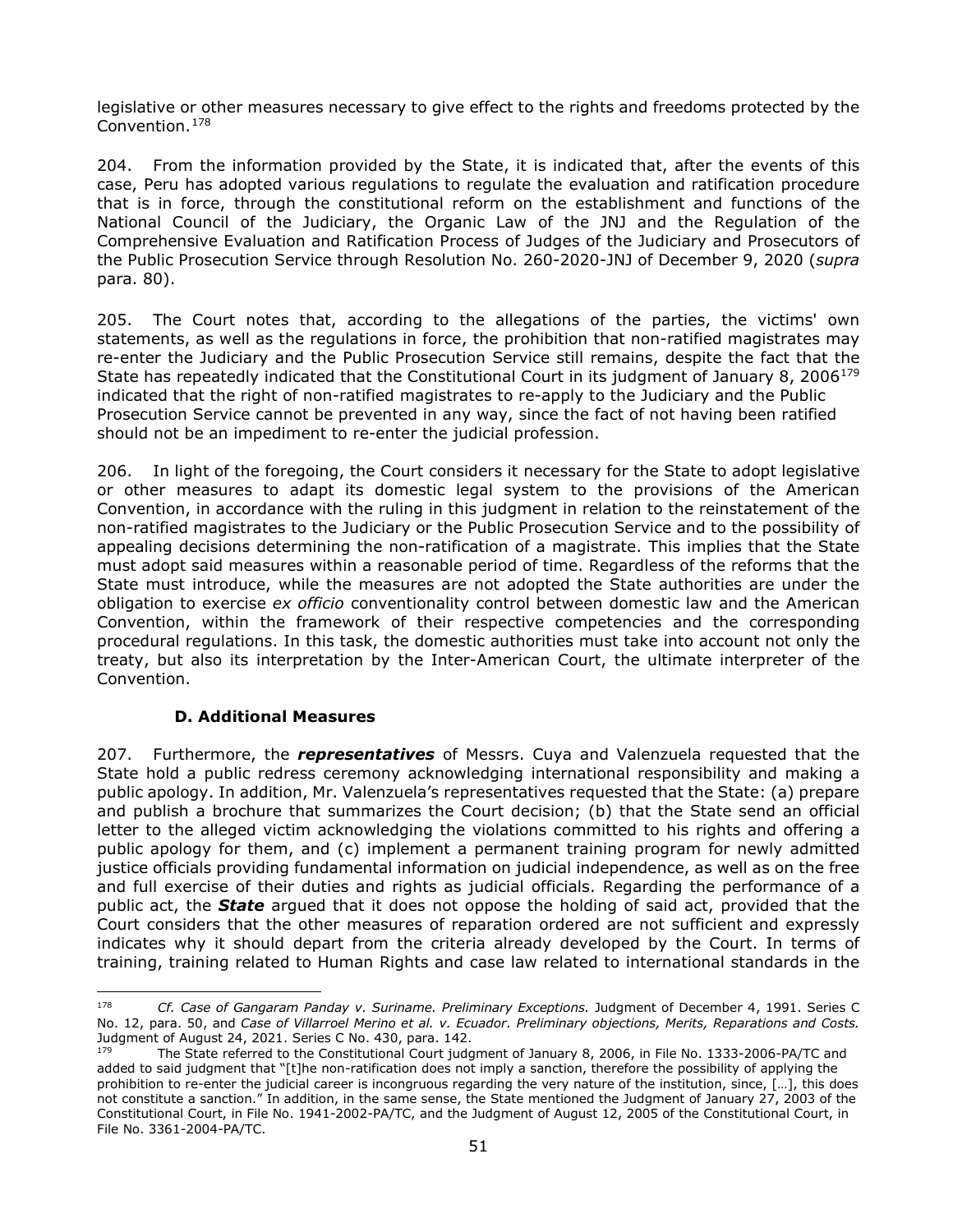matter is provided through the Judicial Academy, the Sub-directorate of Training of the Judiciary and the School of the Public Prosecution Service. It added that magistrates can register or apply for these according to the availability provided by the Judicial Academy and that in many cases they are provided virtually so that they are accessible to magistrates from all over the country. The *Commission* did not present arguments on the measures requested. Regarding the aforementioned measures requested, the *Court* considers that the issuance of this judgment and the measures of satisfaction ordered in this judgment are sufficient, therefore it does not consider it necessary to order the above measures.

# **E. Compensation**

# *E.1 Pecuniary Damage[180](#page-51-2)*

<span id="page-51-1"></span><span id="page-51-0"></span>208. The *Commission* requested that the State make comprehensive reparations for the violations declared, including both pecuniary damage and non-pecuniary damage.

209. The *representatives* asked that the State pay:

**a) Regarding Mr. Cuya**: Loss of earnings: all the amounts of monthly salaries, educational bonuses, national holidays and Christmas from November 21, 2002 to January 31, 2020 total the sum of USD 718,657.46 (seven hundred eighteen thousand six hundred fifty and seven United States dollars and forty-six cents). To this is added the amount of legal interest, which amounts to the sum of USD 136,873.11 (one hundred thirty-six thousand eight hundred seventy-three thousand United States dollars and eleven cents). Both items make up the sum of USD 855,530.57 (eight hundred fifty-five thousand five hundred thirty United States dollars and fifty-seven cents).

**b) Regarding Mr. Valenzuela**: Loss of earnings: which is equivalent to the salaries not received, from August 28, 2002 to date, taking into account the salary that he would have received as a judge at present, which would be equivalent to approximately USD 4,816 (four one thousand eight hundred and sixteen United States dollars). Therefore, they requested the sum of USD 828,894.00 (eight hundred twenty-eight thousand eight hundred ninety-four United States dollars). In addition, that the Court order the State to pay back wages up to the date that Mr. Valenzuela Cerna is reinstated in his position and that the employer's social security contributions be retroactively canceled, so that he does not lose the years of employment and lose his retirement entitlement.

**c) Regarding Mr. Díaz Alvarado and Ms. Rodríguez Ricse**: Loss of earnings: the sum of USD 427,000.00 (four hundred twenty-seven thousand eight hundred United States dollars) each, equivalent in national currency to S / 1,368,000.00 (180 months at 7,600.00 soles)] for having been illegally terminated. This sum includes S / 3,200.00 soles of remuneration and S / 4,400.00 soles of bonus for fiscal performance that is received month on month, in a fixed and permanent way and freely available. In addition, for pension purposes and the payment of compensation for time of service, the period from July 13, 2001 to the date of reinstatement is recognized as "effective work".

210. The *State* argued that it had not violated any right established in the American Convention, therefore it considered that it did not correspond for the victims to receive compensation for pecuniary damage. Specifically, it noted the following:

<span id="page-51-2"></span><sup>&</sup>lt;sup>180</sup> It is noted that Mr. Cuya's representatives, when alleging consequential damages, made reference to expenses related to the upkeep of the family and the representatives of Mr. Valenzuela put forward medical expenses for psychological treatment, which are not related to the purpose of the case and the violations declared. The representatives of Messrs. Cuya and Valenzuela also requested, as part of the consequential damage, the expenses incurred during the judicial process in the domestic sphere, as well as at the international level. Due to the nature of the expenditures, the Court will consider this item in the costs and expenses section.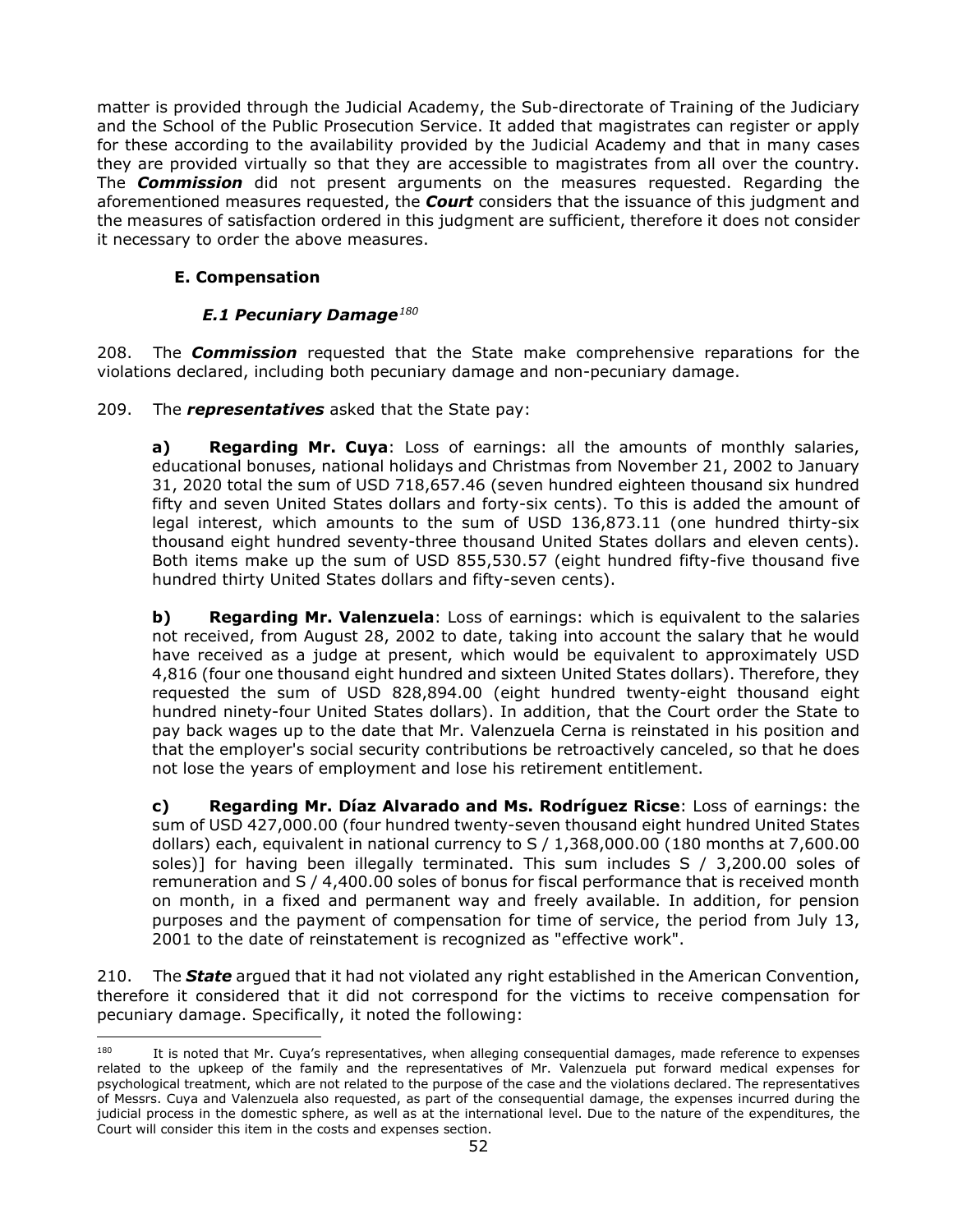**a) Regarding Mr. Cuya**: (i) Consequential damage should not include expenses incurred to support the family that are not part of the case. In addition, it pointed out that no receipts have been provided for the expenses incurred. Furthermore, it alleged that it will refer to matters related to the expenses of lawyers' services in the costs and expenses section, and (ii) Loss of earnings: the employment relationship is based on the contract with reciprocal benefits, so there is no remuneration for work not performed.<sup>[181](#page-52-0)</sup> In addition, it stated that the alleged victim's request is based on an assumption, since it cannot be assured that Mr. Cuya Lavy would have continued working as a magistrate from November 2002 onwards.

**b) Regarding Mr. Valenzuela:**<sup>[182](#page-52-1)</sup> Loss of earnings: in addition to the arguments presented in the case of Mr. Cuya Lavy, it stated the need to consider that there have been variations in the salary scale of the positions and that "his generic statements do not allow us to clearly establish" if that amount corresponded to him.

**c) Regarding Mr. Díaz Alvarado and Ms. Rodríguez Ricse**: Loss of earnings: it opposes the sum required, since the continuity in their work as Assistant Prosecutors was a possibility, not a proven fact, since the evaluation and ratification were carried out periodically and there was no certainty that they would always be ratified. In addition, it considered that no payment was due for work not performed.

211. In its case law the Court has established that pecuniary damage involves the loss or detriment of the victims' income, the expenses incurred as a result of the events and the consequences of a pecuniary nature that have a causal link with the facts of the case.<sup>[183](#page-52-2)</sup>

212. This Court notes that Mr. Cuya Lavy's representatives, in substantiating their claim regarding the compensation for loss of earnings corresponding to the period from November 21, 2002 to January 31, 2020, provided a document called "Expert Report", which contains an expert accounting opinion to determine the loss of earnings with respect to the remuneration not received by Jorge Luis Cuya Lavy as a Specialized Civil Judge of the Supreme Court of Northern Lima, signed on February 9, 2020 by a certified public accountant, which contains identical data to those requested by Mr. Cuya. For the corresponding calculation, it took into account different items, including monthly remuneration, composition of remuneration, the bonus for jurisdictional function and operating expenses according to the current jurisdiction, monthly remuneration received at the time of termination, increases in remuneration, National Holidays and Christmas bonus. In addition, as part of the additional evidence the representatives presented several receipts of his remuneration corresponding to the payment for April 2002 and March 2002, indicating that the monthly credit was made up of the remuneration, and the jurisdictional function bonus, to which should be added operating expenses. At the same time, they submitted data extracted from the expert opinion.

<span id="page-52-0"></span><sup>&</sup>lt;sup>181</sup> The State indicates that the ratification process in which Mr. Cuya participated was carried out in accordance with the regulations at the time. And that the argument of disqualification from re-entry into the Judiciary does not conform to the truth of what was argued, since the JNJ reported that Mr. Jorge Luis Cuya Lavy, after his non-ratification, did not present an application within the framework of a selection and appointment process held by the former CNM. The state relies on the Constitutional Court's case law of the time that considers that non-ratified magistrates are not prevented from applying again to the Judiciary or the Public Prosecution, and on the Resolution of July 15, 2003 binding precedent by the Constitutional Court in the Judgment of January 8, 2006, File No. 1333-2006-AA.

<span id="page-52-1"></span>The State forwarded the evidence requested from Peru regarding Mr. Valenzuela regarding the proof of Remuneration payments - Period 2002, proof of payments of Jurisdictional Bonus, Period 2002 and proof of payments of Operating Expenses, period 2002, and clarified that the amounts were received when Mr. Valenzuela was working, which do not constitute remunerative amounts. The current basic remuneration of a regular specialized judge is S/2,0005.07, as of March 17, 2021.

<span id="page-52-2"></span><sup>183</sup> *Cf. Case of Bámaca Velásquez v. Guatemala. Reparations and Costs. Judgment of February 22, 2002. Series C No. 91, para. 43, and Case of Garzón Guzmán v. Ecuador, supra, para. 130.*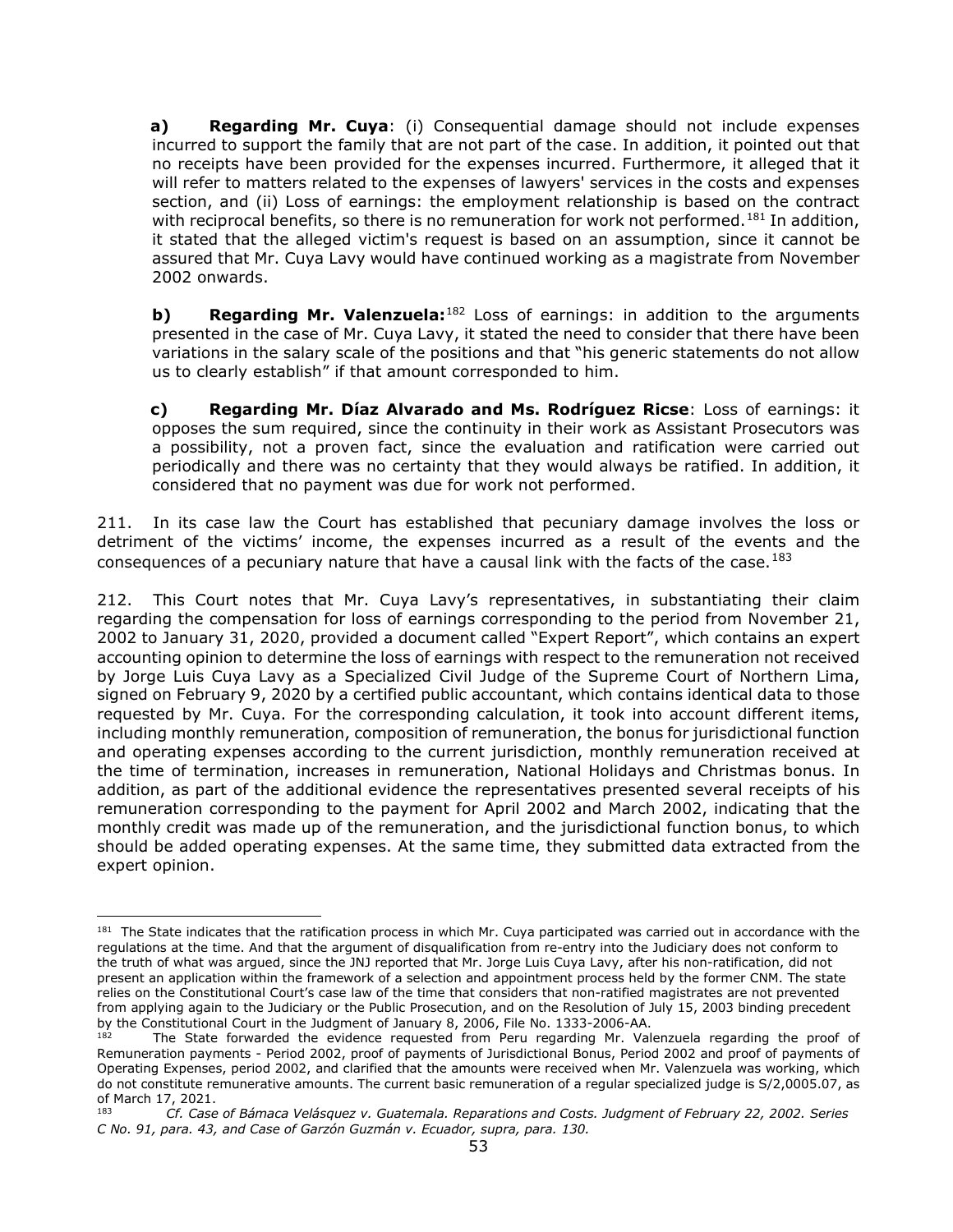213. In this regard, the State argued that it is not appropriate to pay Mr. Cuya the payment of salary for the time he did not work, and the victim intends to support his request on an assumption, in that sense, "it cannot be said that Mr. Cuya […]would have inevitably continued as a magistrate from November 2002 onwards, therefore, the expert makes an error by accounting for said period […] in order to calculate the amount for lost earnings and obtain the amount requested." It objected to the Court assessing the expert opinion provided, as it was not requested by the Court. In addition, the State made several clarifications about the additional evidence presented by the victim.

214. Regarding Mr. Valenzuela, his representatives requested the payment of lost salary from August 28, 2002 until the date of the presentation of the brief of motions and pleadings, based on the salary that he would have received as a judge at present, receiving about USD 4,816.00 (four thousand eight hundred and sixteen United States dollars), as well as the payment of employer social security contributions. The State opposed the victim's request because it would not be possible, given that the salary scale has had variations since Mr. Valenzuela was not ratified, and reported on the salary income from the position of a regular specialized judge and a provisional superior judge as of the date of non-ratification, composed of the items of remuneration, jurisdictional bonuses and operating expenses.

215. Regarding Mr. Díaz Alvarado and Ms. Rodríguez Ricse, the representative reported that they had the same scale ranking, and in the additional evidence he presented a payment slip for the salary he received in June 2001, at the time of his termination, and the items of which it was composed. In this regard, the State presented several clarifications on the additional evidence presented by the victims.

216. The State indicated that the victims, when referring to the compensatory reparations, referred to the salary made up of the "remuneration", the "Operating Expenses", the "Bonus for Jurisdictional Function" and the "Bonus for Fiscal Function" and clarified that operating expenses are intended to cover expenses in carrying out the role of magistrate (Judge or Prosecutor), it being understood that magistrates who are not carrying out the role, should not receive said concept, which is not remunerative, nor pensionable and on said amount the magistrates must render an account to the respective office. It also clarified regarding the jurisdictional bonus and the fiscal function bonus, which are also not remunerative. Said bonuses will be awarded to magistrates in active service. For this reason, the State only reported on the basic remuneration in force on the position held by the victims when they were not ratified in office. The current remuneration is S / 2,005.07 for a Regular Specialized Judge, while the remuneration of a Provisional Superior Judge is S / 3,005.07. The remuneration in the case of Mr. Cuya and Mr. Valenzuela is the same. As for Mr. Díaz and Ms. Rodríguez, who had the same position at the time of the non-ratification, the basic remuneration in force for a Provincial Deputy Prosecutor is S / 1,405.05

217. Lastly, regarding the information provided by the State and the representatives to this Court, Mr. Cuya continued to work and receive income after leaving office, and the last employer recorded is the Office of the Comptroller General of the Republic. Mr. Díaz also continued working in the free exercise of the profession, in some cases his employers were public entities (District Municipality of El Tambo, Regional Government of Junín, Provincial Municipality of Huamanga). According to the information provided by the State regarding Mr. Cuya, the Social Security Normalization Office (hereinafter "ONP") has not processed any request regarding the granting of pension rights and regarding Mr. Díaz, after consultations made, it reported that he has been affiliated with the Private Pension System (SBS) since January 14, 1997 and the SBS indicated that he does not have a pension application as an affiliate. At the time of removal, he was not awarded a severance pension and he does not have any pension to date. Regarding Mr. Valenzuela, he has received a retirement pension since September 2002 and regarding Ms. Rodríguez, she has received a severance pension since July 13, 2001.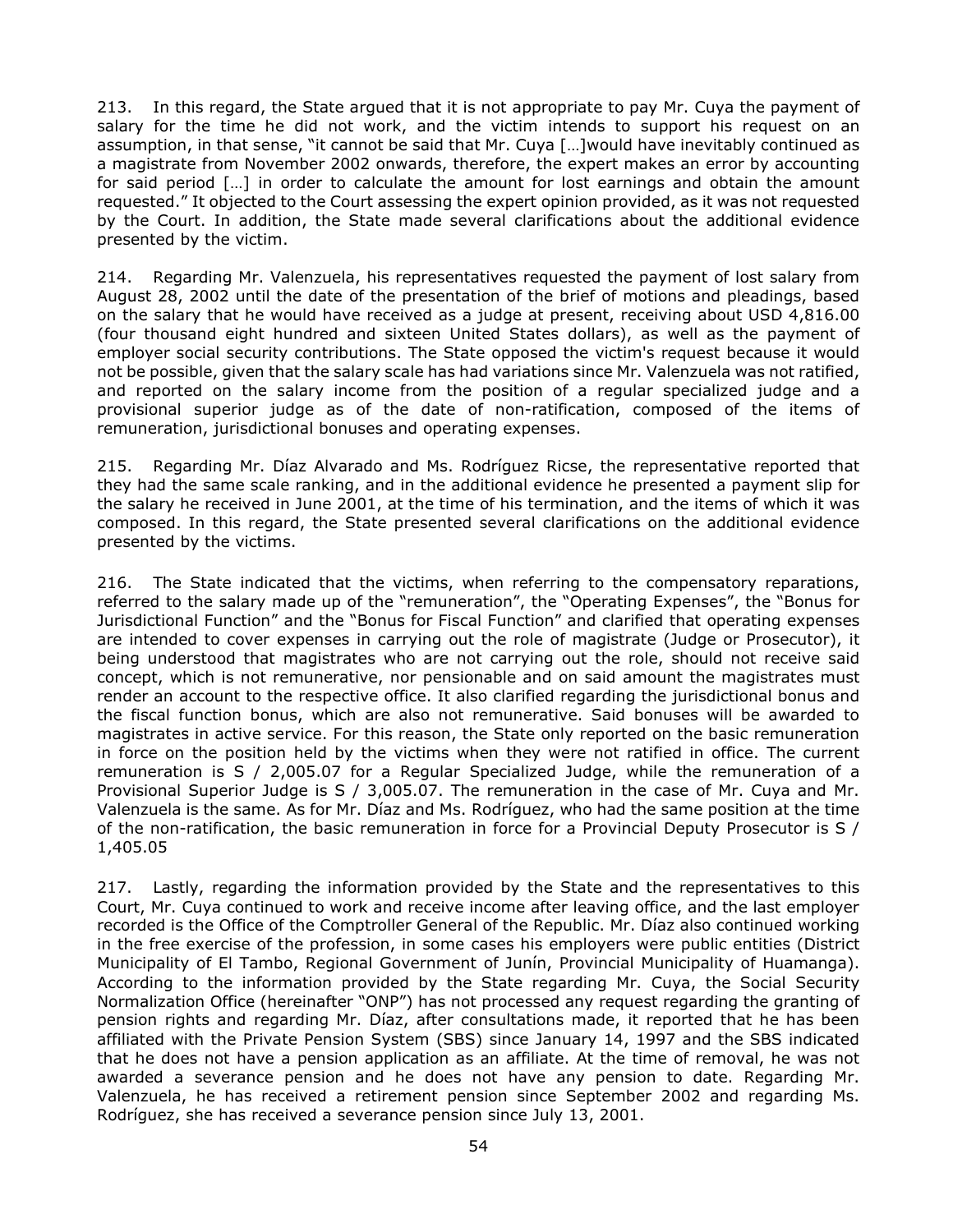218. The Court, for the purpose of determining the corresponding compensation, will take into account that two of the victims were working as judges, and the other two as prosecutors at the time of the issuance of the non-ratification decision, as well as that two of them received a retirement pension as of the removal from their positions and the various allegations of the representatives, related to their requests and observations of the State in this regard. Furthermore, the Court notes that it was not alleged nor is there evidence as to whether any type of compensation for removal from office was awarded to the victims.

219. In this case, taking into account the time that has elapsed since the victims' removal from office, since it was not possible to order their reinstatement in the position they held, the Court sets, in equity, the following amounts, for concept of pecuniary damage, which must be delivered to each by the State:

- a) USD 300,000.00 (three hundred thousand United States dollars) in favor of Jorge Luis Cuya Lavy;
- b) USD 260,000.00 (two hundred and sixty thousand United States dollars) in favor of Walter Antonio Valenzuela Cerna;
- c) USD 210,000.00 (two hundred and ten thousand United States dollars) in favor of Jean Aubert Díaz Alvarado, and
- d) USD 200,000.00 (two hundred thousand United States dollars) in favor of Marta Silvana Rodríguez Ricse.

# *E.2 Non-pecuniary damage*

<span id="page-54-0"></span>220. The *Commission* requested that the State make comprehensive reparations for the violations declared, including both pecuniary damage and non-pecuniary damage.

221. The *representatives* requested that the State pay:

**a) Regarding Mr. Cuya:** due to the facts reported and the intensity of the suffering caused, as compensation and for the purpose of comprehensive reparation, they requested the sum of USD 100,000.00 (one hundred thousand United States dollars).<sup>[184](#page-54-1)</sup>

**b) Regarding Mr. Valenzuela:** the payment of USD 30,000.00 (thirty thousand United States dollars),  $185$  as compensation and for the purpose of comprehensive reparation.

**c) Regarding Mr. Díaz Alvarado and Ms. Rodríguez Ricse**: they did not request reparation measures related to non-pecuniary damage.

222. The *State* maintained that it has not violated any right established in the American Convention, for which reason there has been no international state responsibility that requires that a reparation be ordered that includes non-pecuniary damage. The State specifically indicated:

**a) Regarding Mr. Cuya:** he knew that his position was subject to a ratification process at regular intervals. It considered that it would not be coherent for said result to have generated psychological and even psychiatric damage in the alleged victim, since his nonratification was one of the possible results.

**b) Regarding Mr. Valenzuela**: he did not voluntarily participate in the evaluation

<span id="page-54-1"></span>The amount was justified by the fact that the actions of the State produced a total impairment in personal relationships as well as in the integral development of their personal life relating to social, spiritual and professional interaction, in accordance with the development of their living conditions, duly accredited with the documentation.

<span id="page-54-2"></span>According to the representatives, the Court has imposed said amount in similar cases and under the same parameters, in paragraph 165 of the Case of Villaseñor Velarde et al. v. Guatemala and in paragraph 325 of the Case of López Lone et al. v. Honduras.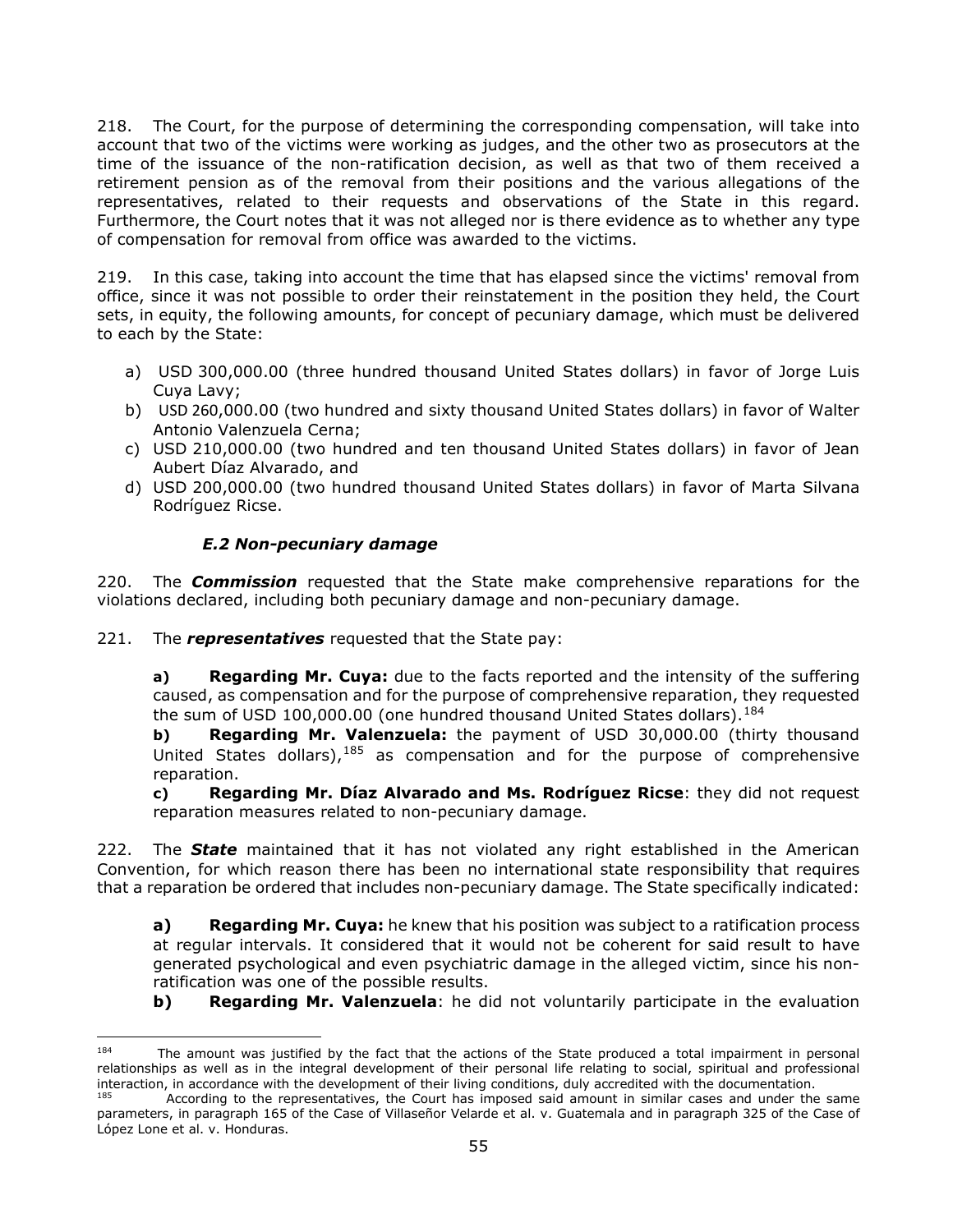process nor did he attend the interview, therefore it questioned the impact he may have suffered. It considered that the non-ratification did not frustrate his career as a lawyer, since the ban on reentry to the judiciary was lifted in 2006, and consequently, Mr. Valenzuela Cerna had the possibility of applying for a position in the Judiciary.

223. The Court has established in its jurisprudence that non-pecuniary damage can include both the suffering and afflictions caused by the violation as well as the impairment of very significant values for the individuals and any alteration, of a non-pecuniary nature, in the conditions of existence of the victims or their family.<sup>[186](#page-55-1)</sup> Additionally, since it is not possible to assign a precise monetary equivalent to non-pecuniary damage, it can only be compensated, for the purposes of comprehensive reparation to the victims, through the payment of an amount of money or the delivery of goods or appreciable services in money, that the Court determines in reasonable application of the judicial discretion and in terms of equity.<sup>[187](#page-55-2)</sup>

224. In this case, to substantiate the non-pecuniary damage, Mr. Cuya's representatives made reference to the emotional suffering undergone which manifested in anxiety, sadness, anguish, uncertainty and powerlessness in the face of the punitive system, expectation and frustration of not having been ratified in office, as well as the impairment suffered by the process to which he was subjected which prevented him from achieving the realization of his personal vocation. Mr. Valenzuela's representatives made reference to the autonomous effects on psychological wellbeing and private life, being the object of stigmatization and discrimination by public officials, as well as the stress, suffering, frustration and uncertainty caused by the dismissals, and the emotional suffering due to the administrative and judicial proceedings. Regarding those allegations related to the victims' emotional suffering, the Court will only take into account for the determination of non-pecuniary damage those related to the facts of this case and the violations declared in it.

225. Based on the foregoing and taking into account the circumstances of the case, the Court considers that the decision to arbitrarily remove the victims from their office affected their rights to judicial guarantees, privacy, political rights, and judicial protection for which it sets, in equity, the sum of USD 20,000.00 (twenty thousand United States dollars) for non-pecuniary damage, for each of the victims, which must be delivered to Jorge Luis Cuya Lavy, Walter Antonio Valenzuela Cerna, Jean Aubert Díaz Alvarado, and Marta Silvana Rodríguez Ricse

# **F. Costs and expenses**

<span id="page-55-0"></span>226. In their brief of motions, pleadings and evidence, the *representatives* requested the payment of costs and expenses, as indicated below:

**a) Regarding Mr. Cuya**: for the expenses of almost 17 years throughout the internal process and before the inter-American system. They argued that the expenses include the transport to the headquarters of the jurisdictional and administrative authorities, including expenses to travel to the headquarters of the Inter-American Commission in Washington, D.C. They alleged the following expenses: USD 3,306.00 (three thousand three hundred six United States dollars) for the purchase of airline tickets; USD 2,352.00 (two thousand three hundred fifty-two United States dollars) for the expert accounting opinion to determine the loss of profits, and USD 274.06 (two hundred and seventy-four United States dollars and six cents) for miscellaneous expenses for copies, authentications and legalization of signatures, tariffs, shipments by courier. In addition, they considered that, by adding the other items such as courier, photocopying, legal advice and food to the expenses and fees, increase the amount to the final sum of USD 30,000.00 (thirty thousand

<span id="page-55-1"></span><sup>186</sup> *Cf. Case of the "Street Children" (Villagrán Morales et al.) v. Guatemala. Reparations and Costs*. Judgment of May 26, 2001. Series C No. 77, para. 84, and *Case of Garzón Guzmán v. Ecuador, supra*, para. 96.

<span id="page-55-2"></span><sup>187</sup> *Cf. Case of the "Street Children" (Villagrán Morales et al.) v. Guatemala. Reparations and Costs, supra*, para. 84, and *Case of Bedoya Lima v. Colombia, supra*, para. 206.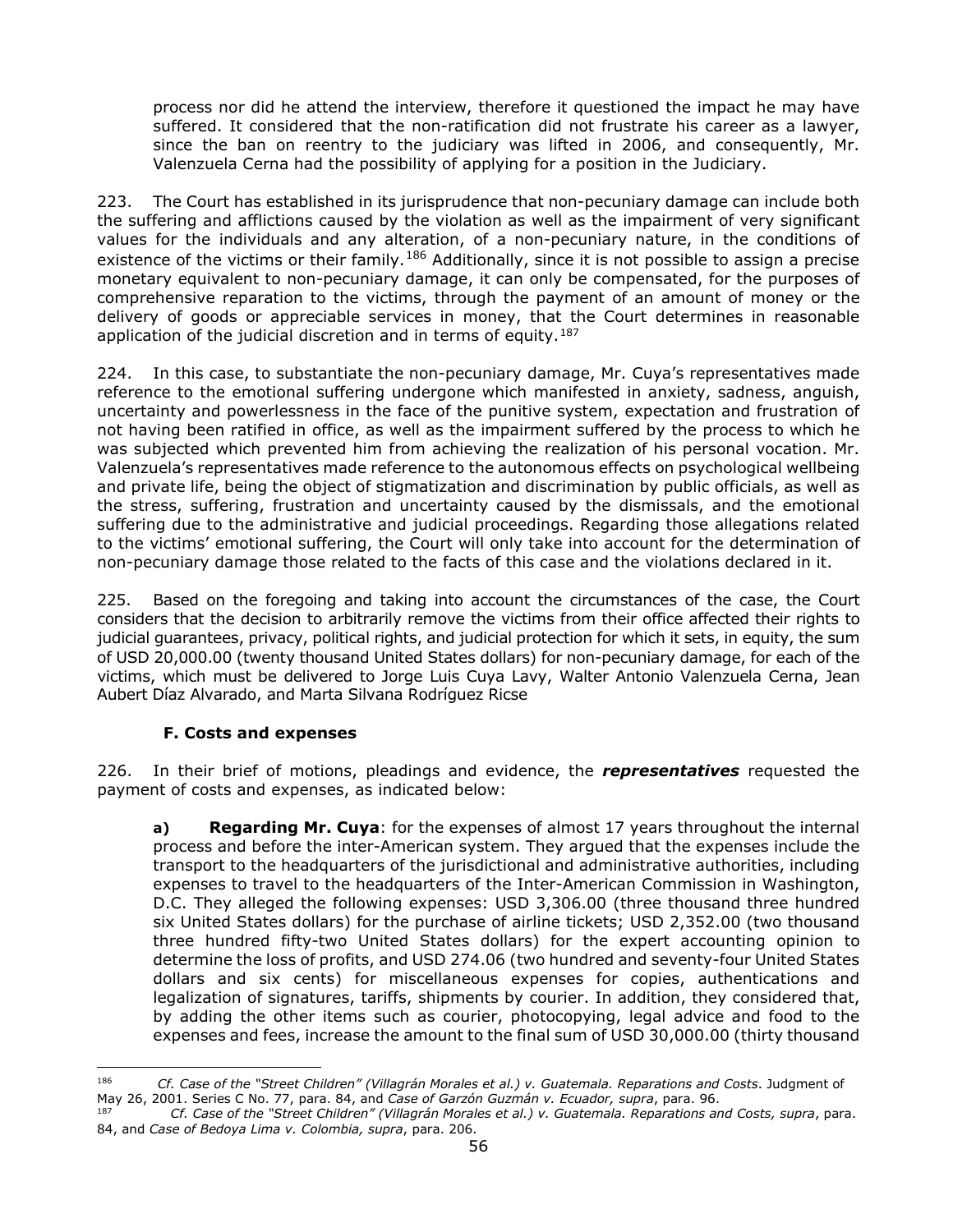United States dollars) They indicated that due to the passage of time there is no proof of payment;

**b) Regarding Mr. Valenzuela:** the expenses incurred for the travel: (i) to the headquarters of the jurisdictional and administrative authorities, and (ii) to the hearing before the Inter-American Commission. Proof of payment was not kept. They requested the amount of USD 5,000.00 (five thousand United States dollars).

**c) Regarding Mr. Díaz Alvarado and Ms. Rodríguez Ricse**: they requested, for the representation of each one, the sum of USD 30,000.00 (thirty thousand United States dollars), for the hiring of professional services, travel and tickets to the Inter-American Commission.

227. In this regard, in its answer, the **State** requested that the request not be granted. Regarding each victim, it stated:

**a) Regarding Mr. Cuya**: the representatives made generic statements indicating expenses for transportation, courier service, photocopying, legal advice for his attendance at the Commission, food and other costs, of which they did not provide further details. Nor if Mr. Cuya's expenses to travel to the Commission's headquarters to present the petition, attend hearings and interviews, were directly related to his case, and it notes different inconsistencies, among them, regarding the air tickets provided and the statement Sworn submitted regarding the 2005 ticket, which does not correspond to proof of payment. In addition, they indicated that they did not have proof of each of the alleged expenses. Lastly, it indicated that Mr. Cuya, as a lawyer, was in charge of handling the internal proceedings and was also in charge of processing the petition that he presented to the Commission. It requested that the requested amount not be granted.

**b) Regarding Mr. Valenzuela:** he did not provide receipts for the expenses incurred. He did not explain the detail of the cost involved in judicial proceedings made at the domestic level, the procedure at the international level, the transfers to the jurisdictional and administrative headquarters, as well as hearings arranged by the Commission. Mr. Valenzuela did not evidence all of the requested expenses, so his payment is not appropriate.

**c) Regarding Mr. Díaz Alvarado and Ms. Rodríguez Ricse**: the expenses were not duly evidenced nor were receipts provided, for which reason it opposed the payment of the requested amount.

228. The Court reiterates that, according to its case law,  $188$  the costs and expenses are part of the concept of reparation, since the activity carried out by the victims in order to obtain justice, both at the national and international level, implies disbursements that must be compensated when the international responsibility of the State is declared by means of a condemnatory judgement. Regarding the reimbursement of costs and expenses, it is for the Court to make a prudent assessment of their scope, which includes the expenses arising before the authorities of the domestic jurisdiction, as well as those incurred during the proceedings before the inter-American system, taking into account the circumstances of the specific case and the nature of the international jurisdiction for the protection of human rights. This assessment made be made based on the principle of equity and taking into account the expenses indicated by the parties, provided their *quantum* is reasonable

229. This Court has indicated that "the claims of the victims or their representatives regarding costs and expenses, and the evidence that supports them, must be presented to the Court at the first procedural moment that they are granted, that is, in the brief of motions and pleadings,

<span id="page-56-0"></span><sup>&</sup>lt;sup>188</sup> *Cf. Case of Garrido and Baigorria v. Argentina. Repairs and Costs. Judgment of August 27, 1998. Series C No.* 39, paras. 79 and 82, and *Case of Garzón Guzmán v. Ecuador, supra*, para. 138.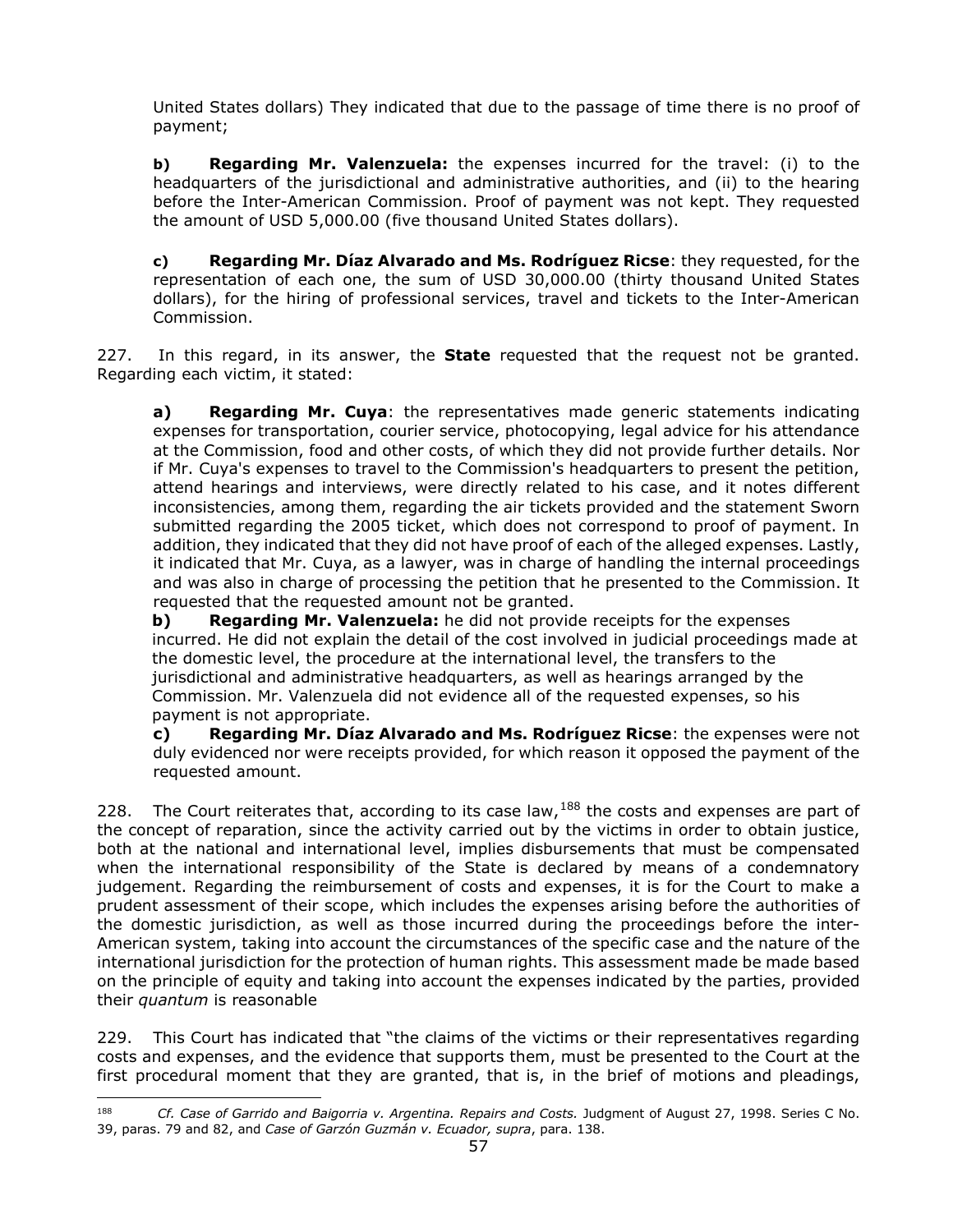without prejudice to the fact that such claims are updated at a later time, in accordance with the new costs and expenses incurred during the proceedings before this Court." Similarly, the Court reiterates that "it is not enough to send probative documents, but rather that the parties are required to make an argument that relates the evidence to the fact that is considered represented, and that, as they are alleged financial disbursements, they establish clearly the items and their justification."<sup>[189](#page-57-1)</sup>

230. In this case, there is no probative support in the file regarding the costs and expenses incurred by Mr. Jean Aubert Díaz Alvarado and Ms. Marta Silvana Rodríguez in the processing of this matter before the Inter-American System. Said victims, as indicated, specified the request indicating a specific amount. In any case, the Court recognizes that such procedures necessarily involved financial expenditures both domestically and before the Inter-American System, for which it determines, in equity, that the State must deliver to the representative of the two victims the sum of USD 15,000.00 (fifteen thousand United States dollars) for costs and expenses for the procedures before the domestic jurisdiction and before the inter-American system. In the case of Mr. Cuya, he presented receipts regarding the expenditures made in the domestic jurisdiction and before the Inter-American Commission, however, they did not verify the total amount requested. The Court recognizes that such procedures necessarily implied financial expenditures, for which reason it determines that the State must deliver to the victim, in equity, the amount of USD 15,000.00 (fifteen thousand United States dollars). Regarding Mr. Valenzuela, he did not present proof of the expenses for the procedures at the internal level and before the Commission. In this regard, this Court recognizes that such procedures necessarily implied financial expenses, for which it determines that the State must deliver to the victim, in equity, the amount of USD 15,000.00 (fifteen thousand United States dollars) for costs and expenses for the procedures before the domestic jurisdiction and the Inter-American Commission. Regarding Messrs. Jorge Luis Cuya Lavy and Walter Antonio Valenzuela Cerna, as established in the proceedings before the Court, the Victims' Legal Assistance Fund was authorized for financial assistance, which is detailed in the following section. It should be added that, at the stage of monitoring compliance with this Judgment, the Court may order that the State reimburse the victim or his representative for the reasonable expenses incurred in said procedural stage.<sup>[190](#page-57-2)</sup>

# **G. Victims' Legal Assistance Fund**

<span id="page-57-0"></span>231. In this case, as stated in the President's Resolution of January 28, 2020, on November 4, 2020 "the parties and the Commission were informed that, in accordance with the provisions of Articles 31 of the Rules of Procedure of the Inter-American Court (hereinafter "the Rules of Procedure") and Articles 2, 3 and 5 of the Regulations of the Victims' Legal Assistance Fund, the request submitted by the representatives of Mr. Cuya Lavy and the representatives of Mr. Valenzuela Cerna to file for the Fund "(supra para. 9) was admissible. In the same Resolution it was determined,

[...] Taking into account that the public hearing in this case will be virtual, this Presidency establishes that the economic assistance that is assigned to cover the expenses that would be caused by the presentation of a testimonial statement and the opinions of two experts (*supra* Considering 4), offered by the representatives of Mr. Valenzuela Cerna, regarding the expenses of making, formalizing and sending the affidavits, as long as such expenses are reasonable. For this purpose, the representatives must submit to the Court a quote for the cost of filing the declarations in the country of residence of the declarants, within the period indicated in operative paragraph 16 and, with the presentation of the final written arguments, at the latest, present the justification and proof of payment that evidence the expenses incurred, this

<span id="page-57-1"></span><sup>&</sup>lt;sup>189</sup> *Cf. Case of Chaparro Álvarez and Lapo Íñiquez v. Ecuador, supra, paras. 275 and 277, and <i>Case of Garzón Guzmán v. Ecuador, supra, para. 139.*

<span id="page-57-2"></span><sup>190</sup> *Cf. Case of the Xákmok Kásek Indigenous Community v. Paraguay. Merits, Reparations and Costs*. Judgment of August 24, 2010. Series C No. 214, para. 331, and *Case of Bedoya Lima v. Colombia, supra*, para. 214..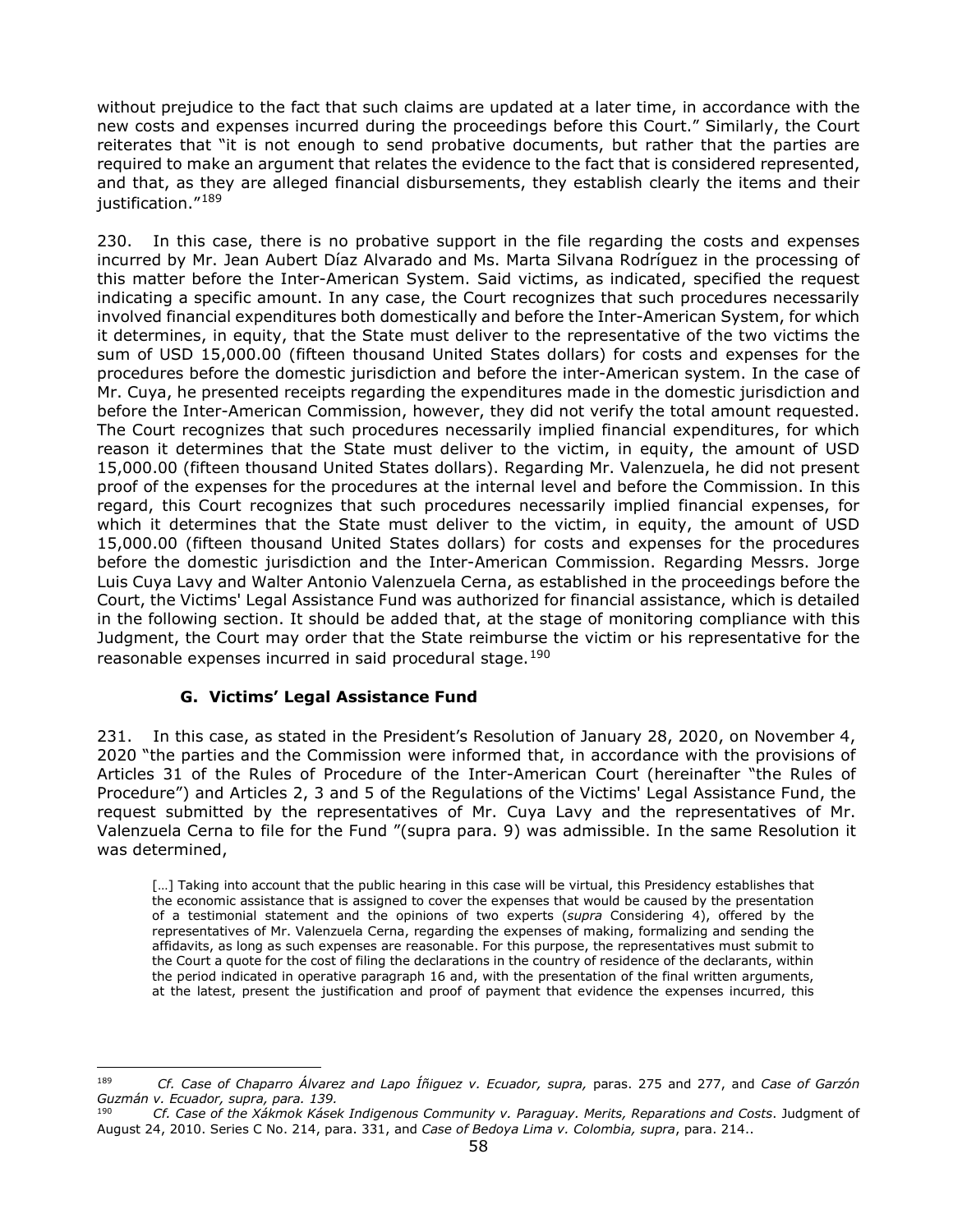being the last procedural opportunity to do so.<sup>[191](#page-58-2)</sup>

232. Although **Mr. Valenzuela's representatives** submitted several expense receipts, they did not do so in accordance with the requirements established for that purpose.<sup>[192](#page-58-3)</sup> Therefore, the Victims' Legal Assistance Fund was not used, and it is not appropriate to order any reimbursement from the State<sup>193</sup>.

#### **H. Method of complying with the payments ordered**

<span id="page-58-0"></span>233. The State must make the payment of the compensation for the restitution measure, pecuniary and non-pecuniary damage, and the reimbursement of costs and expenses established in this Judgment directly to the persons indicated therein, within a period of one year counted as of the notification of this Judgment.

234. In the event that the beneficiaries die before the respective compensation is made to them, this must be made directly to their heirs, in accordance with applicable domestic law.

235. The State must comply with the monetary obligations by paying in United States dollars or its equivalent in national currency, using for the respective calculation the published market exchange rate or calculated by a relevant banking or financial authority, on the date closest to the day of payment.

236. If, due to reasons attributable to the beneficiaries of the compensation or their heirs, it is not possible to pay the amounts established within the indicated period, the State shall deposit said amounts in their favor in an account or certificate of deposit in a solvent Peruvian financial institution, in United States dollars, and under the most favorable financial conditions permitted by law and banking practice. If the corresponding compensation is not claimed within ten years, the amounts will be returned to the State with the accrued interest.

237. The amounts assigned in this Judgment as compensation for the restitution measure, compensation for pecuniary and non-pecuniary damages, and as reimbursement of costs and expenses, shall be delivered to the persons indicated in full, in accordance with the provisions of this Judgment, without reductions derived from possible tax charges.

<span id="page-58-1"></span>238. In the event that the State is in arrears, it must pay interest on the amount owed corresponding to the bank interest on arrears in Peru.

#### **X OPERATIVE PARAGRAPHS**

239. Therefore,

#### **THE COURT,**

<span id="page-58-2"></span><sup>191</sup> *Case of Cuya Lavy et al. v. Peru. Order of the President of the Court of January 28, 2021, supra,* Considering clause 52. In addition, in operative paragraphs 15 and 17 it indicated: "Declare the application of the Legal Assistance Fund for Victims of the Inter-American Court admissible in the terms provided in Considering clauses 51 to 54 of this Resolution" and [r]equest the representatives of Mr. Cuya Lavy and the representatives of Mr. Valenzuela Cerna that, at the latest together with their final written arguments, which must be presented on the date indicated in operative paragraph 14, submit the receipts that duly certify the reasonable expenses incurred, as indicated.

<span id="page-58-3"></span>It should be noted that Mr. Valenzuela's representatives submitted three invoices for reimbursement by email, corresponding to the formalization of an expert opinion, without meeting the minimum requirements, according to the accounting regulations established by the Fund's accounting, that make them eligible for the fund. Consequently, the Secretariat of the Court did not incur any expenses related to this case.<br>1936 – Cf. Case of Mata Abarulle et al. y. Venezuela, Marite, Bonarat

<span id="page-58-4"></span><sup>193</sup> *Cf. Case of Mota Abarullo et al. v. Venezuela. Merits, Reparations and Costs.* Judgment of November 18, 2020. Series C No. 417, para. 176.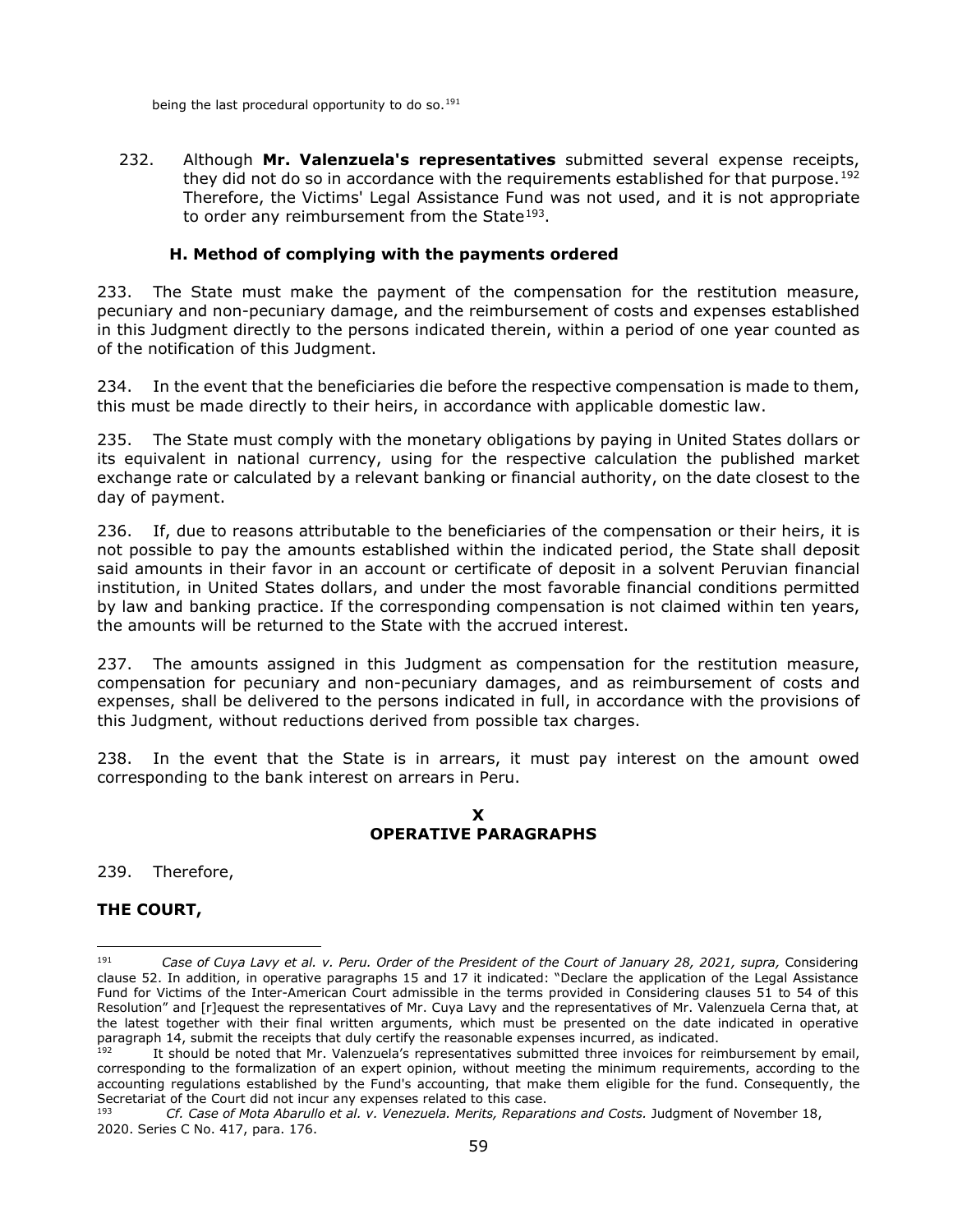# **DECIDES,**

# unanimously,

1. To reject the preliminary objection for failure to exhaust domestic remedies raised by the State, in accordance with paragraphs 26 to 37 of this Judgment.

2. To reject the preliminary objection to the fourth instance raised by the State, in accordance with paragraphs 42 and 43 of this Judgment.

3. To reject the preliminary objection regarding the improper inclusion of Article 26 of the American Convention on Human Rights, in accordance with paragraphs 47 and 48 of this Judgment

# **DECLARES,**

unanimously, that:

4. The State is responsible for the violation of judicial guarantees, privacy and political rights, enshrined in articles  $8(1)$ ,  $8(2)(b)$ ,  $8(2)(c)$ ,  $11(1)$ , and  $23(1)(c)$  of the American Convention on Human Rights, in relation to Articles 1(1)and 2 of the same instrument, to the detriment of Jorge Luis Cuya Lavy, Jean Aubert Díaz Alvarado, Marta Silvana Rodríguez Ricse and Walter Antonio Valenzuela Cerna, pursuant to paragraphs 123 to 134, 138 to 140, 148 to 151, 156 to 158, and 161 to 164 of this Judgment.

5. The State is responsible for the violation of judicial protection, enshrined in Article 25(1) of the American Convention on Human Rights, in relation to Articles 1(1) and 2 of the same instrument, to the detriment of Jorge Luis Cuya Lavy, Jean Aubert Díaz Alvarado and Marta Silvana Rodríguez Ricse, pursuant to paragraphs 172 to 184 of this Judgment.

6. The State is not responsible for the violation of the principle of legality enshrined in Article 9 of the American Convention on Human Rights, pursuant to paragraphs 141 to 147 and 165 of this Judgment.

#### **AND ESTABLISHES:**

Unanimously, that:

7. This Judgment constitutes, in itself, a form of reparation.

8. The State shall pay compensation for restitution to Jorge Luis Cuya Lavy, Jean Aubert Díaz Alvarado, Marta Silvana Rodríguez Ricse and Walter Antonio Valenzuela Cerna, pursuant to paragraphs 194 to 195 of this Judgment.

7. The State will make the publications indicated in paragraph 199 of this Judgment. The State shall adapt, within a reasonable timeframe, its domestic legal system to the parameters established in this Judgment, pursuant to the provisions of paragraphs 203 to 206 of this Judgment.

11. The State will pay, within a period of one year from the notification of this Judgment, the amounts established in paragraphs 195, 219, 225 and 230 of this Judgment for compensation for restitution, pecuniary and non-pecuniary damage, and for the reimbursement of costs and expenses, pursuant to paragraphs 233 to 238 of this Judgment.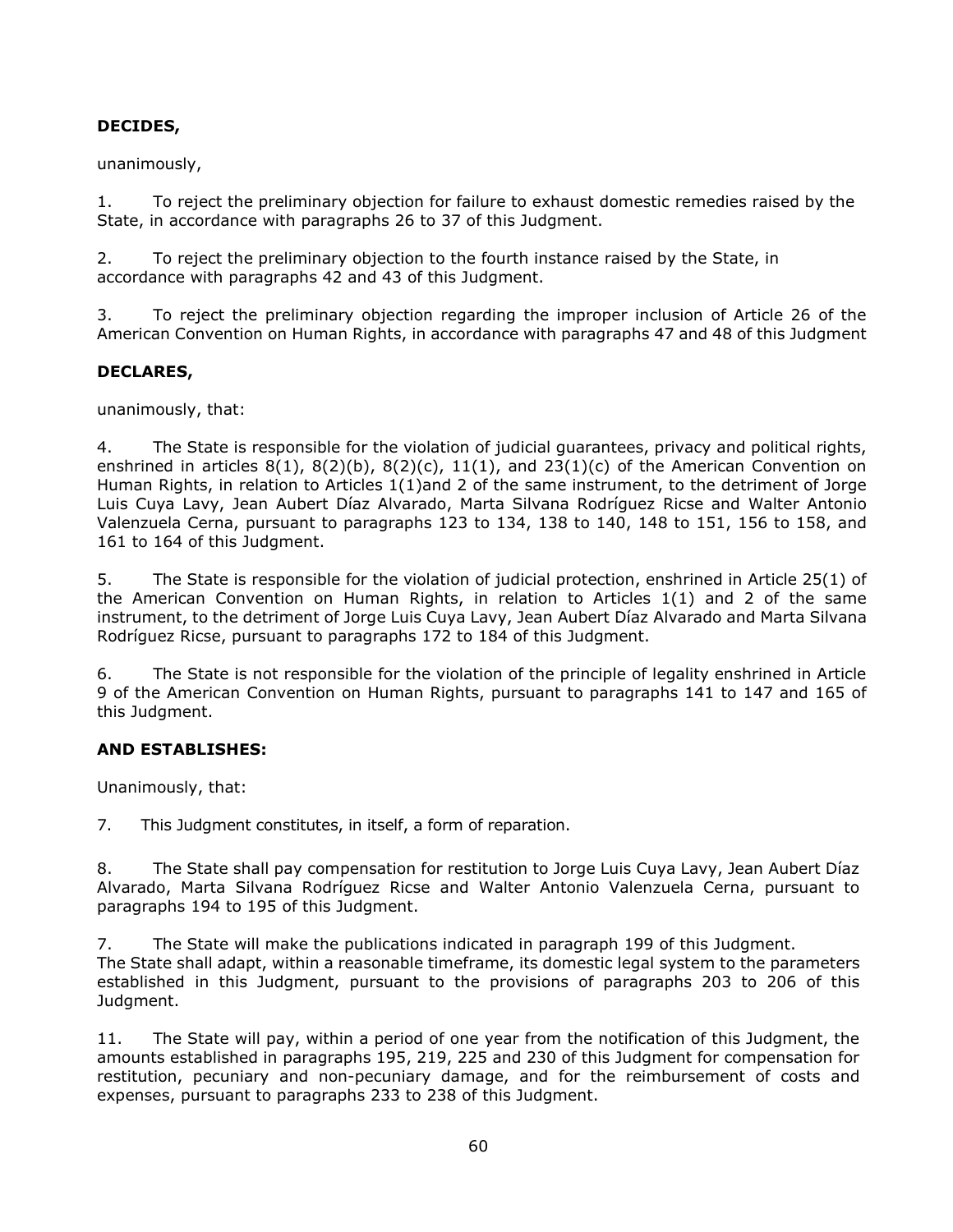12. The State shall provide the Court, within a period of one year from the notification of this Judgment, with a report on the measures adopted to comply with it.

13. The Court will monitor full compliance with this Judgment, in the exercise of its authority and in compliance with its obligations under the American Convention on Human Rights and will consider this case closed once the State has fully complied with the provisions contained in it.

Judges Eduardo Vio Grossi and Humberto Antonio Sierra Porto informed the Court of their concurring opinions.

Done at San José, Costa Rica, on September 28, 2021.

Inter-American Court of Human Rights. *Case of Cuya Lavy et al. v. Peru*. Preliminary objections, merits, reparations and costs. Judgment of September 28, 2021.

> Elizabeth Odio Benito President

L. Patricio Pazmiño Freire **Eduardo Vio Grossi** Eduardo Vio Grossi

Humberto Antonio Sierra Porto **Eduardo Ferrer Mac-Gregor Poisot** 

Eugenio Raúl Zaffaroni Ricardo C. Pérez Manrique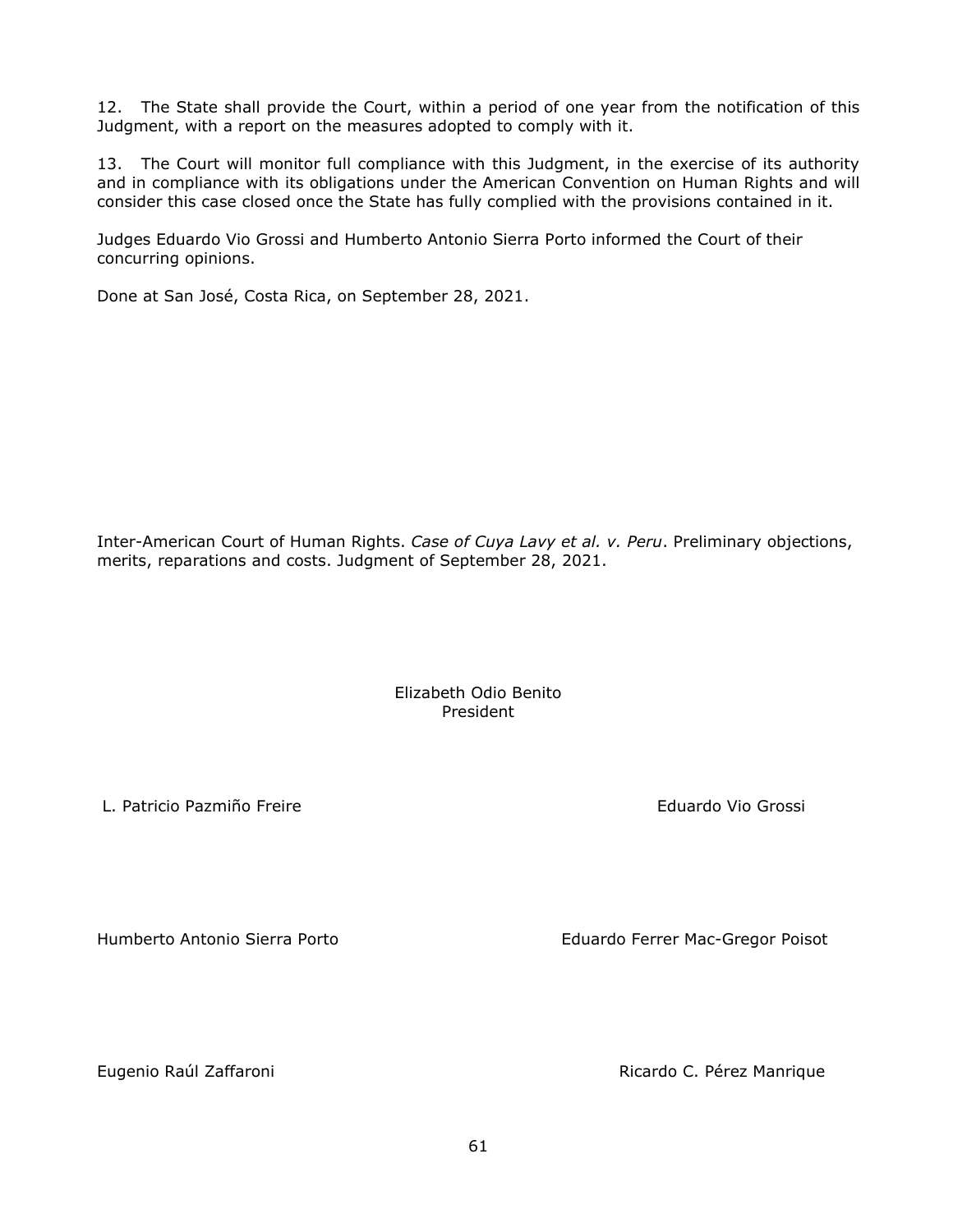Pablo Saavedra Alessandri Secretary

So ordered,

 Elizabeth Odio Benito President

Pablo Saavedra Alessandri Secretary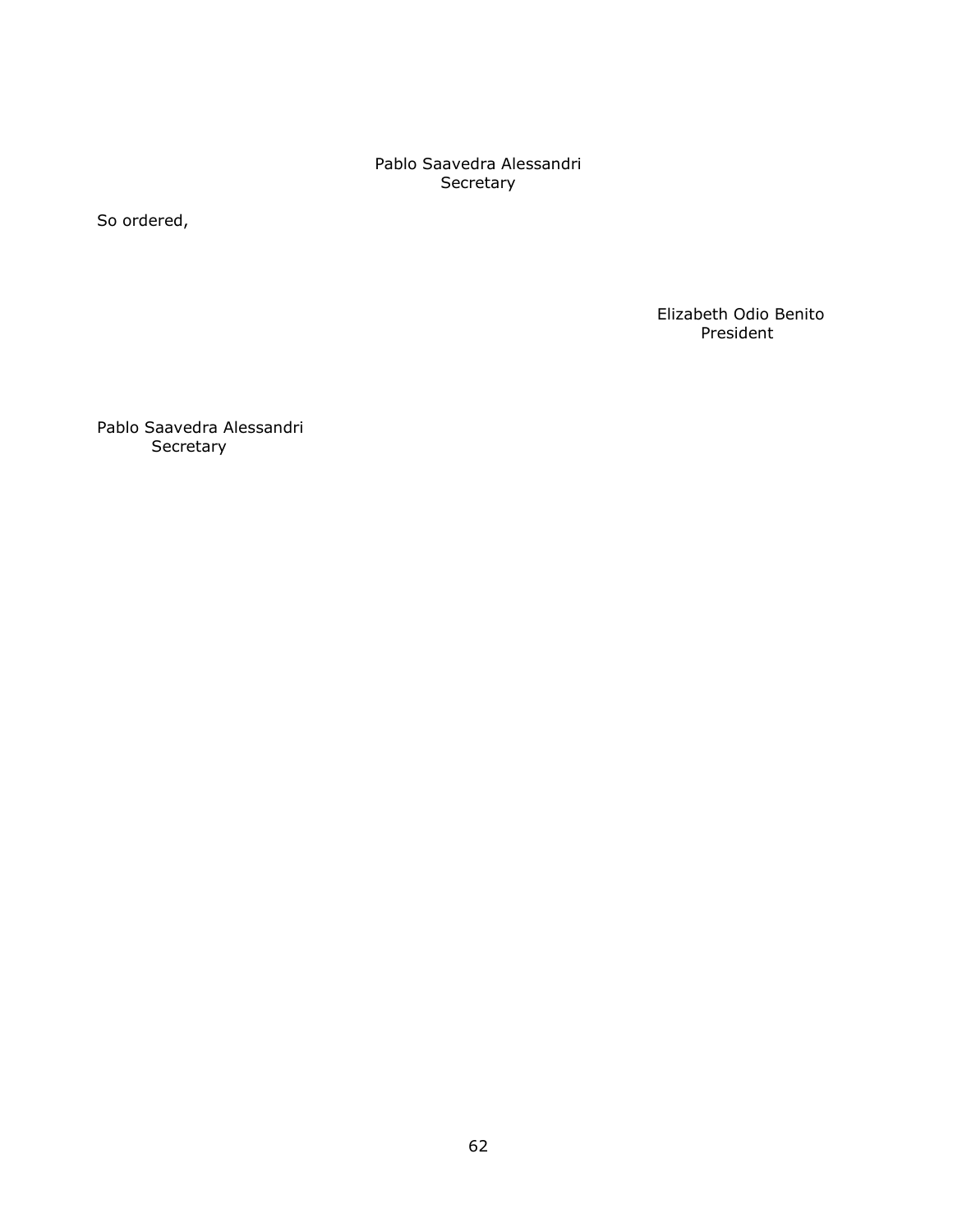#### **CONCURRING OPINION OF JUDGE EDUARDO VIO GROSSI, INTER-AMERICAN COURT OF HUMAN RIGHTS, CASE OF CUYA LAVY ET AL. V. PERU, JUDGMENT OF SEPTEMBER 28, 2021, (***Preliminary Objections, Merits, Reparations and Costs***).**

This concurring vote is issued with the Judgment in the title  $1$ , in order to record that the undersigned, sharing the indications in its Operative Point No.  $1^2$ , does not do so by virtue of those indications, but according to his position supported by various other individual votes<sup>3</sup>, which are ratified by this instrument, and must therefore be understood as an integral part thereof.

Said position consists, fundamentally, among other considerations and in summary, in that domestic remedies must be exhausted by the complainant before the presentation of the corresponding petition before the Inter-American Commission on Human Rights<sup>[4](#page-62-3)</sup>, which the State, in its answer to the request must argue, if so deemed, that this has not occurred and that it is precisely in light of both briefs' indication, that the Commission must rule in order to determine the admissibility of the request, that is, as it was presented.

Therefore, it is in this sense that the undersigned concurs to approve the aforementioned Operative Point No. 1 on the grounds that, having indicated in the respective petitions before the Commission that, as provided in Article  $46(a)^5$  $46(a)^5$  of the American Convention on Human Rights<sup>6</sup>, domestic remedies had previously been exhausted, the State, in its response brief to such complaints, did not invoke the breach of the requirement in

<span id="page-62-3"></span><sup>4</sup> Hereinafter the Commission.

<span id="page-62-4"></span><sup>5</sup> "Admission by the Commission of a petition or communication lodged in accordance with Articles 44 or 45 shall be subject to the following requirements: a) that the remedies under domestic law have been pursued and exhausted in accordance with generally recognized principles of international law;"

<span id="page-62-5"></span><sup>6</sup> Hereinafter, the Convention.

<span id="page-62-0"></span><sup>&</sup>lt;sup>1</sup> Hereinafter the Judgment.

<span id="page-62-1"></span><sup>2</sup> *Dismiss the preliminary objection for failure to exhaust domestic remedies raised by the State, in accordance with paragraphs 26 to 37 of this Judgment*

<span id="page-62-2"></span><sup>3</sup> Individual opinions of Judge Eduardo Vio Grossi on the matter: Dissenting, *Case of Spoltore v. Argentina*, Judgment of June 9, 2020; Dissenting, *Case of López et al. v. Argentina*, November 25, 2019; Concurring, *Case of Gómez Viruela et al. v. Guatemala*, of November 21, 2019; Dissenting, *Case of the National Association of Unemployed and Retired Persons of the National Superintendence of Tax Administration (ANCEJUB-SUNAT) v. Peru*, of November 21, 2019; Dissenting, *Díaz Loreto et al. v. Venezuela*, Judgment of November 19, 2019; Concurrent, *Case of Terrones Silva et al. v. Peru*, of September 26, 2018; Dissenting, *Case of Amrhein et al. v. Costa Rica*, April 25, 2018; Concurrent, *Case of Yarce et al. v. Colombia*, of November 22, 2016; Concurrent, *Case of Herrera Espinoza et al. v. Ecuador*, of September 1, 2016; Concurring, *Case of Velásquez Paiz et al. v. Guatemala*, of November 19, 2015; Dissenting, *Case of the Santa Bárbara Peasant Community v. Peru*, September 1, 2015; Dissenting, *Case of Wong Ho Wing v. Peru*, June 30, 2015; Dissenting, *Case of Cruz Sánchez et al. v. Peru*, of April 17, 2015; Dissenting, *Case of Liakat Ali Alibux v. Suriname*, of January 30, 2014, and Dissenting, *Case of Díaz Peña v. Venezuela*, June 26, 2012*.*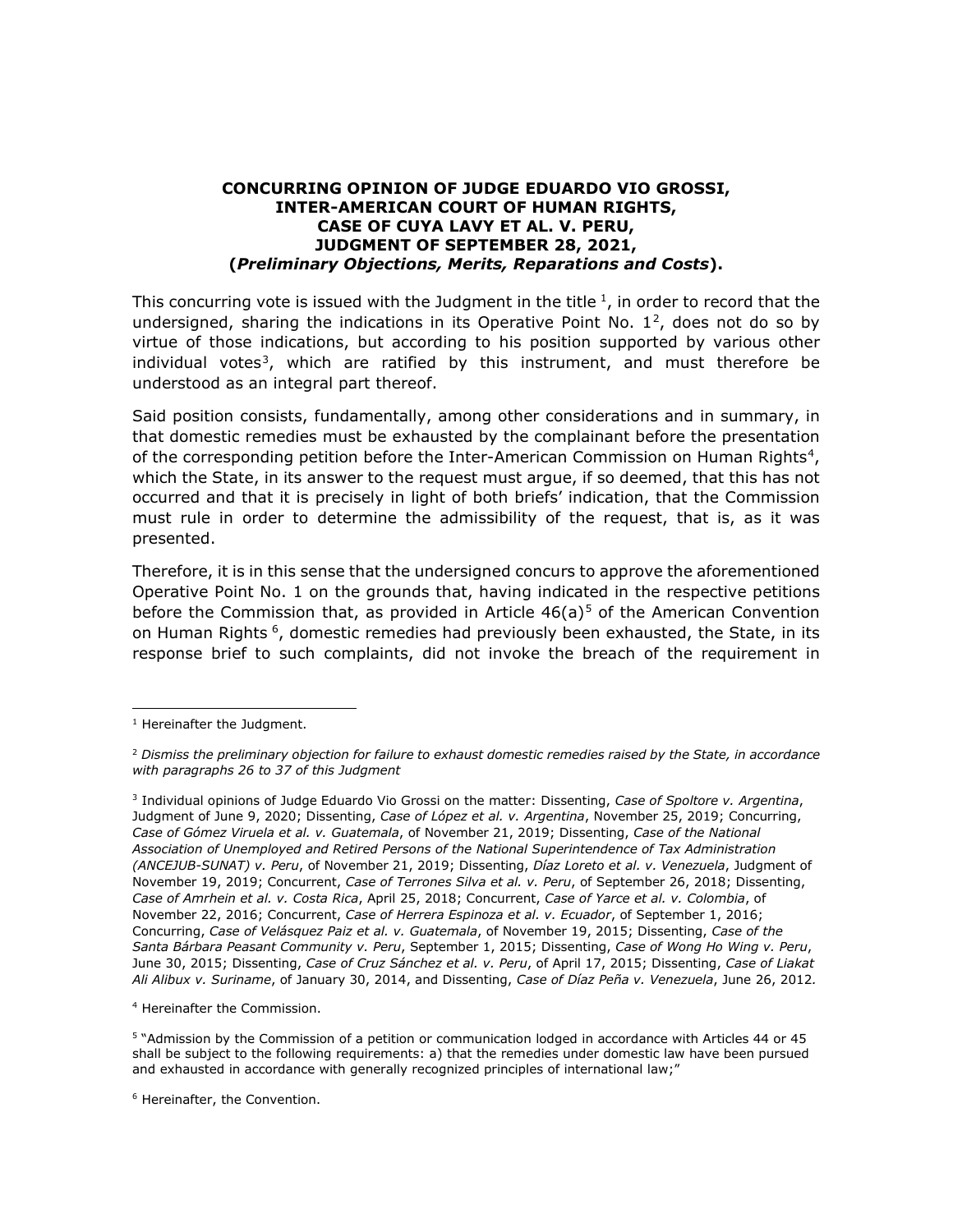question, so its power to do so was precluded at that time, and its later argument in this regard is not admissible.

Additionally, under the provisions of Articles 27(1) and  $2^7$ , 2[8](#page-63-1) $^8$ , 2[9](#page-63-2)(d) $^9$ , 30<sup>[10](#page-63-3)</sup> and  $31(1)c)^{11}3^{12}$  $31(1)c)^{11}3^{12}$  $31(1)c)^{11}3^{12}$  of the Commission's Rules of Procedure<sup>[13](#page-63-6)</sup> in force at the time of the first petition, such provisions being reiterated in all its following versions, consequently, give an account of the Commission's interpretation of the corresponding convention-based norms.

> Eduardo Vio Grossi Judge

Pablo Saavedra Alessandri **Secretary** 

<span id="page-63-0"></span><sup>7</sup> *"1. The Secretariat of the Commission shall be responsible for the study and initial processing of the petitions that are presented to the Commission and that meet all the requirements established in the Statute and these Regulations.*

*<sup>2.</sup> If a petition or communication does not meet the requirements of these Regulations, the Secretary of the Commission may request the petitioner or his representative to complete them."*

<span id="page-63-1"></span><sup>8</sup> *"The Commission will only take into consideration petitions on alleged human rights violations defined in the American Convention on Human Rights, in relation to a State Party, when they meet the requirements established therein, in the Statute and in these Regulations."*

<span id="page-63-2"></span><sup>9</sup> *"Petitions addressed to the Commission shall contain the following information: any steps taken to exhaust domestic remedies, or the impossibility of doing so."*

<span id="page-63-3"></span><sup>10</sup> "*Notwithstanding the provisions of Article 26, if the Commission considers that the petition is inadmissible or incomplete, the petitioner will be notified, requesting that he complete the requirements omitted in the petition."*

<span id="page-63-4"></span><sup>11</sup> *"The Commission, acting initially through its Secretary, will receive and process the petitions presented to it, in accordance with the rules indicated below: If it accepts, in principle, the admissibility of the petition, it will request information from the government of the State referred to by transcribing the pertinent parts of the petition."*

<span id="page-63-5"></span><sup>12</sup> "*The request for information shall not prejudge the decision that the Commission ultimately adopts on the admissibility of the petition."*

<span id="page-63-6"></span><sup>&</sup>lt;sup>13</sup> In force to the year 2000.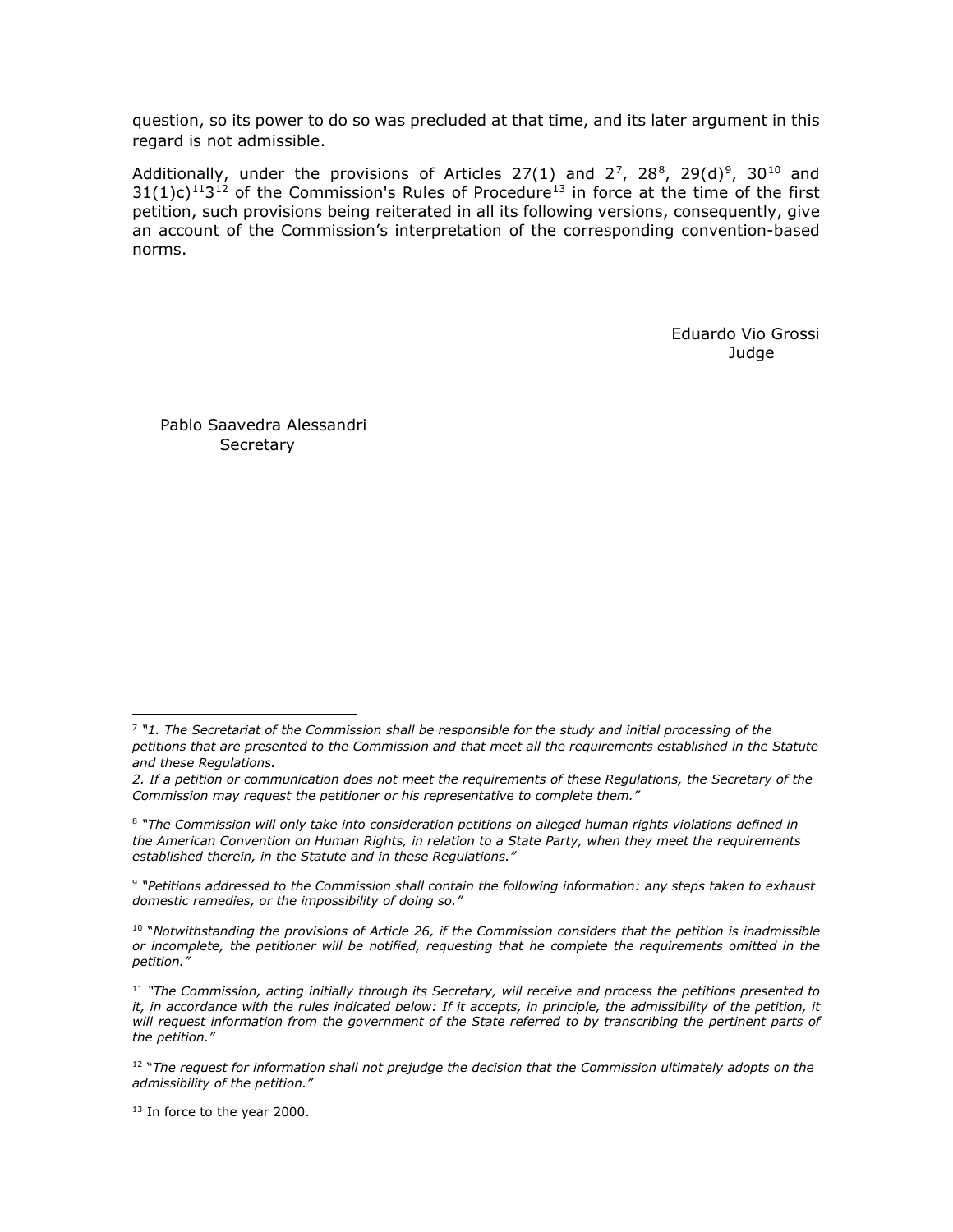# **CONCURRING OPINION OF JUDGE HUMBERTO ANTONIO SIERRA PORTO**

# **INTER-AMERICAN COURT OF HUMAN RIGHTS**

#### **CASE OF CUYA LAVY ET AL. V***.* **PERU**

# **JUDGMENT OF SEPTEMBER 28, 2021**

#### *(Preliminary Objections, Merits, Reparations and Costs)*

1. With the customary respect for the majority decisions of the Inter-American Court of Human Rights (hereinafter the Court), the purpose of this opinion is to point out some discrepancies in relation to the substantive analysis carried out by the Court on the international responsibility of the State of Peru (hereinafter 'the State' or 'Peru'), in relation to the right of public officials to remain in office under conditions of equality and the admissible limits of political rights under Article 23(2) of the American Convention on Human Rights Humans (hereinafter the Convention or ACHR). In this sense, the vote complements the position already expressed in my partially dissenting vote in the case *Casa Nina v. Peru*.[1](#page-64-0)

2. In this case, the Court found the violation of the right of access to public office under general conditions of equality (Article  $23(1)(c)$ ) to be proven, considering that the decision of the Judiciary Council to dismiss Messrs. Cuya Lavy , Valenzuela Cerna, Díaz Alvarado and Ms. Rodríguez Ricse due to the results obtained in the evaluation and ratification process, arbitrarily affected their right to remain in office. The Court pointed out that due to the materially punitive nature of the ratification and evaluation process, the Judiciary Council was obliged to respect the guarantees of Article 8(1) of the Convention. However, in this case the Court found it proven that the national authority ignored the duty to substantiate reasoning and the right to know the content of the accusation in advance and in detail. Although I agree with this reasoning, I must note that the Court once again ignored the discussion on the scope of Article 23(2) ACHR in its relation to the right of public officials who exercise judicial or prosecutorial functions.

<span id="page-64-0"></span><sup>1</sup> *Cf. Case of Casa Nina v. Peru.* Preliminary objections, merits, reparations and costs*.*  Judgment of November 24, 2020. Series C No. 419. Concurring and partially dissenting opinion of Judge Humberto Antonio Sierra Porto.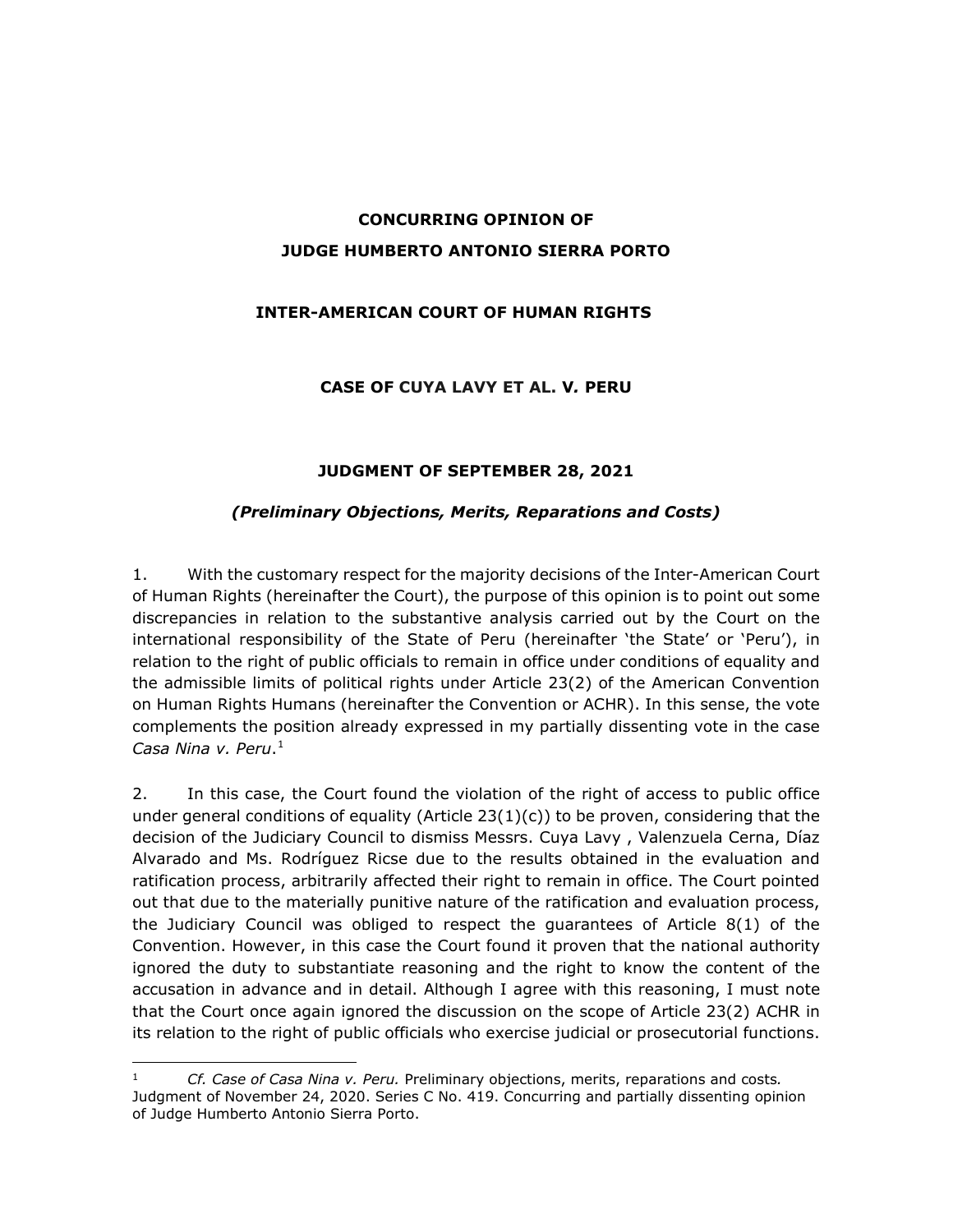3. In this case, as in the case of *Casa Nina v. Peru*, the position of the Court regarding the stability of judges and prosecutors<sup>[2](#page-65-0)</sup>, in the position is reiterated, without considering the close relationship that this standard has with the limitations on political rights considered in Article 23(2) of the Convention and the restrictive nature assigned to them in case law. In this sense, the Court once again failed to explain the legal arguments on which the difference in treatment is based on the form of appointment in relation to the right of public officials to remain in office under conditions of equality, and the procedural mechanisms through which continuation in the office is conventionally admitted.

4. The Court held "*that the guarantee of stability and tenure in office, for judges and prosecutors, […] implies, in turn, (i) that the removal from their positions must exclusively obey the grounds permitted, either through a process that complies with judicial guarantees or because they have completed the term of their mandate; (ii) that judges and prosecutors can only be dismissed for serious misconduct or incompetence; and (iii) that all proceedings must be decided in accordance with the established norms of judicial behavior and through fair procedures that ensure objectivity and impartiality according to the Constitution or the law*"."[3](#page-65-1) Thus, the Court considered that public officials who hold the status of judges and prosecutors, can be removed from office by any authority and in a process whose nature is not defined under the convention, provided that it respects the guarantees of Article 8 of the Convention and refers to serious disciplinary offenses.

5. On the contrary, in relation to the same matter (removal of a public official from office), in the decision of the case of *Petro Urrego v. Colombia*, the Court held that *"[…]Article 23(2) of the American Convention clarifies that this instrument does not allow any administrative body to apply a sanction involving a restriction (for example, imposing a sanction of disqualification or dismissal) on a person for social misconduct (in the performance of public service or outside of it) on the exercise of their political rights to elect and be elected. This may only occur through a judicial act (judgment) by a competent judge in the corresponding criminal proceedings*."[4](#page-65-2) Thus, the Court assumed a position according to which officials elected by popular vote can only be limited in their political rights by removal from office, through a judgment issued by a competent judge in criminal proceedings.

6. Consequently, I consider that it is evident that the Court has given a differentiated treatment to public officials by reason of the form of appointment, with regard to the limitations to their political rights admissible under the convention. However, when referring to administrative officials elected by popular vote (*Case of Petro Urrego* and *Case of López Mendoza*), or when referring to judicial or fiscal officials elected directly or through public competition (*Case of Cuya Lavy* and *Case of Casa Nina*, among others),

<span id="page-65-0"></span><sup>2</sup> Cf. *Case of López Lone et al. v. Honduras*. Preliminary Objections, Merits, Reparations and Costs. Judgment of October 5, 2015. Series C No. 302, and *Case of Rico v. Argentina*. Preliminary Objections and Merits. Judgment of September 2, 2019. Series C No. 383.

<sup>3</sup> *Case of Cuya Lavy et al. v. Peru*. Preliminary Objections, Merits, Reparations and Costs.

<span id="page-65-2"></span><span id="page-65-1"></span>Judgment of September 28, 2021. Para. 129.<br><sup>4</sup> *Case of Petro Urrego v. Colombia*. Preliminary Objections, Merits, Reparations and Costs. Judgment of July 8, 2020. Series C No. 406. Para 96.